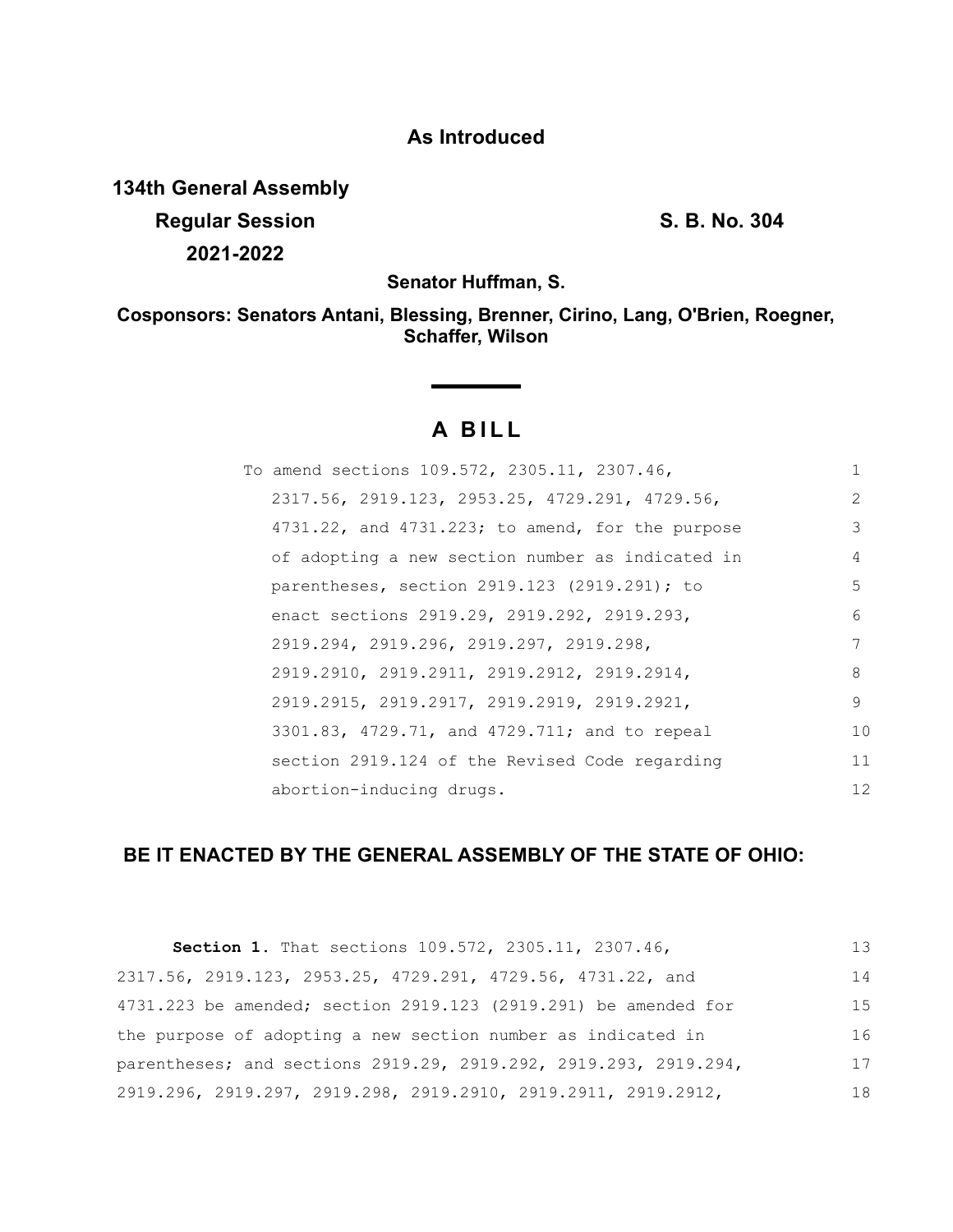2919.2914, 2919.2915, 2919.2917, 2919.2919, 2919.2921, 3301.83, 4729.71, and 4729.711 of the Revised Code be enacted to read as follows:

**Sec. 109.572.** (A)(1) Upon receipt of a request pursuant to section 121.08, 3301.32, 3301.541, or 3319.39 of the Revised Code, a completed form prescribed pursuant to division (C)(1) of this section, and a set of fingerprint impressions obtained in the manner described in division (C)(2) of this section, the superintendent of the bureau of criminal identification and investigation shall conduct a criminal records check in the manner described in division (B) of this section to determine whether any information exists that indicates that the person who is the subject of the request previously has been convicted of or pleaded guilty to any of the following:

(a) A violation of section 2903.01, 2903.02, 2903.03, 2903.04, 2903.041, 2903.06, 2903.08, 2903.11, 2903.12, 2903.13, 2903.16, 2903.21, 2903.34, 2905.01, 2905.02, 2905.05, 2905.11, 2905.32, 2907.02, 2907.03, 2907.04, 2907.05, 2907.06, 2907.07, 2907.08, 2907.09, 2907.19, 2907.21, 2907.22, 2907.23, 2907.25, 2907.31, 2907.32, 2907.321, 2907.322, 2907.323, 2911.01, 2911.02, 2911.11, 2911.12, 2919.12, 2919.22, 2919.24, 2919.25, 2923.12, 2923.13, 2923.161, 2923.17, 2923.21, 2923.42, 2925.02, 2925.03, 2925.04, 2925.041, 2925.05, 2925.06, 2925.13, 2925.22, 2925.23, 2925.24, 2925.31, 2925.32, 2925.36, 2925.37, or 3716.11 of the Revised Code, felonious sexual penetration in violation of former section 2907.12 of the Revised Code, a violation of section 2905.04 of the Revised Code as it existed prior to July 1, 1996, a violation of section 2919.23 of the Revised Code that would have been a violation of section 2905.04 of the Revised Code as it existed prior to July 1, 1996, had the violation been committed prior to that date, or a violation of section 2925.11 33 34 35 36 37 38 39 40 41 42 43 44 45 46 47 48 49

19 20 21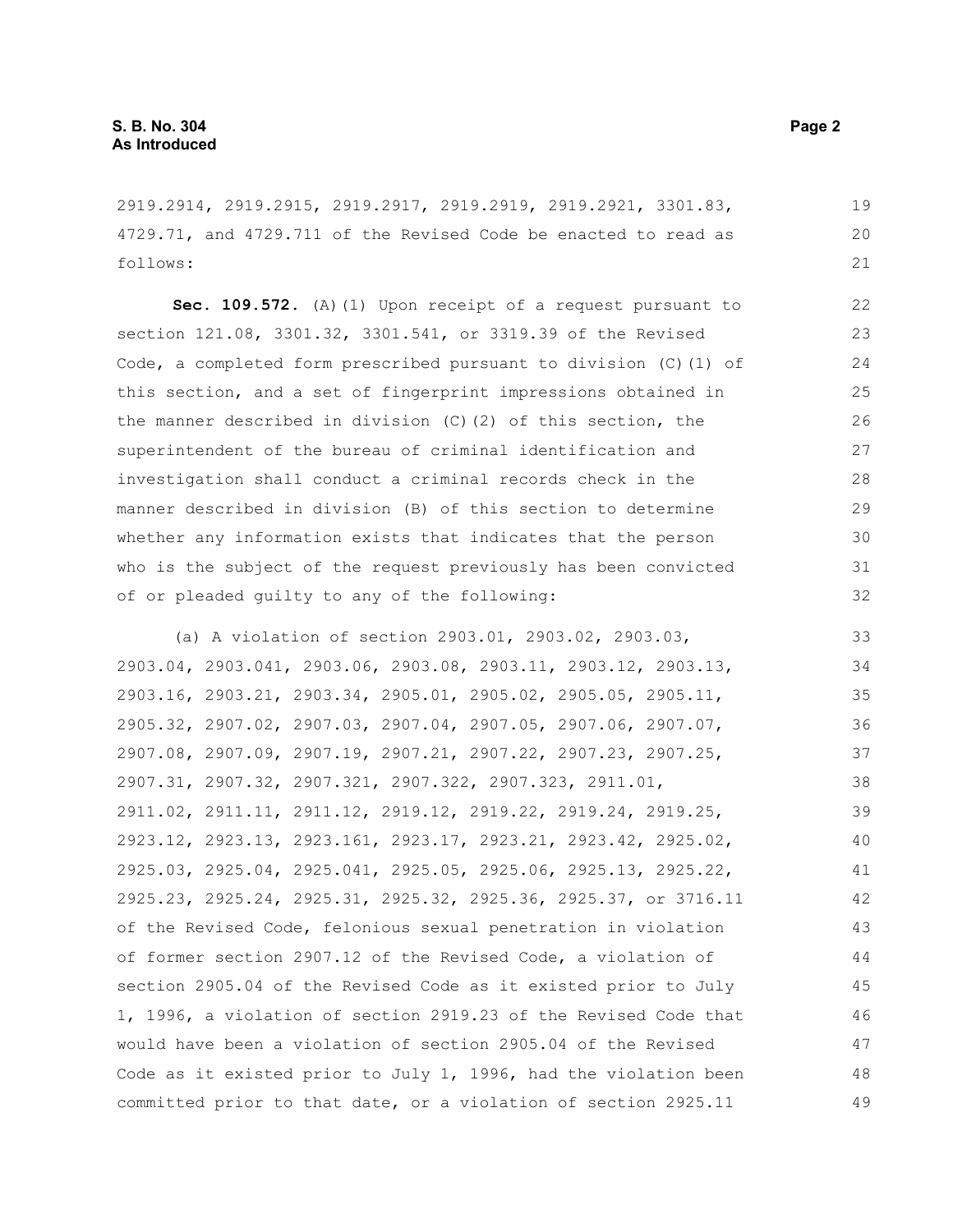| (b) A violation of an existing or former law of this             | 51 |
|------------------------------------------------------------------|----|
| state, any other state, or the United States that is             | 52 |
| substantially equivalent to any of the offenses listed in        | 53 |
| division $(A) (1) (a)$ of this section;                          | 54 |
| (c) If the request is made pursuant to section 3319.39 of        | 55 |
| the Revised Code for an applicant who is a teacher, any offense  | 56 |
| specified under section 9.79 of the Revised Code or in section   | 57 |
| 3319.31 of the Revised Code.                                     | 58 |
| (2) On receipt of a request pursuant to section 3712.09 or       | 59 |
| 3721.121 of the Revised Code, a completed form prescribed        | 60 |
| pursuant to division (C) (1) of this section, and a set of       | 61 |
| fingerprint impressions obtained in the manner described in      | 62 |
| division (C)(2) of this section, the superintendent of the       | 63 |
| bureau of criminal identification and investigation shall        | 64 |
| conduct a criminal records check with respect to any person who  | 65 |
| has applied for employment in a position for which a criminal    | 66 |
| records check is required by those sections. The superintendent  | 67 |
| shall conduct the criminal records check in the manner described | 68 |
| in division (B) of this section to determine whether any         | 69 |
| information exists that indicates that the person who is the     | 70 |
| subject of the request previously has been convicted of or       | 71 |
| pleaded guilty to any of the following:                          | 72 |
| (a) A violation of section 2903.01, 2903.02, 2903.03,            | 73 |
| 2903.04, 2903.11, 2903.12, 2903.13, 2903.16, 2903.21, 2903.34,   | 74 |
| 2905.01, 2905.02, 2905.11, 2905.12, 2907.02, 2907.03, 2907.05,   | 75 |
| 2907.06, 2907.07, 2907.08, 2907.09, 2907.12, 2907.25, 2907.31,   | 76 |

of the Revised Code that is not a minor drug possession offense;

2907.32, 2907.321, 2907.322, 2907.323, 2911.01, 2911.02, 2911.11, 2911.12, 2911.13, 2913.02, 2913.03, 2913.04, 2913.11, 2913.21, 2913.31, 2913.40, 2913.43, 2913.47, 2913.51, 2919.25, 77 78 79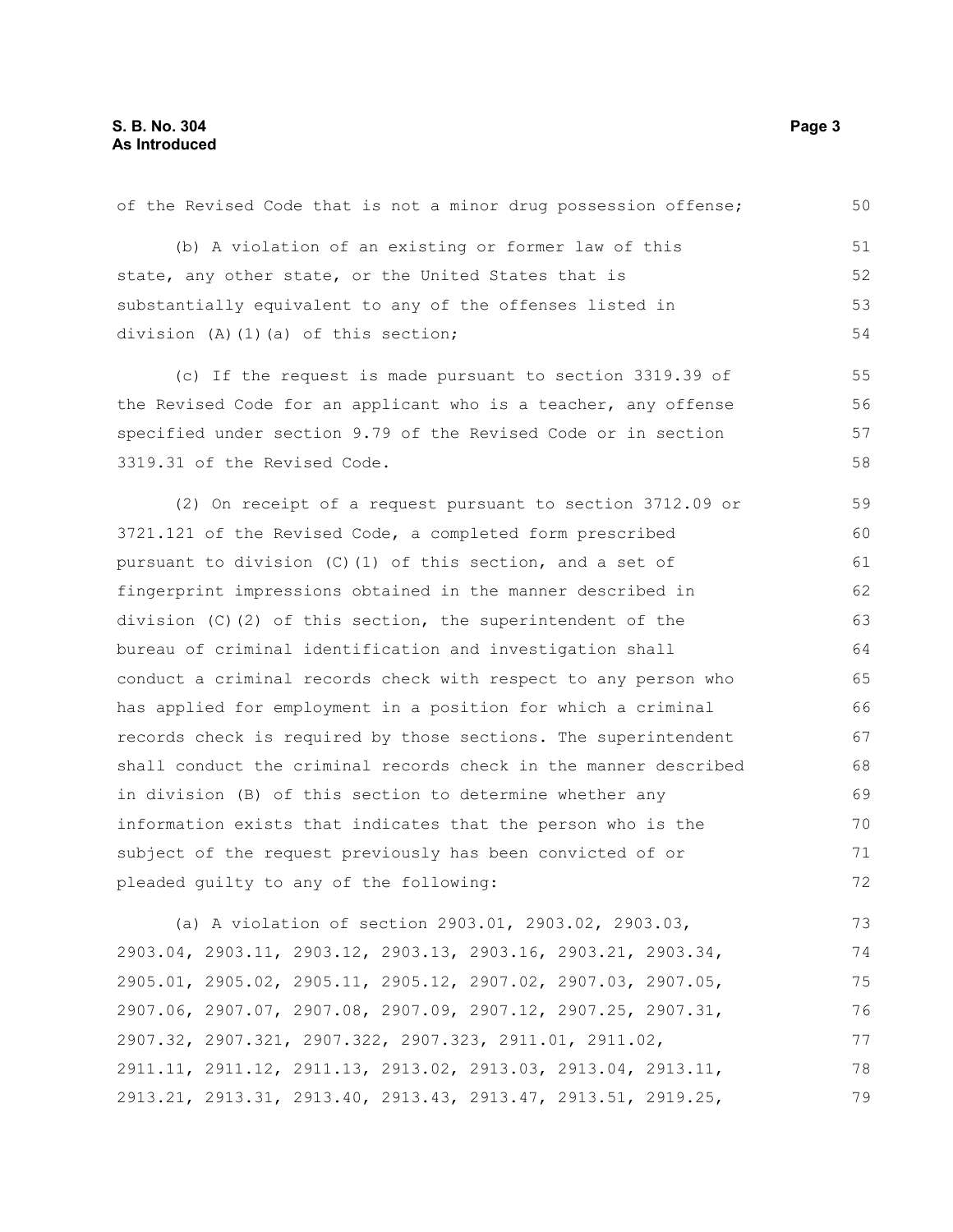2921.36, 2923.12, 2923.13, 2923.161, 2925.02, 2925.03, 2925.11, 2925.13, 2925.22, 2925.23, or 3716.11 of the Revised Code; (b) An existing or former law of this state, any other state, or the United States that is substantially equivalent to any of the offenses listed in division (A)(2)(a) of this section. (3) On receipt of a request pursuant to section 173.27, 173.38, 173.381, 3740.11, 5119.34, 5164.34, 5164.341, 5164.342, 5123.081, or 5123.169 of the Revised Code, a completed form prescribed pursuant to division (C)(1) of this section, and a set of fingerprint impressions obtained in the manner described in division (C)(2) of this section, the superintendent of the bureau of criminal identification and investigation shall conduct a criminal records check of the person for whom the request is made. The superintendent shall conduct the criminal records check in the manner described in division (B) of this section to determine whether any information exists that indicates that the person who is the subject of the request previously has been convicted of, has pleaded guilty to, or (except in the case of a request pursuant to section 5164.34, 5164.341, or 5164.342 of the Revised Code) has been found eligible for intervention in lieu of conviction for any of the following, regardless of the date of the conviction, the date of entry of the guilty plea, or (except in the case of a request pursuant to section 5164.34, 5164.341, or 5164.342 of the Revised Code) the date the person was found eligible for intervention in lieu of conviction: (a) A violation of section 959.13, 959.131, 2903.01, 2903.02, 2903.03, 2903.04, 2903.041, 2903.11, 2903.12, 2903.13, 80 81 82 83 84 85 86 87 88 89 90 91 92 93 94 95 96 97 98 99 100 101 102 103 104 105 106 107 108

2903.15, 2903.16, 2903.21, 2903.211, 2903.22, 2903.34, 2903.341,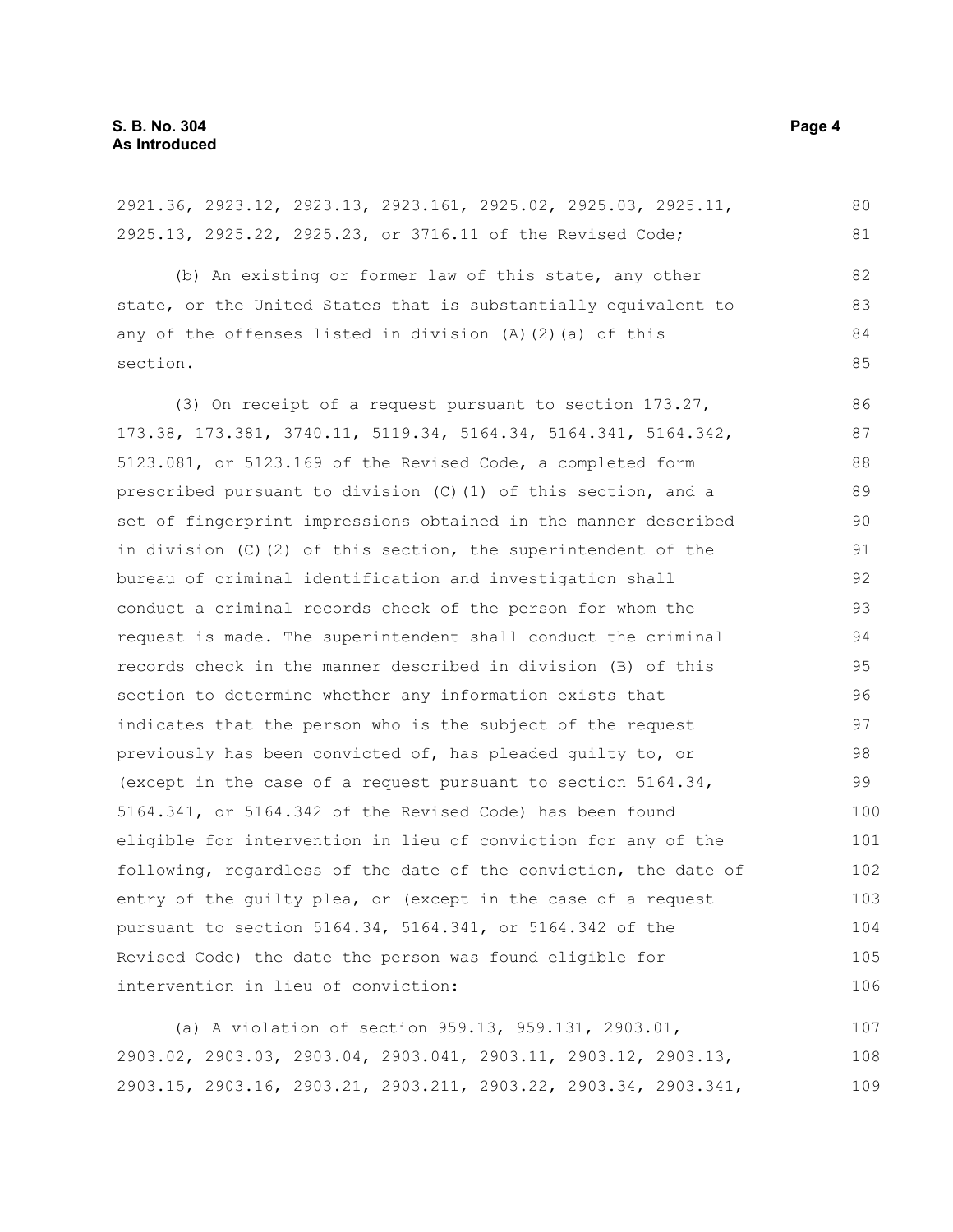2905.01, 2905.02, 2905.05, 2905.11, 2905.12, 2905.32, 2905.33, 2907.02, 2907.03, 2907.04, 2907.05, 2907.06, 2907.07, 2907.08, 2907.09, 2907.21, 2907.22, 2907.23, 2907.24, 2907.25, 2907.31, 2907.32, 2907.321, 2907.322, 2907.323, 2907.33, 2909.02, 2909.03, 2909.04, 2909.22, 2909.23, 2909.24, 2911.01, 2911.02, 2911.11, 2911.12, 2911.13, 2913.02, 2913.03, 2913.04, 2913.05, 2913.11, 2913.21, 2913.31, 2913.32, 2913.40, 2913.41, 2913.42, 2913.43, 2913.44, 2913.441, 2913.45, 2913.46, 2913.47, 2913.48, 2913.49, 2913.51, 2917.01, 2917.02, 2917.03, 2917.31, 2919.12, 2919.121, 2919.123, 2919.124, 2919.22, 2919.23, 2919.24, 2919.25, 2919.291, 2921.03, 2921.11, 2921.12, 2921.13, 2921.21, 2921.24, 2921.32, 2921.321, 2921.34, 2921.35, 2921.36, 2921.51, 2923.12, 2923.122, 2923.123, 2923.13, 2923.161, 2923.162, 2923.21, 2923.32, 2923.42, 2925.02, 2925.03, 2925.04, 2925.041, 2925.05, 2925.06, 2925.09, 2925.11, 2925.13, 2925.14, 2925.141, 2925.22, 2925.23, 2925.24, 2925.36, 2925.55, 2925.56, 2927.12, or 3716.11 of the Revised Code; 110 111 112 113 114 115 116 117 118 119 120 121 122 123 124 125 126

(b) Felonious sexual penetration in violation of former section 2907.12 of the Revised Code;

(c) A violation of section 2905.04 of the Revised Code as it existed prior to July 1, 1996;

(d) A violation of section 2923.01, 2923.02, or 2923.03 of the Revised Code when the underlying offense that is the object of the conspiracy, attempt, or complicity is one of the offenses listed in divisions (A)(3)(a) to (c) of this section; 131 132 133 134

(e) A violation of an existing or former municipal ordinance or law of this state, any other state, or the United States that is substantially equivalent to any of the offenses listed in divisions (A)(3)(a) to (d) of this section. 135 136 137 138

127 128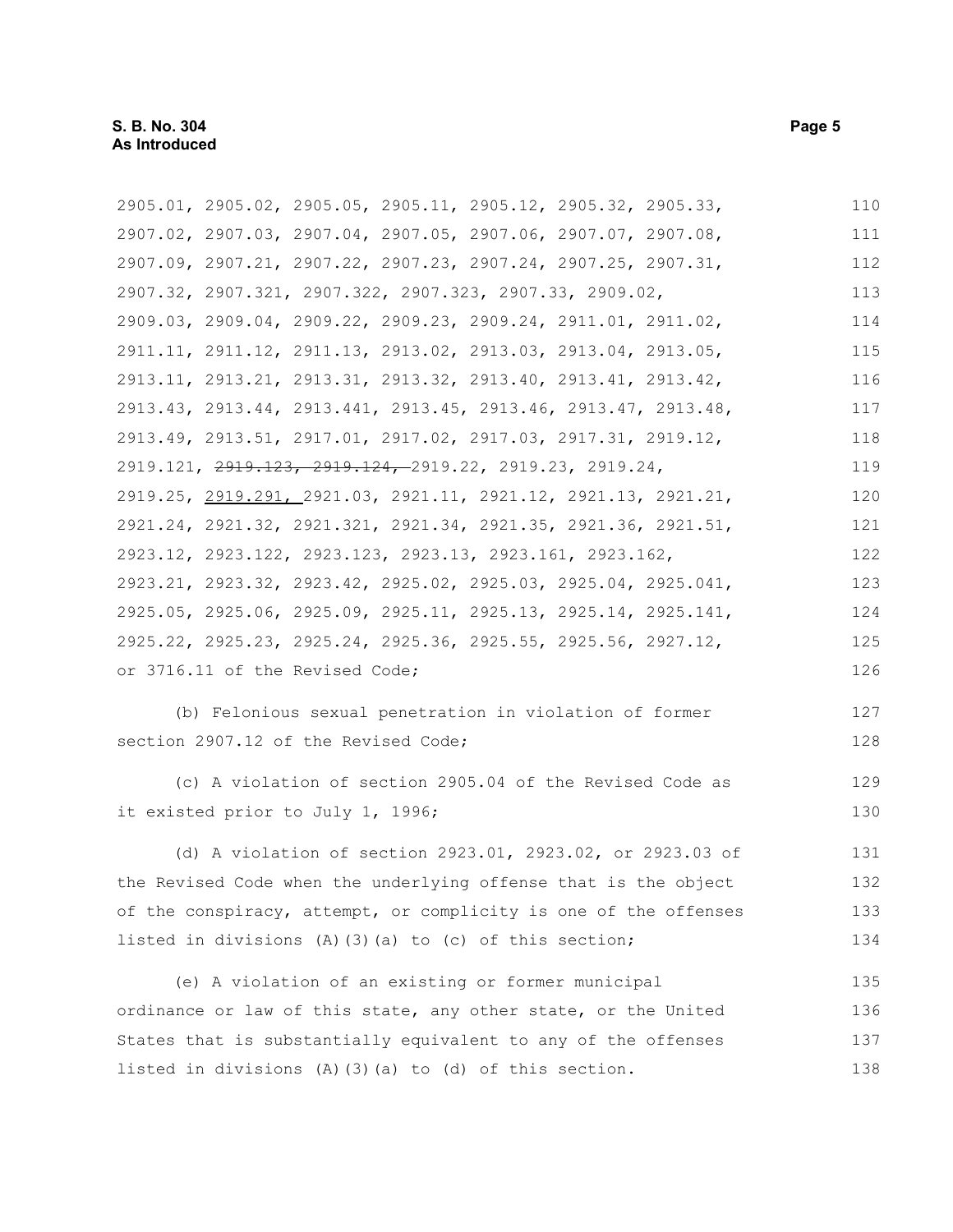# **S. B. No. 304** Page 6 **As Introduced**

(4) On receipt of a request pursuant to section 2151.86 or 2151.904 of the Revised Code, a completed form prescribed pursuant to division (C)(1) of this section, and a set of fingerprint impressions obtained in the manner described in division (C)(2) of this section, the superintendent of the bureau of criminal identification and investigation shall conduct a criminal records check in the manner described in division (B) of this section to determine whether any information exists that indicates that the person who is the subject of the request previously has been convicted of or pleaded guilty to any of the following: (a) A violation of section 959.13, 2903.01, 2903.02, 2903.03, 2903.04, 2903.11, 2903.12, 2903.13, 2903.15, 2903.16, 2903.21, 2903.211, 2903.22, 2903.34, 2905.01, 2905.02, 2905.05, 2907.02, 2907.03, 2907.04, 2907.05, 2907.06, 2907.07, 2907.08, 2907.09, 2907.21, 2907.22, 2907.23, 2907.25, 2907.31, 2907.32, 2907.321, 2907.322, 2907.323, 2909.02, 2909.03, 2909.22, 2909.23, 2909.24, 2911.01, 2911.02, 2911.11, 2911.12, 2913.49, 2917.01, 2917.02, 2919.12, 2919.22, 2919.24, 2919.25, 2923.12, 2923.13, 2923.161, 2925.02, 2925.03, 2925.04, 2925.05, 2925.06, 2927.12, or 3716.11 of the Revised Code, a violation of section 2905.04 of the Revised Code as it existed prior to July 1, 1996, a violation of section 2919.23 of the Revised Code that would have been a violation of section 2905.04 of the Revised Code as it existed prior to July 1, 1996, had the violation been committed prior to that date, a violation of section 2925.11 of the Revised Code that is not a minor drug possession offense, two or more OVI or OVUAC violations committed within the three years immediately preceding the submission of the application or petition that is the basis of the request, or felonious sexual penetration in violation of former section 2907.12 of the 139 140 141 142 143 144 145 146 147 148 149 150 151 152 153 154 155 156 157 158 159 160 161 162 163 164 165 166 167 168 169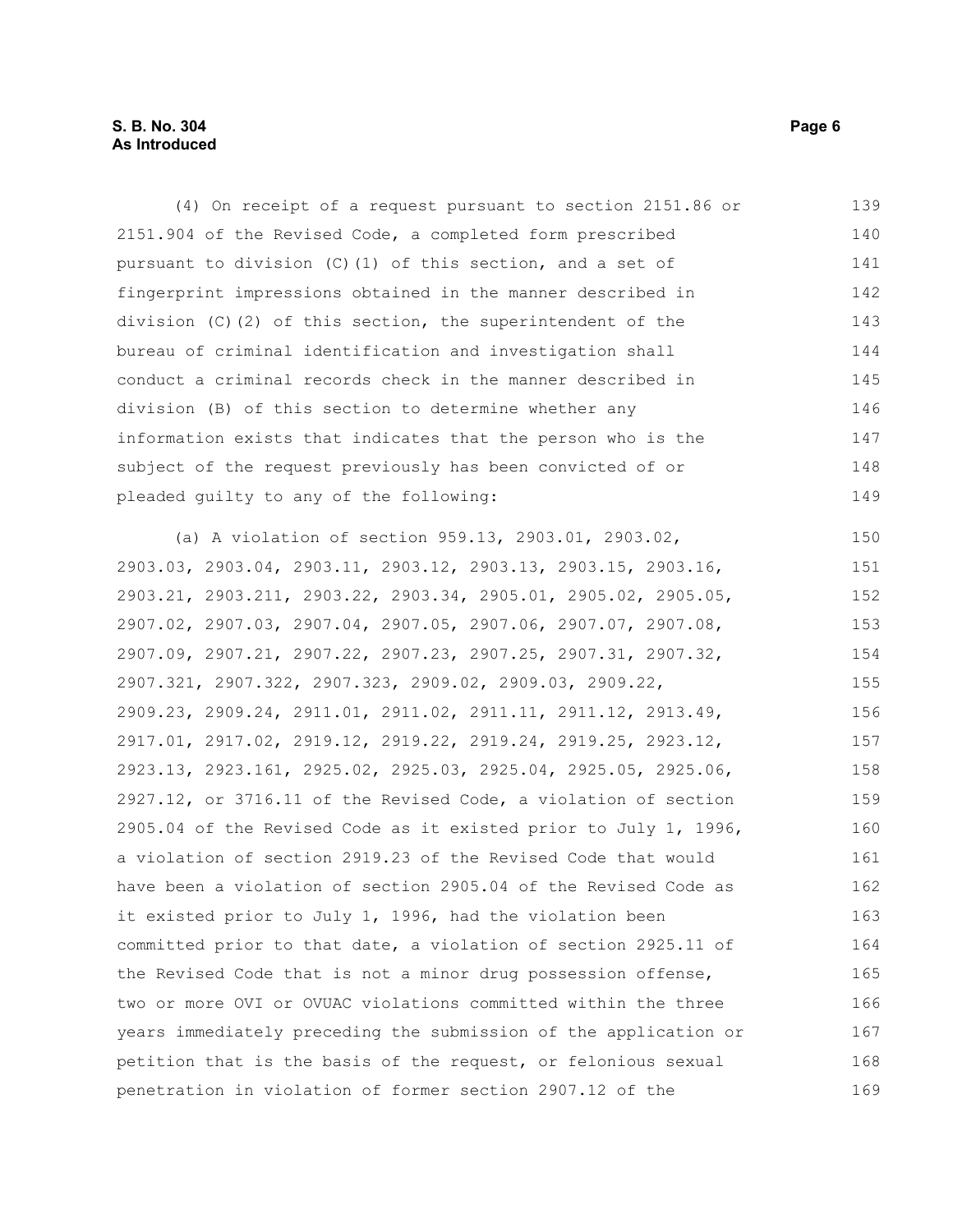170

| Revised Code;                                                        |
|----------------------------------------------------------------------|
| (b) A violation of an existing or former law of this                 |
| state, any other state, or the United States that is                 |
| substantially equivalent to any of the offenses listed in            |
| division $(A)$ $(4)$ $(a)$ of this section.                          |
| (5) Upon receipt of a request pursuant to section 5104.013           |
| of the Revised Code, a completed form prescribed pursuant to         |
| division $(C)$ (1) of this section, and a set of fingerprint         |
| impressions obtained in the manner described in division $(C)$ $(2)$ |
| of this section, the superintendent of the bureau of criminal        |
| identification and investigation shall conduct a criminal            |
| records check in the manner described in division (B) of this        |
| section to determine whether any information exists that             |

indicates that the person who is the subject of the request has been convicted of or pleaded guilty to any of the following: 183 184

(a) A violation of section 2151.421, 2903.01, 2903.02, 2903.03, 2903.04, 2903.11, 2903.12, 2903.13, 2903.16, 2903.21, 2903.22, 2903.34, 2905.01, 2905.02, 2905.05, 2905.11, 2905.32, 2907.02, 2907.03, 2907.04, 2907.05, 2907.06, 2907.07, 2907.08, 2907.09, 2907.19, 2907.21, 2907.22, 2907.23, 2907.24, 2907.25, 2907.31, 2907.32, 2907.321, 2907.322, 2907.323, 2909.02, 2909.03, 2909.04, 2909.05, 2911.01, 2911.02, 2911.11, 2911.12, 2913.02, 2913.03, 2913.04, 2913.041, 2913.05, 2913.06, 2913.11, 2913.21, 2913.31, 2913.32, 2913.33, 2913.34, 2913.40, 2913.41, 2913.42, 2913.43, 2913.44, 2913.441, 2913.45, 2913.46, 2913.47, 2913.48, 2913.49, 2917.01, 2917.02, 2917.03, 2917.31, 2919.12, 2919.22, 2919.224, 2919.225, 2919.24, 2919.25, 2921.03, 2921.11, 2921.13, 2921.14, 2921.34, 2921.35, 2923.01, 2923.12, 2923.13, 2923.161, 2925.02, 2925.03, 2925.04, 2925.05, 2925.06, or 3716.11 of the Revised Code, felonious sexual penetration in 185 186 187 188 189 190 191 192 193 194 195 196 197 198 199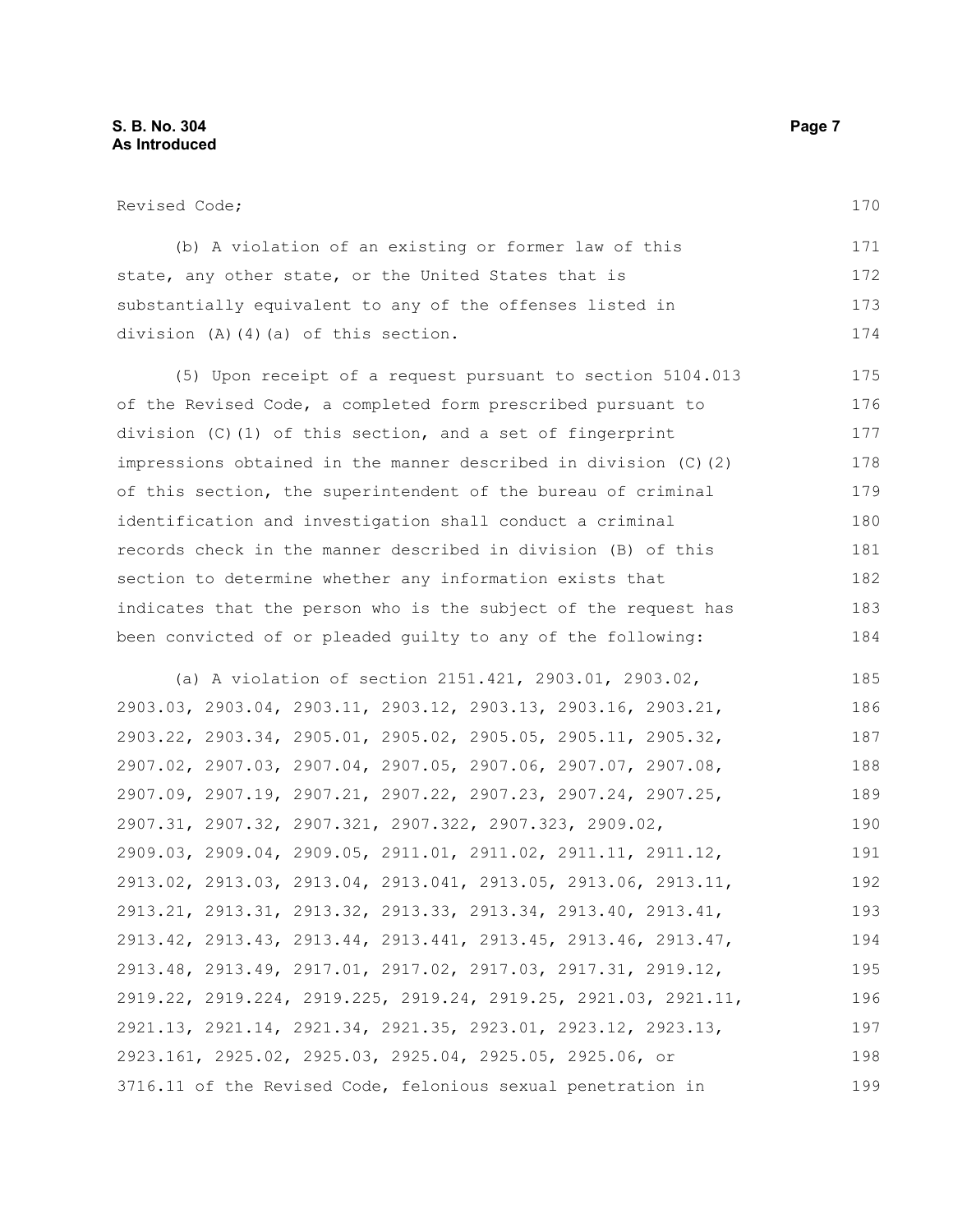## **S. B. No. 304** Page 8 **As Introduced**

violation of former section 2907.12 of the Revised Code, a violation of section 2905.04 of the Revised Code as it existed prior to July 1, 1996, a violation of section 2919.23 of the Revised Code that would have been a violation of section 2905.04 of the Revised Code as it existed prior to July 1, 1996, had the violation been committed prior to that date, a violation of section 2925.11 of the Revised Code that is not a minor drug possession offense, a violation of section 2923.02 or 2923.03 of the Revised Code that relates to a crime specified in this division, or a second violation of section 4511.19 of the Revised Code within five years of the date of application for licensure or certification. 200 201 202 203 204 205 206 207 208 209 210 211

(b) A violation of an existing or former law of this state, any other state, or the United States that is substantially equivalent to any of the offenses or violations described in division (A)(5)(a) of this section. 212 213 214 215

(6) Upon receipt of a request pursuant to section 5153.111 of the Revised Code, a completed form prescribed pursuant to division (C)(1) of this section, and a set of fingerprint impressions obtained in the manner described in division (C)(2) of this section, the superintendent of the bureau of criminal identification and investigation shall conduct a criminal records check in the manner described in division (B) of this section to determine whether any information exists that indicates that the person who is the subject of the request previously has been convicted of or pleaded guilty to any of the following: 216 217 218 219 220 221 222 223 224 225 226

(a) A violation of section 2903.01, 2903.02, 2903.03, 2903.04, 2903.11, 2903.12, 2903.13, 2903.16, 2903.21, 2903.34, 2905.01, 2905.02, 2905.05, 2907.02, 2907.03, 2907.04, 2907.05, 227 228 229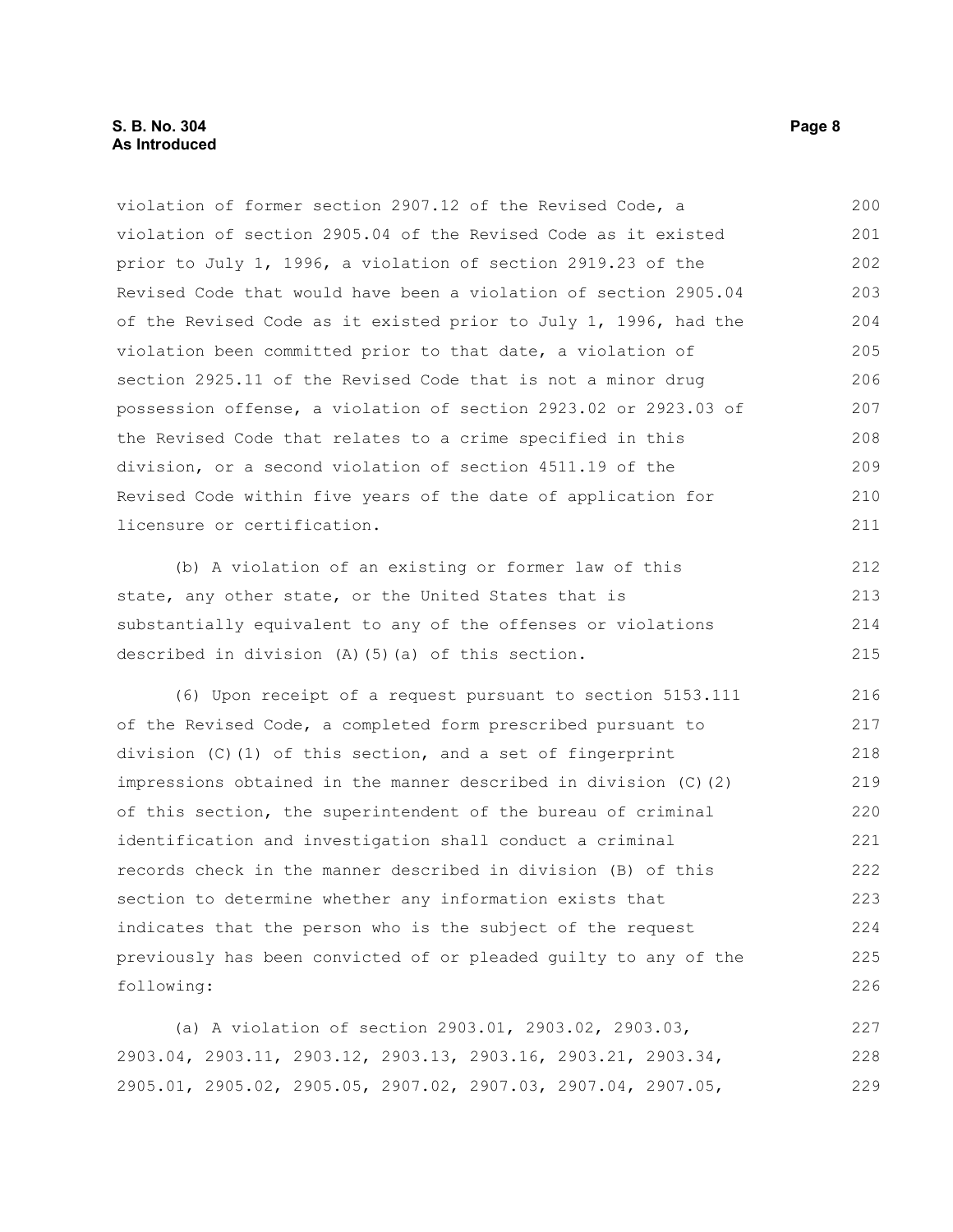2907.06, 2907.07, 2907.08, 2907.09, 2907.21, 2907.22, 2907.23, 2907.25, 2907.31, 2907.32, 2907.321, 2907.322, 2907.323, 2909.02, 2909.03, 2911.01, 2911.02, 2911.11, 2911.12, 2919.12, 2919.22, 2919.24, 2919.25, 2923.12, 2923.13, 2923.161, 2925.02, 2925.03, 2925.04, 2925.05, 2925.06, or 3716.11 of the Revised Code, felonious sexual penetration in violation of former section 2907.12 of the Revised Code, a violation of section 2905.04 of the Revised Code as it existed prior to July 1, 1996, a violation of section 2919.23 of the Revised Code that would have been a violation of section 2905.04 of the Revised Code as it existed prior to July 1, 1996, had the violation been committed prior to that date, or a violation of section 2925.11 of the Revised Code that is not a minor drug possession offense; 230 231 232 233 234 235 236 237 238 239 240 241 242

(b) A violation of an existing or former law of this state, any other state, or the United States that is substantially equivalent to any of the offenses listed in division (A)(6)(a) of this section. 243 244 245 246

(7) On receipt of a request for a criminal records check from an individual pursuant to section 4749.03 or 4749.06 of the Revised Code, accompanied by a completed copy of the form prescribed in division (C)(1) of this section and a set of fingerprint impressions obtained in a manner described in division  $(C)$  (2) of this section, the superintendent of the bureau of criminal identification and investigation shall conduct a criminal records check in the manner described in division (B) of this section to determine whether any information exists indicating that the person who is the subject of the request has been convicted of or pleaded guilty to any criminal offense in this state or in any other state. If the individual indicates that a firearm will be carried in the course of business, the superintendent shall require information 247 248 249 250 251 252 253 254 255 256 257 258 259 260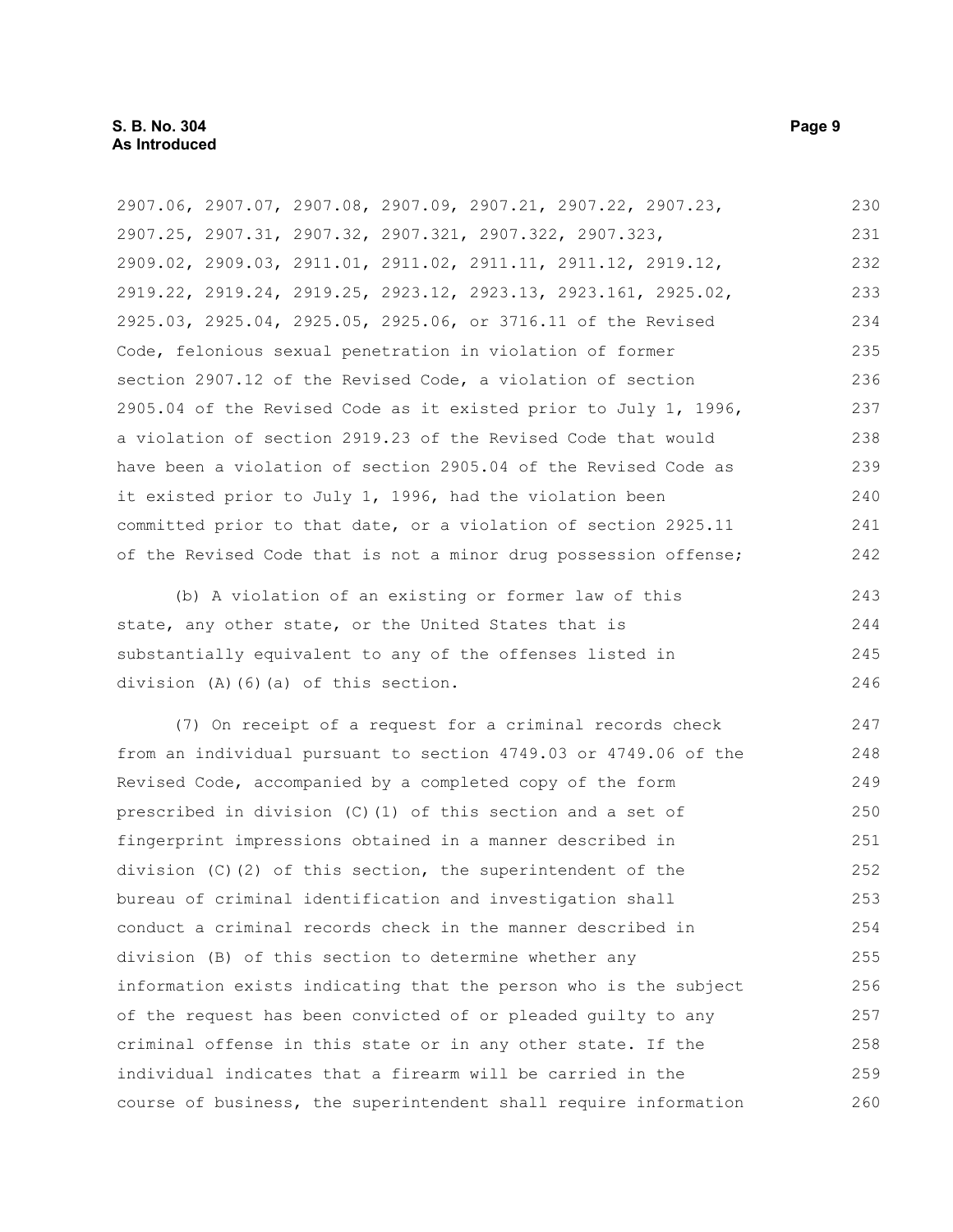## **S. B. No. 304 Page 10 As Introduced**

from the federal bureau of investigation as described in division (B)(2) of this section. Subject to division (F) of this section, the superintendent shall report the findings of the criminal records check and any information the federal bureau of investigation provides to the director of public safety. 261 262 263 264 265

(8) On receipt of a request pursuant to section 1321.37, 1321.53, or 4763.05 of the Revised Code, a completed form prescribed pursuant to division (C)(1) of this section, and a set of fingerprint impressions obtained in the manner described in division (C)(2) of this section, the superintendent of the bureau of criminal identification and investigation shall conduct a criminal records check with respect to any person who has applied for a license, permit, or certification from the department of commerce or a division in the department. The superintendent shall conduct the criminal records check in the manner described in division (B) of this section to determine whether any information exists that indicates that the person who is the subject of the request previously has been convicted of or pleaded guilty to any criminal offense in this state, any other state, or the United States. 266 267 268 269 270 271 272 273 274 275 276 277 278 279 280

(9) On receipt of a request for a criminal records check from the treasurer of state under section 113.041 of the Revised Code or from an individual under section 928.03, 4701.08, 4715.101, 4717.061, 4725.121, 4725.501, 4729.071, 4729.53, 4729.90, 4729.92, 4730.101, 4730.14, 4730.28, 4731.081, 4731.15, 4731.171, 4731.222, 4731.281, 4731.531, 4732.091, 4734.202, 4740.061, 4741.10, 4747.051, 4751.20, 4751.201, 4751.202, 4751.21, 4753.061, 4755.70, 4757.101, 4759.061, 4760.032, 4760.06, 4761.051, 4762.031, 4762.06, 4774.031, 4774.06, 4776.021, 4778.04, 4778.07, 4779.091, or 4783.04 of the Revised Code, accompanied by a completed form prescribed under division 281 282 283 284 285 286 287 288 289 290 291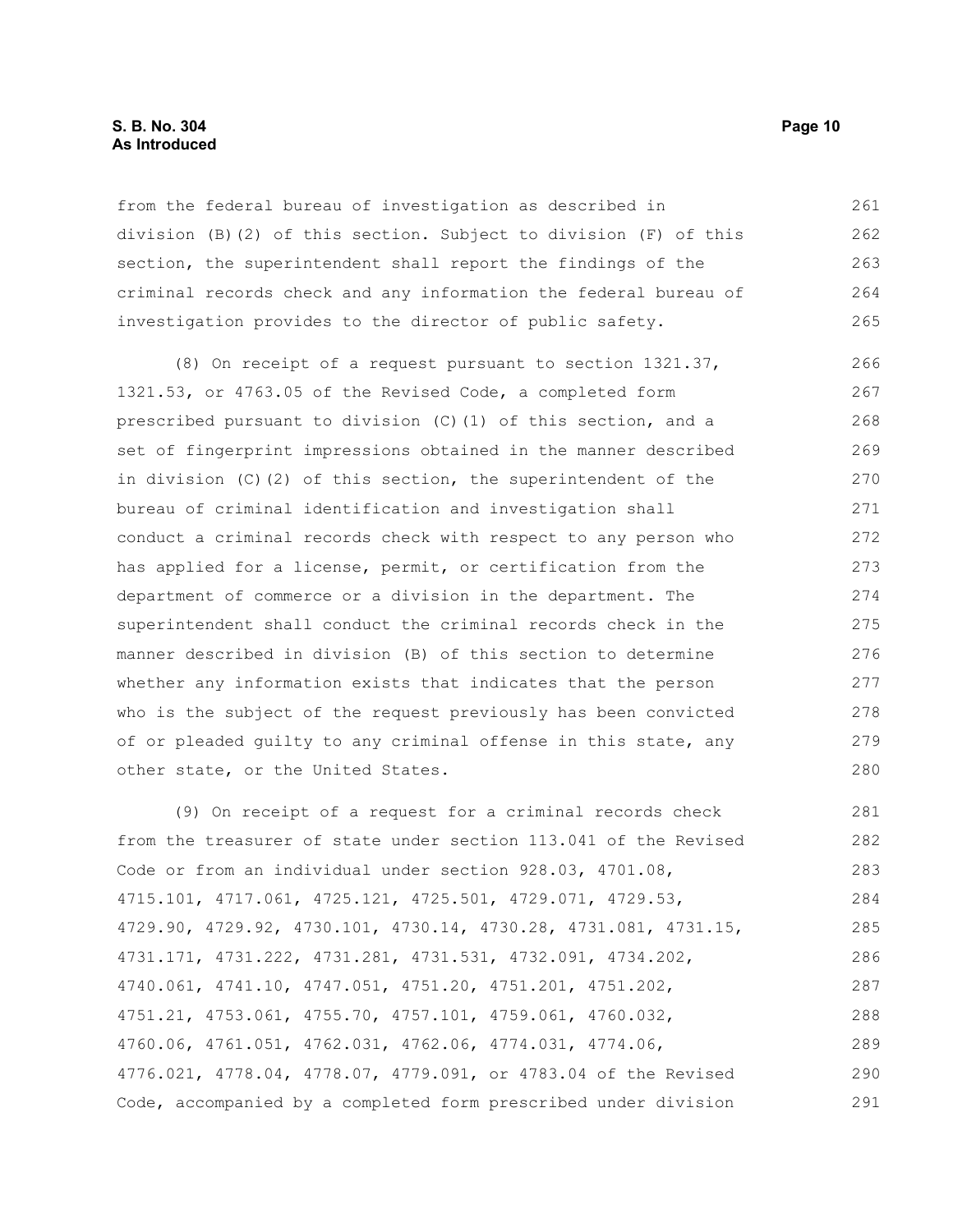## **S. B. No. 304 Page 11 As Introduced**

(C)(1) of this section and a set of fingerprint impressions obtained in the manner described in division (C)(2) of this section, the superintendent of the bureau of criminal identification and investigation shall conduct a criminal records check in the manner described in division (B) of this section to determine whether any information exists that indicates that the person who is the subject of the request has been convicted of or pleaded guilty to any criminal offense in this state or any other state. Subject to division (F) of this section, the superintendent shall send the results of a check requested under section 113.041 of the Revised Code to the treasurer of state and shall send the results of a check requested under any of the other listed sections to the licensing board specified by the individual in the request. 292 293 294 295 296 297 298 299 300 301 302 303 304 305

(10) On receipt of a request pursuant to section 124.74, 718.131, 1121.23, 1315.141, 1733.47, or 1761.26 of the Revised Code, a completed form prescribed pursuant to division (C)(1) of this section, and a set of fingerprint impressions obtained in the manner described in division  $(C)(2)$  of this section, the superintendent of the bureau of criminal identification and investigation shall conduct a criminal records check in the manner described in division (B) of this section to determine whether any information exists that indicates that the person who is the subject of the request previously has been convicted of or pleaded guilty to any criminal offense under any existing or former law of this state, any other state, or the United States. 306 307 308 309 310 311 312 313 314 315 316 317 318

(11) On receipt of a request for a criminal records check from an appointing or licensing authority under section 3772.07 of the Revised Code, a completed form prescribed under division (C)(1) of this section, and a set of fingerprint impressions 319 320 321 322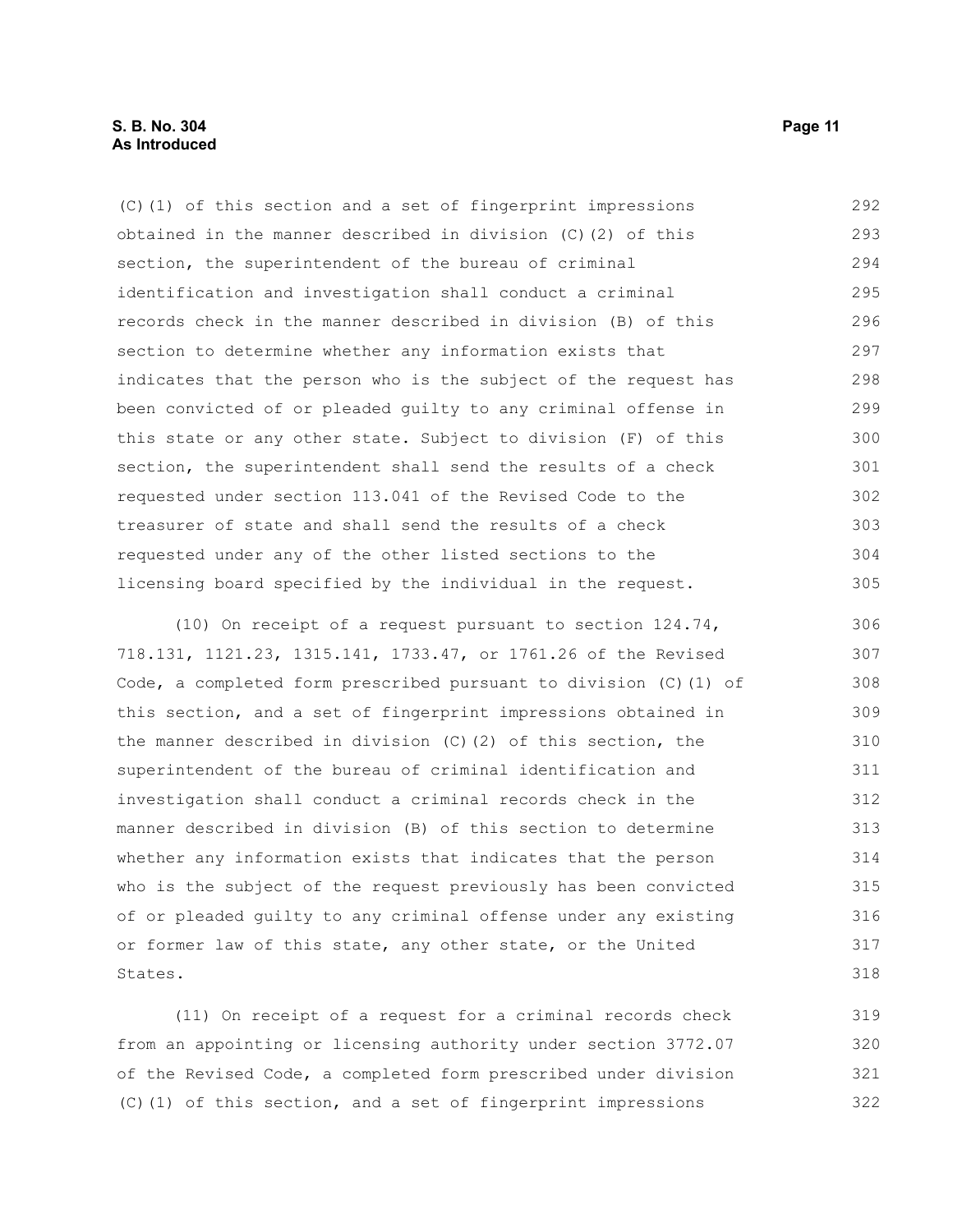## **S. B. No. 304 Page 12 As Introduced**

obtained in the manner prescribed in division (C)(2) of this section, the superintendent of the bureau of criminal identification and investigation shall conduct a criminal records check in the manner described in division (B) of this section to determine whether any information exists that indicates that the person who is the subject of the request previously has been convicted of or pleaded guilty or no contest to any offense under any existing or former law of this state, any other state, or the United States that makes the person ineligible for appointment or retention under section 3772.07 of the Revised Code or that is a disqualifying offense as defined in that section or substantially equivalent to a disqualifying offense, as applicable. 323 324 325 326 327 328 329 330 331 332 333 334 335

(12) On receipt of a request pursuant to section 2151.33 or 2151.412 of the Revised Code, a completed form prescribed pursuant to division (C)(1) of this section, and a set of fingerprint impressions obtained in the manner described in division (C)(2) of this section, the superintendent of the bureau of criminal identification and investigation shall conduct a criminal records check with respect to any person for whom a criminal records check is required under that section. The superintendent shall conduct the criminal records check in the manner described in division (B) of this section to determine whether any information exists that indicates that the person who is the subject of the request previously has been convicted of or pleaded guilty to any of the following: 336 337 338 339 340 341 342 343 344 345 346 347 348

(a) A violation of section 2903.01, 2903.02, 2903.03, 2903.04, 2903.11, 2903.12, 2903.13, 2903.16, 2903.21, 2903.34, 2905.01, 2905.02, 2905.11, 2905.12, 2907.02, 2907.03, 2907.05, 2907.06, 2907.07, 2907.08, 2907.09, 2907.12, 2907.25, 2907.31, 2907.32, 2907.321, 2907.322, 2907.323, 2911.01, 2911.02, 349 350 351 352 353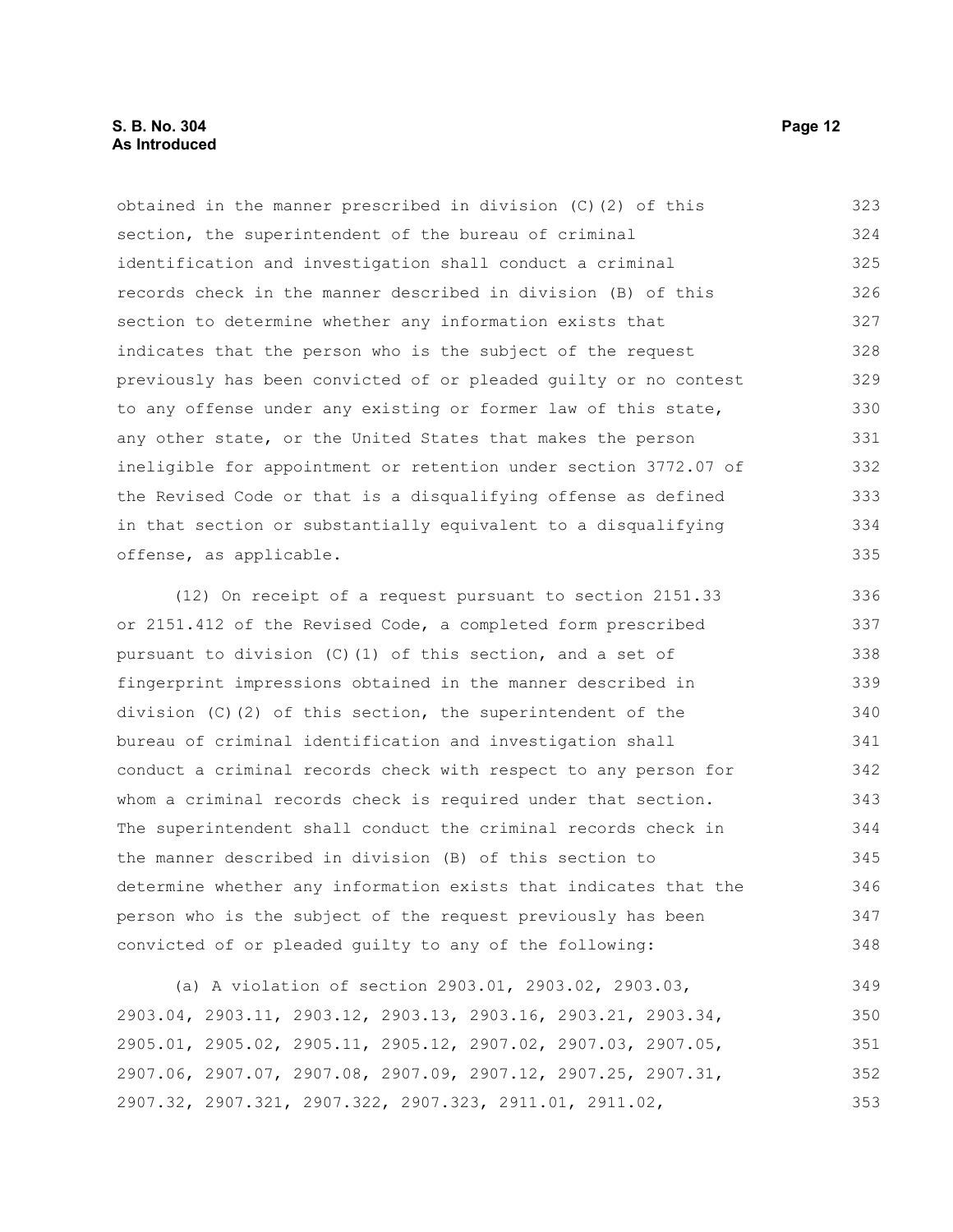2911.11, 2911.12, 2911.13, 2913.02, 2913.03, 2913.04, 2913.11, 2913.21, 2913.31, 2913.40, 2913.43, 2913.47, 2913.51, 2919.25, 2921.36, 2923.12, 2923.13, 2923.161, 2925.02, 2925.03, 2925.11, 2925.13, 2925.22, 2925.23, or 3716.11 of the Revised Code; (b) An existing or former law of this state, any other state, or the United States that is substantially equivalent to any of the offenses listed in division (A)(12)(a) of this section. (13) On receipt of a request pursuant to section 3796.12 of the Revised Code, a completed form prescribed pursuant to division (C)(1) of this section, and a set of fingerprint impressions obtained in a manner described in division (C)(2) of this section, the superintendent of the bureau of criminal identification and investigation shall conduct a criminal records check in the manner described in division (B) of this section to determine whether any information exists that indicates that the person who is the subject of the request previously has been convicted of or pleaded guilty to the following: 354 355 356 357 358 359 360 361 362 363 364 365 366 367 368 369 370 371 372

(a) A disqualifying offense as specified in rules adopted under section 9.79 and division (B)(2)(b) of section 3796.03 of the Revised Code if the person who is the subject of the request is an administrator or other person responsible for the daily operation of, or an owner or prospective owner, officer or prospective officer, or board member or prospective board member of, an entity seeking a license from the department of commerce under Chapter 3796. of the Revised Code;

(b) A disqualifying offense as specified in rules adopted under section 9.79 and division (B)(2)(b) of section 3796.04 of the Revised Code if the person who is the subject of the request 381 382 383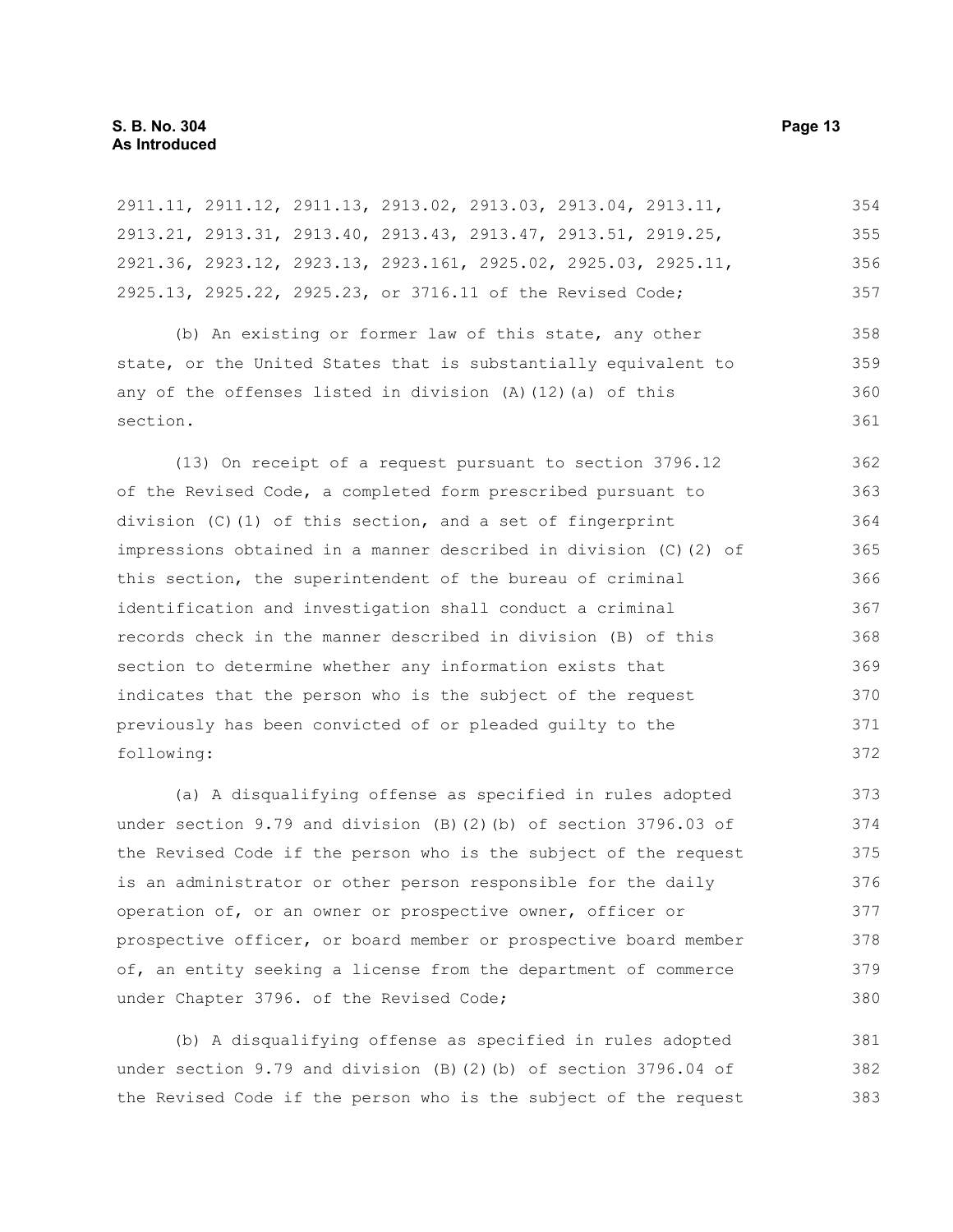#### **S. B. No. 304 Page 14 As Introduced**

is an administrator or other person responsible for the daily operation of, or an owner or prospective owner, officer or prospective officer, or board member or prospective board member of, an entity seeking a license from the state board of pharmacy under Chapter 3796. of the Revised Code. 384 385 386 387 388

(14) On receipt of a request required by section 3796.13 of the Revised Code, a completed form prescribed pursuant to division (C)(1) of this section, and a set of fingerprint impressions obtained in a manner described in division (C)(2) of this section, the superintendent of the bureau of criminal identification and investigation shall conduct a criminal records check in the manner described in division (B) of this section to determine whether any information exists that indicates that the person who is the subject of the request previously has been convicted of or pleaded guilty to the following: 389 390 391 392 393 394 395 396 397 398 399

(a) A disqualifying offense as specified in rules adopted under division (B)(8)(a) of section 3796.03 of the Revised Code if the person who is the subject of the request is seeking employment with an entity licensed by the department of commerce under Chapter 3796. of the Revised Code; 400 401 402 403 404

(b) A disqualifying offense as specified in rules adopted under division (B)(14)(a) of section 3796.04 of the Revised Code if the person who is the subject of the request is seeking employment with an entity licensed by the state board of pharmacy under Chapter 3796. of the Revised Code. 405 406 407 408 409

(15) On receipt of a request pursuant to section 4768.06 of the Revised Code, a completed form prescribed under division (C)(1) of this section, and a set of fingerprint impressions obtained in the manner described in division (C)(2) of this 410 411 412 413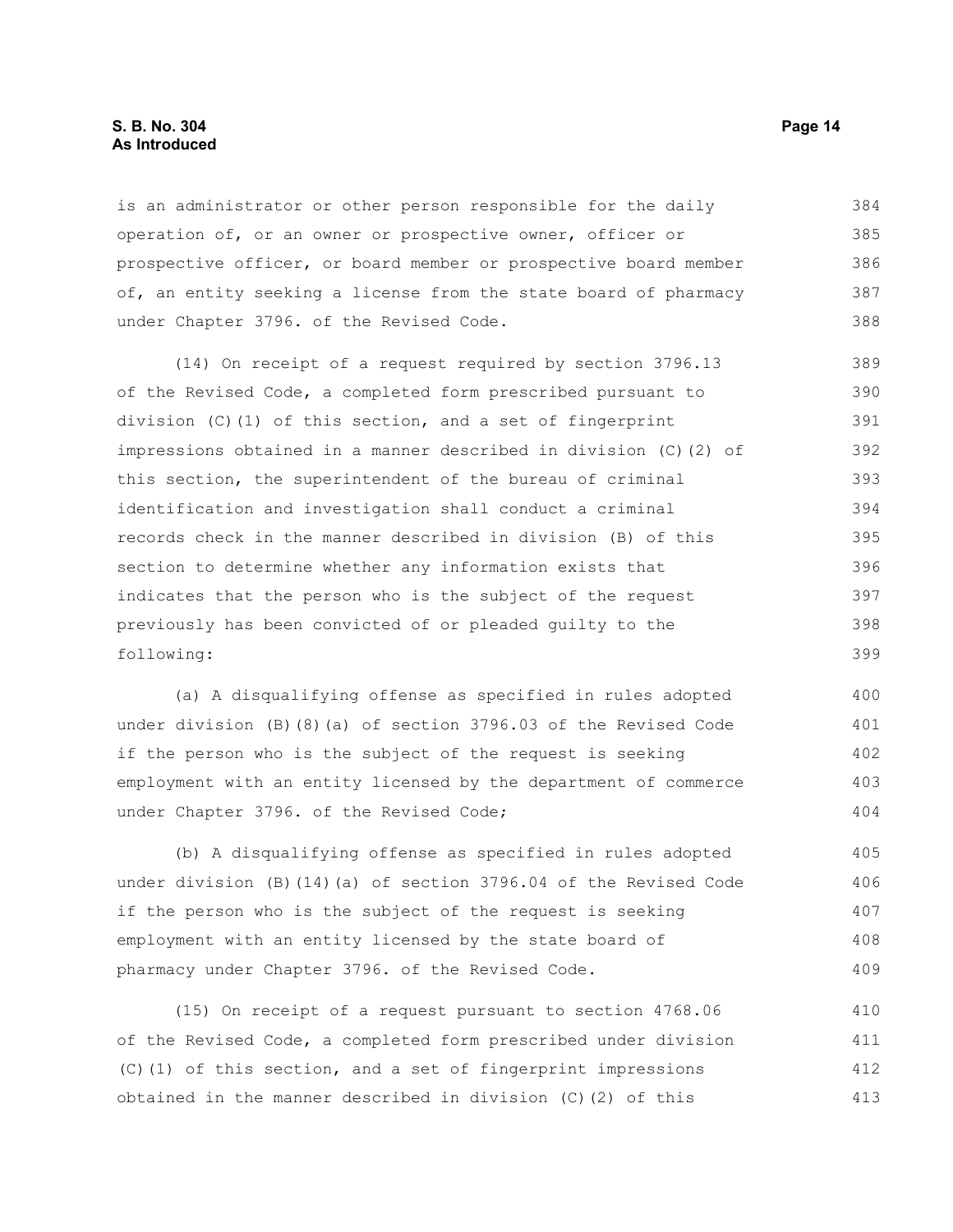## **S. B. No. 304 Page 15 As Introduced**

section, the superintendent of the bureau of criminal identification and investigation shall conduct a criminal records check in the manner described in division (B) of this section to determine whether any information exists indicating that the person who is the subject of the request has been convicted of or pleaded guilty to any criminal offense in this state or in any other state. 414 415 416 417 418 419 420

(16) On receipt of a request pursuant to division (B) of section 4764.07 or division (A) of section 4735.143 of the Revised Code, a completed form prescribed under division (C)(1) of this section, and a set of fingerprint impressions obtained in the manner described in division (C)(2) of this section, the superintendent of the bureau of criminal identification and investigation shall conduct a criminal records check in the manner described in division (B) of this section to determine whether any information exists indicating that the person who is the subject of the request has been convicted of or pleaded guilty to any criminal offense in any state or the United States. 421 422 423 424 425 426 427 428 429 430 431 432

(17) On receipt of a request for a criminal records check under section 147.022 of the Revised Code, a completed form prescribed under division (C)(1) of this section, and a set of fingerprint impressions obtained in the manner prescribed in division (C)(2) of this section, the superintendent of the bureau of criminal identification and investigation shall conduct a criminal records check in the manner described in division (B) of this section to determine whether any information exists that indicates that the person who is the subject of the request previously has been convicted of or pleaded guilty or no contest to any criminal offense under any existing or former law of this state, any other state, or the 433 434 435 436 437 438 439 440 441 442 443 444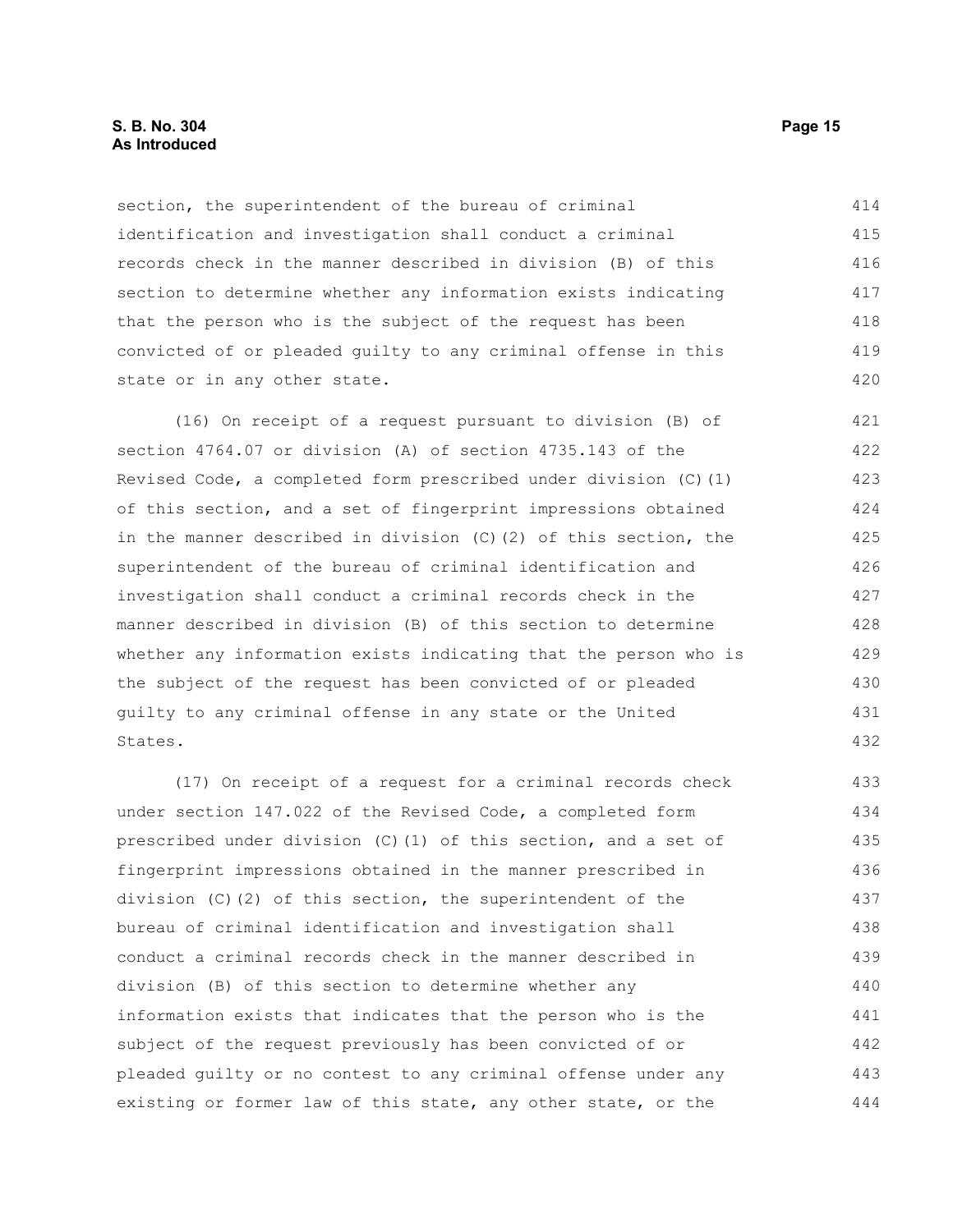United States.

(18) Upon receipt of a request pursuant to division (F) of section 2915.081 or division (E) of section 2915.082 of the Revised Code, a completed form prescribed under division (C)(1) of this section, and a set of fingerprint impressions obtained in the manner described in division (C)(2) of this section, the superintendent of the bureau of criminal identification and investigation shall conduct a criminal records check in the manner described in division (B) of this section to determine whether any information exists indicating that the person who is the subject of the request has been convicted of or pleaded guilty or no contest to any offense that is a violation of Chapter 2915. of the Revised Code or to any offense under any existing or former law of this state, any other state, or the United States that is substantially equivalent to such an offense. 446 447 448 449 450 451 452 453 454 455 456 457 458 459 460

(19) On receipt of a request pursuant to section 3775.03 of the Revised Code, a completed form prescribed under division (C)(1) of this section, and a set of fingerprint impressions obtained in the manner described in division (C)(2) of this section, the superintendent of the bureau of criminal identification and investigation shall conduct a criminal records check in the manner described in division (B) of this section and shall request information from the federal bureau of investigation to determine whether any information exists indicating that the person who is the subject of the request has been convicted of any offense under any existing or former law of this state, any other state, or the United States that is a disqualifying offense as defined in section 3772.07 of the Revised Code. 461 462 463 464 465 466 467 468 469 470 471 472 473 474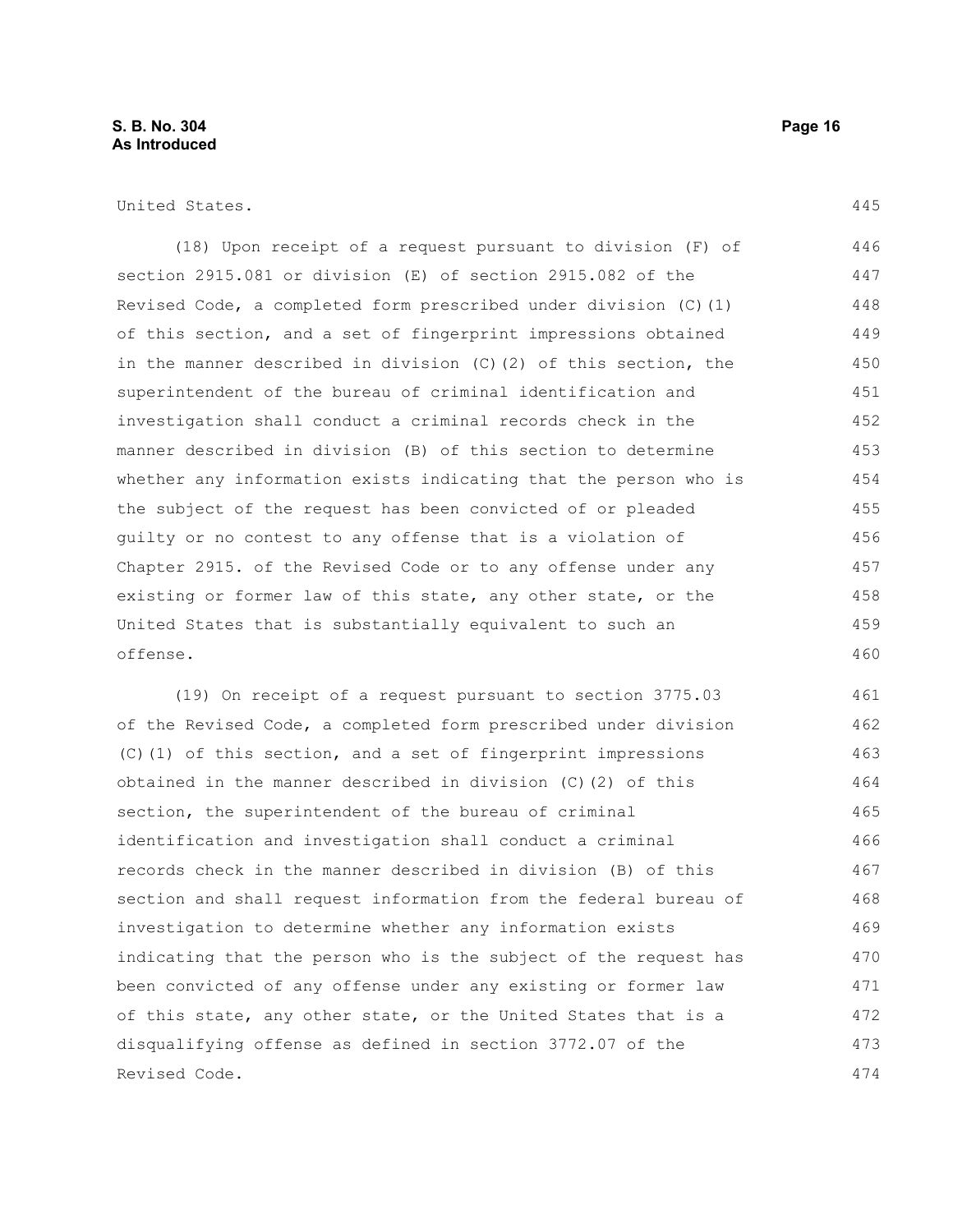# **S. B. No. 304 Page 17 As Introduced**

(B) Subject to division (F) of this section, the superintendent shall conduct any criminal records check to be conducted under this section as follows: 475 476 477

(1) The superintendent shall review or cause to be reviewed any relevant information gathered and compiled by the bureau under division (A) of section 109.57 of the Revised Code that relates to the person who is the subject of the criminal records check, including, if the criminal records check was requested under section 113.041, 121.08, 124.74, 173.27, 173.38, 173.381, 718.131, 928.03, 1121.23, 1315.141, 1321.37, 1321.53, 1733.47, 1761.26, 2151.86, 3301.32, 3301.541, 3319.39, 3740.11, 3712.09, 3721.121, 3772.07, 3775.03, 3796.12, 3796.13, 4729.071, 4729.53, 4729.90, 4729.92, 4749.03, 4749.06, 4763.05, 4764.07, 4768.06, 5104.013, 5164.34, 5164.341, 5164.342, 5123.081, 5123.169, or 5153.111 of the Revised Code, any relevant information contained in records that have been sealed under section 2953.32 of the Revised Code; 478 479 480 481 482 483 484 485 486 487 488 489 490 491

(2) If the request received by the superintendent asks for information from the federal bureau of investigation, the superintendent shall request from the federal bureau of investigation any information it has with respect to the person who is the subject of the criminal records check, including fingerprint-based checks of national crime information databases as described in 42 U.S.C. 671 if the request is made pursuant to section 2151.86 or 5104.013 of the Revised Code or if any other Revised Code section requires fingerprint-based checks of that nature, and shall review or cause to be reviewed any information the superintendent receives from that bureau. If a request under section 3319.39 of the Revised Code asks only for information from the federal bureau of investigation, the superintendent shall not conduct the review prescribed by division (B)(1) of 492 493 494 495 496 497 498 499 500 501 502 503 504 505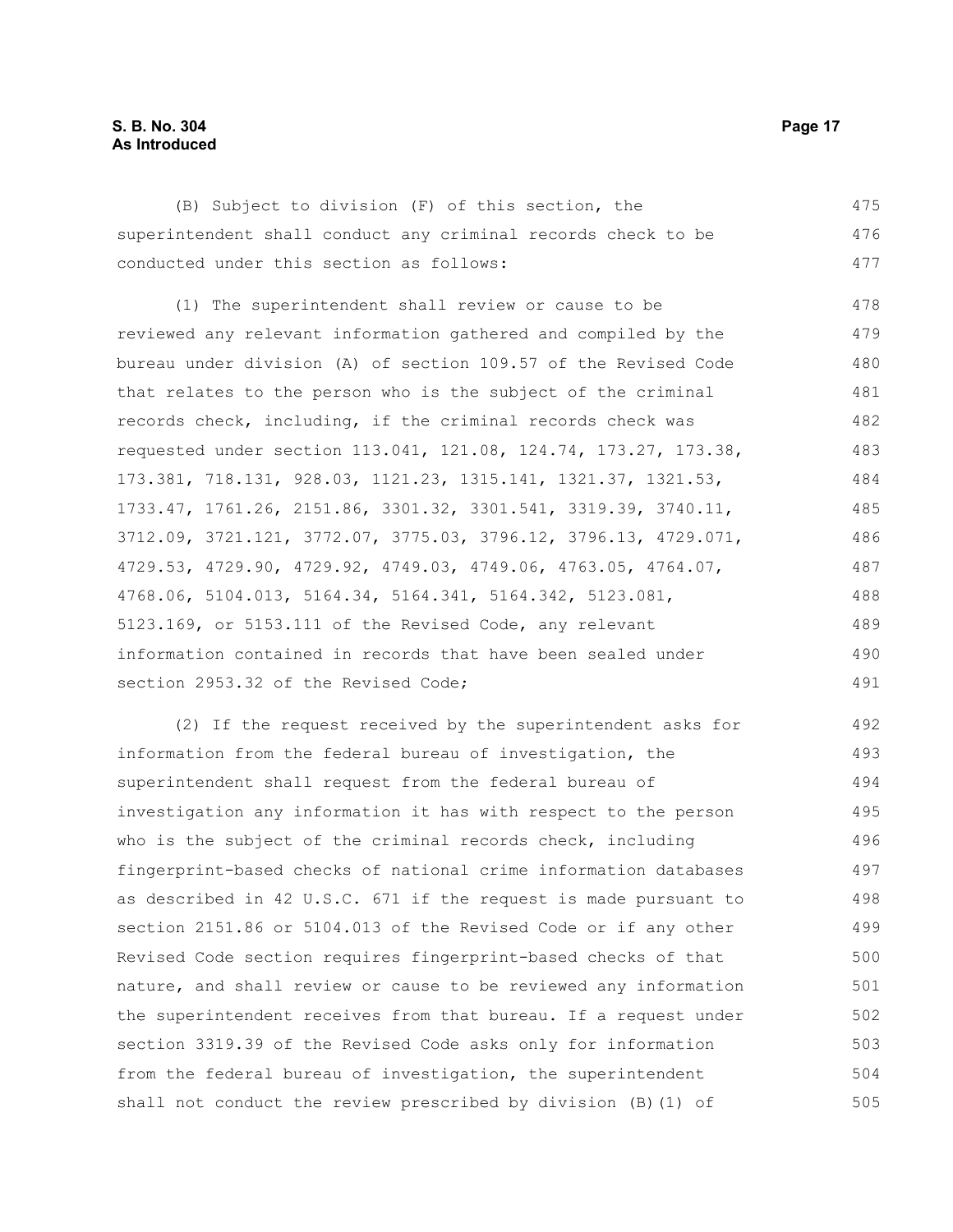506

| this section. |
|---------------|
|               |

(3) The superintendent or the superintendent's designee may request criminal history records from other states or the federal government pursuant to the national crime prevention and privacy compact set forth in section 109.571 of the Revised Code. 507 508 509 510 511

(4) The superintendent shall include in the results of the criminal records check a list or description of the offenses listed or described in the relevant provision of division (A) of this section. The superintendent shall exclude from the results any information the dissemination of which is prohibited by federal law. 512 513 514 515 516 517

(5) The superintendent shall send the results of the criminal records check to the person to whom it is to be sent not later than the following number of days after the date the superintendent receives the request for the criminal records check, the completed form prescribed under division (C)(1) of this section, and the set of fingerprint impressions obtained in the manner described in division (C)(2) of this section: 518 519 520 521 522 523 524

(a) If the superintendent is required by division (A) of this section (other than division (A)(3) of this section) to conduct the criminal records check, thirty; 525 526 527

(b) If the superintendent is required by division (A)(3) of this section to conduct the criminal records check, sixty. 528 529

(C)(1) The superintendent shall prescribe a form to obtain the information necessary to conduct a criminal records check from any person for whom a criminal records check is to be conducted under this section. The form that the superintendent prescribes pursuant to this division may be in a tangible 530 531 532 533 534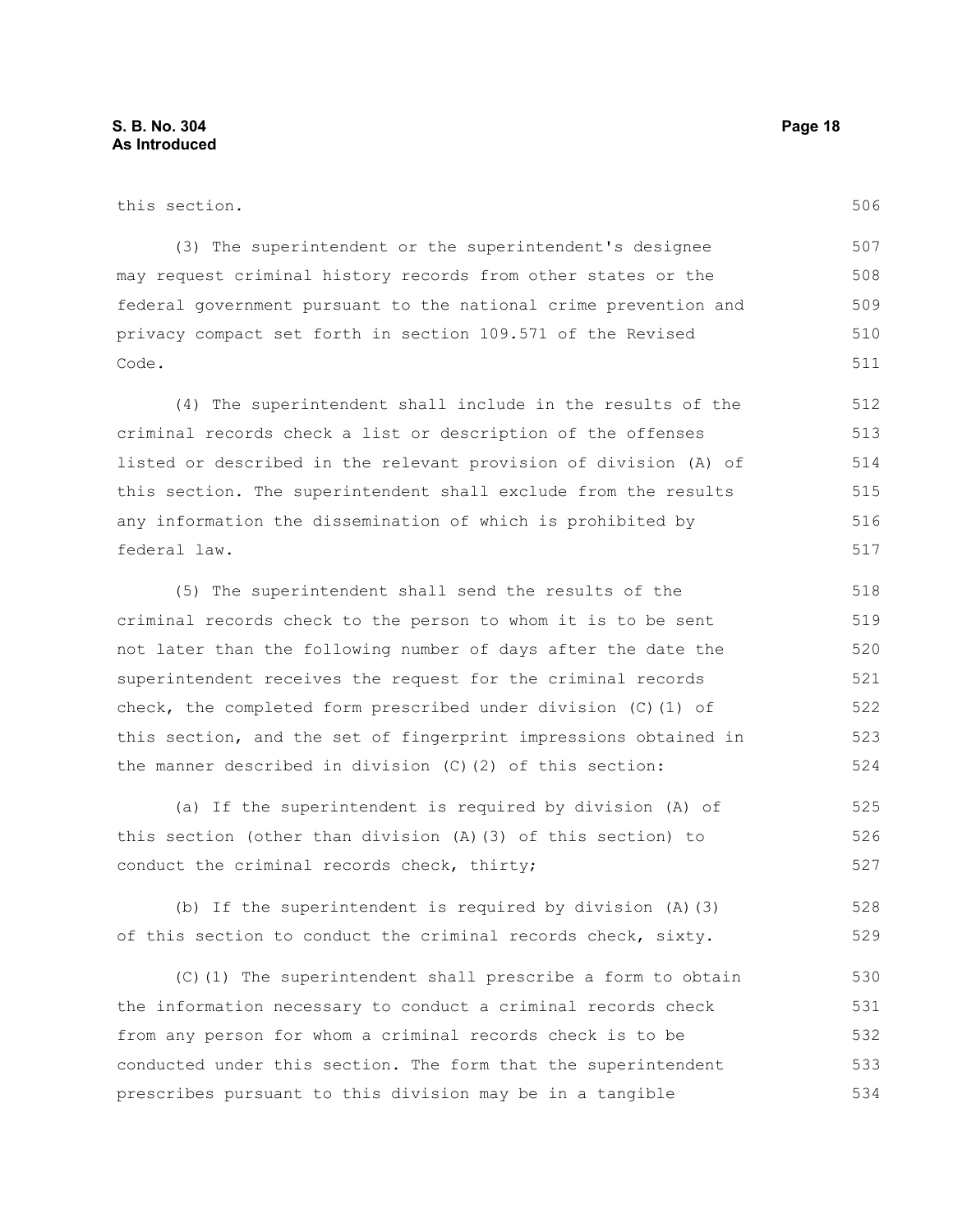format, in an electronic format, or in both tangible and electronic formats. 535 536

(2) The superintendent shall prescribe standard impression sheets to obtain the fingerprint impressions of any person for whom a criminal records check is to be conducted under this section. Any person for whom a records check is to be conducted under this section shall obtain the fingerprint impressions at a county sheriff's office, municipal police department, or any other entity with the ability to make fingerprint impressions on the standard impression sheets prescribed by the superintendent. The office, department, or entity may charge the person a reasonable fee for making the impressions. The standard impression sheets the superintendent prescribes pursuant to this division may be in a tangible format, in an electronic format, or in both tangible and electronic formats. 537 538 539 540 541 542 543 544 545 546 547 548 549

(3) Subject to division (D) of this section, the superintendent shall prescribe and charge a reasonable fee for providing a criminal records check under this section. The person requesting the criminal records check shall pay the fee prescribed pursuant to this division. In the case of a request under section 1121.23, 1155.03, 1163.05, 1315.141, 1733.47, 1761.26, 2151.33, 2151.412, or 5164.34 of the Revised Code, the fee shall be paid in the manner specified in that section. 550 551 552 553 554 555 556 557

(4) The superintendent of the bureau of criminal identification and investigation may prescribe methods of forwarding fingerprint impressions and information necessary to conduct a criminal records check, which methods shall include, but not be limited to, an electronic method. 558 559 560 561 562

(D) The results of a criminal records check conducted under this section, other than a criminal records check 563 564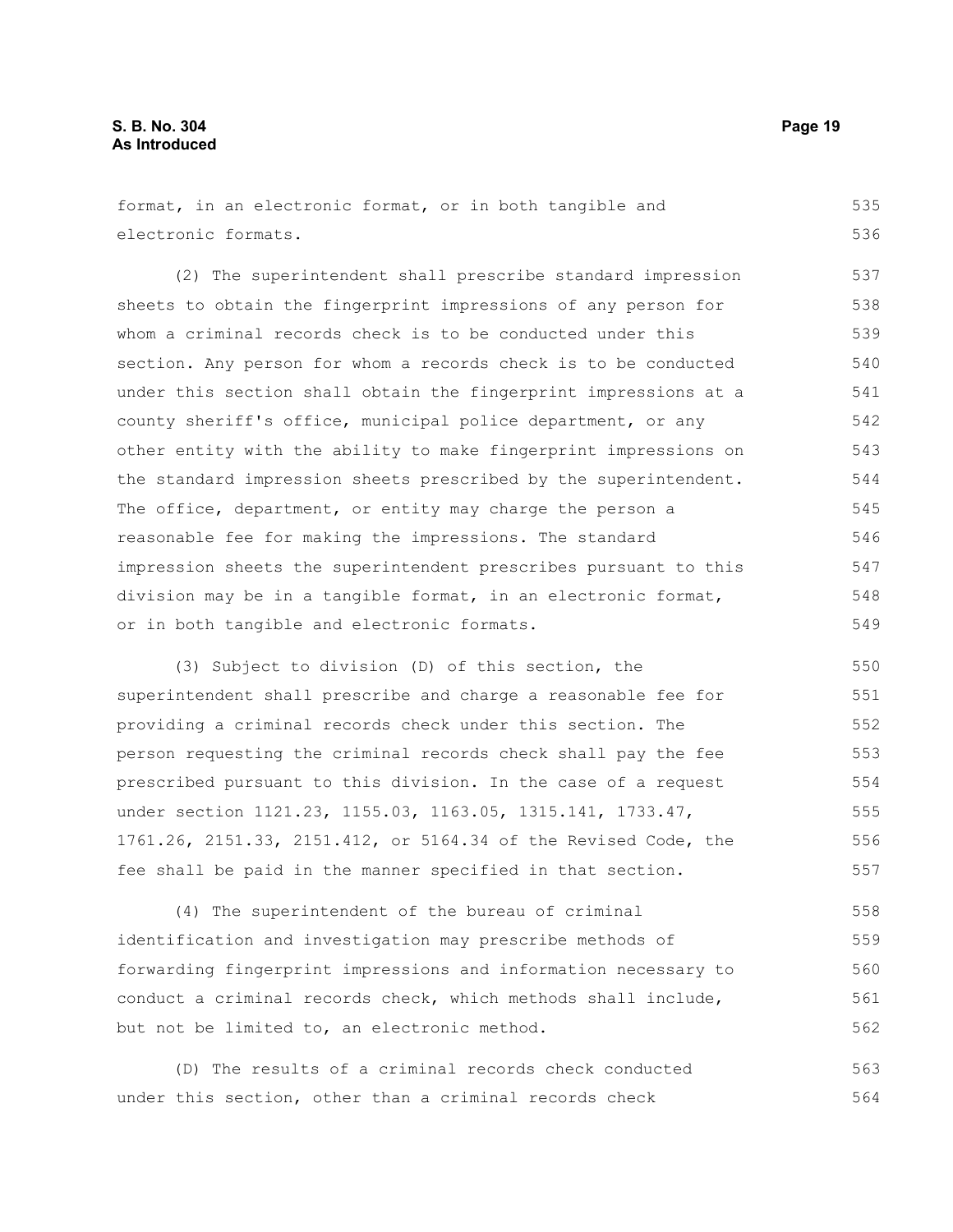specified in division (A)(7) of this section, are valid for the person who is the subject of the criminal records check for a period of one year from the date upon which the superintendent completes the criminal records check. If during that period the superintendent receives another request for a criminal records check to be conducted under this section for that person, the superintendent shall provide the results from the previous criminal records check of the person at a lower fee than the fee prescribed for the initial criminal records check. 565 566 567 568 569 570 571 572 573

(E) When the superintendent receives a request for information from a registered private provider, the superintendent shall proceed as if the request was received from a school district board of education under section 3319.39 of the Revised Code. The superintendent shall apply division (A)(1) (c) of this section to any such request for an applicant who is a teacher. 574 575 576 577 578 579 580

(F)(1) Subject to division (F)(2) of this section, all information regarding the results of a criminal records check conducted under this section that the superintendent reports or sends under division (A)(7) or (9) of this section to the director of public safety, the treasurer of state, or the person, board, or entity that made the request for the criminal records check shall relate to the conviction of the subject person, or the subject person's plea of guilty to, a criminal offense. 581 582 583 584 585 586 587 588 589

(2) Division (F)(1) of this section does not limit, restrict, or preclude the superintendent's release of information that relates to the arrest of a person who is eighteen years of age or older, to an adjudication of a child as a delinquent child, or to a criminal conviction of a person 590 591 592 593 594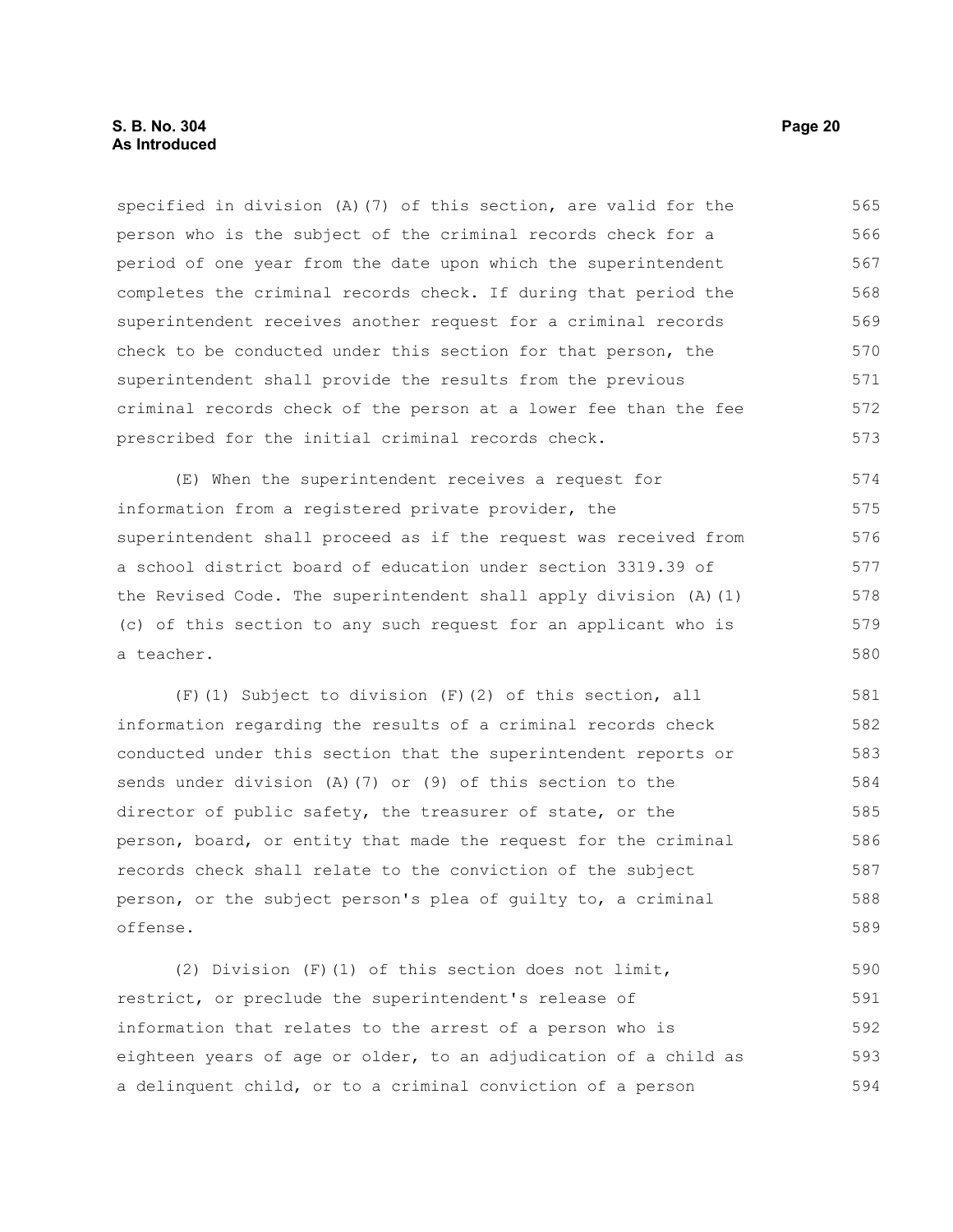under eighteen years of age in circumstances in which a release of that nature is authorized under division  $(E)(2)$ ,  $(3)$ , or  $(4)$ of section 109.57 of the Revised Code pursuant to a rule adopted under division (E)(1) of that section. 595 596 597 598

(G) As used in this section:

(1) "Criminal records check" means any criminal records check conducted by the superintendent of the bureau of criminal identification and investigation in accordance with division (B) of this section. 600 601 602 603

(2) "Minor drug possession offense" has the same meaning as in section 2925.01 of the Revised Code. 604 605

(3) "OVI or OVUAC violation" means a violation of section 4511.19 of the Revised Code or a violation of an existing or former law of this state, any other state, or the United States that is substantially equivalent to section 4511.19 of the Revised Code. 606 607 608 609 610

(4) "Registered private provider" means a nonpublic school or entity registered with the superintendent of public instruction under section 3310.41 of the Revised Code to participate in the autism scholarship program or section 3310.58 of the Revised Code to participate in the Jon Peterson special needs scholarship program. 611 612 613 614 615 616

**Sec. 2305.11.** (A) An action for libel, slander, malicious prosecution, or false imprisonment, an action for malpractice other than an action upon a medical, dental, optometric, or chiropractic claim, an action for legal malpractice against an attorney or a law firm or legal professional association, or an action upon a statute for a penalty or forfeiture shall be commenced within one year after the cause of action accrued, 617 618 619 620 621 622 623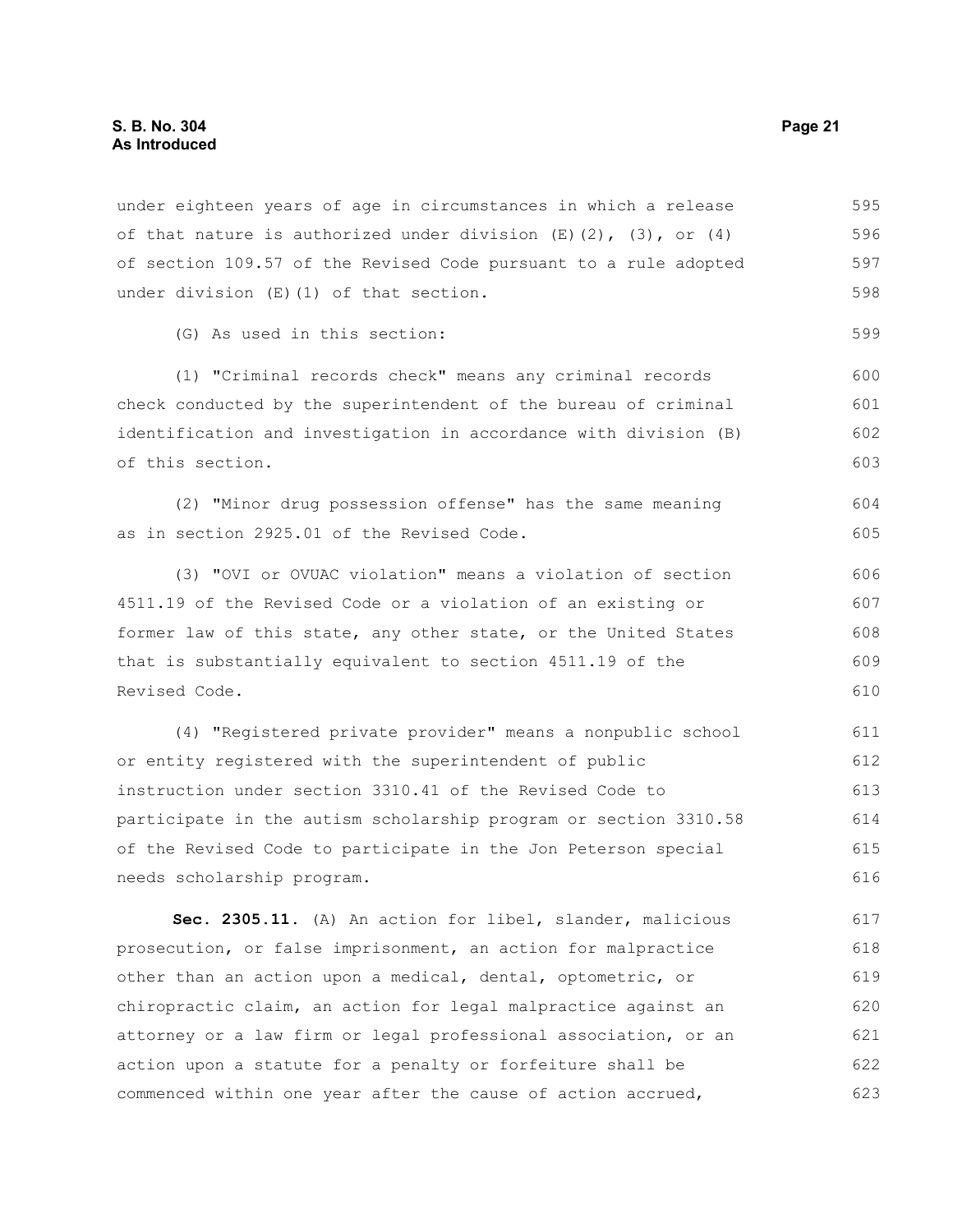## **S. B. No. 304 Page 22 As Introduced**

provided that an action by an employee for the payment of unpaid minimum wages, unpaid overtime compensation, or liquidated damages by reason of the nonpayment of minimum wages or overtime compensation shall be commenced within two years after the cause of action accrued. 624 625 626 627 628

(B) A civil action for unlawful abortion pursuant to section 2919.12 of the Revised Code, a civil action authorized by division (H) of section 2317.56 of the Revised Code, a civil action pursuant to division (B) of section 2307.52 of the Revised Code for terminating or attempting to terminate a human pregnancy after viability in violation of division (A) of section 2919.17 of the Revised Code, and a civil action for terminating or attempting to terminate a human pregnancy of a pain-capable unborn child in violation of division (E) of section 2919.201 of the Revised Code, and a civil action for the unlawful provision of an abortion-inducing drug in violation of sections 2919.291 to 2919.294 of the Revised Code shall be commenced within one year after the performance or inducement of the abortion or within one year after the attempt to perform or induce the abortion in violation of division (A) of section 2919.17 of the Revised Code or division (E) of section 2919.201 of the Revised Code. 629 630 631 632 633 634 635 636 637 638 639 640 641 642 643 644 645

(C) As used in this section, "medical claim," "dental claim," "optometric claim," and "chiropractic claim" have the same meanings as in section 2305.113 of the Revised Code. 646 647 648

**Sec. 2307.46.** (A) In any civil action based on or related to any injury, death, or loss to person or property suffered as a result of the performance or inducement of an abortion or suffered as a result of an attempt to perform or induce an abortion or pursuant to section 2919.2917 of the Revised Code, 649 650 651 652 653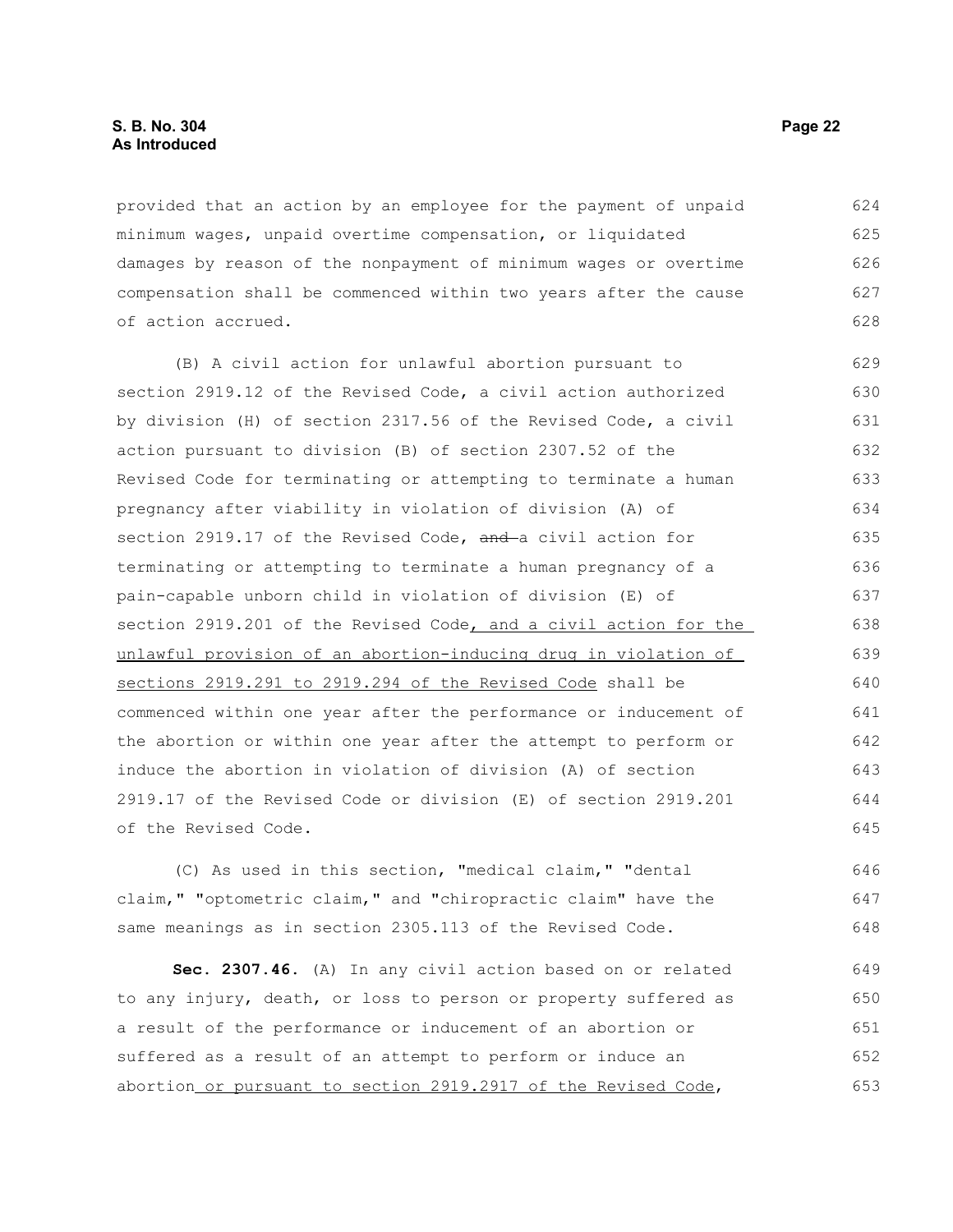## **S. B. No. 304 Page 23 As Introduced**

| the woman upon whom the abortion was allegedly performed,        | 654 |
|------------------------------------------------------------------|-----|
| induced, or attempted, at the time of the filing of the          | 655 |
| complaint in the civil action, may file a motion with the court  | 656 |
| requesting that her identity only be revealed to the defendant   | 657 |
| and to the court and that in all other respects the civil action | 658 |
| be conducted in a manner that maintains her confidentiality. The | 659 |
| motion shall set forth the reasons for the requested             | 660 |
| confidentiality. Prior to service of the complaint, the court    | 661 |
| shall conduct an ex parte hearing in a timely manner to          | 662 |
| determine whether sufficient cause exists to require that the    | 663 |
| confidentiality of the movant be maintained in the civil action. | 664 |
| The decision of the court on the motion is final and is not      | 665 |
| subject to appeal.                                               | 666 |
|                                                                  |     |

(B) The supreme court shall prescribe rules to implement division (A) of this section.

**Sec. 2317.56.** (A) As used in this section:

(1) "Medical emergency" has the same meaning as in section 2919.16 of the Revised Code. 670 671

(2) "Medical necessity" means a medical condition of a pregnant woman that, in the reasonable judgment of the physician who is attending the woman, so complicates the pregnancy that it necessitates the immediate performance or inducement of an abortion. 672 673 674 675 676

(3) "Probable gestational age of the zygote, blastocyte, embryo, or fetus" means the gestational age that, in the judgment of a physician, is, with reasonable probability, the gestational age of the zygote, blastocyte, embryo, or fetus at the time that the physician informs a pregnant woman pursuant to division (B)(1)(b) of this section. 677 678 679 680 681 682

667 668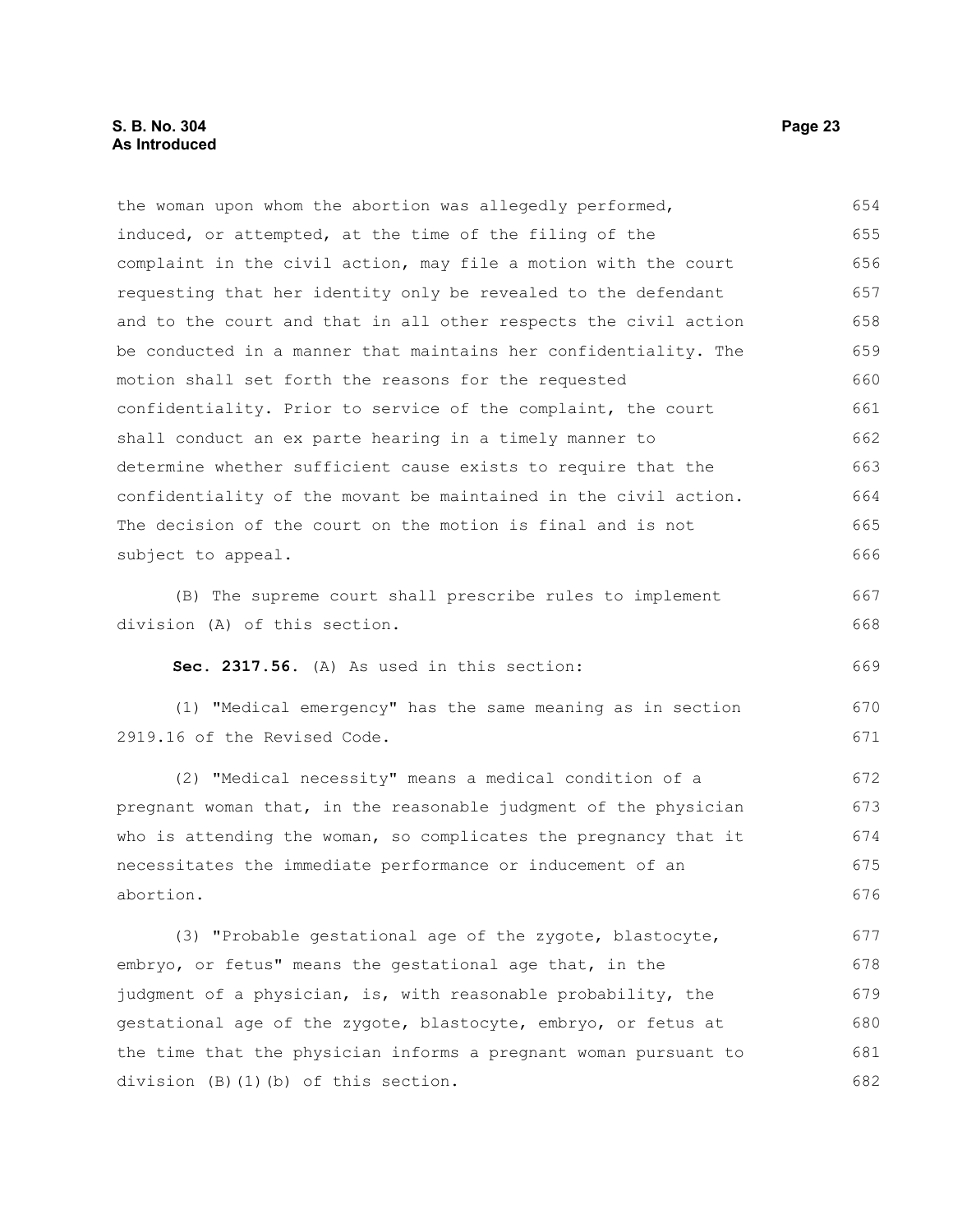# **S. B. No. 304 Page 24 As Introduced**

(B) Except when there is a medical emergency or medical necessity, an abortion shall be performed or induced only if all of the following conditions are satisfied: 683 684 685

(1) At least twenty-four hours prior to the performance or inducement of the abortion, a physician meets with the pregnant woman in person in an individual, private setting and gives her an adequate opportunity to ask questions about the abortion that will be performed or induced. At this meeting, the physician shall inform the pregnant woman, verbally or, if she is hearing impaired, by other means of communication, of all of the following: 686 687 688 689 690 691 692 693

(a) The nature and purpose of the particular abortion procedure to be used and the medical risks associated with that procedure; 694 695 696

(b) The probable gestational age of the zygote, blastocyte, embryo, or fetus; 697 698

(c) The medical risks associated with the pregnant woman carrying the pregnancy to term. 699 700

The meeting need not occur at the facility where the abortion is to be performed or induced, and the physician involved in the meeting need not be affiliated with that facility or with the physician who is scheduled to perform or induce the abortion. 701 702 703 704 705

(2) At least twenty-four hours prior to the performance or inducement of the abortion, the physician who is to perform or induce the abortion or the physician's agent does each of the following in person, by telephone, by certified mail, return receipt requested, or by regular mail evidenced by a certificate of mailing: 706 707 708 709 710 711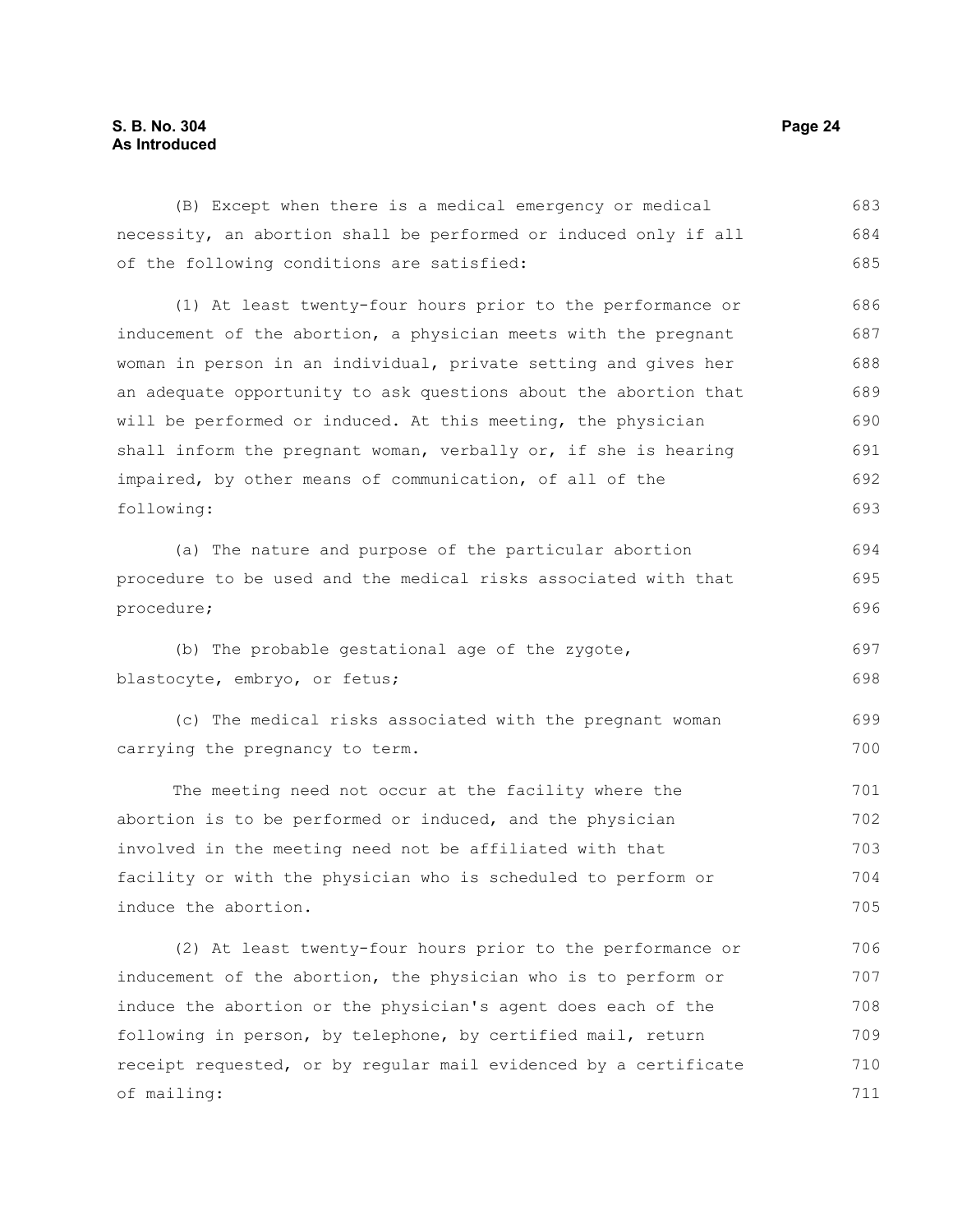# **S. B. No. 304 Page 25 As Introduced**

(a) Inform the pregnant woman of the name of the physician who is scheduled to perform or induce the abortion; 712 713

(b) Give the pregnant woman copies of the published materials described in division (C) of this section; 714 715

(c) Inform the pregnant woman that the materials given pursuant to division (B)(2)(b) of this section are published by the state and that they describe the zygote, blastocyte, embryo,or fetus and list agencies that offer alternatives to abortion. The pregnant woman may choose to examine or not to examine the materials. A physician or an agent of a physician may choose to be disassociated from the materials and may choose to comment or not comment on the materials. 716 717 718 719 720 721 722 723

(3) If it has been determined that the unborn human individual the pregnant woman is carrying has a detectable fetal heartbeat, the physician who is to perform or induce the abortion shall comply with the informed consent requirements in section 2919.194 of the Revised Code in addition to complying with the informed consent requirements in divisions  $(B)(1)$ ,  $(2)$ , (4), and (5) of this section. 724 725 726 727 728 729 730

(4) Prior to the performance or inducement of the abortion, the pregnant woman signs a form consenting to the abortion and certifies all of the following on that form: 731 732 733

(a) She has received the information and materials described in divisions (B)(1) and (2) of this section, and her questions about the abortion that will be performed or induced have been answered in a satisfactory manner. 734 735 736 737

(b) She consents to the particular abortion voluntarily, knowingly, intelligently, and without coercion by any person, and she is not under the influence of any drug of abuse or 738 739 740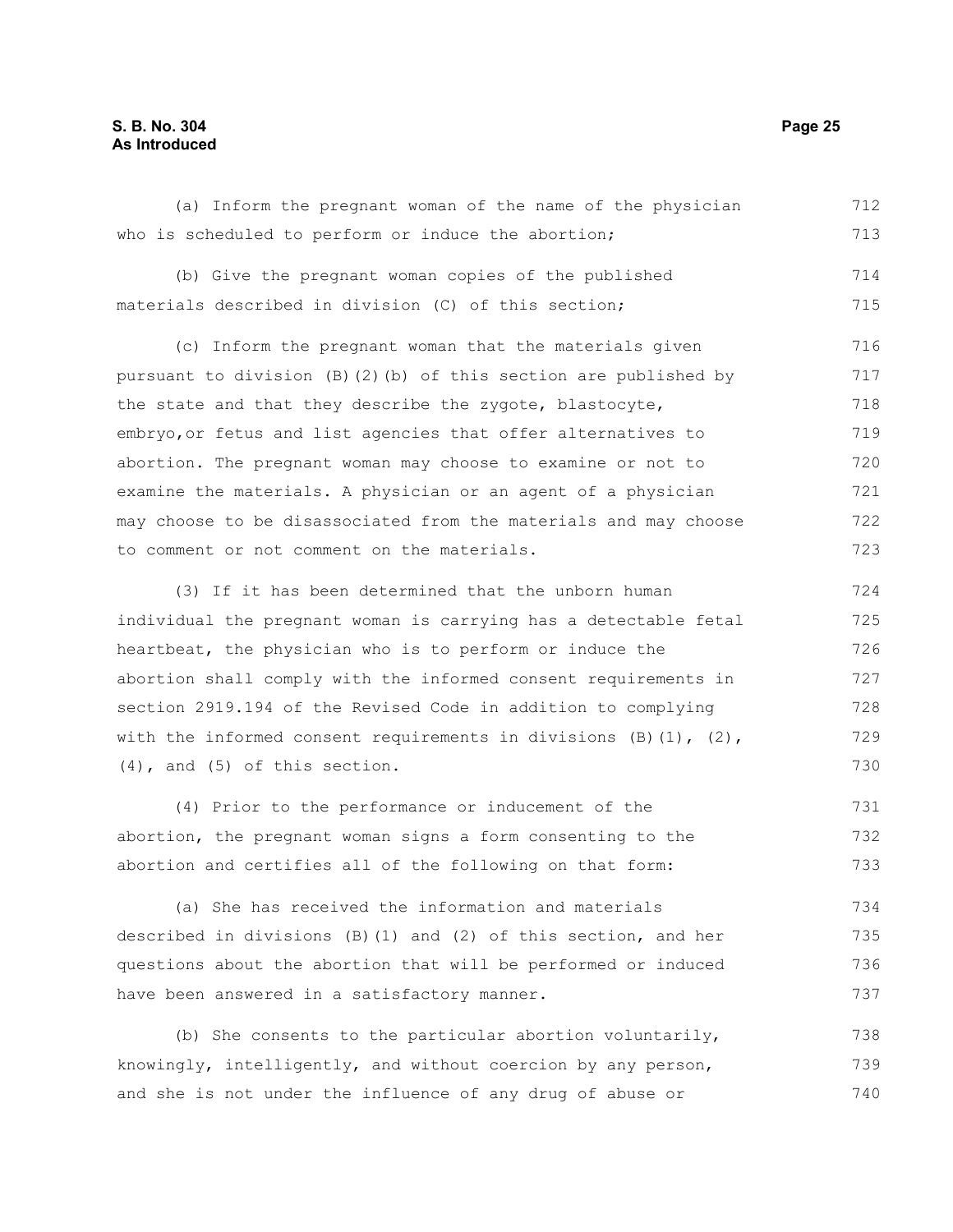| alcohol.                                                         |     |
|------------------------------------------------------------------|-----|
| (c) If the abortion will be performed or induced                 | 742 |
| surgically, she has been provided with the notification form     | 743 |
| described in division (A) of section 3726.14 of the Revised      | 744 |
| Code.                                                            | 745 |
| (d) If the abortion will be performed or induced                 | 746 |
| surgically and she desires to exercise the rights under division | 747 |
| (A) of section 3726.03 of the Revised Code, she has completed    | 748 |
| the disposition determination under section 3726.04 or 3726.041  | 749 |
| of the Revised Code.                                             | 750 |
| A form shall be completed for each zygote, blastocyte,           | 751 |
| embryo, or fetus to be aborted. If a pregnant woman is carrying  | 752 |
| more than one zygote, blastocyte, embryo, or fetus, she shall    | 753 |
| sign a form for each zygote, blastocyte, embryo, or fetus to be  | 754 |
| aborted.                                                         | 755 |
| The form shall contain the name and contact information of       | 756 |
| the physician who provided to the pregnant woman the information | 757 |
| described in division (B) (1) of this section.                   | 758 |
| (5) Prior to the performance or inducement of the                | 759 |
| abortion, the physician who is scheduled to perform or induce    | 760 |
| the abortion or the physician's agent receives a copy of the     | 761 |
| pregnant woman's signed form on which she consents to the        | 762 |
| abortion and that includes the certification required by         | 763 |
| division (B)(4) of this section.                                 | 764 |
| (6) Prior to the performance or inducement of an abortion        | 765 |
| with an abortion-inducing drug, both of the following apply:     | 766 |
| (a) The pregnant woman has been provided with the forms          | 767 |
| described under divisions (A) and (B) of section 2919.296 of the | 768 |
| Revised Code.                                                    | 769 |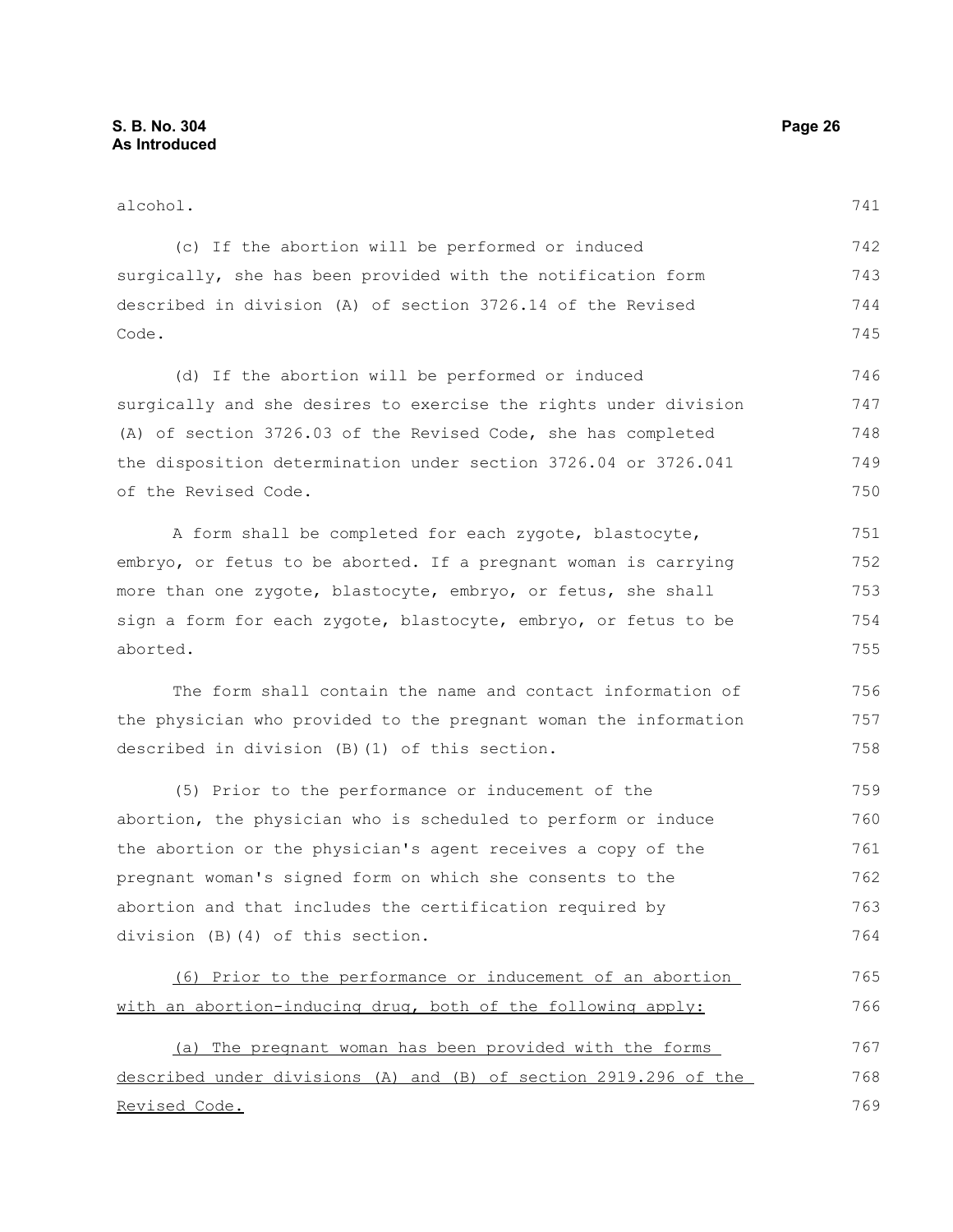(b) The physician has met all of the requirements under sections 2919.29 to 2919.297 of the Revised Code. (C) The department of health shall publish in English and in Spanish, in a typeface large enough to be clearly legible, and in an easily comprehensible format, the following materials on the department's web site: (1) Materials that inform the pregnant woman about family planning information, of publicly funded agencies that are available to assist in family planning, and of public and private agencies and services that are available to assist her through the pregnancy, upon childbirth, and while the child is dependent, including, but not limited to, adoption agencies. The materials shall be geographically indexed; include a comprehensive list of the available agencies, a description of 770 771 772 773 774 775 776 777 778 779 780 781 782 783

the services offered by the agencies, and the telephone numbers and addresses of the agencies; and inform the pregnant woman about available medical assistance benefits for prenatal care, childbirth, and neonatal care and about the support obligations of the father of a child who is born alive. The department shall ensure that the materials described in division (C)(1) of this section are comprehensive and do not directly or indirectly promote, exclude, or discourage the use of any agency or service described in this division. 784 785 786 787 788 789 790 791 792

(2) Materials that inform the pregnant woman of the probable anatomical and physiological characteristics of the zygote, blastocyte, embryo, or fetus at two-week gestational increments for the first sixteen weeks of pregnancy and at fourweek gestational increments from the seventeenth week of pregnancy to full term, including any relevant information regarding the time at which the fetus possibly would be viable. 793 794 795 796 797 798 799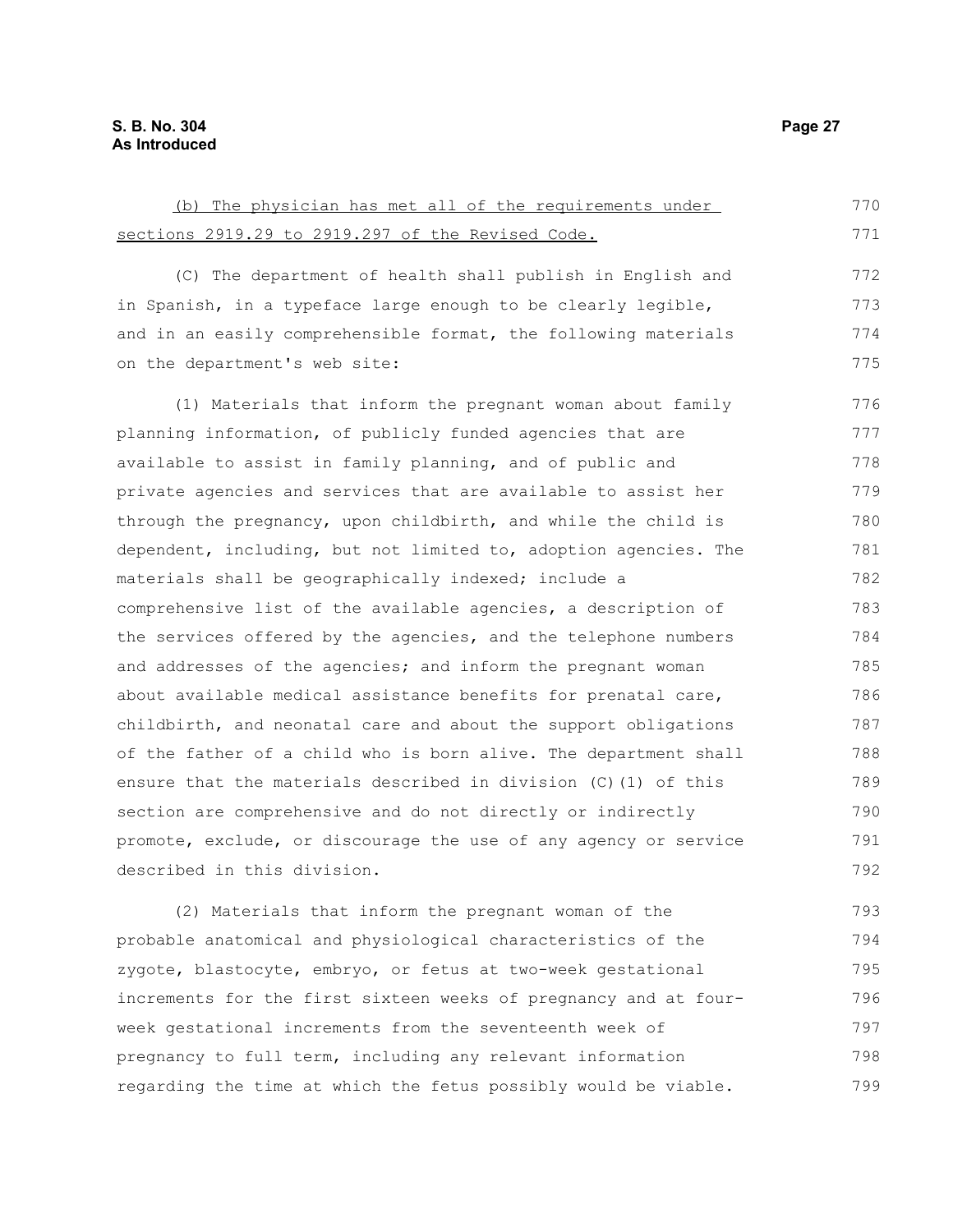The department shall cause these materials to be published after it consults with independent health care experts relative to the probable anatomical and physiological characteristics of a zygote, blastocyte, embryo, or fetus at the various gestational increments. The materials shall use language that is understandable by the average person who is not medically trained, shall be objective and nonjudgmental, and shall include only accurate scientific information about the zygote, blastocyte, embryo, or fetus at the various gestational increments. If the materials use a pictorial, photographic, or other depiction to provide information regarding the zygote, blastocyte, embryo, or fetus, the materials shall include, in a conspicuous manner, a scale or other explanation that is understandable by the average person and that can be used to determine the actual size of the zygote, blastocyte, embryo, or fetus at a particular gestational increment as contrasted with the depicted size of the zygote, blastocyte, embryo, or fetus at that gestational increment. 800 801 802 803 804 805 806 807 808 809 810 811 812 813 814 815 816 817

(D) Upon the submission of a request to the department of health by any person, hospital, physician, or medical facility for one copy of the materials published in accordance with division (C) of this section, the department shall make the requested copy of the materials available to the person, hospital, physician, or medical facility that requested the copy. 818 819 820 821 822 823 824

(E) If a medical emergency or medical necessity compels the performance or inducement of an abortion, the physician who will perform or induce the abortion, prior to its performance or inducement if possible, shall inform the pregnant woman of the medical indications supporting the physician's judgment that an immediate abortion is necessary. Any physician who performs or 825 826 827 828 829 830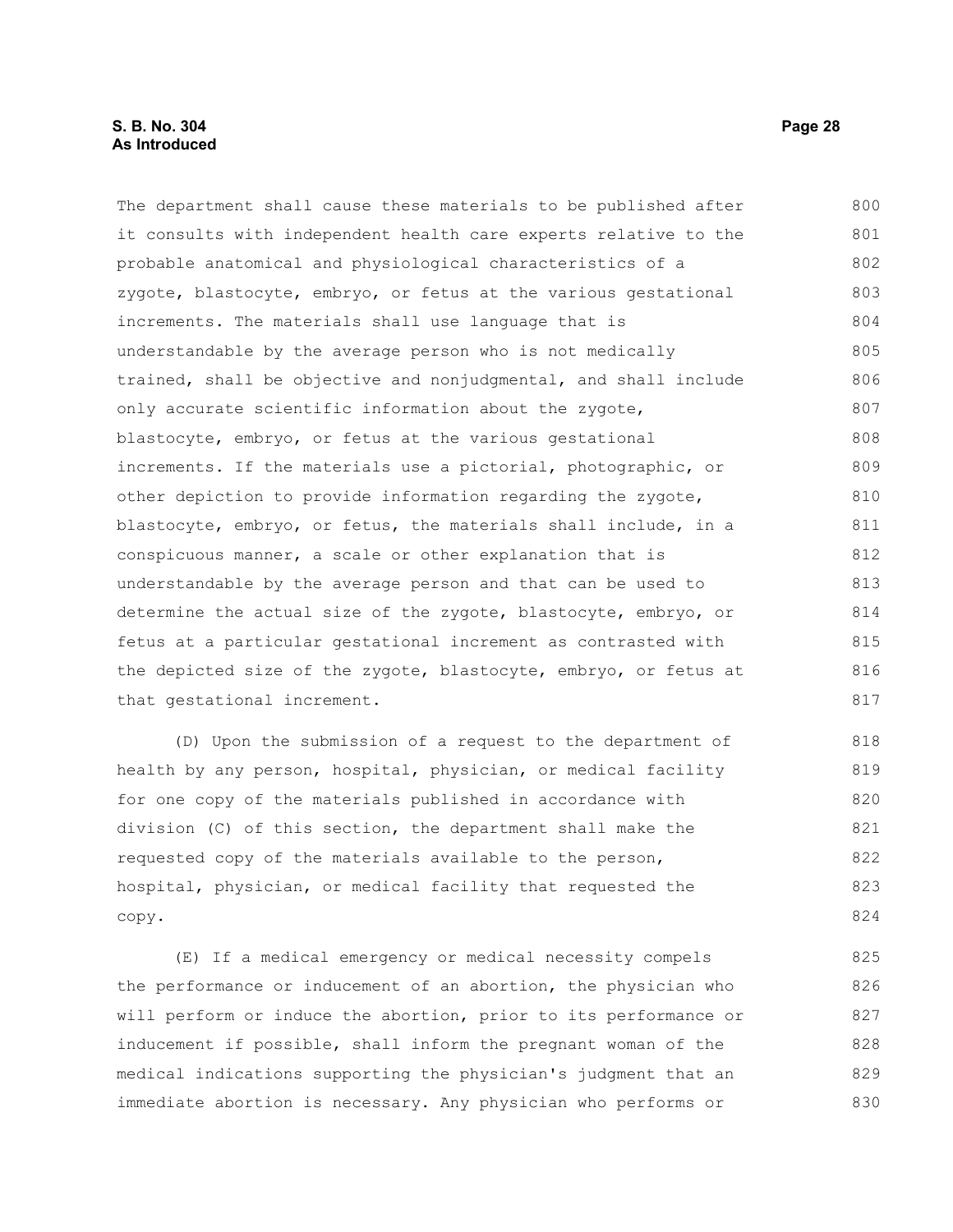## **S. B. No. 304 Page 29 As Introduced**

induces an abortion without the prior satisfaction of the conditions specified in division (B) of this section because of a medical emergency or medical necessity shall enter the reasons for the conclusion that a medical emergency or medical necessity exists in the medical record of the pregnant woman. 831 832 833 834 835

(F) If the conditions specified in division (B) of this section are satisfied, consent to an abortion shall be presumed to be valid and effective.

(G) The performance or inducement of an abortion without the prior satisfaction of the conditions specified in division (B) of this section does not constitute, and shall not be construed as constituting, a violation of division (A) of section 2919.12 of the Revised Code. The failure of a physician to satisfy the conditions of division (B) of this section prior to performing or inducing an abortion upon a pregnant woman may be the basis of both of the following: 839 840 841 842 843 844 845 846

(1) A civil action for compensatory and exemplary damages as described in division (H) of this section; 847 848

(2) Disciplinary action under section 4731.22 of the Revised Code. 849 850

(H)(1) Subject to divisions (H)(2) and (3) of this section, any physician who performs or induces an abortion with actual knowledge that the conditions specified in division (B) of this section have not been satisfied or with a heedless indifference as to whether those conditions have been satisfied is liable in compensatory and exemplary damages in a civil action to any person, or the representative of the estate of any person, who sustains injury, death, or loss to person or property as a result of the failure to satisfy those conditions. 851 852 853 854 855 856 857 858 859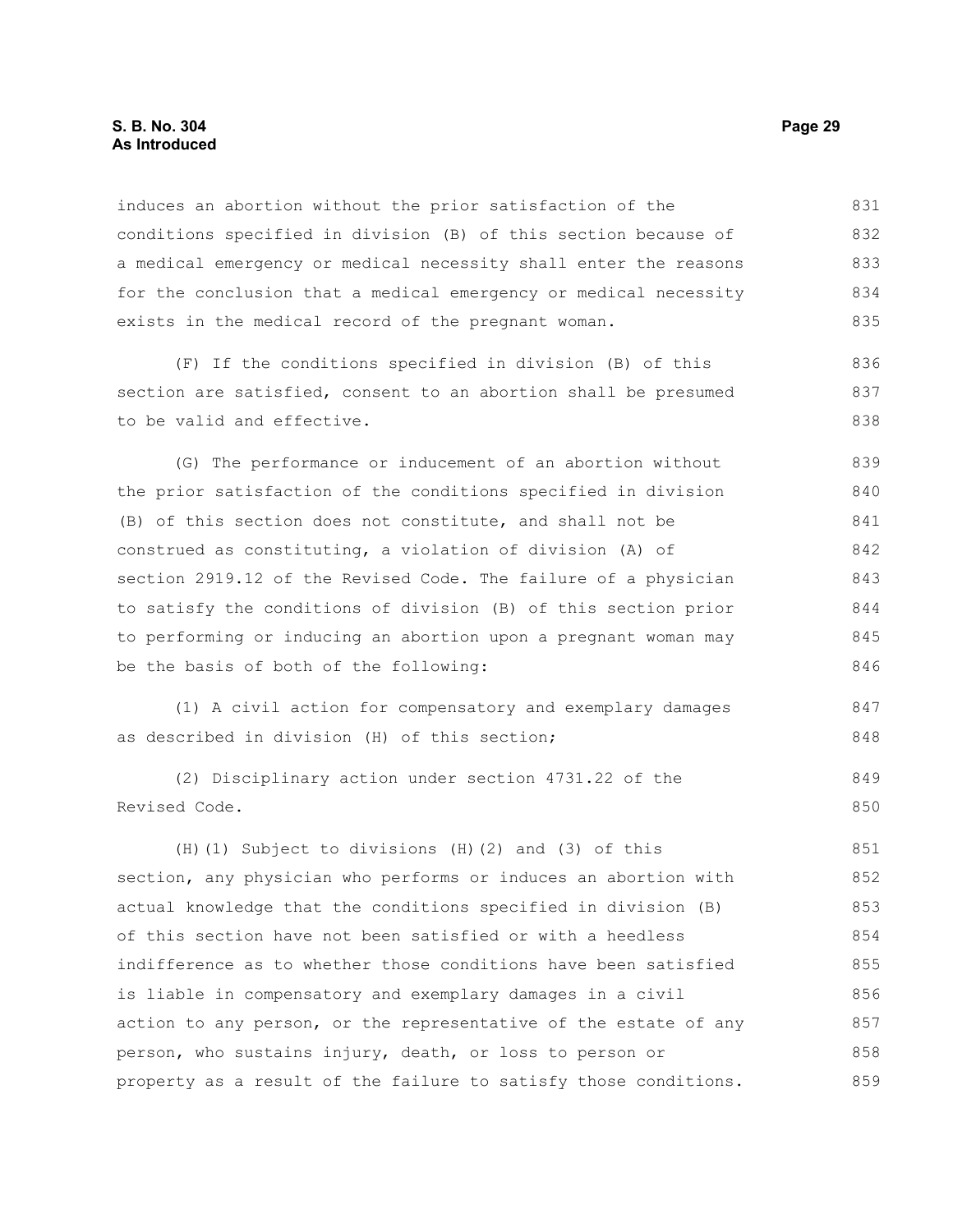In the civil action, the court additionally may enter any injunctive or other equitable relief that it considers appropriate. 860 861 862

(2) The following shall be affirmative defenses in a civil action authorized by division (H)(1) of this section: 863 864

(a) The physician performed or induced the abortion under the circumstances described in division (E) of this section. 865 866

(b) The physician made a good faith effort to satisfy the conditions specified in division (B) of this section. 867 868

(3) An employer or other principal is not liable in damages in a civil action authorized by division (H)(1) of this section on the basis of the doctrine of respondeat superior unless either of the following applies: 869 870 871 872

(a) The employer or other principal had actual knowledge or, by the exercise of reasonable diligence, should have known that an employee or agent performed or induced an abortion with actual knowledge that the conditions specified in division (B) of this section had not been satisfied or with a heedless indifference as to whether those conditions had been satisfied. 873 874 875 876 877 878

(b) The employer or other principal negligently failed to secure the compliance of an employee or agent with division (B) of this section. 879 880 881

(4) Notwithstanding division (E) of section 2919.12 of the Revised Code, the civil action authorized by division (H)(1) of this section shall be the exclusive civil remedy for persons, or the representatives of estates of persons, who allegedly sustain injury, death, or loss to person or property as a result of a failure to satisfy the conditions specified in division (B) of this section. 882 883 884 885 886 887 888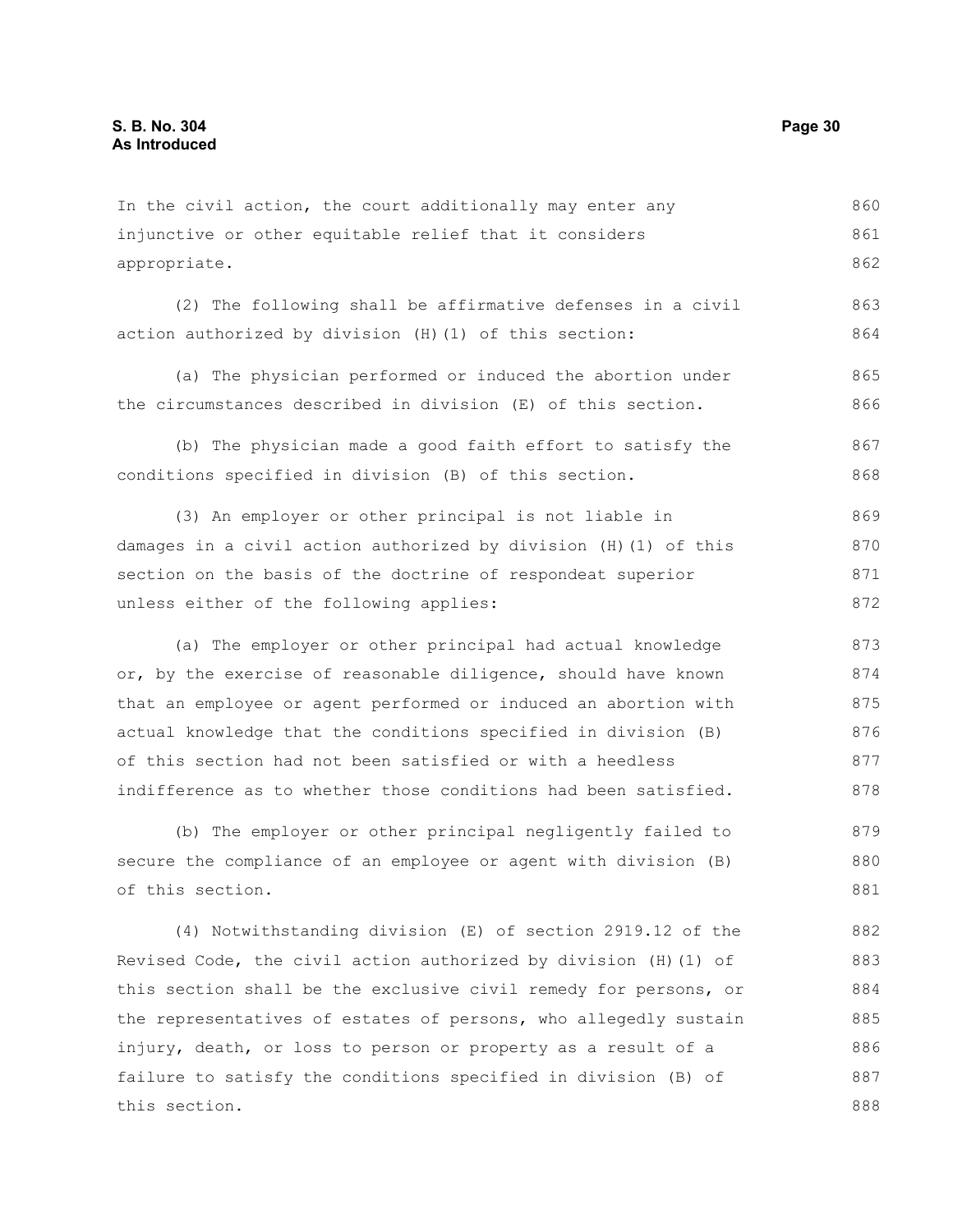(I) The department of job and family services shall prepare and conduct a public information program to inform women of all available governmental programs and agencies that provide services or assistance for family planning, prenatal care, child care, or alternatives to abortion. **Sec. 2919.29.** As used in sections 2919.29 to 2919.2921 of the Revised Code: (A) "Abortion" has the same meaning as in section 2919.11 of the Revised Code. (B)(1) "Abortion-inducing drug" means a medicine, drug, or other substance, including the off-label use of drugs known to have abortion-inducing effects such as RU-486 (mifepristone), misoprostol, and methotrexate, intended to induce an abortion. (2) "Abortion-inducing drug" excludes any medicine, drug, or other substance that may be known to induce an abortion but that are provided to a pregnant woman for other medical purposes. (C) "Adverse event" has the same meaning as in 21 C.F.R. 312.32(a). (D) "Complication" or "abortion complication" means only the following physical or psychological conditions which, in the reasonable medical judgment of a licensed health care professional, arise as a primary or secondary result of an induced abortion: uterine perforation, cervical laceration, infection, bleeding, vaginal bleeding that qualifies as a grade two or higher adverse event according to the common terminology criteria for adverse events, pulmonary embolism, deep vein thrombosis, failure to actually terminate the pregnancy, incomplete abortion or retained tissue, pelvic inflammatory 889 890 891 892 893 894 895 896 897 898 899 900 901 902 903 904 905 906 907 908 909 910 911 912 913 914 915 916 917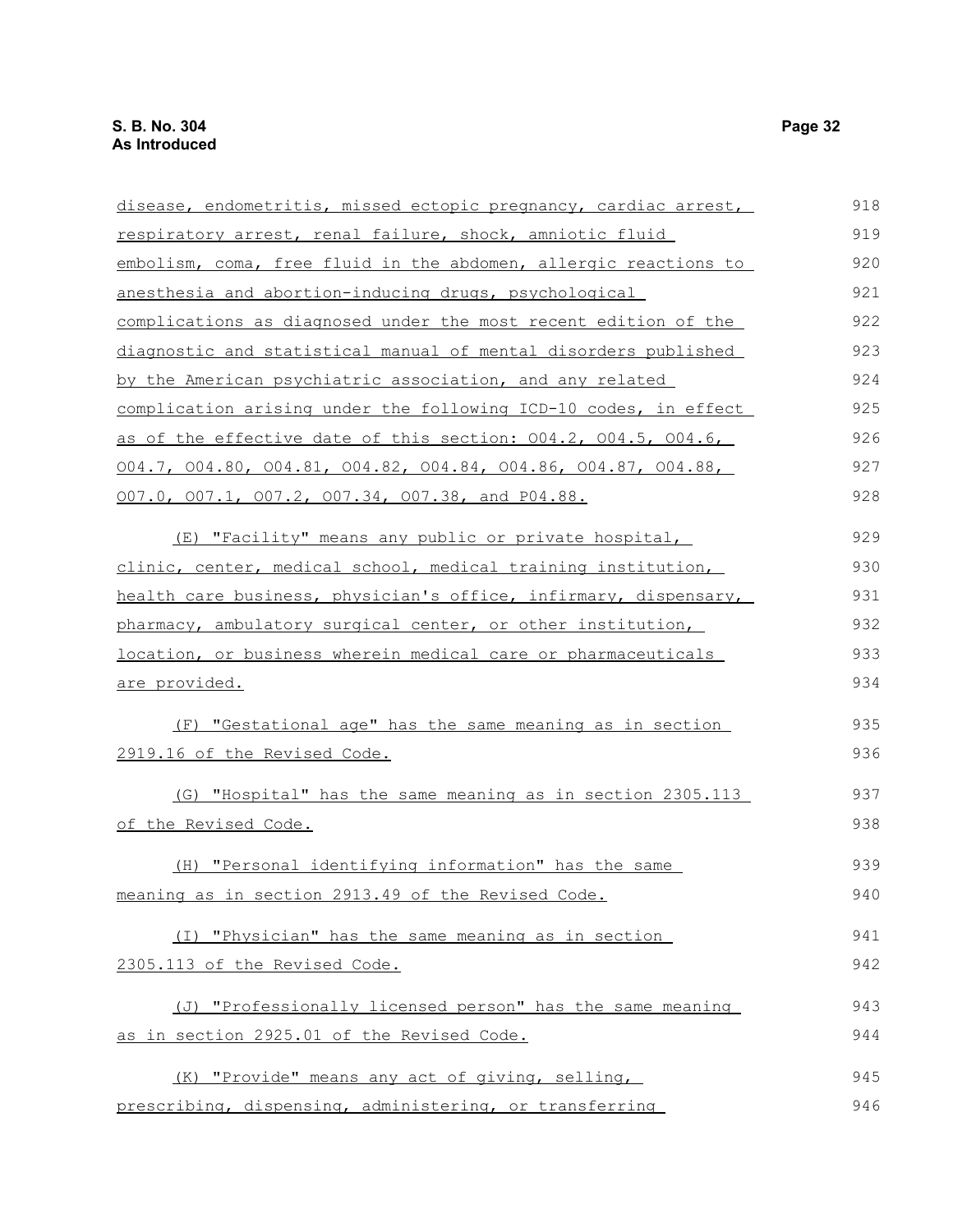possession of an abortion-inducing drug. (L) "Qualified physician" means a physician, as defined in this section, who is certified under the abortion-inducing drug certification program established under section 4729.71 of the Revised Code and who has the ability to do all of the following: (1) Identify and document a viable intrauterine pregnancy; (2) Assess the gestational age of a pregnancy and inform patients of gestational age-specific risks of abortion-inducing drugs; (3) Diagnose an ectopic pregnancy; (4) Determine blood type and administer RH0(D)-immune globulin for women who are RH negative; (5) Assess for signs of domestic abuse, reproductive control, human trafficking, and signs of coerced abortion; (6) Provide surgical intervention; (7) Be credentialed and competent to handle complication management, including emergency transfer; (8) Supervise and bear legal liability for any agent, employee, or contractor who is participating in any part of an abortion procedure, including evaluation and care prior to the procedure. (M) "Unborn child" has the same meaning as in section 2919.16 of the Revised Code. **Sec. 2919.123 2919.291.** (A) No person shall knowingly give, sell, dispense, administer, or otherwise provide RU-486 (mifepristone) an abortion-inducing drug to another for the purpose of inducing an abortion in any person or enabling the 947 948 949 950 951 952 953 954 955 956 957 958 959 960 961 962 963 964 965 966 967 968 969 970 971 972 973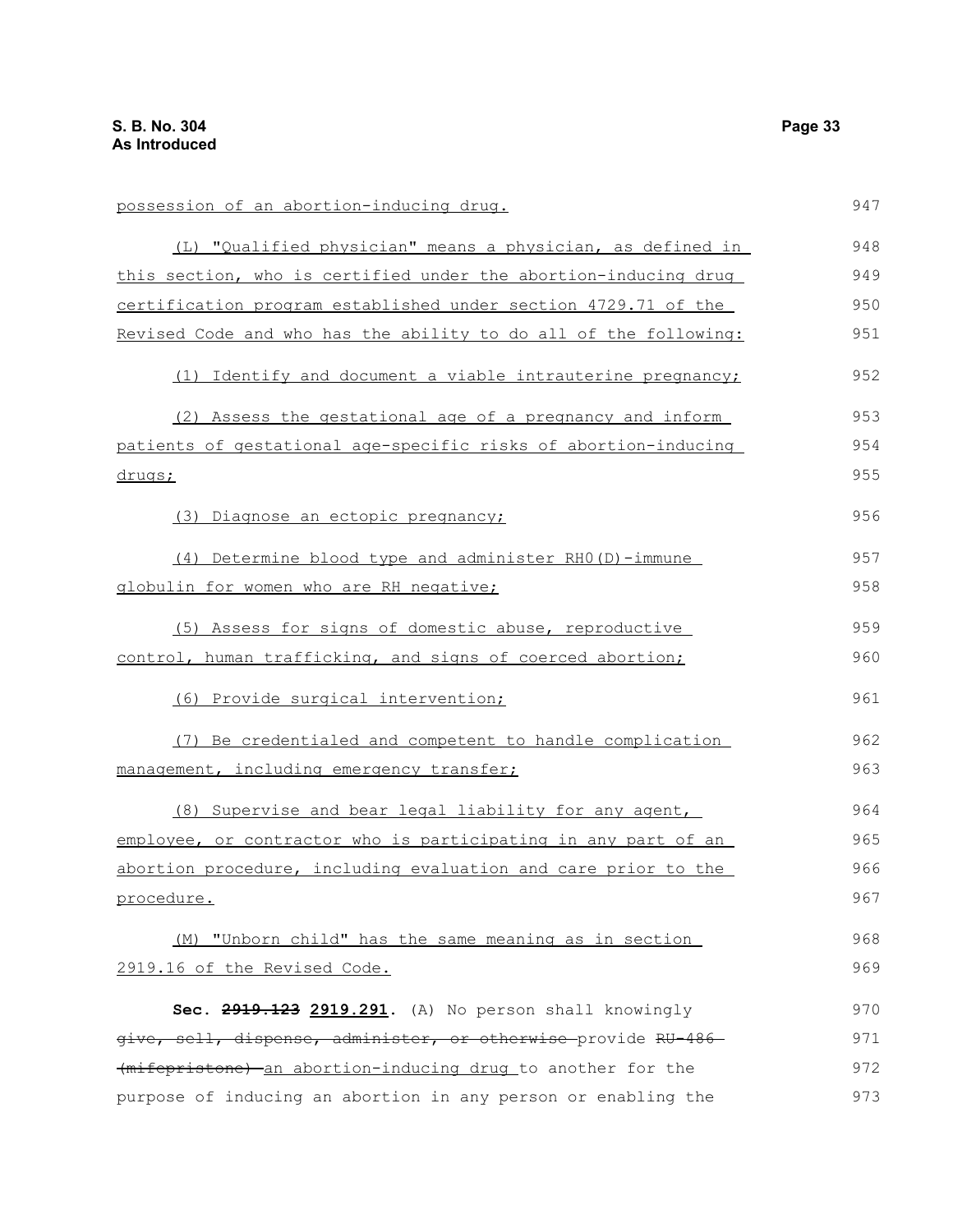| other person to induce an abortion in any person, unless the     | 974  |
|------------------------------------------------------------------|------|
| person who gives, sells, dispenses, administers, or otherwise    | 975  |
| provides the RU-486 (mifepristone) abortion-inducing drug is a   | 976  |
| qualified physician, the physician satisfies all the criteria    | 977  |
| established by federal law that a physician must satisfy in-     | 978  |
| order to provide RU-486 (mifepristone) for inducing abortions,   | 979  |
| and the physician provides the RU 486 (mifepristone) abortion-   | 980  |
| inducing drug to the other person for the purpose of inducing an | 981  |
| abortion in accordance with all provisions of federal law that   | 982  |
| govern the use of RU-486 (mifepristone) for inducing-            | 983  |
| abortionssections 2919.291 to 2919.2921 of the Revised Code. A   | 984  |
| (B) A person who gives, sells, dispenses, administers, or        | 985  |
| otherwise provides RU-486 (mifepristone) an abortion-inducing    | 986  |
| drug to another as described in division (A) of this section     | 987  |
| shall not be prosecuted based on a violation of the criteria     | 988  |
| contained in this division unless the person knows that the      | 989  |
| person is not a qualified physician, that the person did not     | 990  |
| satisfy all the specified criteria established by federal law,   | 991  |
| or that the person did not provide the RU-486 (mifepristone)     | 992  |
| abortion-inducing drug in accordance with the specified          | 993  |
| provisions of federal lawsections 2919.29 to 2919.2921 of the    | 994  |
| Revised Code, whichever is applicable.                           | 995  |
| (B) No physician who provides RU-486 (mifepristone) to-          | 996  |
| another for the purpose of inducing an abortion as authorized-   | 997  |
| under division (A) of this section shall knowingly fail to       | 998  |
| eomply with the applicable requirements of any federal law that- | 999  |
| pertain to follow-up examinations or care for persons to whom or | 1000 |
| for whom RU-486 (mifepristone) is provided for the purpose of    | 1001 |
| inducing an abortion.                                            | 1002 |

(C)(1) If a physician provides RU-486 (mifepristone) to 1003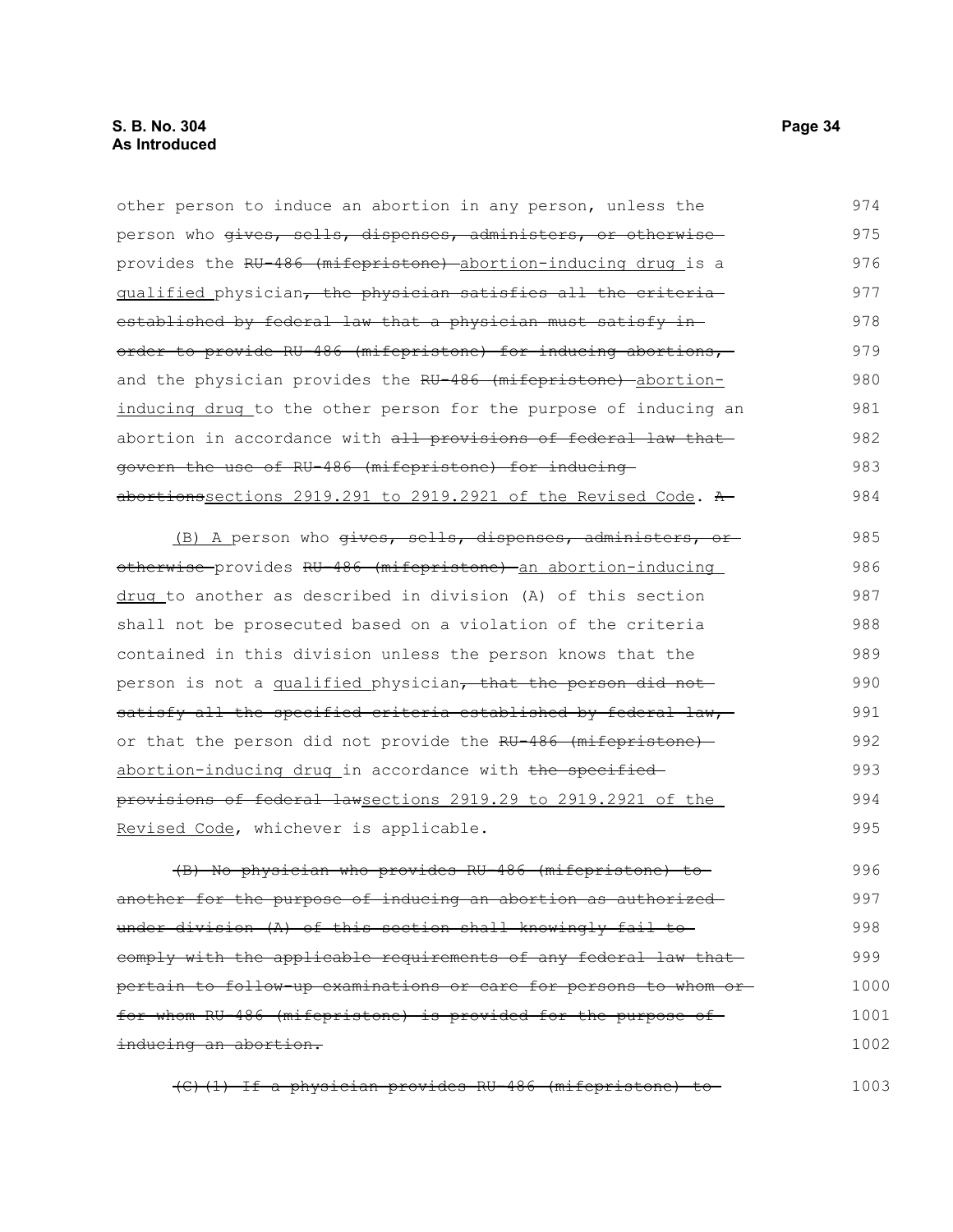another for the purpose of inducing an abortion as authorized under division (A) of this section and if the physician knows that the person who uses the RU-486 (mifepristone) for the purpose of inducing an abortion experiences during or after the use an incomplete abortion, severe bleeding, or an adverse reaction to the RU-486 (mifepristone) or is hospitalized, receives a transfusion, or experiences any other serious event, the physician promptly must provide a written report of the incomplete abortion, severe bleeding, adverse reaction, hospitalization, transfusion, or serious event to the state medical board. The board shall compile and retain all reports it receives under this division. Except as otherwise provided in this division, all reports the board receives under this division are public records open to inspection under section 149.43 of the Revised Code. In no case shall the board release to any person the name or any other personal identifying information regarding a person who uses RU-486 (mifepristone) for the purpose of inducing an abortion and who is the subject of a report the board receives under this division. (2) No physician who provides RU-486 (mifepristone) to another for the purpose of inducing an abortion as authorized under division (A) of this section shall knowingly fail to filea report required under division (C)(1) of this section. (D) Division (A) of this section does not apply to any of the following: (1) A pregnant woman who obtains or possesses RU-486 (mifepristone) for the purpose of inducing an abortion to terminate her own pregnancy; (2) The legal transport of RU-486 (mifepristone) by any 1004 1005 1006 1007 1008 1009 1010 1011 1012 1013 1014 1015 1016 1017 1018 1019 1020 1021 1022 1023 1024 1025 1026 1027 1028 1029 1030 1031 1032

person or entity and the legal delivery of the RU-486 1033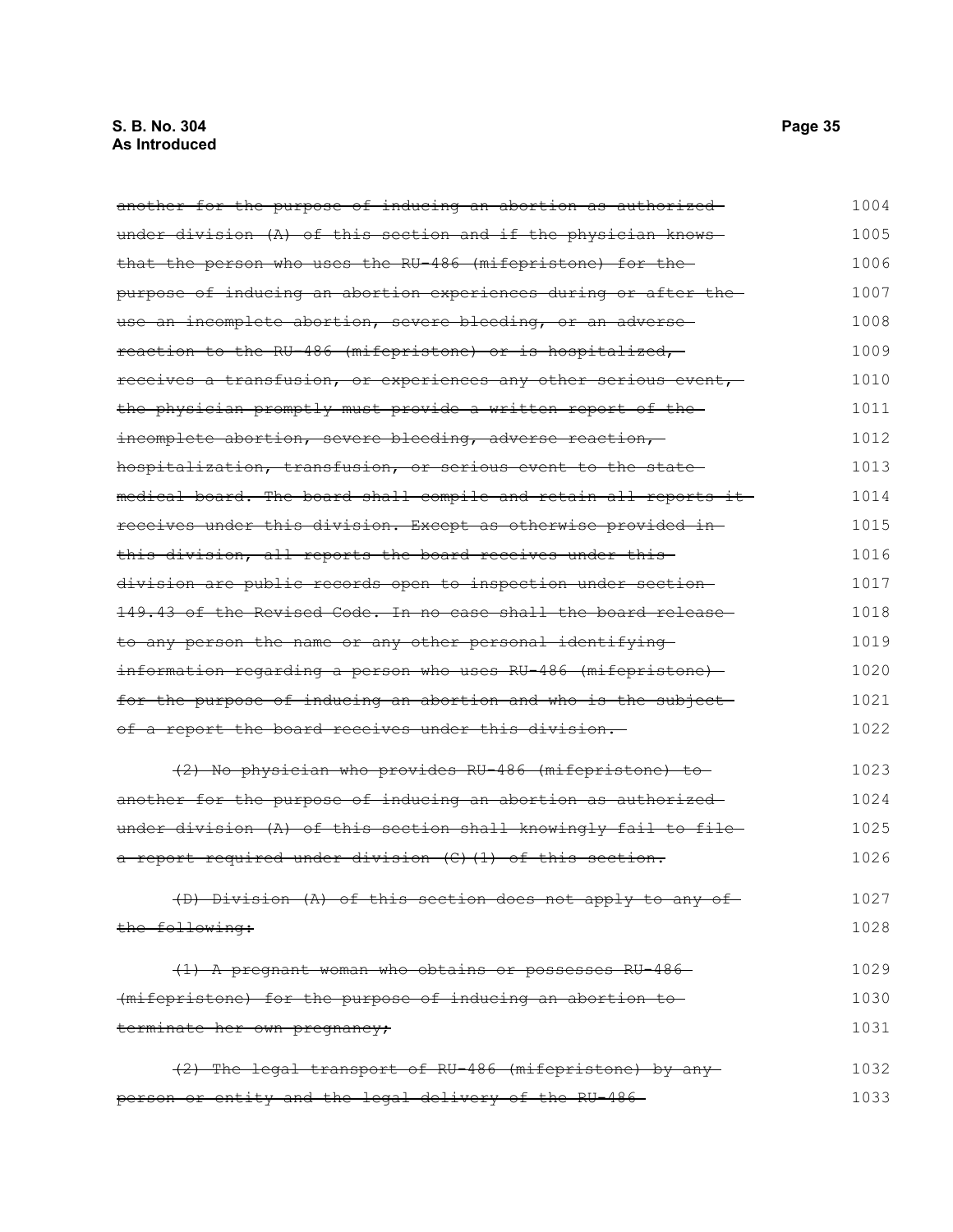(mifepristone) by any person to the recipient, provided that this division does not apply regarding any conduct related to the RU-486 (mifepristone) other than its transport and delivery to the recipient; (3) The distribution, provision, or sale of RU-486 (mifepristone) by any legal manufacturer or distributor of RU-486 (mifepristone), provided the manufacturer or distributor made a good faith effort to comply with any applicablerequirements of federal law regarding the distribution, provision, or sale. (E) Whoever violates this section is guilty of unlawful distribution of an abortion-inducing drug, a felony of the fourth degree. If the offender previously has been convicted of or pleaded guilty to a violation of this section or of section 2919.12, 2919.121, 2919.13, 2919.14, 2919.15, 2919.151, 2919.17, or 2919.18 of the Revised Code, unlawful distribution of an abortion-inducing drug is a felony of the third degree. If the offender is a professionally licensed person, inaddition to any other sanction imposed by law for the offense, the offender is subject to sanctioning as provided by law by the regulatory or licensing board or agency that has the administrative authority to suspend or revoke the offender's professional license, including the sanctioning provided in section 4731.22 of the Revised Code for offenders who have a certificate to practice or certificate of registration issued under that chapter. (F) As used in this section: (1) "Federal law" means any law, rule, or regulation of 1034 1035 1036 1037 1038 1039 1040 1041 1042 1043 1044 1045 1046 1047 1048 1049 1050 1051 1052 1053 1054 1055 1056 1057 1058 1059 1060 1061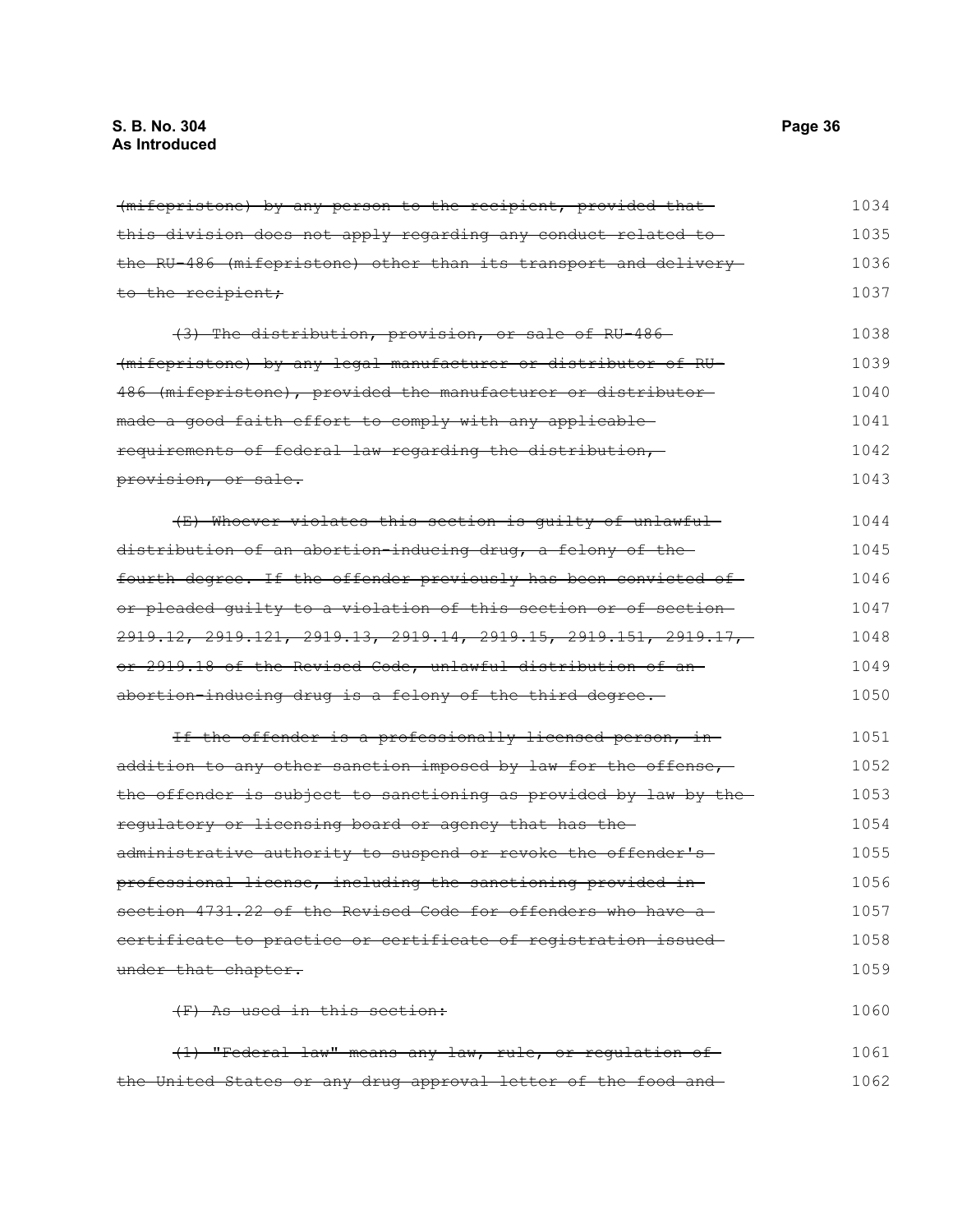| drug administration of the United States that governs or-        | 1063 |
|------------------------------------------------------------------|------|
| requlates the use of RU-486 (mifepristone) for the purpose of    | 1064 |
| inducing abortions.                                              | 1065 |
| (2) "Personal identifying information" has the same              | 1066 |
| meaning as in section 2913.49 of the Revised Code.               | 1067 |
| (3) "Physician" has the same meaning as in section               | 1068 |
| 2305.113 of the Revised Code.                                    | 1069 |
| (4) "Professionally licensed person" has the same meaning        | 1070 |
| as in section 2925.01 of the Revised Code.                       | 1071 |
| Sec. 2919.292. In addition to the requirements under             | 1072 |
| division (B) of section 2317.56 of the Revised Code, a qualified | 1073 |
| physician, not later than twenty-four hours prior to providing   | 1074 |
| an abortion-inducing drug, shall do all of the following:        | 1075 |
| (A) Examine the patient in person and independently verify       | 1076 |
| that the patient receiving the abortion-inducing drug is         | 1077 |
| pregnant;                                                        | 1078 |
| (B) Determine the patient's blood type and, if the patient       | 1079 |
| has an RH negative blood type, administer RHO-(D) immune         | 1080 |
| globulin to the patient prior to providing the abortion-inducing | 1081 |
| drug;                                                            | 1082 |
| (C) Inform the patient that she may see the remains of her       | 1083 |
| unborn child in the process of completing the abortion;          | 1084 |
| (D) Ensure the patient has initialed, signed, and                | 1085 |
| certified, as applicable, the forms required under sections      | 1086 |
| 2317.56, 2919.296, and 2919.297 of the Revised Code;             | 1087 |
| (E) Sign the qualified physician declaration required            | 1088 |
| under section 2919.298 of the Revised Code;                      | 1089 |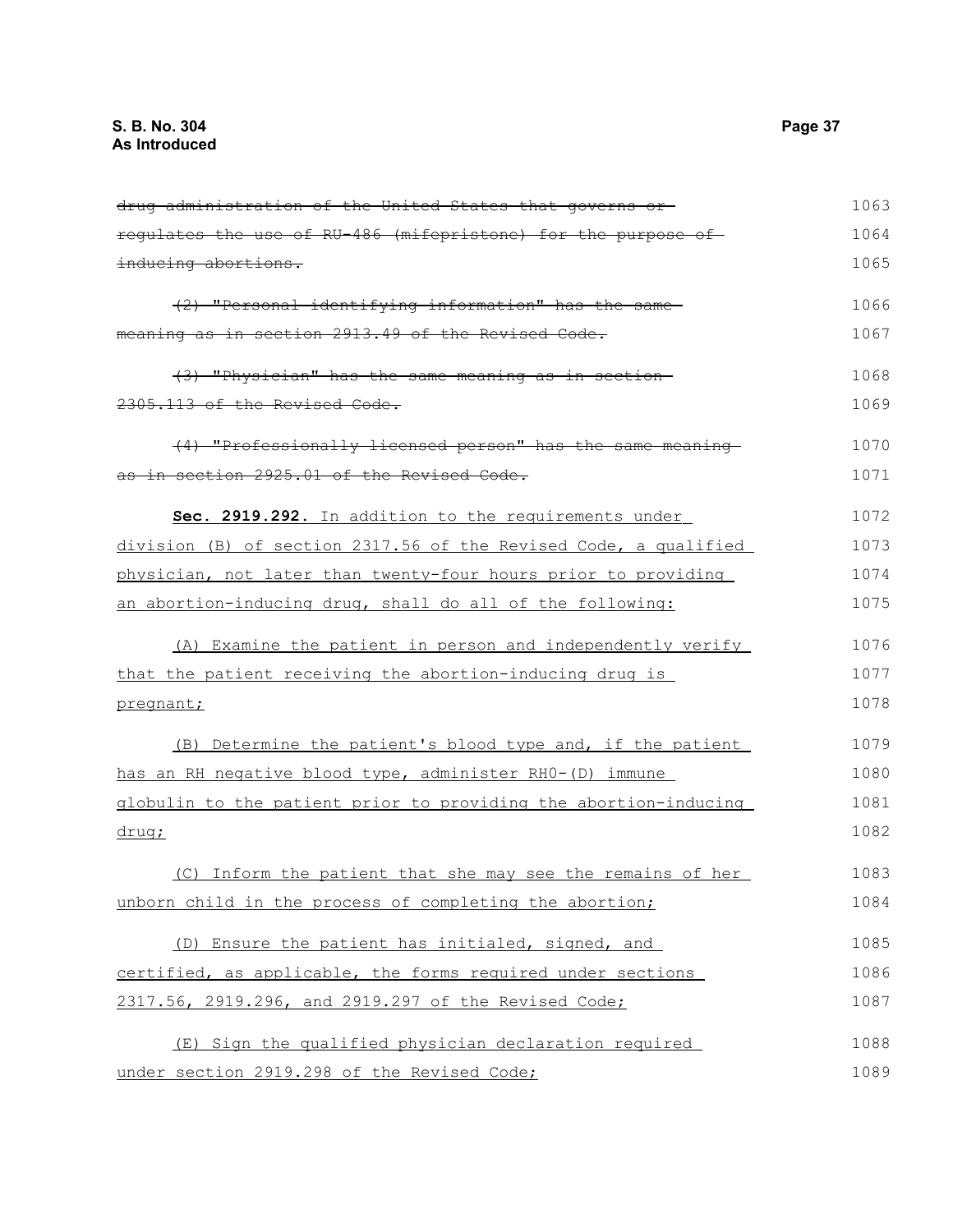| (F) Document the following, as diagnosed by the most            | 1090 |
|-----------------------------------------------------------------|------|
| accurate standard of medical care, in the patient's medical     | 1091 |
| record:                                                         | 1092 |
| (1) The gestational age of the unborn child of the              | 1093 |
| pregnancy;                                                      | 1094 |
| (2) The intrauterine location of the pregnancy;                 | 1095 |
| (3) Whether the patient has an RH negative blood type and       | 1096 |
| received RH0-(D) immune globulin for RH negative blood type.    | 1097 |
| Sec. 2919.293. No qualified physician shall provide an          | 1098 |
| abortion-inducing drug to a patient if any of the following     | 1099 |
| apply to the patient:                                           | 1100 |
| (A) Not pregnant;                                               | 1101 |
| (B) The gestational age of the unborn child of the              | 1102 |
| pregnancy is more than seventy days or ten weeks.               | 1103 |
| (C) Has an RH negative blood type, unless the physician         | 1104 |
| administers RHO-(D) immune globulin to the patient prior to     | 1105 |
| providing the abortion-inducing drug in accordance with section | 1106 |
| 2919.292 of the Revised Code;                                   | 1107 |
| (D) Has risk factors associated with complications from         | 1108 |
| abortion-inducing drugs, including any of the following:        | 1109 |
| (1) Ectopic pregnancies;                                        | 1110 |
| (2) Problems with adrenal glands near kidneys;                  | 1111 |
| (3) Receiving treatment with long-term corticosteroid           | 1112 |
| therapy;                                                        | 1113 |
| (4) Previous allergic reactions to abortion-inducing            | 1114 |
| drugs, including mifepristone, misoprostol, or similar drugs;   | 1115 |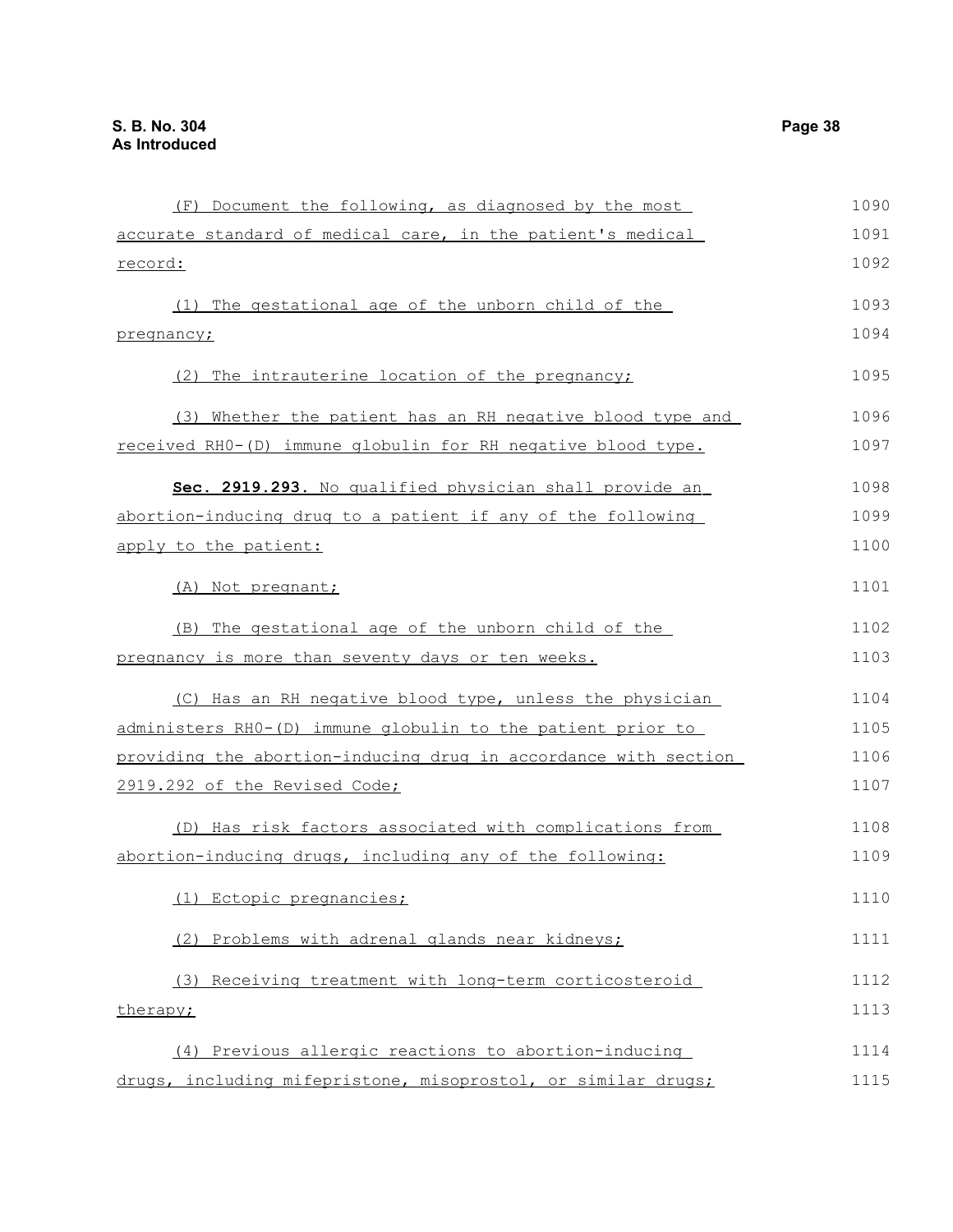| (5) Has a bleeding disorder or problem or is taking an                | 1116 |
|-----------------------------------------------------------------------|------|
| anticoagulant drug;                                                   | 1117 |
| (6) Has inherited porphyria;                                          | 1118 |
| (7) Has an intrauterine device in place.                              | 1119 |
| Sec. 2919.294. Following the provision of an abortion-                | 1120 |
| inducing drug by a qualified physician to a patient, all of the       | 1121 |
| following apply:                                                      | 1122 |
| (A) (1) The physician or an agent of the physician shall              | 1123 |
| schedule an in-person follow-up appointment for the patient           | 1124 |
| between seven to fourteen days after the provision of the             | 1125 |
| abortion-inducing drug to confirm the completion of the abortion      | 1126 |
| <u>and to assess bleeding.</u>                                        | 1127 |
| (2) The physician or agent of the physician shall make all            | 1128 |
| reasonable efforts to ensure that the patient returns for the         | 1129 |
| follow-up appointment. A brief description of the efforts made        | 1130 |
| to comply with the requirements under this division, including        | 1131 |
| the date, time, and identification by name of the person making       | 1132 |
| such efforts, shall be recorded in the patient's medical record.      | 1133 |
| (B) If applicable, provide or refer the patient for                   | 1134 |
| emergency surgical intervention in cases of incomplete abortion,      | 1135 |
| severe bleeding, or other medical complications and assure            | 1136 |
| <u>patient access to medical facilities equipped to provide blood</u> | 1137 |
| transfusions, resuscitation, and other necessary treatments.          | 1138 |
| Sec. 2919.296. (A) In addition to the informed consent                | 1139 |
| requirements under section 2317.56 of the Revised Code, a             | 1140 |
| qualified physician who provides abortion-inducing drugs to           | 1141 |
| patients shall provide a notification form to the patient. The        | 1142 |
| patient must sign the form prior to the provision of an               | 1143 |
| abortion-inducing drug.                                               | 1144 |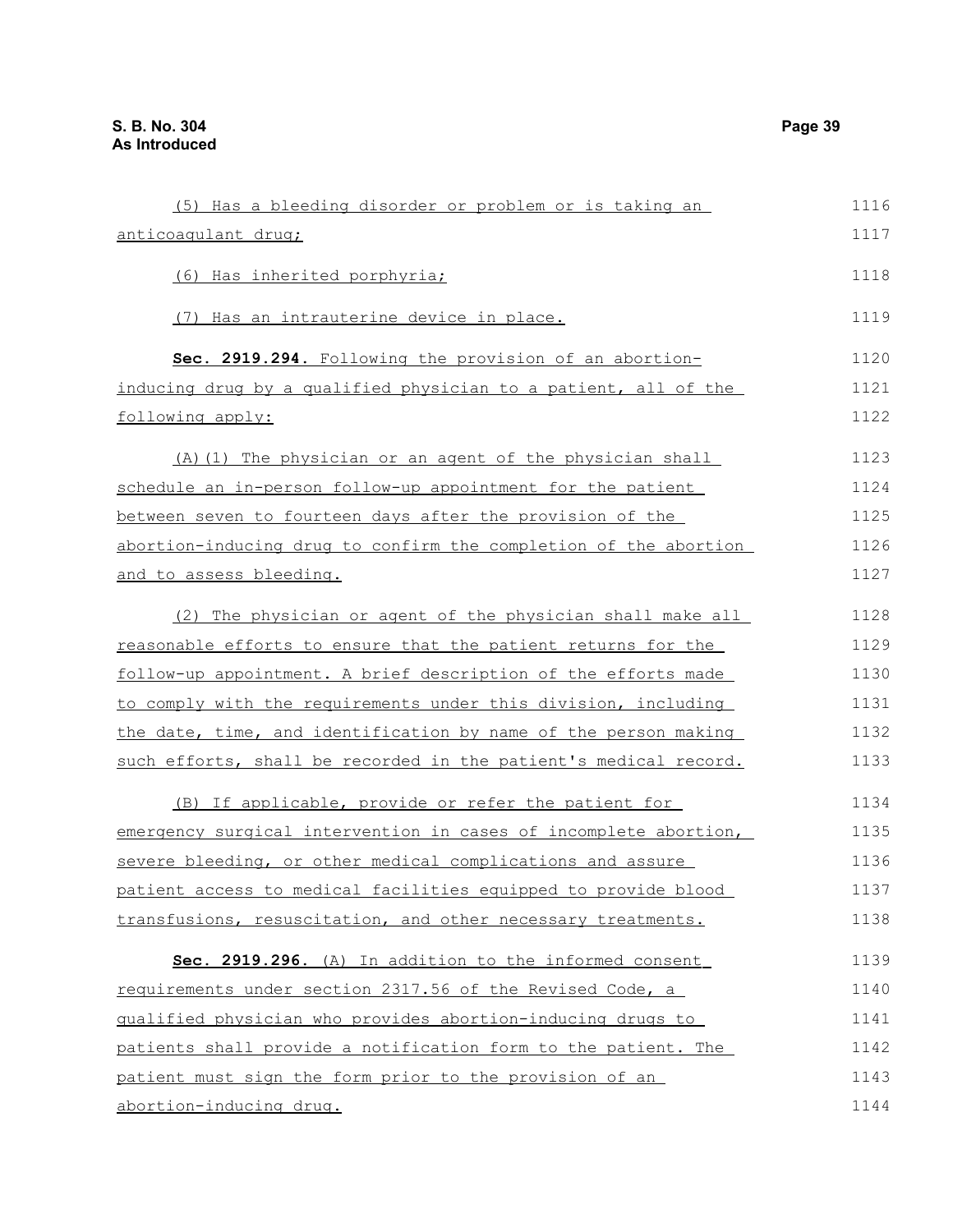| (B) Not later than sixty days after the effective date of        | 1145 |
|------------------------------------------------------------------|------|
| this section, the director of health, in accordance with Chapter | 1146 |
| 119. of the Revised Code, shall adopt rules necessary to carry   | 1147 |
| out this section, including rules that prescribe a notification  | 1148 |
| form informing the patient of the following:                     | 1149 |
| (1) A detailed description of the steps to complete the          | 1150 |
| abortion with the different abortion-inducing drugs;             | 1151 |
| (2) A detailed description of possible complications             | 1152 |
| associated with the different abortion-inducing drugs, including | 1153 |
| hemorrhage, failure to remove all tissue of the unborn child     | 1154 |
| which may require an additional procedure, sepsis, sterility,    | 1155 |
| and possible continuation of the pregnancy, and notice that risk | 1156 |
| of associated complications increase with advancing gestational  | 1157 |
| age;                                                             | 1158 |
| (3) Information about RH incompatibility, including notice       | 1159 |
| that a patient who has an RH negative blood factor must receive  | 1160 |
| RH0-(D) immune globulin prior to receiving the abortion-inducing | 1161 |
| drug to prevent RH incompatibility and possible complications in | 1162 |
| future pregnancies;                                              | 1163 |
| (4) The patient may see the remains of the unborn child in       | 1164 |
| the process of completing the abortion.                          | 1165 |
| (C) Division (A) of this section shall not be enforced           | 1166 |
| until ten days after the forms described under division (B) of   | 1167 |
| this section are completed and distributed by the department of  | 1168 |
| health or the effective date of this section, whichever is       | 1169 |
| <u>later.</u>                                                    | 1170 |
| Sec. 2919.297. (A) A qualified physician who provides            | 1171 |
| abortion-inducing drugs to patients shall provide an             | 1172 |
| acknowledgment of risks and consent form to the patient. The     | 1173 |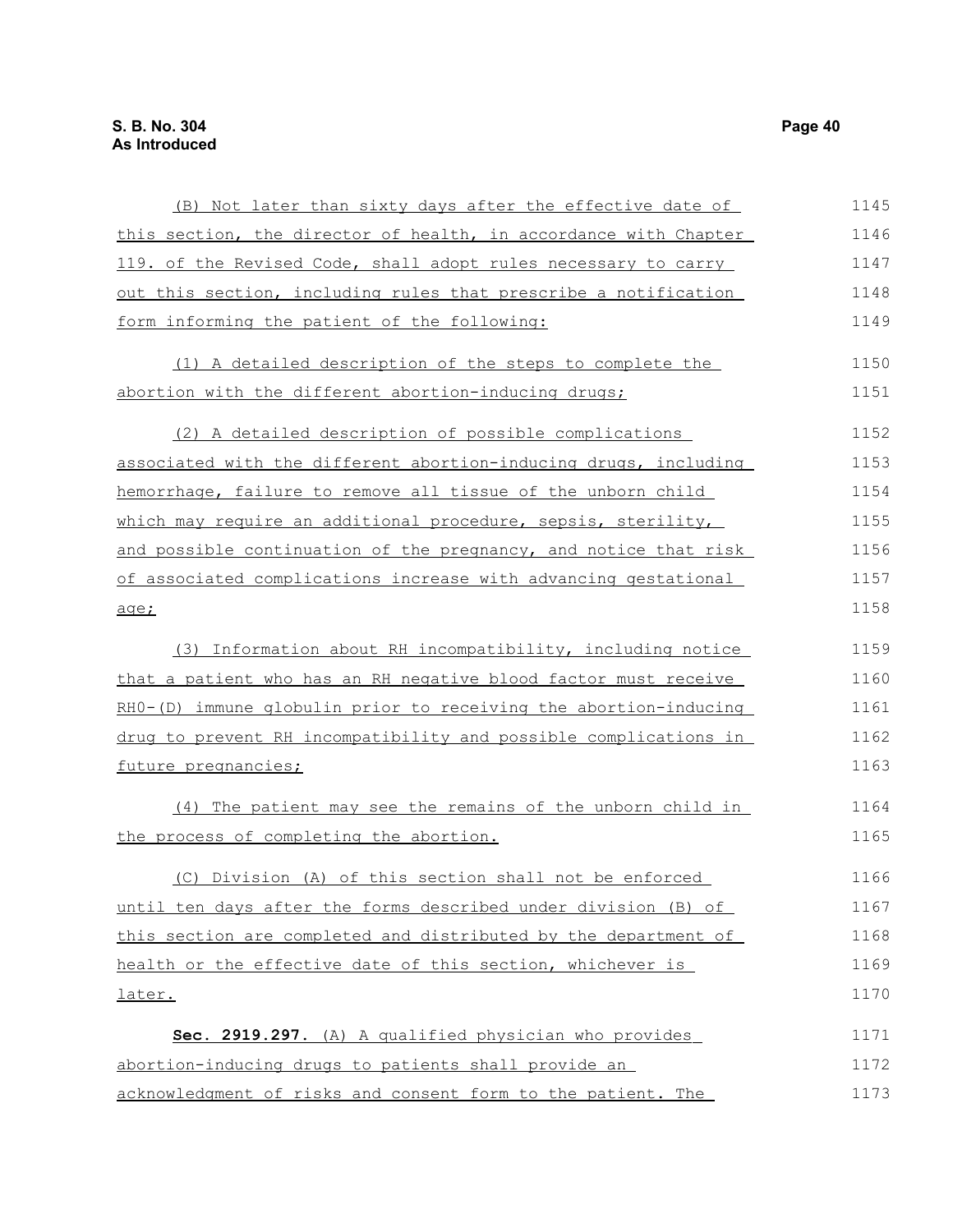| patient must initial next to each statement on the form prior to      | 1174 |
|-----------------------------------------------------------------------|------|
| the provision of an abortion-inducing drug.                           | 1175 |
| (B) Not later than sixty days after the effective date of             | 1176 |
| this section, the director of health, in accordance with Chapter      | 1177 |
| 119. of the Revised Code, shall adopt rules necessary to carry        | 1178 |
| out this section, including rules that prescribe an                   | 1179 |
| acknowledgment of risks and consent form that includes the            | 1180 |
| following statements:                                                 | 1181 |
| (1) The patient understands that the abortion-inducing                | 1182 |
| <u>drug regimen or procedure is intended to end the pregnancy and</u> | 1183 |
| will result in the death of the patient's unborn child.               | 1184 |
| (2) The patient is not being forced to have an abortion,              | 1185 |
| the patient has the choice to not have the abortion, and the          | 1186 |
| patient may withdraw consent to the abortion-inducing drug even       | 1187 |
| after beginning the abortion-inducing drug regimen.                   | 1188 |
| (3) The patient understands that the abortion-inducing                | 1189 |
| drug to be used may result in risks or complications.                 | 1190 |
| (4) The patient has been given the opportunity to ask                 | 1191 |
| questions about the patient's pregnancy, the development of the       | 1192 |
| unborn child, alternatives to abortion, the abortion-inducing         | 1193 |
| drug to be used, and any risks or complications related to the        | 1194 |
| abortion-inducing drug.                                               | 1195 |
| (5) The patient has been provided the printed materials               | 1196 |
| described under division (C) of section 2317.56 of the Revised        | 1197 |
| Code.                                                                 | 1198 |
| (6) The qualified physician or the physician's agent will             | 1199 |
| schedule an in-person follow-up appointment for the patient           | 1200 |
| between seven and fourteen days after providing the abortion-         | 1201 |
| inducing drug to confirm the completion of the abortion and to        | 1202 |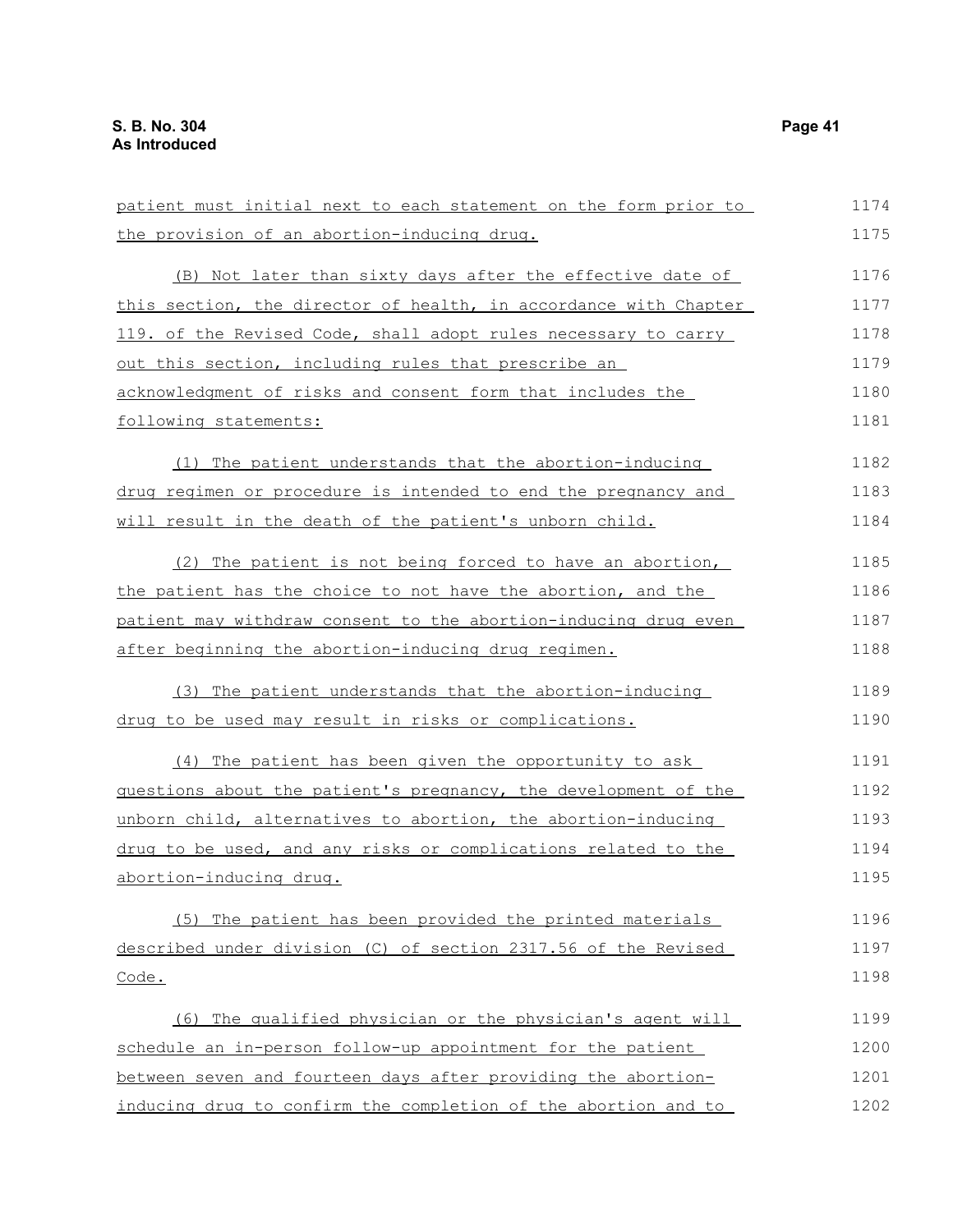| assess the patient for bleeding and other complications.                                                                                                                                                                                                                                                                                              | 1203 |
|-------------------------------------------------------------------------------------------------------------------------------------------------------------------------------------------------------------------------------------------------------------------------------------------------------------------------------------------------------|------|
| (7) The patient has received or been given sufficient                                                                                                                                                                                                                                                                                                 | 1204 |
| information to give her informed consent to the abortion-                                                                                                                                                                                                                                                                                             | 1205 |
| inducing regimen or procedure.                                                                                                                                                                                                                                                                                                                        | 1206 |
| (8) (a) A description of the civil or criminal actions that                                                                                                                                                                                                                                                                                           | 1207 |
| the patient has a right to pursue against the physician who                                                                                                                                                                                                                                                                                           | 1208 |
| provides the abortion-inducing drug to the patient if the                                                                                                                                                                                                                                                                                             | 1209 |
| physician violates or fails to meet conditions or requirements                                                                                                                                                                                                                                                                                        | 1210 |
| under the law related to the provision of an abortion;                                                                                                                                                                                                                                                                                                | 1211 |
| (b) Information on how to access state resources regarding                                                                                                                                                                                                                                                                                            | 1212 |
| the patient's right to obtain relief.                                                                                                                                                                                                                                                                                                                 | 1213 |
| (C) Division (A) of this section shall not be enforced                                                                                                                                                                                                                                                                                                | 1214 |
| until ten days after the forms described under division (B) of                                                                                                                                                                                                                                                                                        | 1215 |
| this section are completed and distributed by the department of                                                                                                                                                                                                                                                                                       | 1216 |
| health or the effective date of this section, whichever is                                                                                                                                                                                                                                                                                            | 1217 |
| <u>later.</u>                                                                                                                                                                                                                                                                                                                                         | 1218 |
| Sec. 2919.298. (A) A qualified physician who provides                                                                                                                                                                                                                                                                                                 | 1219 |
| abortion-inducing drugs to patients shall sign a qualified                                                                                                                                                                                                                                                                                            | 1220 |
| physician declaration prior to providing a patient with an                                                                                                                                                                                                                                                                                            | 1221 |
| abortion-inducing drug.<br>(B) Not later than sixty days after the effective date of<br>this section, the director of health, in accordance with Chapter<br>119. of the Revised Code, shall adopt rules necessary to carry<br>out this section, including rules that prescribe a qualified<br>physician declaration form that verifies the following: | 1222 |
|                                                                                                                                                                                                                                                                                                                                                       | 1223 |
|                                                                                                                                                                                                                                                                                                                                                       | 1224 |
|                                                                                                                                                                                                                                                                                                                                                       | 1225 |
|                                                                                                                                                                                                                                                                                                                                                       | 1226 |
|                                                                                                                                                                                                                                                                                                                                                       | 1227 |
| (1) The physician has explained to the patient the                                                                                                                                                                                                                                                                                                    | 1228 |
| abortion-inducing drugs to be used.                                                                                                                                                                                                                                                                                                                   | 1229 |
| (2) The physician has provided to the patient all the                                                                                                                                                                                                                                                                                                 | 1230 |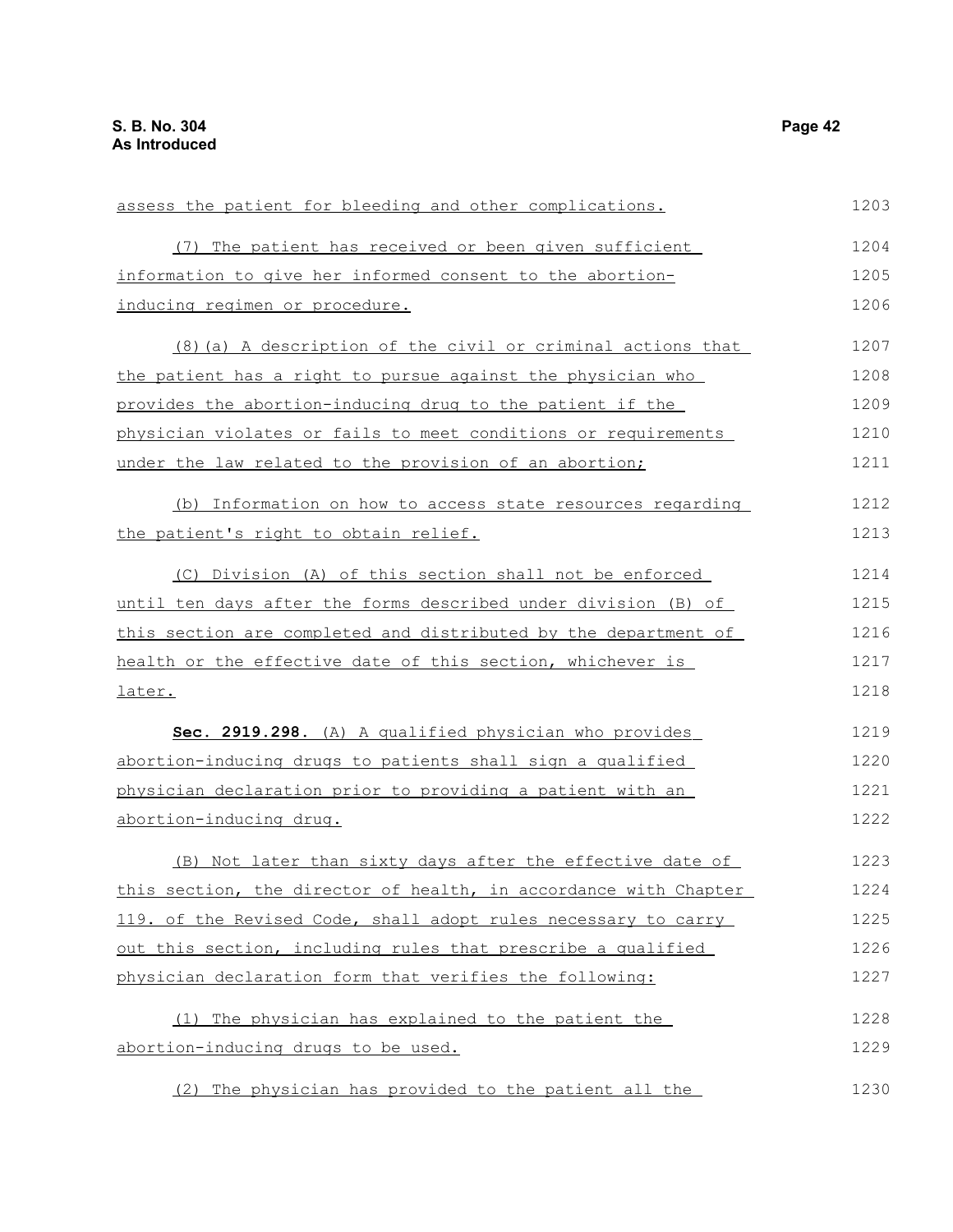| information and forms required under sections 2317.56, 2919.296, | 1231 |
|------------------------------------------------------------------|------|
| and 2919.297 of the Revised Code.                                | 1232 |
| (3) The physician has answered all of the patient's              | 1233 |
| questions.                                                       | 1234 |
|                                                                  |      |
| Sec. 2919.2910. (A) In addition to the reporting                 | 1235 |
| requirements under sections 2919.171 and 3701.79 of the Revised  | 1236 |
| Code, a facility that provides abortion-inducing drugs to        | 1237 |
| patients shall complete, and the qualified physician who         | 1238 |
| provides the abortion-inducing drug shall sign, an individual    | 1239 |
| report for each abortion performed or induced by an abortion-    | 1240 |
| inducing drug. The report shall be confidential and shall not    | 1241 |
| contain the patient's name or any other identifying information. | 1242 |
| The report shall include all of the following, insofar as the    | 1243 |
| patient makes the data available that is not within the          | 1244 |
| physician's knowledge:                                           | 1245 |
|                                                                  | 1246 |
| (1) The date of the ultrasound performed by the physician        |      |
| on the patient to determine the unborn child's gestational age   | 1247 |
| and the gestational age determined on that date;                 | 1248 |
| (2) The abortion-inducing drugs used and the date the            | 1249 |
| abortion-inducing drugs were provided;                           | 1250 |
|                                                                  |      |
| (3) The reason for the abortion;                                 | 1251 |
| (4) Whether the woman returned for the follow-up                 | 1252 |
| appointment required to be scheduled under section 2919.294 of   | 1253 |
| the Revised Code, the reasonable efforts made to encourage the   | 1254 |
| patient's return for the follow-up appointment, and the results  | 1255 |
| of the follow-up examination;                                    | 1256 |
|                                                                  |      |
| (5) Whether the patient experienced any abortion                 | 1257 |
| complications or adverse events and, if applicable, a            | 1258 |
| description of the abortion complications or adverse events and  | 1259 |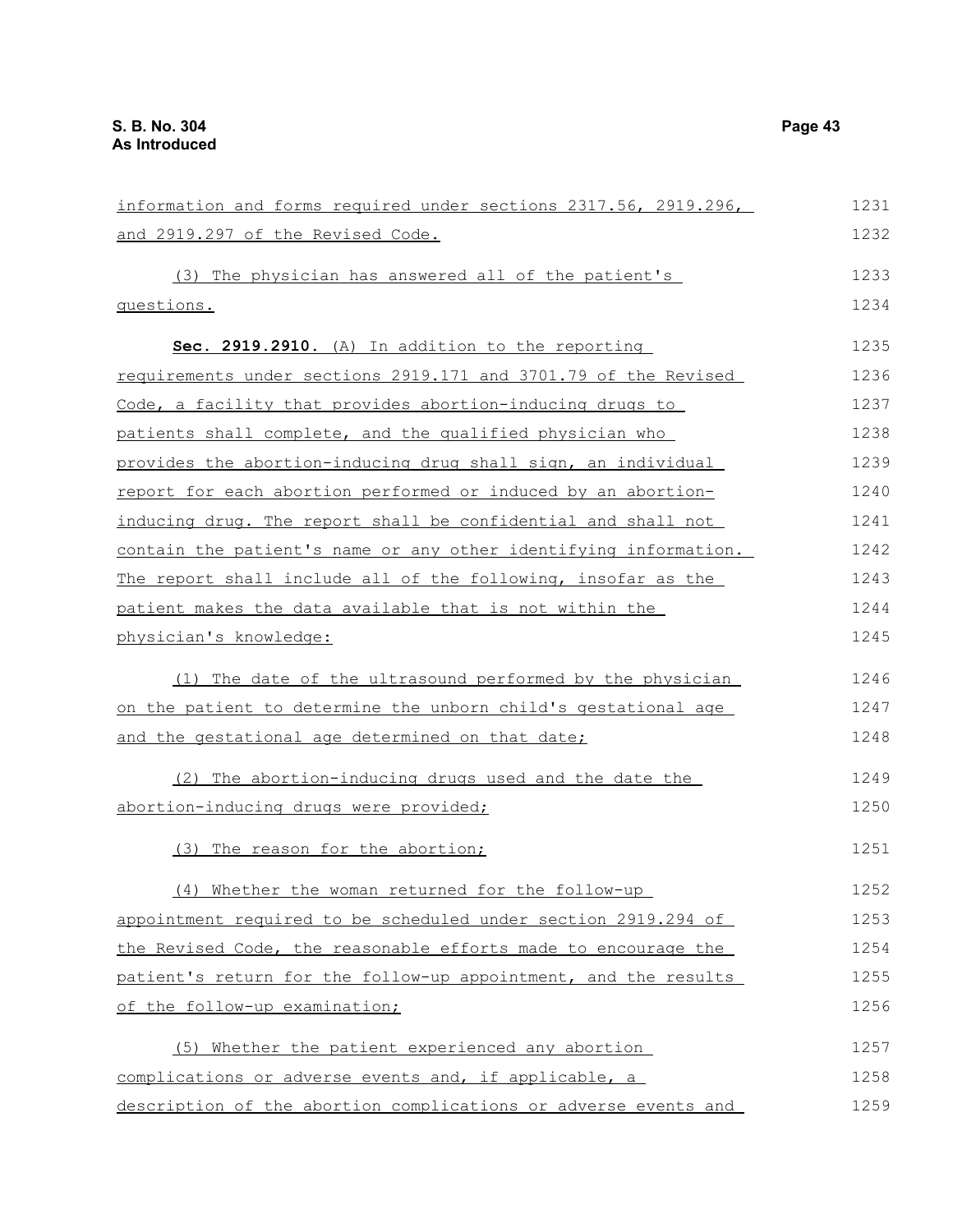the follow-up treatment required;

| (6) If applicable, the amount the physician billed for the       | 1261 |
|------------------------------------------------------------------|------|
| treatment for the abortion complication or adverse event,        | 1262 |
| including all ICD-10 codes reported and any other treatment or   | 1263 |
| procedure codes reported, charges for the physician, facility,   | 1264 |
| prescription or other drug, and laboratory tests, and whether    | 1265 |
| the treatment was billed to medicaid, private insurance, out-of- | 1266 |
| pocket payment, or other method.                                 | 1267 |

(B)(1) Except as provided under division (B)(2) of this section, not later than the fifteenth day of each month, a facility that provides abortion-inducing drugs to patients shall submit the report to the department of health in accordance with the forms, rules, and regulations adopted by the department under division (C) of this section. 1268 1269 1270 1271 1272 1273

(2) If a qualified physician provides an abortion-inducing drug to a child under eighteen years of age, or a person under twenty-one years of age with a developmental disability or physical impairment, and the physician is required to file a report of child abuse or neglect in accordance with section 2151.421 of the Revised Code regarding the child or person, the facility shall submit the report to the department of health and the public children services agency not later than three days after the qualified physician provides the abortion-inducing drug, in accordance with the forms, rules, and regulations adopted by the department under division (C) of this section. 1274 1275 1276 1277 1278 1279 1280 1281 1282 1283 1284

(C) Not later than sixty days after the effective date of this section, the director of health, in accordance with Chapter 119. of the Revised Code, shall adopt rules as necessary to carry out this section. 1285 1286 1287 1288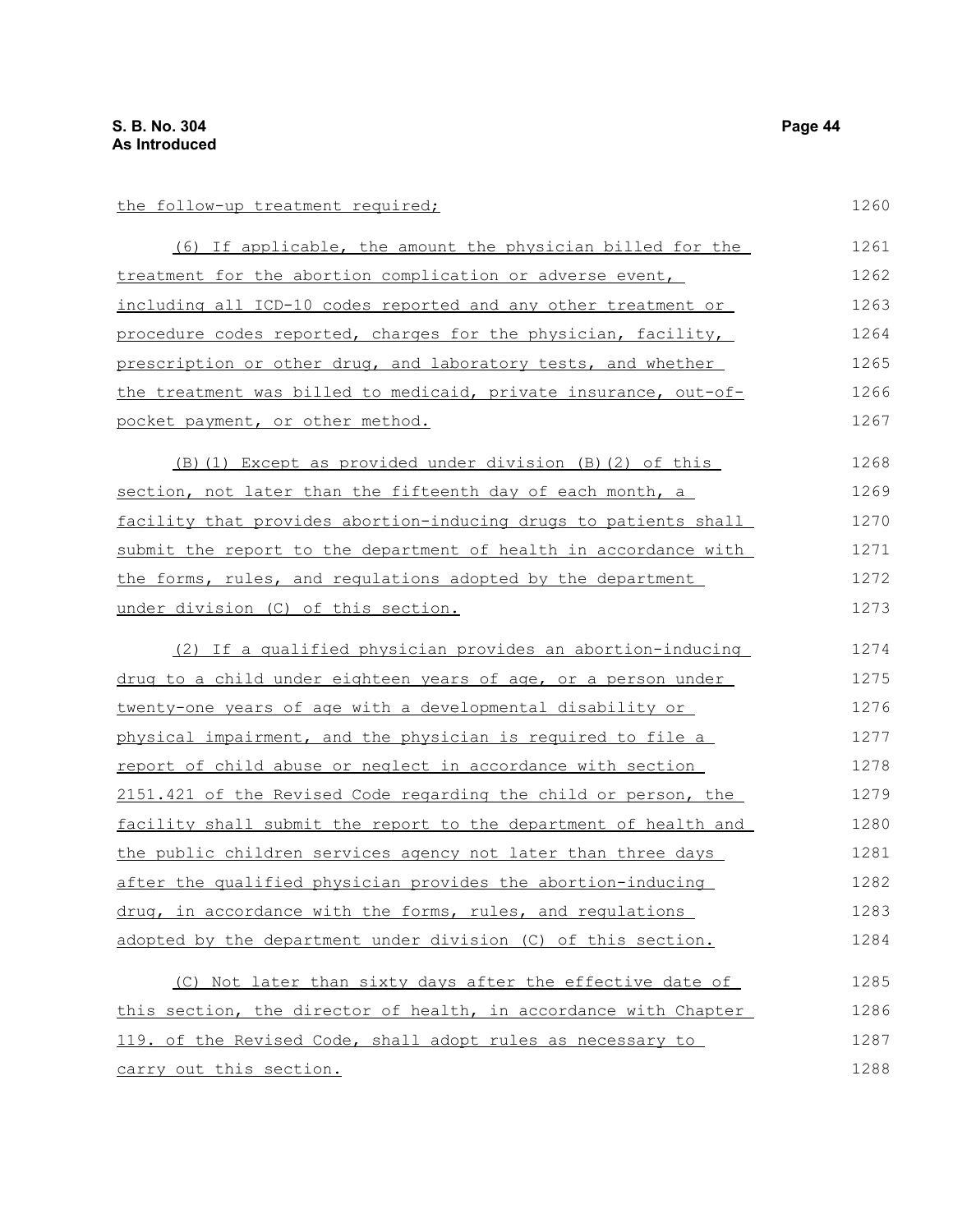| (D) Divisions (A) and (B) of this section shall not be           | 1289 |
|------------------------------------------------------------------|------|
| enforced until ten days after the forms described under division | 1290 |
| (C) of this section are completed and distributed by the         | 1291 |
| department of health or the effective date of this section,      | 1292 |
| whichever is later.                                              | 1293 |
| (E) The department shall communicate the reporting               | 1294 |
| requirements under this section and in the rules adopted under   | 1295 |
| this section to all professional health care organizations,      | 1296 |
| licensed physicians, and facilities operating in this state.     | 1297 |
| Sec. 2919.2911. (A) Any health care professional, other          | 1298 |
| than the qualified physician who provided the patient with an    | 1299 |
| abortion-inducing drug, who diagnoses or treats a patient at any | 1300 |
| time for an abortion complication or adverse event related to    | 1301 |
| the abortion-inducing drug shall complete and sign an individual | 1302 |
| report. The report shall be confidential and shall not contain   | 1303 |
| the patient's name or other identifying information. The report  | 1304 |
| shall include all of the following, insofar as the patient makes | 1305 |
| the data available to the physician that is not within the       | 1306 |
| physician's knowledge:                                           | 1307 |
| (1) A description of the abortion complication or adverse        | 1308 |
| event, what, if any, emergency transfer was required, and any    | 1309 |
| treatment required, including whether additional drugs were      | 1310 |
| provided to complete the abortion;                               | 1311 |
| (2) The date the patient presented for treatment related         | 1312 |
| to an abortion complication or adverse event;                    | 1313 |
| (3) Identification of the qualified physician who provided       | 1314 |
| the abortion-inducing drug to the patient;                       | 1315 |
| (4) The date or dates, as applicable, on which the patient       | 1316 |
| took the abortion-inducing drugs;                                | 1317 |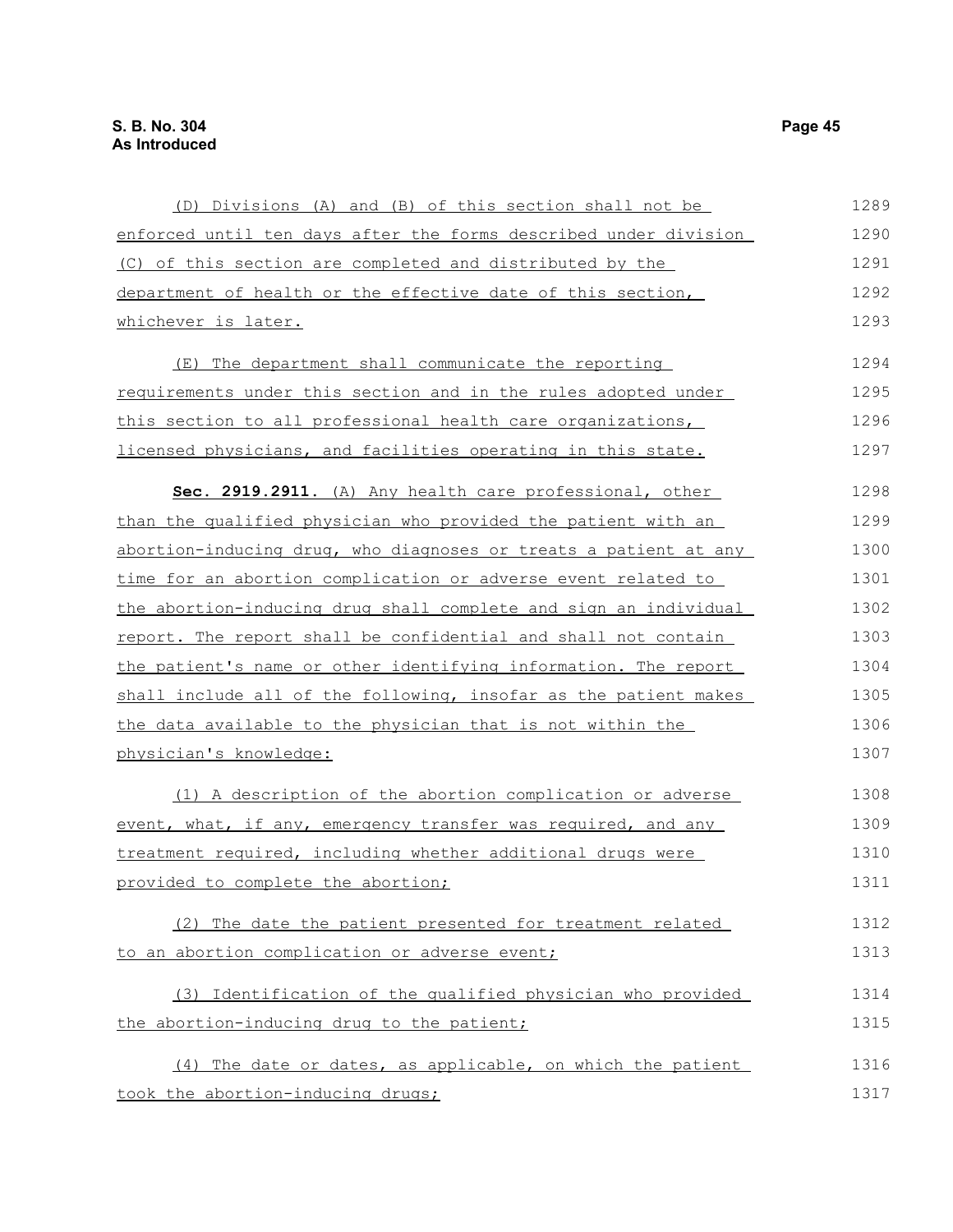(5) Whether the abortion was completed at the facility where the abortion-inducing drug was provided or at another location; (6) Whether the patient obtained the abortion-inducing drug from a mail-order pharmacy or web site and, as applicable, the pharmacy's or web site's name, the web site address, and telemedicine provider; (7) If applicable, the referring physician, agency, or service; (8) Whether the abortion complication or adverse event was previously managed by the abortion provider; (9) The patient's county and state or, if not a resident of the United States, the country of residence; (10) The patient's age; (11) The patient's race; (12) The patient's number of previous pregnancies, live births, and abortions; (13) The abortion-inducing drugs used and the date the drugs were provided to the patient; (14) The patient's reason for the abortion; (15) Any pre-existing medical condition of the patient, which may complicate the pregnancy; (16) Whether the patient returned for the follow-up appointment with the qualified physician who provided the abortion-inducing drug to the patient and what known efforts were made by the physician or physician's agent to encourage the patient's return for the follow-up appointment; 1318 1319 1320 1321 1322 1323 1324 1325 1326 1327 1328 1329 1330 1331 1332 1333 1334 1335 1336 1337 1338 1339 1340 1341 1342 1343 1344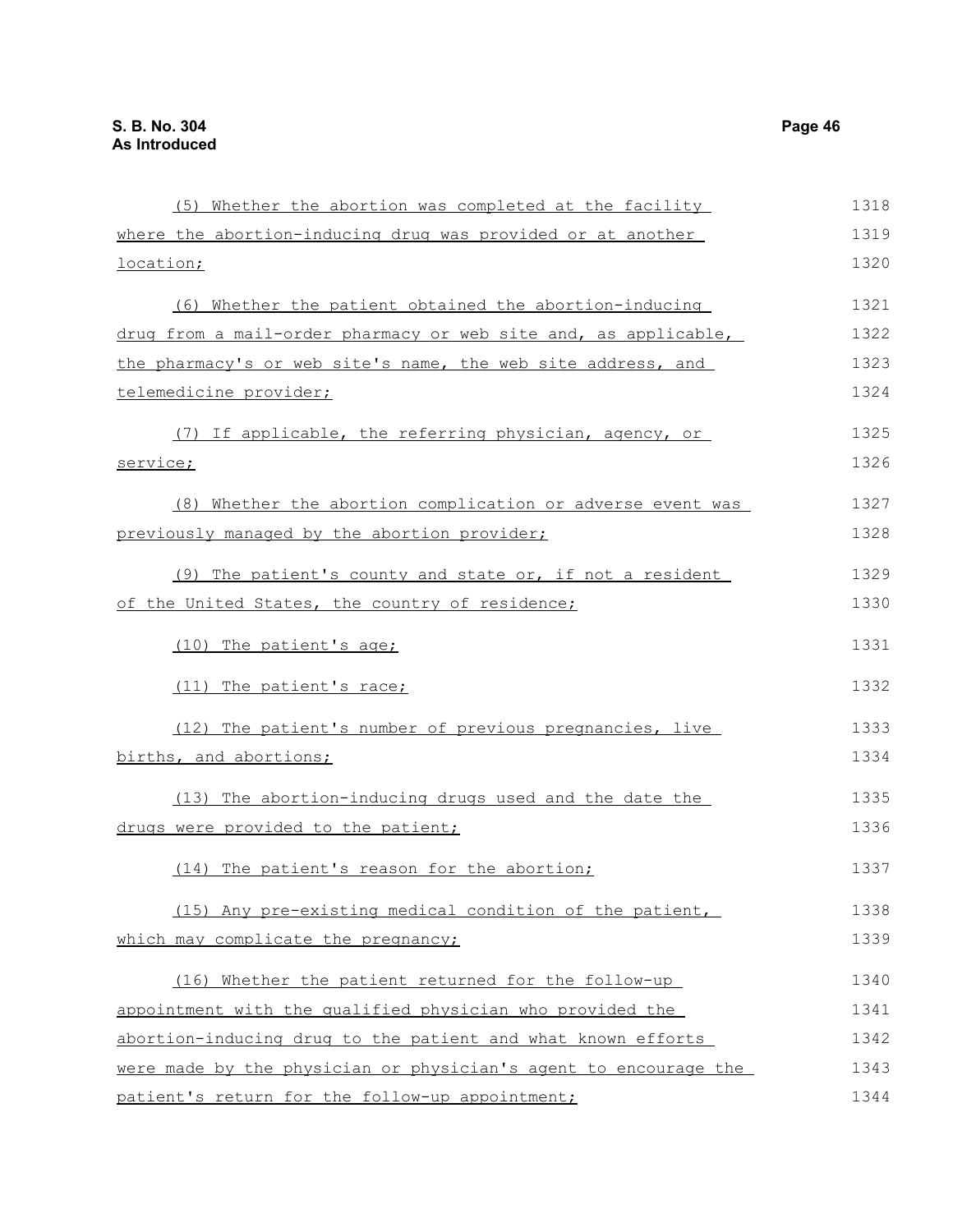| (17) The amount the physician billed for the treatment of        | 1345 |
|------------------------------------------------------------------|------|
| the abortion complication or adverse event, including all ICD-10 | 1346 |
| codes reported, charges for the physician, facility,             | 1347 |
| prescription or other drug, and laboratory tests, and whether    | 1348 |
| the treatment was billed to medicaid, private insurance, out-of- | 1349 |
| pocket payment, or other method.                                 | 1350 |
| (B) Not later than the fifteenth day of each month, the          | 1351 |
| health care professional shall submit the report to the          | 1352 |
| department of health in accordance with the forms, rules, and    | 1353 |
| requlations adopted by the department under division (C) of this | 1354 |
| section.                                                         | 1355 |
| (C) Not later than sixty days after the effective date of        | 1356 |
| this section, the director of health, in accordance with Chapter | 1357 |
| 119. of the Revised Code, shall adopt rules as necessary to      | 1358 |
| carry out this section.                                          | 1359 |
| (D) Divisions (A) and (B) of this section shall not be           | 1360 |
| enforced until ten days after the forms described under division | 1361 |
| (C) of this section are completed and distributed by the         | 1362 |
| department of health or the effective date of this section,      | 1363 |
| whichever is later.                                              | 1364 |
| (E) The department shall communicate the reporting               | 1365 |
| requirements under this section and in the rules adopted under   | 1366 |
| this section to all health professional organizations, licensed  | 1367 |
| physicians, hospitals, emergency rooms, ambulatory surgical      | 1368 |
| facilities, and other health care facilities operating in this   | 1369 |
| state.                                                           | 1370 |
| Sec. 2919.2912. (A) Except as otherwise provided in this         | 1371 |
| section, all reports the department of health receives under     | 1372 |
| sections 2919.2910 and 2919.2911 of the Revised Code are public  | 1373 |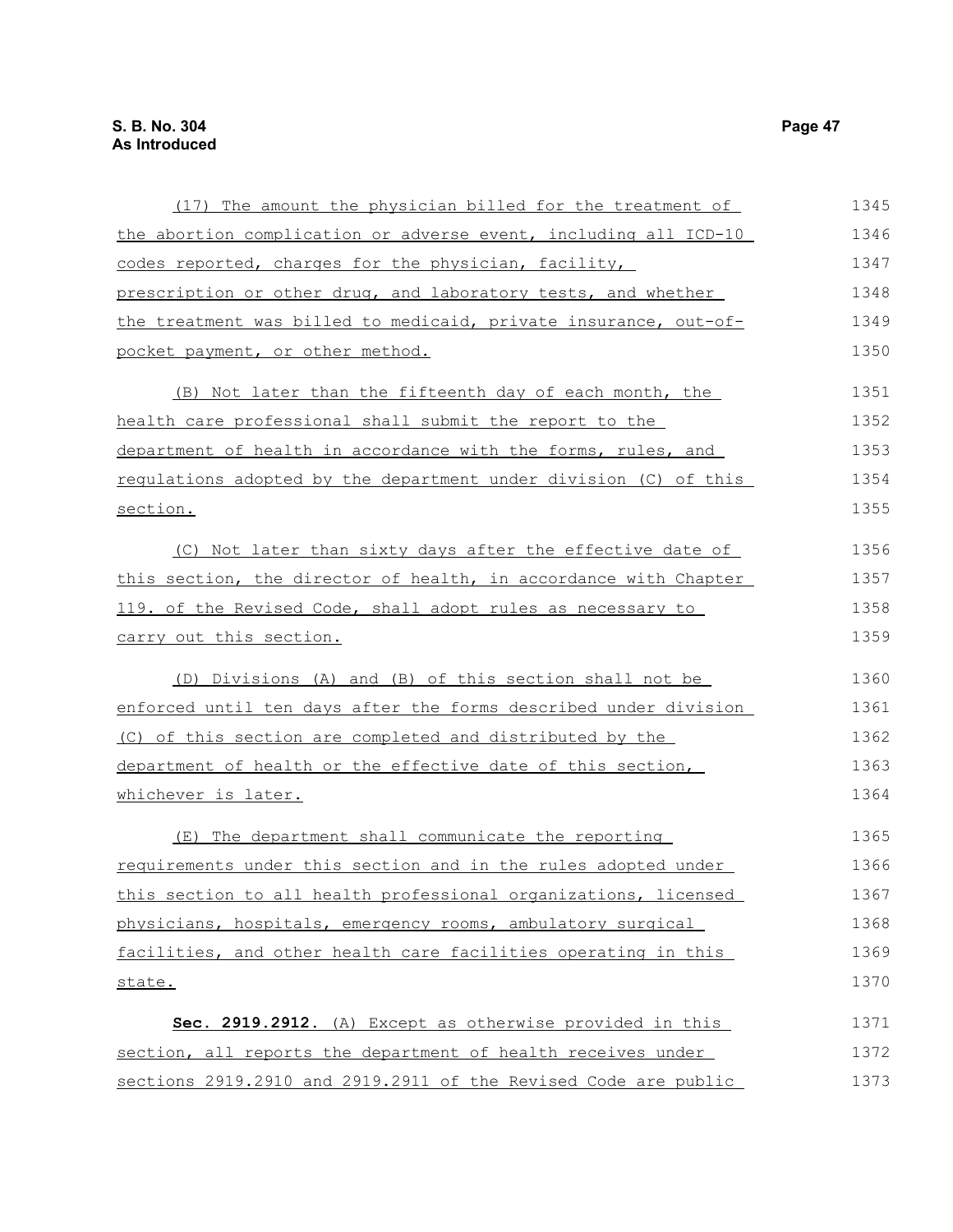| records open to inspection under section 149.43 of the Revised  | 1374 |
|-----------------------------------------------------------------|------|
| Code. In no case shall the department release to any person the | 1375 |
| name or any other personal identifying information regarding a  | 1376 |
| person who is the subject of a report the department receives   | 1377 |
| under this section.                                             | 1378 |
| (B) Original copies of all reports made in accordance with      | 1379 |
| sections 2919.2910 and 2919.2911 of the Revised Code shall be   | 1380 |
| available to the department of health and the state medical     | 1381 |
| board for use in the performance of the department's or board's | 1382 |
| official duties.                                                | 1383 |
| Sec. 2919.2914. (A) The department of health shall              | 1384 |
| annually prepare a comprehensive statistical report compiling   | 1385 |
| the data gathered in accordance with sections 2919.2910 and     | 1386 |
| 2919.2911 of the Revised Code.                                  | 1387 |
| (B) The department shall submit the report described under      | 1388 |
| division (A) of this section to the general assembly not later  | 1389 |
| than the first day of October of each year and the report shall | 1390 |
| be made available to the public in a downloadable format.       | 1391 |
| Sec. 2919.2915. (A) The department of health shall              | 1392 |
| summarize the aggregate data gathered in accordance with        | 1393 |
| sections 2919.2910 and 2919.2911 of the Revised Code.           | 1394 |
| (B) The department shall submit the information described       | 1395 |
| under division (A) of this section to the federal centers for   | 1396 |
| disease control and prevention to be included in the annual     | 1397 |
| vital statistics reports.                                       | 1398 |
| Sec. 2919.2917. (A) In addition to any other remedy             | 1399 |
| available under the law, an intentional, knowing, or reckless   | 1400 |
| violation of, or failure to comply with, sections 2919.291 to   | 1401 |
| 2919.294 of the Revised Code may also be the basis of the       | 1402 |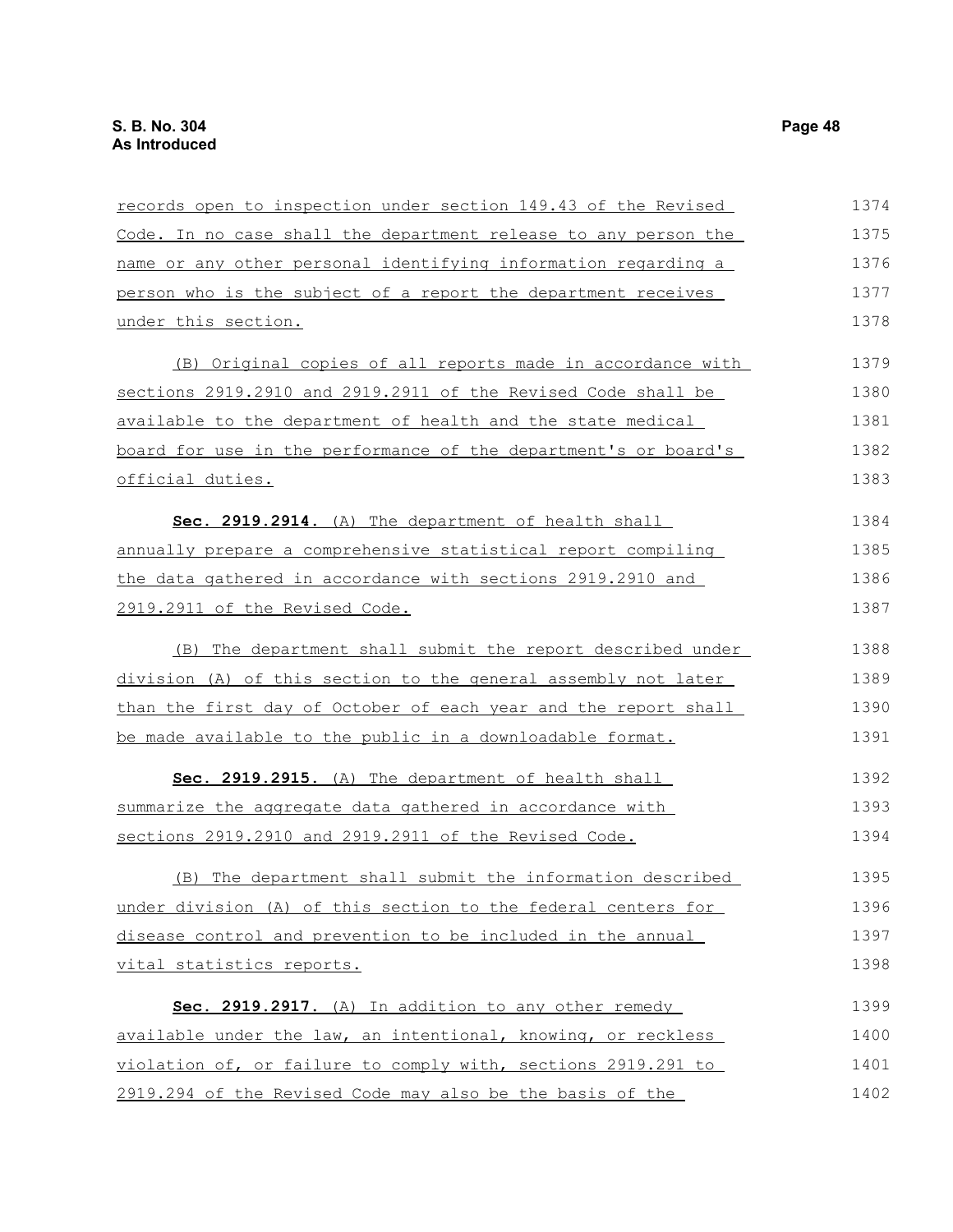following: (1) A civil action brought by a woman upon whom an abortion has been attempted, induced, or performed, or the parent or guardian of a minor upon whom an abortion has been attempted, induced, or performed, for actual and punitive damages and reasonable attorney's fees; (2) Disciplinary action under section 4731.22 of the Revised Code. (B) Division (A) of this section does not apply to the following: (1) A physician who performs or induces the abortion using an abortion-inducing drug if the physician believes that a medical emergency, as defined in section 2919.16 of the Revised Code, exists that prevents compliance with that division; (2) A pregnant woman on whom a drug-induced abortion is performed or induced or attempted to be performed or induced in violation of sections 2919.291 to 2919.294 of the Revised Code. (C) A physician who performs or induces an abortion on a pregnant woman based on the exception in division (B) of this section shall make written notations in the pregnant woman's medical records of both of the following: (1) The physician's belief that a medical emergency necessitating the abortion existed; (2) The medical condition of the pregnant woman that assertedly prevented compliance with division (A) of this section. (D)(1) If the court's judgment is rendered in favor of the 1403 1404 1405 1406 1407 1408 1409 1410 1411 1412 1413 1414 1415 1416 1417 1418 1419 1420 1421 1422 1423 1424 1425 1426 1427 1428 1429

plaintiff, the court shall render judgment for reasonable 1430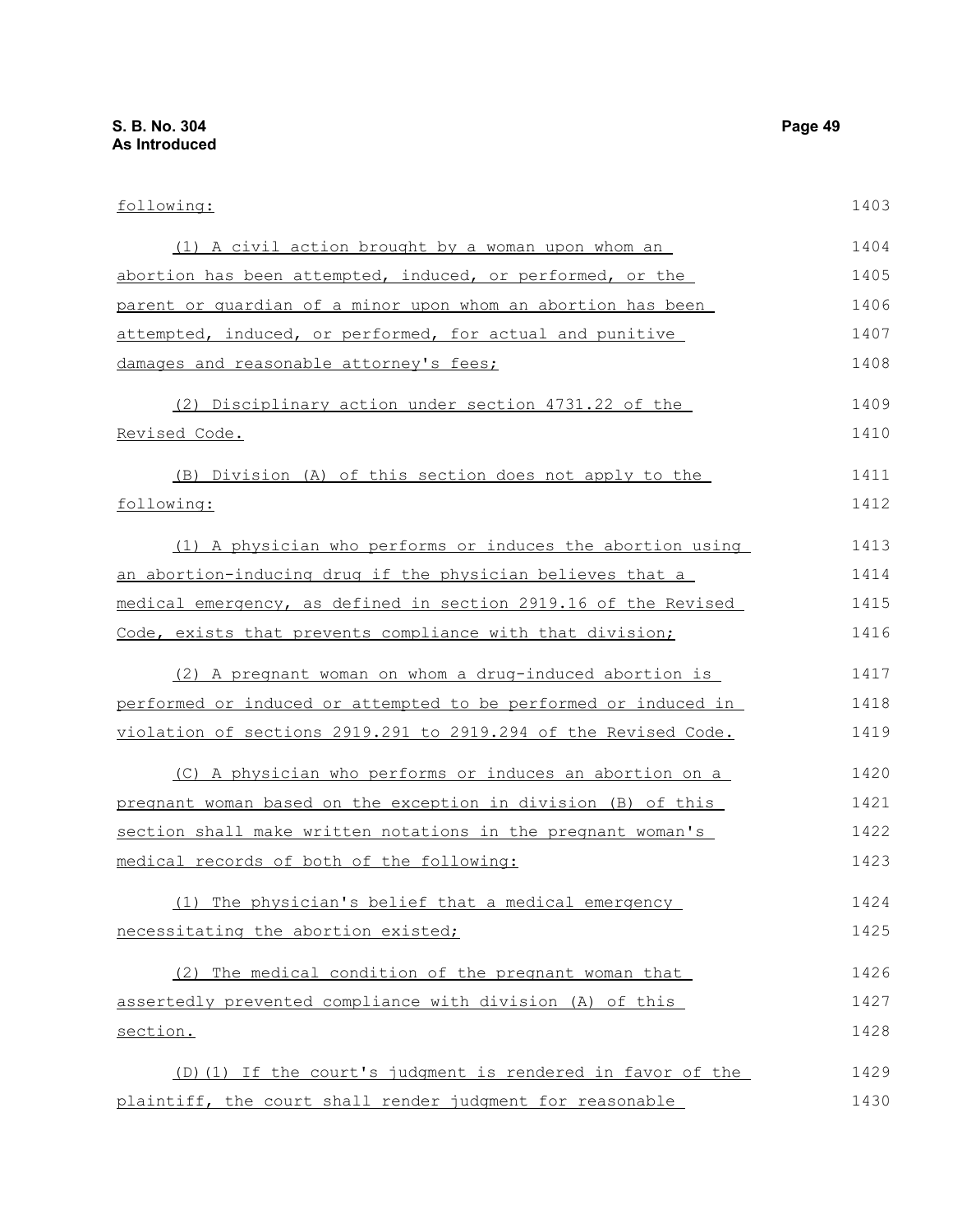attorney's fees in favor of the plaintiff.

(2) If the court's judgment is rendered in favor of the defendant and the court finds that the plaintiff's action was frivolous and brought in bad faith, the court may render judgment for reasonable attorney's fees in favor of the defendant. **Sec. 2919.2919.** (A) Whoever intentionally, knowingly, or recklessly violates, or fails to comply with, sections 2919.291 to 2919.294 of the Revised Code is guilty of unlawful provision of an abortion-inducing drug, a felony of the fourth degree. If the offender previously has been convicted of or pleaded guilty to a violation of these sections or of section 2919.12, 2919.121, 2919.13, 2919.14, 2919.15, 2919.151, 2919.17, or 2919.18 of the Revised Code, unlawful provision of an abortioninducing drug is a felony of the third degree. (B) If the offender is a professionally licensed person, in addition to any other sanction imposed by law for the offense, the offender is subject to sanctioning as provided by law by the regulatory or licensing board or agency that has the administrative authority to suspend or revoke the offender's professional license, including the sanctioning provided in section 4731.22 of the Revised Code for offenders who have a certificate to practice or certificate of registration issued under that chapter and section 4729.71 of the Revised Code. (C) Division (A) of this section does not apply to any of the following: (1) A pregnant woman who obtains or possesses an abortioninducing drug for the purpose of inducing an abortion to terminate her own pregnancy; 1432 1433 1434 1435 1436 1437 1438 1439 1440 1441 1442 1443 1444 1445 1446 1447 1448 1449 1450 1451 1452 1453 1454 1455 1456 1457 1458 1459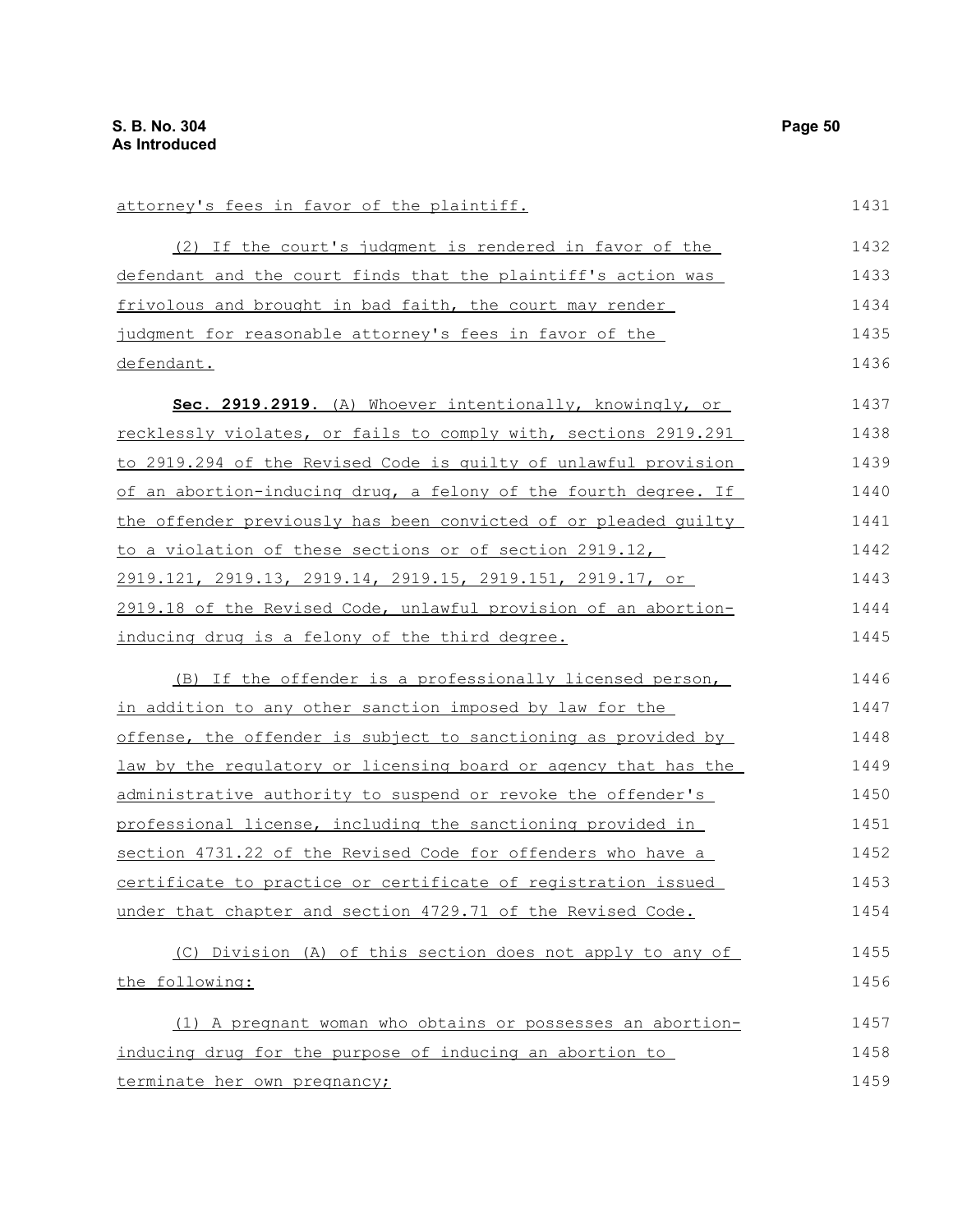| (2) The legal transport of abortion-inducing drugs by any        | 1460 |
|------------------------------------------------------------------|------|
| person or entity and the legal delivery of abortion-inducing     | 1461 |
| drugs by any person to the recipient, provided that this         | 1462 |
| division does not apply regarding any conduct related to the     | 1463 |
| abortion-inducing drugs other than its transport and delivery to | 1464 |
| the recipient;                                                   | 1465 |
| (3) The distribution, provision, or sale of an abortion-         | 1466 |
| inducing drug by any legal manufacturer or distributor of        | 1467 |
| abortion-inducing drugs, provided the manufacturer or            | 1468 |
| distributor made a good faith effort to comply with any          | 1469 |
| applicable requirements regarding the distribution, provision,   | 1470 |
| or sale.                                                         | 1471 |
| Sec. 2919.2921. Nothing in sections 2919.29 to 2919.2919         | 1472 |
| of the Revised Code shall be construed to do any of the          | 1473 |
| following:                                                       | 1474 |
| (A) Create or recognize a right to abortion;                     | 1475 |
| (B) Make lawful an abortion that is otherwise unlawful;          | 1476 |
| (C) Repeal, replace, or otherwise invalidate existing            | 1477 |
| federal or state laws, regulations, or policies.                 | 1478 |
| Sec. 2953.25. (A) As used in this section:                       | 1479 |
| (1) "Collateral sanction" means a penalty, disability, or        | 1480 |
| disadvantage that is related to employment or occupational       | 1481 |
| licensing, however denominated, as a result of the individual's  | 1482 |
| conviction of or plea of guilty to an offense and that applies   | 1483 |
| by operation of law in this state whether or not the penalty,    | 1484 |
| disability, or disadvantage is included in the sentence or       | 1485 |
| judgment imposed.                                                | 1486 |
| "Collateral sanction" does not include imprisonment,             | 1487 |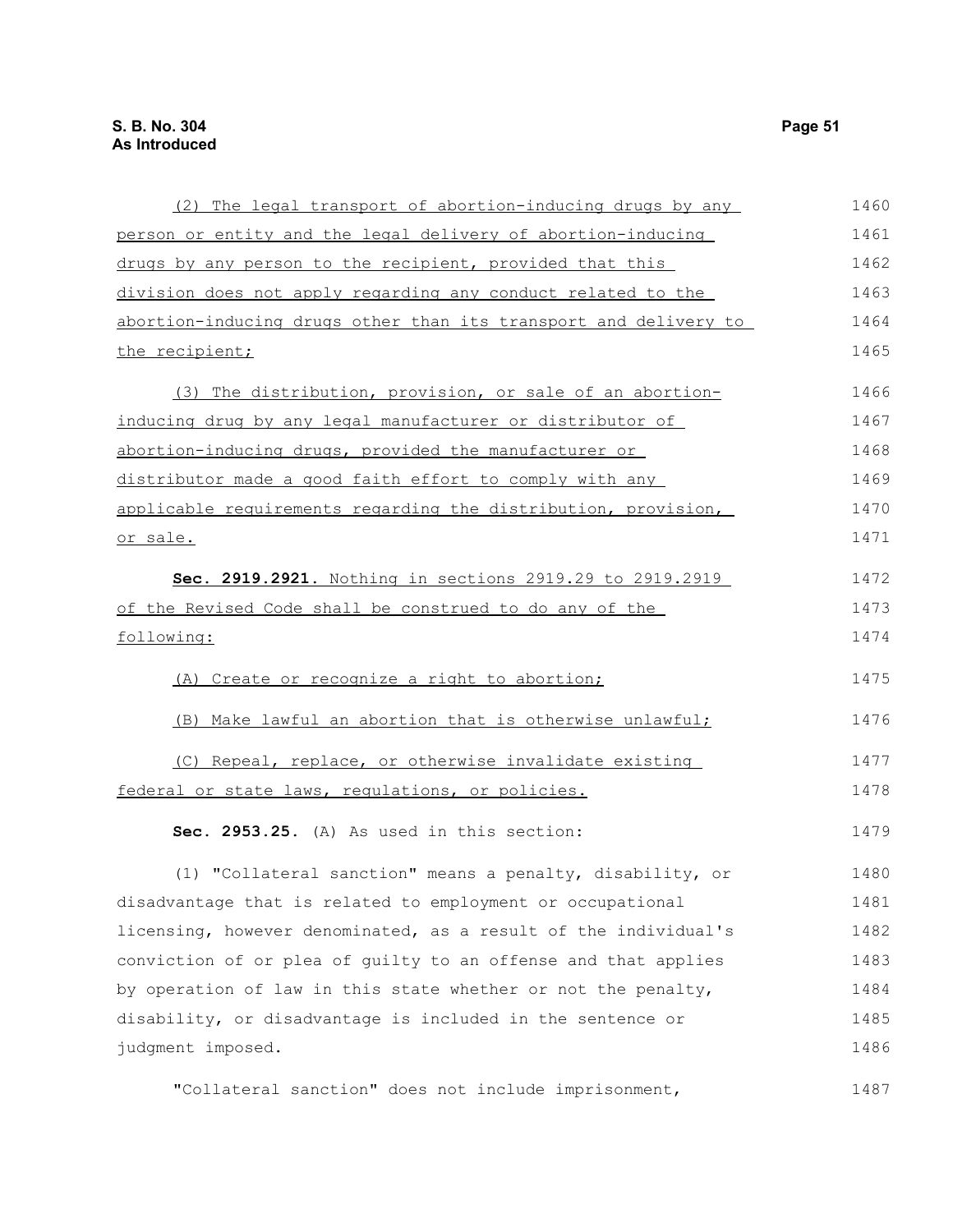probation, parole, supervised release, forfeiture, restitution, fine, assessment, or costs of prosecution. 1488 1489

(2) "Decision-maker" includes, but is not limited to, the state acting through a department, agency, board, commission, or instrumentality established by the law of this state for the exercise of any function of government, a political subdivision, an educational institution, or a government contractor or subcontractor made subject to this section by contract, law, or ordinance. 1490 1491 1492 1493 1494 1495 1496

(3) "Department-funded program" means a residential or nonresidential program that is not a term in a state correctional institution, that is funded in whole or part by the department of rehabilitation and correction, and that is imposed as a sanction for an offense, as part of a sanction that is imposed for an offense, or as a term or condition of any sanction that is imposed for an offense. 1497 1498 1499 1500 1501 1502 1503

(4) "Designee" means the person designated by the deputy director of the division of parole and community services to perform the duties designated in division (B) of this section. 1504 1505 1506

(5) "Division of parole and community services" means the division of parole and community services of the department of rehabilitation and correction. 1507 1508 1509

(6) "Offense" means any felony or misdemeanor under the laws of this state. 1510 1511

(7) "Political subdivision" has the same meaning as in section 2969.21 of the Revised Code. 1512 1513

(8) "Discretionary civil impact," "licensing agency," and "mandatory civil impact" have the same meanings as in section 2961.21 of the Revised Code. 1514 1515 1516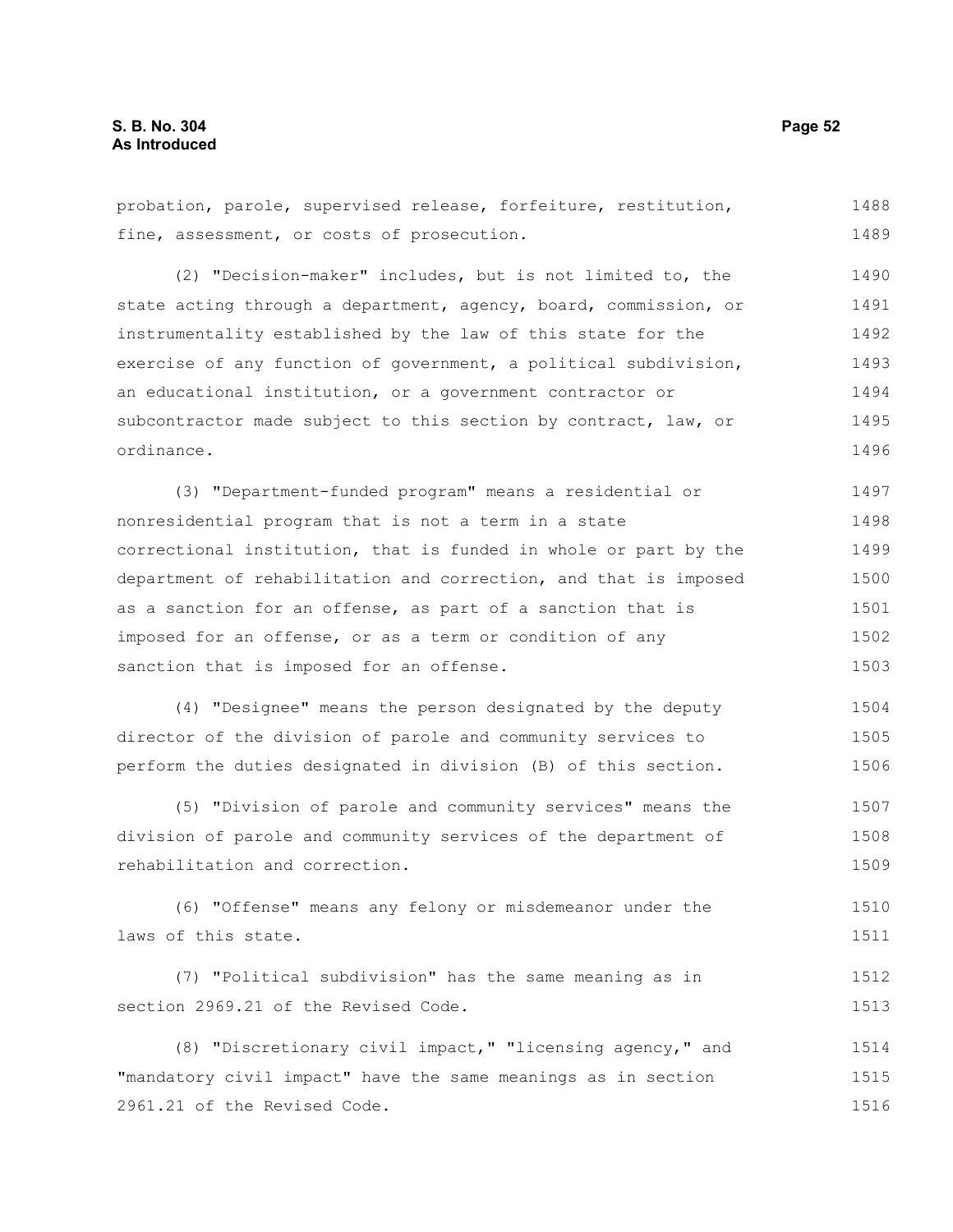(B)(1) An individual who is subject to one or more collateral sanctions as a result of being convicted of or pleading guilty to an offense and who either has served a term in a state correctional institution for any offense or has spent time in a department-funded program for any offense may file a petition with the designee of the deputy director of the division of parole and community services for a certificate of qualification for employment. 1517 1518 1519 1520 1521 1522 1523 1524

(2) An individual who is subject to one or more collateral sanctions as a result of being convicted of or pleading guilty to an offense and who is not in a category described in division (B)(1) of this section may file for a certificate of qualification for employment by doing either of the following: 1525 1526 1527 1528 1529

(a) In the case of an individual who resides in this state, filing a petition with the court of common pleas of the county in which the person resides or with the designee of the deputy director of the division of parole and community services; 1530 1531 1532 1533 1534

(b) In the case of an individual who resides outside of this state, filing a petition with the court of common pleas of any county in which any conviction or plea of guilty from which the individual seeks relief was entered or with the designee of the deputy director of the division of parole and community services. 1535 1536 1537 1538 1539 1540

(3) A petition under division (B)(1) or (2) of this section shall be made on a copy of the form prescribed by the division of parole and community services under division (J) of this section, shall contain all of the information described in division (F) of this section, and, except as provided in division (B)(6) of this section, shall be accompanied by an 1541 1542 1543 1544 1545 1546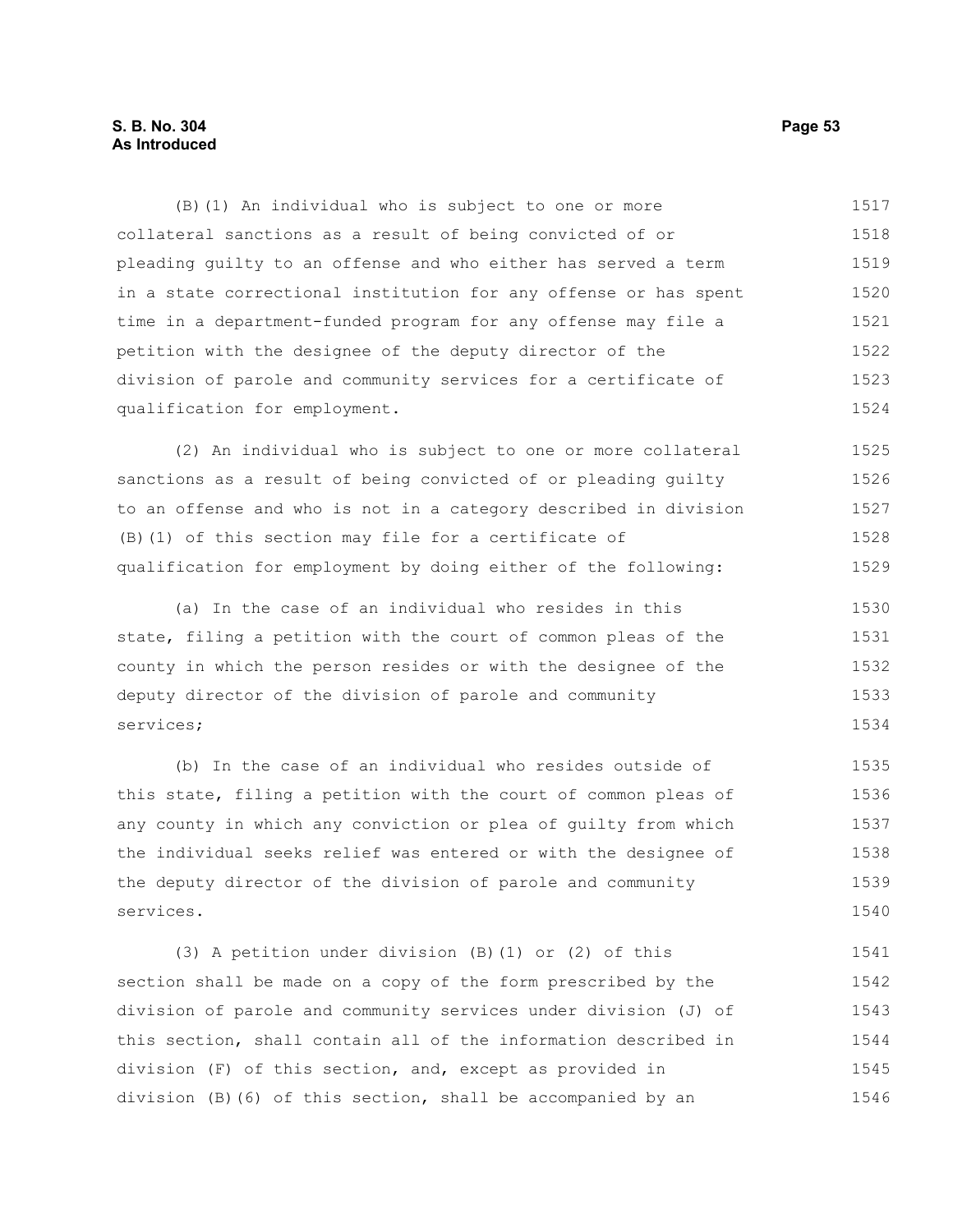application fee of fifty dollars.

(4)(a) Except as provided in division (B)(4)(b) of this section, an individual may file a petition under division (B)(1) or (2) of this section at any time after the expiration of whichever of the following is applicable: 1548 1549 1550 1551

(i) If the offense that resulted in the collateral sanction from which the individual seeks relief is a felony, at any time after the expiration of one year from the date of release of the individual from any period of incarceration in a state or local correctional facility that was imposed for that offense and all periods of supervision imposed after release from the period of incarceration or, if the individual was not incarcerated for that offense, at any time after the expiration of one year from the date of the individual's final release from all other sanctions imposed for that offense. 1552 1553 1554 1555 1556 1557 1558 1559 1560 1561

(ii) If the offense that resulted in the collateral sanction from which the individual seeks relief is a misdemeanor, at any time after the expiration of six months from the date of release of the individual from any period of incarceration in a local correctional facility that was imposed for that offense and all periods of supervision imposed after release from the period of incarceration or, if the individual was not incarcerated for that offense, at any time after the expiration of six months from the date of the final release of the individual from all sanctions imposed for that offense including any period of supervision. 1562 1563 1564 1565 1566 1567 1568 1569 1570 1571 1572

(b) The department of rehabilitation and correction may establish criteria by rule adopted under Chapter 119. of the Revised Code that, if satisfied by an individual, would allow the individual to file a petition before the expiration of six 1573 1574 1575 1576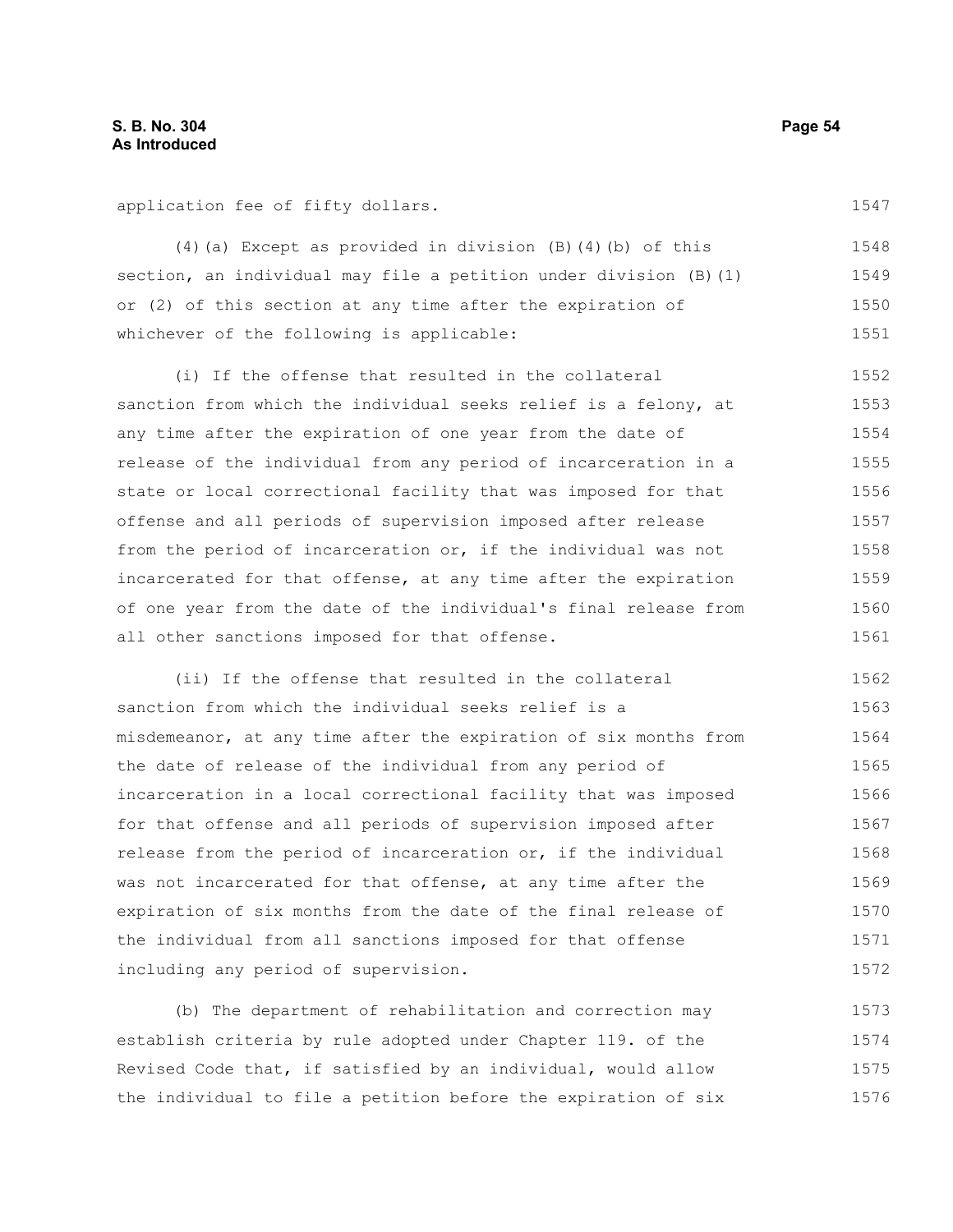months or one year from the date of final release, whichever is applicable under division (B)(4)(a) of this section. 1577 1578

(5)(a) A designee that receives a petition for a certificate of qualification for employment from an individual under division (B)(1) or (2) of this section shall review the petition to determine whether it is complete. If the petition is complete, the designee shall forward the petition, the application fee, and any other information the designee possesses that relates to the petition, to the court of common pleas of the county in which the individual resides if the individual submitting the petition resides in this state or, if the individual resides outside of this state, to the court of common pleas of the county in which the conviction or plea of guilty from which the individual seeks relief was entered. 1579 1580 1581 1582 1583 1584 1585 1586 1587 1588 1589 1590

(b) A court of common pleas that receives a petition for a certificate of qualification for employment from an individual under division (B)(2) of this section, or that is forwarded a petition for such a certificate under division (B)(5)(a) of this section, shall attempt to determine all other courts in this state in which the individual was convicted of or pleaded guilty to an offense other than the offense from which the individual is seeking relief. The court that receives or is forwarded the petition shall notify all other courts in this state that it determines under this division were courts in which the individual was convicted of or pleaded guilty to an offense other than the offense from which the individual is seeking relief that the individual has filed the petition and that the court may send comments regarding the possible issuance of the certificate. 1591 1592 1593 1594 1595 1596 1597 1598 1599 1600 1601 1602 1603 1604 1605

A court of common pleas that receives a petition for a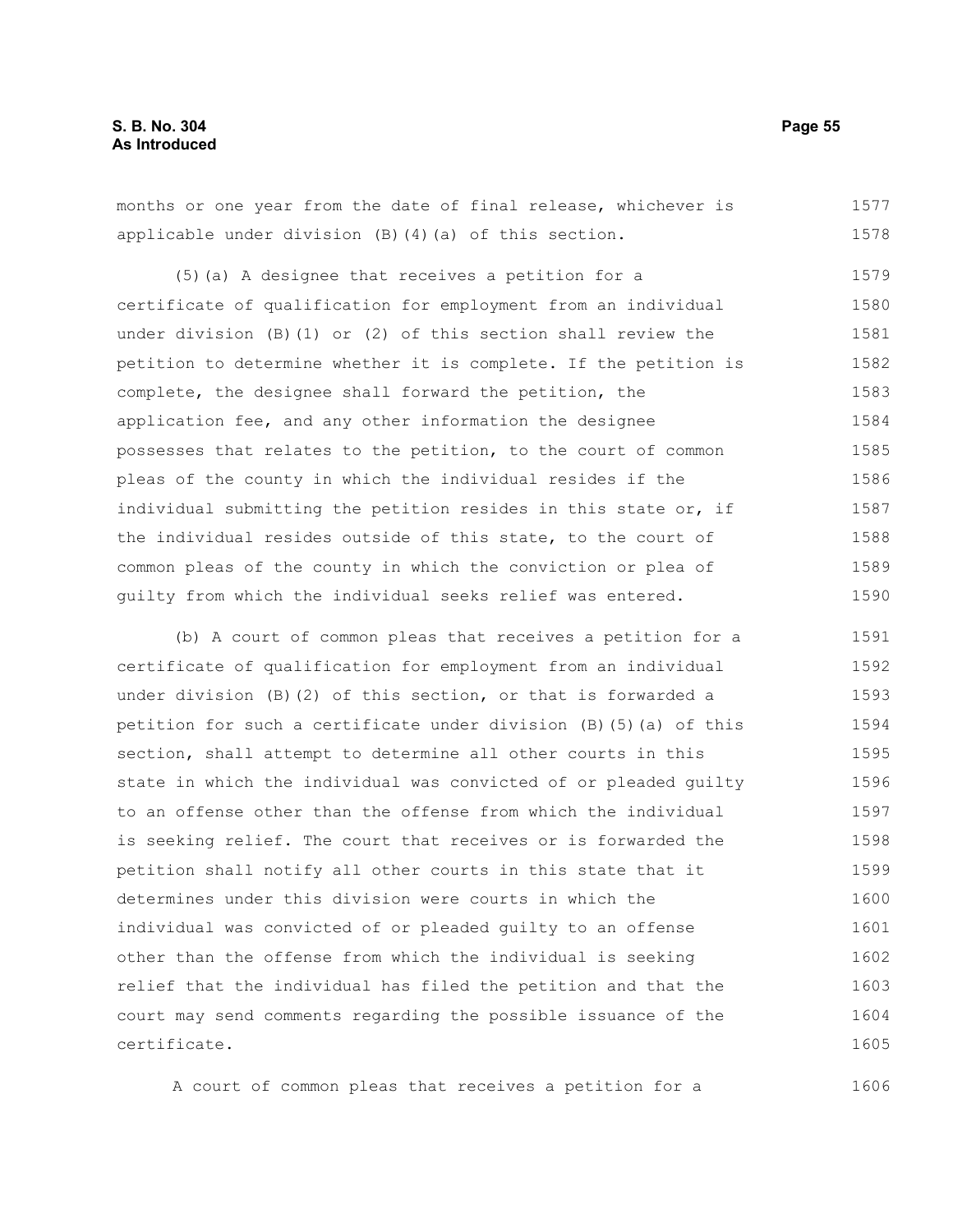certificate of qualification for employment under division (B) (2) of this section shall notify the county's prosecuting attorney that the individual has filed the petition. 1607 1608 1609

A court of common pleas that receives a petition for a certificate of qualification for employment under division (B) (2) of this section, or that is forwarded a petition for qualification under division (B)(5)(a) of this section may direct the clerk of court to process and record all notices required in or under this section. Except as provided in division (B)(6) of this section, the court shall pay thirty dollars of the application fee into the state treasury and twenty dollars of the application fee into the county general revenue fund. 1610 1611 1612 1613 1614 1615 1616 1617 1618 1619

(6) Upon receiving a petition for a certificate of qualification for employment filed by an individual under division (B)(1) or (2) of this section, a court of common pleas or the designee of the deputy director of the division of parole and community services who receives the petition may waive all or part of the fifty-dollar filing fee for an applicant who is indigent. If an application fee is partially waived, the first twenty dollars of the fee that is collected shall be paid into the county general revenue fund. Any partial fee collected in excess of twenty dollars shall be paid into the state treasury. 1620 1621 1622 1623 1624 1625 1626 1627 1628 1629

(C)(1) Upon receiving a petition for a certificate of qualification for employment filed by an individual under division (B)(2) of this section or being forwarded a petition for such a certificate under division  $(B)$  (5)(a) of this section, the court shall review the individual's petition, the individual's criminal history, except for information contained in any record that has been sealed under section 2953.32 of the 1630 1631 1632 1633 1634 1635 1636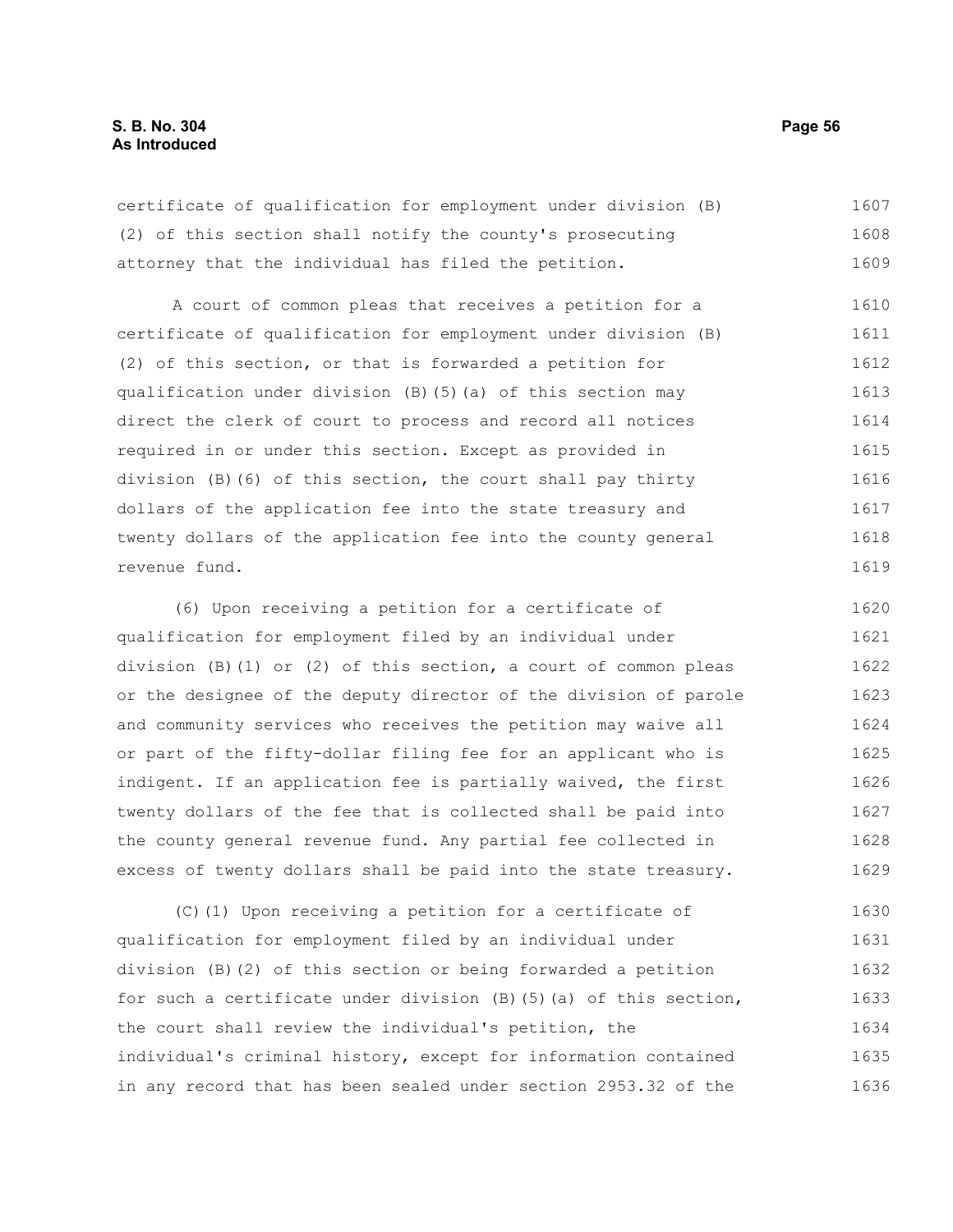Revised Code, all filings submitted by the prosecutor or by the victim in accordance with rules adopted by the division of parole and community services, the applicant's military service record, if applicable, and whether the applicant has an emotional, mental, or physical condition that is traceable to the applicant's military service in the armed forces of the United States and that was a contributing factor in the commission of the offense or offenses, and all other relevant evidence. The court may order any report, investigation, or disclosure by the individual that the court believes is necessary for the court to reach a decision on whether to approve the individual's petition for a certificate of qualification for employment, except that the court shall not require an individual to disclose information about any record sealed under section 2953.32 of the Revised Code. 1637 1638 1639 1640 1641 1642 1643 1644 1645 1646 1647 1648 1649 1650 1651

(2) Upon receiving a petition for a certificate of qualification for employment filed by an individual under division (B)(2) of this section or being forwarded a petition for such a certificate under division (B)(5)(a) of this section, except as otherwise provided in this division, the court shall decide whether to issue the certificate within sixty days after the court receives or is forwarded the completed petition and all information requested for the court to make that decision. Upon request of the individual who filed the petition, the court may extend the sixty-day period specified in this division. 1652 1653 1654 1655 1656 1657 1658 1659 1660 1661

(3) Except as provided in division (C)(5) of this section and subject to division (C)(7) of this section, a court that receives an individual's petition for a certificate of qualification for employment under division (B)(2) of this section or that is forwarded a petition for such a certificate under division (B)(5)(a) of this section may issue a certificate 1662 1663 1664 1665 1666 1667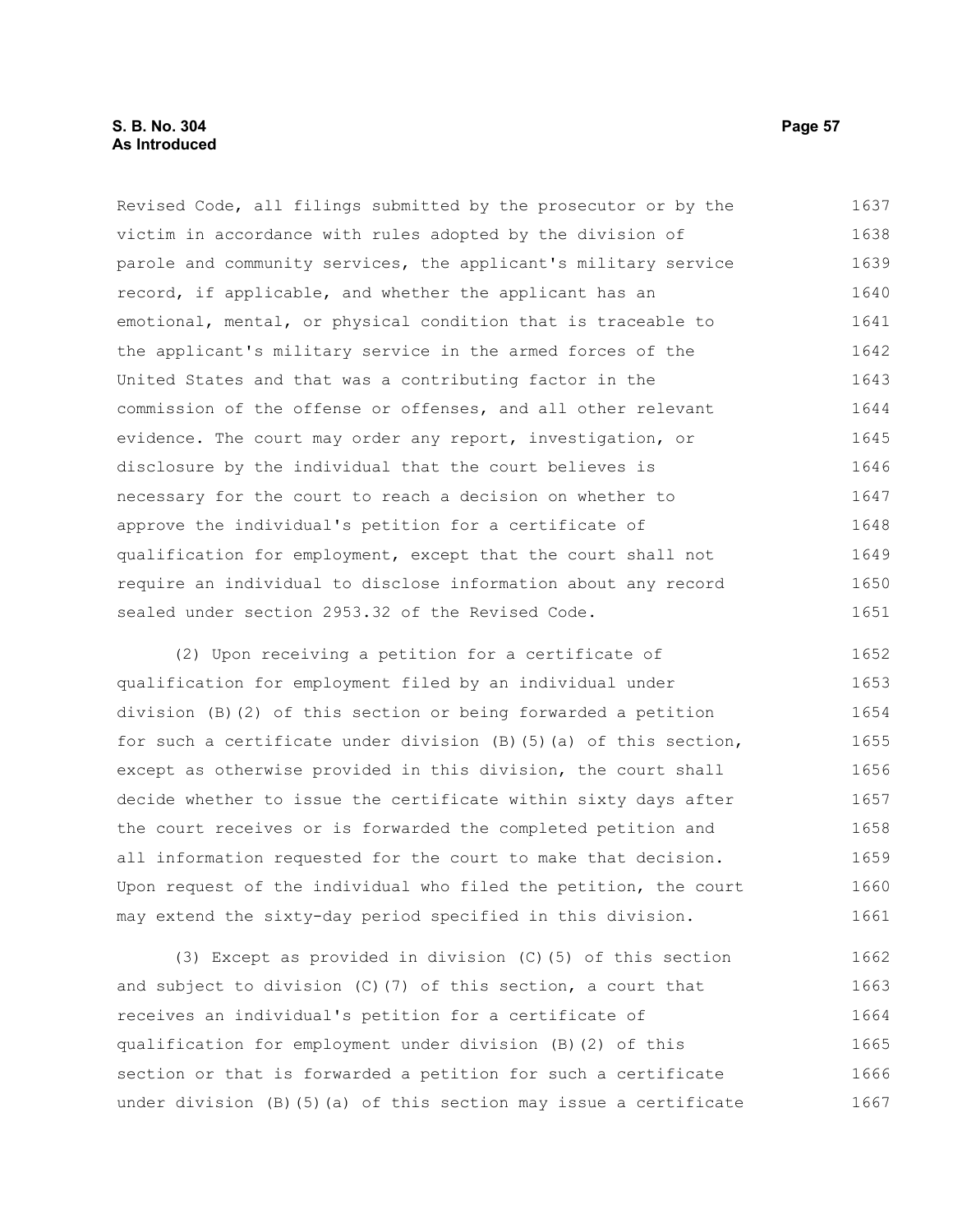the court finds that the individual has established all of the following by a preponderance of the evidence: (a) Granting the petition will materially assist the individual in obtaining employment or occupational licensing. (b) The individual has a substantial need for the relief requested in order to live a law-abiding life. (c) Granting the petition would not pose an unreasonable risk to the safety of the public or any individual. (4) The submission of an incomplete petition by an individual shall not be grounds for the designee or court to deny the petition. (5) Subject to division (C)(6) of this section, an individual is rebuttably presumed to be eligible for a certificate of qualification for employment if the court that receives the individual's petition under division (B)(2) of this section or that is forwarded a petition under division (B)(5)(a) of this section finds all of the following: 1669 1670 1671 1672 1673 1674 1675 1676 1677 1678 1679 1680 1681 1682 1683 1684 1685

of qualification for employment, at the court's discretion, if

(a) The application was filed after the expiration of the applicable waiting period prescribed in division (B)(4) of this section; 1686 1687 1688

(b) If the offense that resulted in the collateral sanction from which the individual seeks relief is a felony, at least three years have elapsed since the date of release of the individual from any period of incarceration in a state or local correctional facility that was imposed for that offense and all periods of supervision imposed after release from the period of incarceration or, if the individual was not incarcerated for that offense, at least three years have elapsed since the date 1689 1690 1691 1692 1693 1694 1695 1696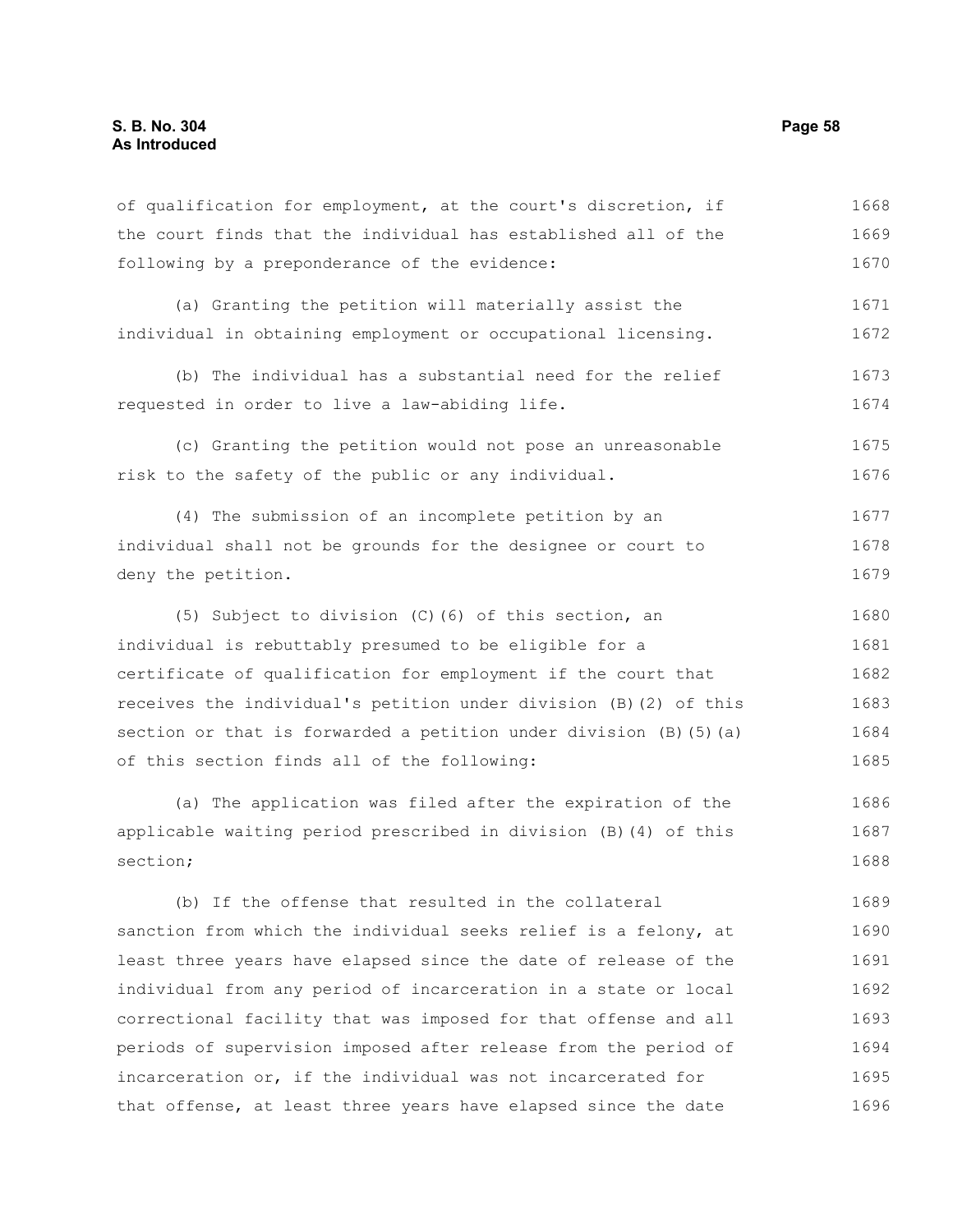of the individual's final release from all other sanctions imposed for that offense; (c) If the offense that resulted in the collateral sanction from which the individual seeks relief is a misdemeanor, at least one year has elapsed since the date of release of the individual from any period of incarceration in a local correctional facility that was imposed for that offense and all periods of supervision imposed after release from the period of incarceration or, if the individual was not incarcerated for that offense, at least one year has elapsed since the date of the final release of the individual from all sanctions imposed for that offense including any period of supervision. (6) An application that meets all of the requirements for the presumption under division (C)(5) of this section shall be 1697 1698 1699 1700 1701 1702 1703 1704 1705 1706 1707 1708 1709 1710 1711

denied only if the court that receives the petition finds that the evidence reviewed under division (C)(1) of this section rebuts the presumption of eligibility for issuance by establishing, by clear and convincing evidence, that the applicant has not been rehabilitated. 1712 1713 1714 1715 1716

(7) A certificate of qualification for employment shall not create relief from any of the following collateral sanctions: 1717 1718 1719

(a) Requirements imposed by Chapter 2950. of the Revised Code and rules adopted under sections 2950.13 and 2950.132 of the Revised Code; 1720 1721 1722

(b) A driver's license, commercial driver's license, or probationary license suspension, cancellation, or revocation pursuant to section 4510.037, 4510.07, 4511.19, or 4511.191 of 1723 1724 1725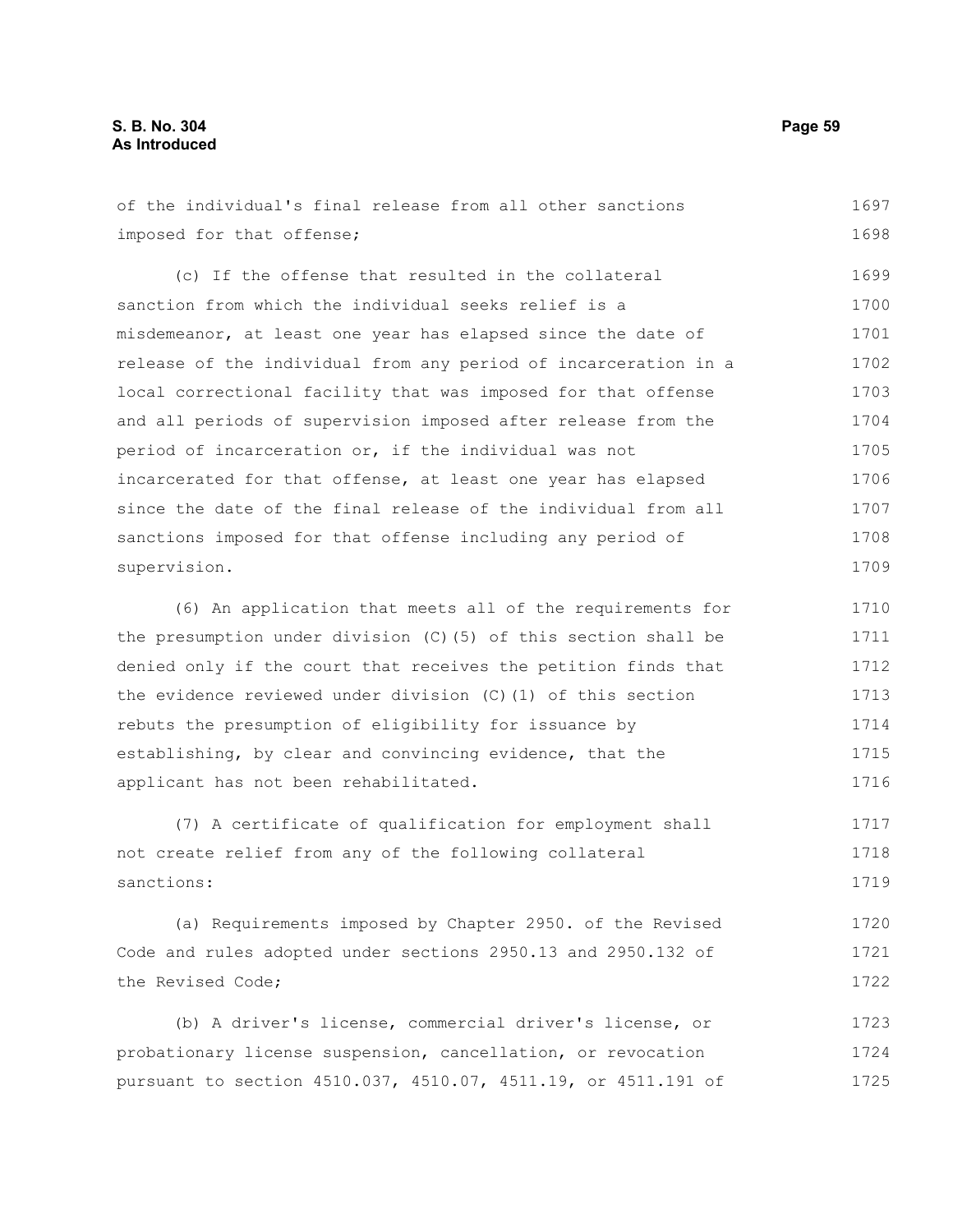the Revised Code if the relief sought is available pursuant to section 4510.021 or division (B) of section 4510.13 of the Revised Code; 1726 1727 1728

(c) Restrictions on employment as a prosecutor or law enforcement officer; 1729 1730

(d) The denial, ineligibility, or automatic suspension of a license that is imposed upon an individual applying for or holding a license as a health care professional under Title XLVII of the Revised Code if the individual is convicted of, pleads guilty to, is subject to a judicial finding of eligibility for intervention in lieu of conviction in this state under section 2951.041 of the Revised Code, or is subject to treatment or intervention in lieu of conviction for a violation of section 2903.01, 2903.02, 2903.03, 2903.11, 2905.01, 2907.02, 2907.03, 2907.05, 2909.02, 2911.01, 2911.11, 2919.123, or 2919.124 2919.291 of the Revised Code; 1731 1732 1733 1734 1735 1736 1737 1738 1739 1740 1741

(e) The immediate suspension of a license, certificate, or evidence of registration that is imposed upon an individual holding a license as a health care professional under Title XLVII of the Revised Code pursuant to division (C) of section 3719.121 of the Revised Code; 1742 1743 1744 1745 1746

(f) The denial or ineligibility for employment in a pain clinic under division (B)(4) of section 4729.552 of the Revised Code; 1747 1748 1749

(g) The mandatory suspension of a license that is imposed on an individual applying for or holding a license as a health care professional under Title XLVII of the Revised Code pursuant to section 3123.43 of the Revised Code. 1750 1751 1752 1753

(8) If a court that receives an individual's petition for 1754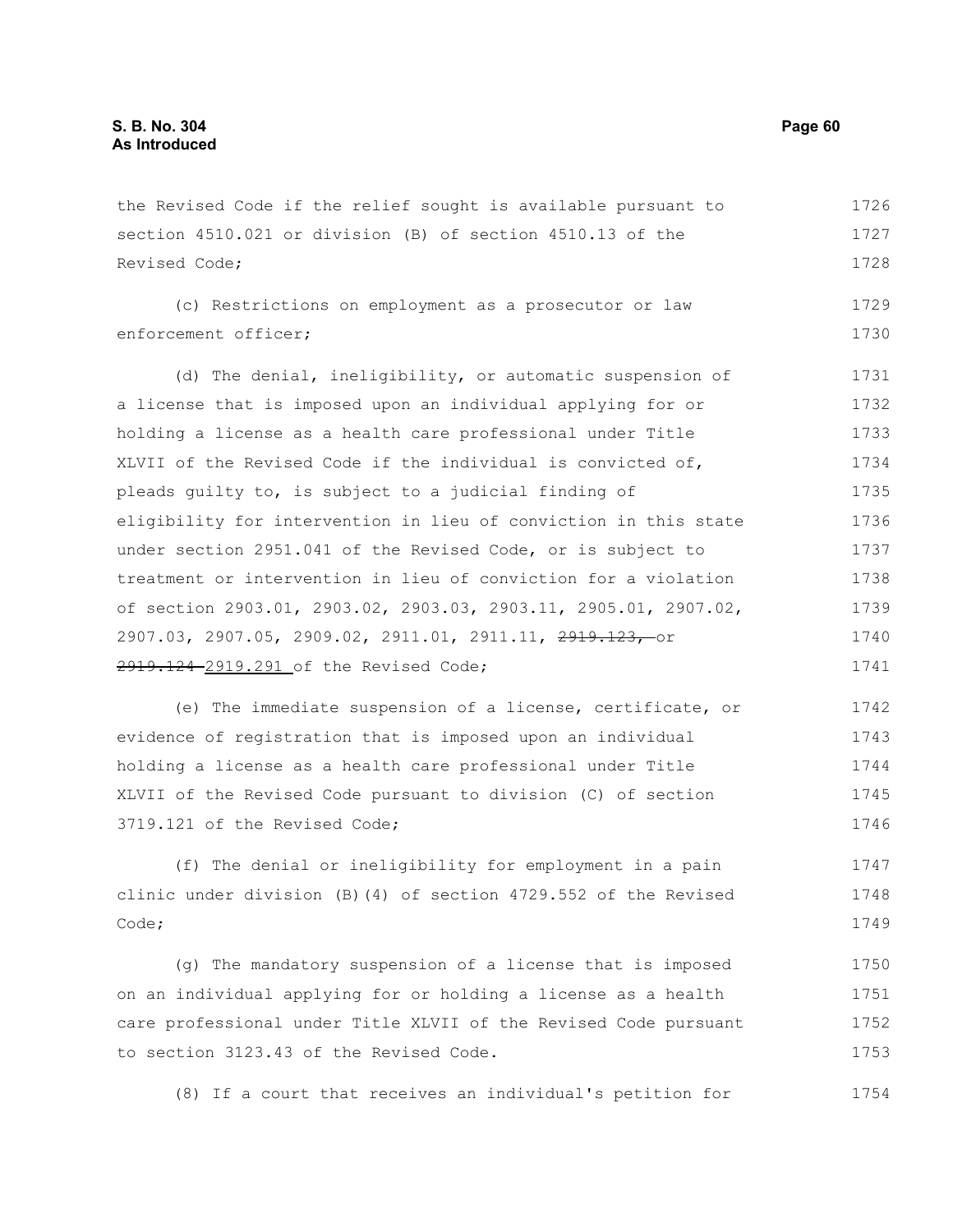## **S. B. No. 304 Page 61 As Introduced**

a certificate of qualification for employment under division (B) (2) of this section or that is forwarded a petition for such a certificate under division (B)(5)(a) of this section denies the petition, the court shall provide written notice to the individual of the court's denial. The court may place conditions on the individual regarding the individual's filing of any subsequent petition for a certificate of qualification for employment. The written notice must notify the individual of any conditions placed on the individual's filing of a subsequent petition for a certificate of qualification for employment. 1755 1756 1757 1758 1759 1760 1761 1762 1763 1764

If a court of common pleas that receives an individual's petition for a certificate of qualification for employment under division (B)(2) of this section or that is forwarded a petition for such a certificate under division (B)(5)(a) of this section denies the petition, the individual may appeal the decision to the court of appeals only if the individual alleges that the denial was an abuse of discretion on the part of the court of common pleas. 1765 1766 1767 1768 1769 1770 1771 1772

(D)(1) A certificate of qualification for employment issued to an individual lifts the automatic bar of a collateral sanction, and a decision-maker shall consider on a case-by-case basis whether to grant or deny the issuance or restoration of an occupational license or an employment opportunity, notwithstanding the individual's possession of the certificate, without, however, reconsidering or rejecting any finding made by a designee or court under division (C)(3) of this section. 1773 1774 1775 1776 1777 1778 1779 1780

(2) The certificate constitutes a rebuttable presumption that the person's criminal convictions are insufficient evidence that the person is unfit for the license, employment opportunity, or certification in question. Notwithstanding the 1781 1782 1783 1784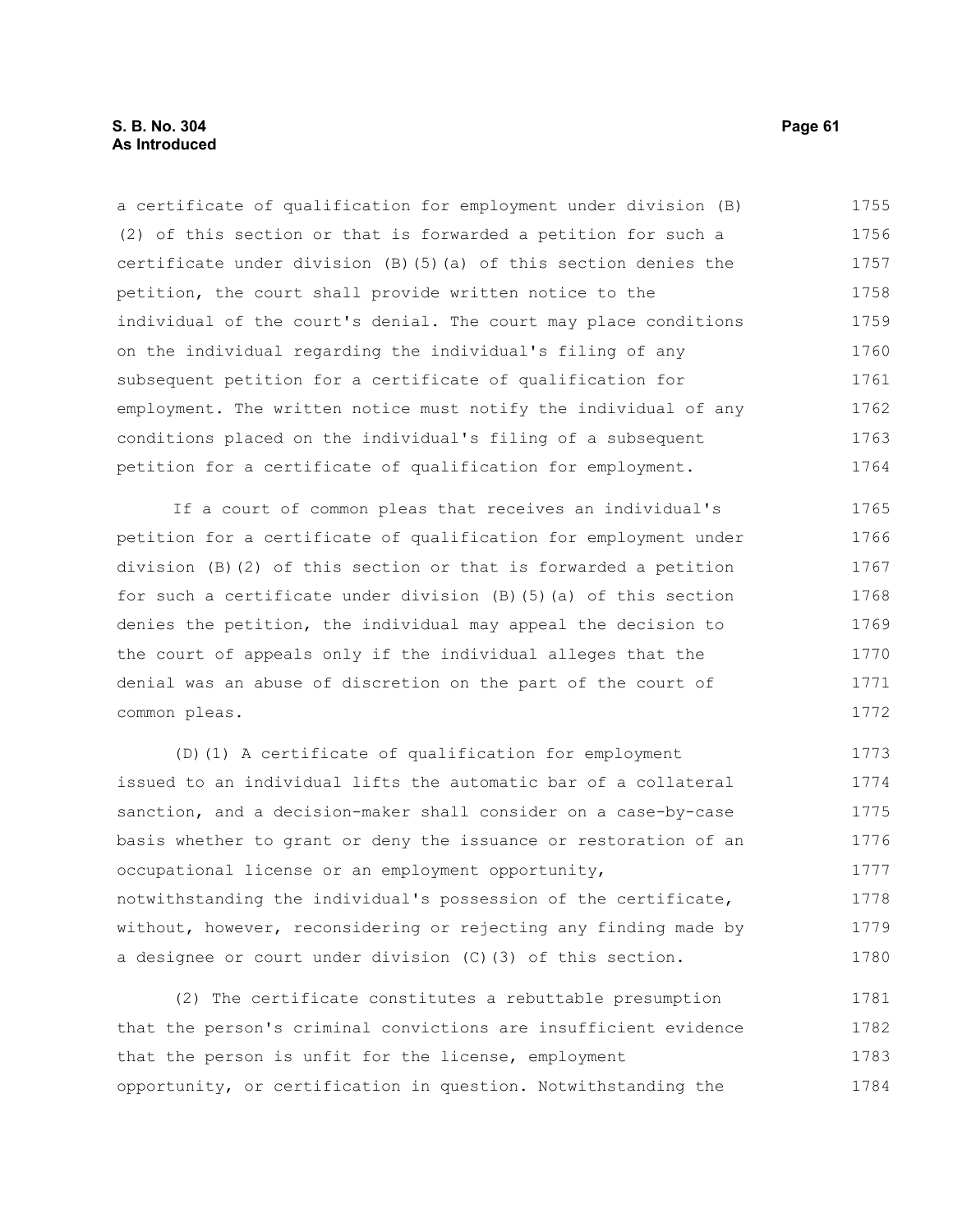presumption established under this division, the agency may deny the license or certification for the person if it determines that the person is unfit for issuance of the license. 1785 1786 1787

(3) If an employer that has hired a person who has been issued a certificate of qualification for employment applies to a licensing agency for a license or certification and the person has a conviction or guilty plea that otherwise would bar the person's employment with the employer or licensure for the employer because of a mandatory civil impact, the agency shall give the person individualized consideration, notwithstanding the mandatory civil impact, the mandatory civil impact shall be considered for all purposes to be a discretionary civil impact, and the certificate constitutes a rebuttable presumption that the person's criminal convictions are insufficient evidence that the person is unfit for the employment, or that the employer is unfit for the license or certification, in question. 1788 1789 1790 1791 1792 1793 1794 1795 1796 1797 1798 1799 1800

(E) A certificate of qualification for employment does not grant the individual to whom the certificate was issued relief from the mandatory civil impacts identified in division (A)(1) of section 2961.01 or division (B) of section 2961.02 of the Revised Code. 1801 1802 1803 1804 1805

(F) A petition for a certificate of qualification for employment filed by an individual under division (B)(1) or (2) of this section shall include all of the following: 1806 1807 1808

```
(1) The individual's name, date of birth, and social
security number; 
                                                                             1809
                                                                             1810
```
(2) All aliases of the individual and all social security numbers associated with those aliases; 1811 1812

(3) The individual's residence address, including the 1813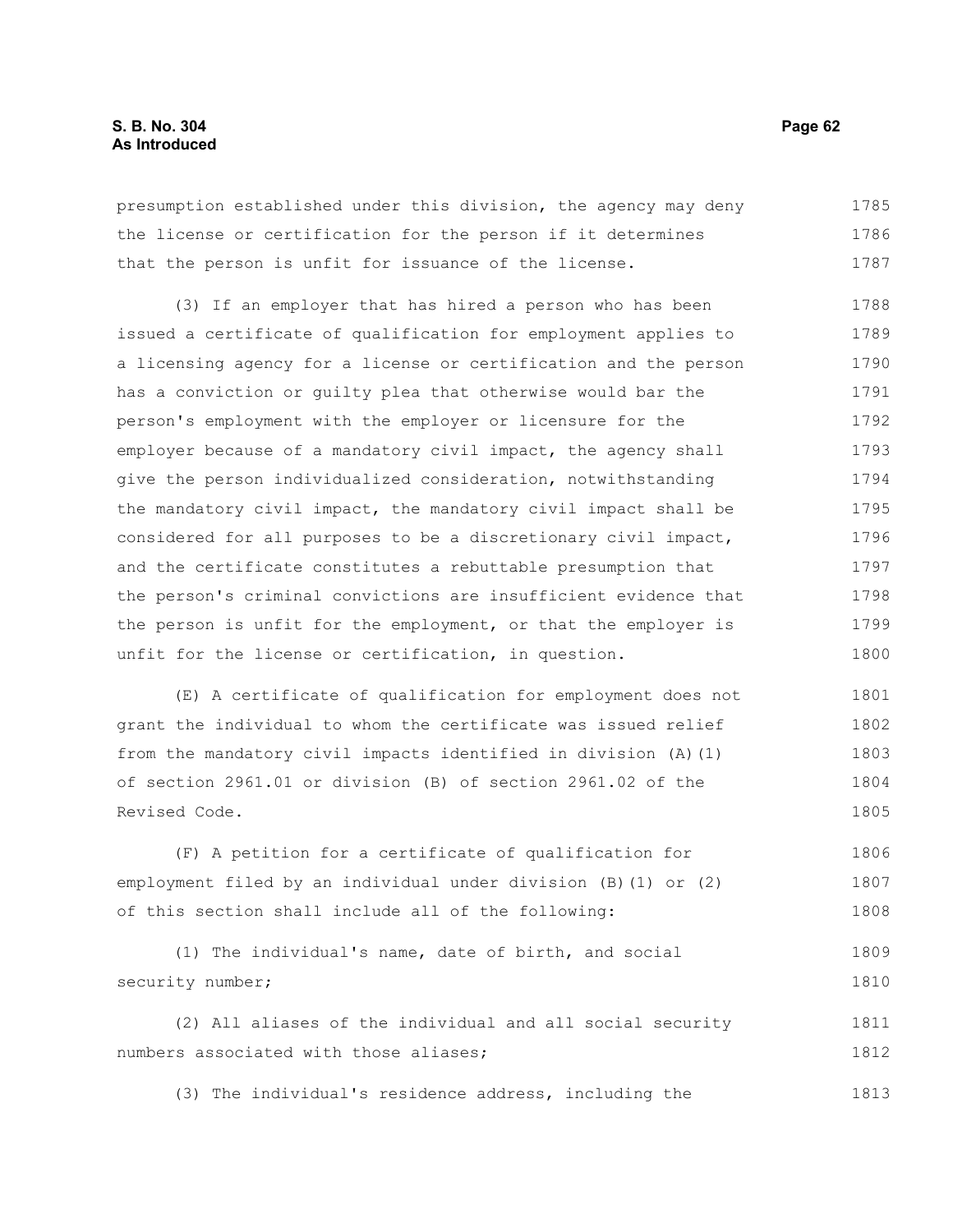city, county, and state of residence and zip code; 1814

(4) The length of time that the individual has resided in the individual's current state of residence, expressed in years and months of residence; 1815 1816 1817

(5) A general statement as to why the individual has filed the petition and how the certificate of qualification for employment would assist the individual; 1818 1819 1820

(6) A summary of the individual's criminal history, except for information contained in any record that has been sealed under section 2953.32 of the Revised Code, with respect to each offense that is a disqualification from employment or licensing in an occupation or profession, including the years of each conviction or plea of guilty for each of those offenses; 1821 1822 1823 1824 1825 1826

(7) A summary of the individual's employment history, specifying the name of, and dates of employment with, each employer; 1827 1828 1829

(8) Verifiable references and endorsements; 1830

(9) The name of one or more immediate family members of the individual, or other persons with whom the individual has a close relationship, who support the individual's reentry plan; 1831 1832 1833

(10) A summary of the reason the individual believes the certificate of qualification for employment should be granted; 1834 1835

(11) Any other information required by rule by the department of rehabilitation and correction. 1836 1837

(G)(1) In a judicial or administrative proceeding alleging negligence or other fault, a certificate of qualification for employment issued to an individual under this section may be introduced as evidence of a person's due care in hiring, 1838 1839 1840 1841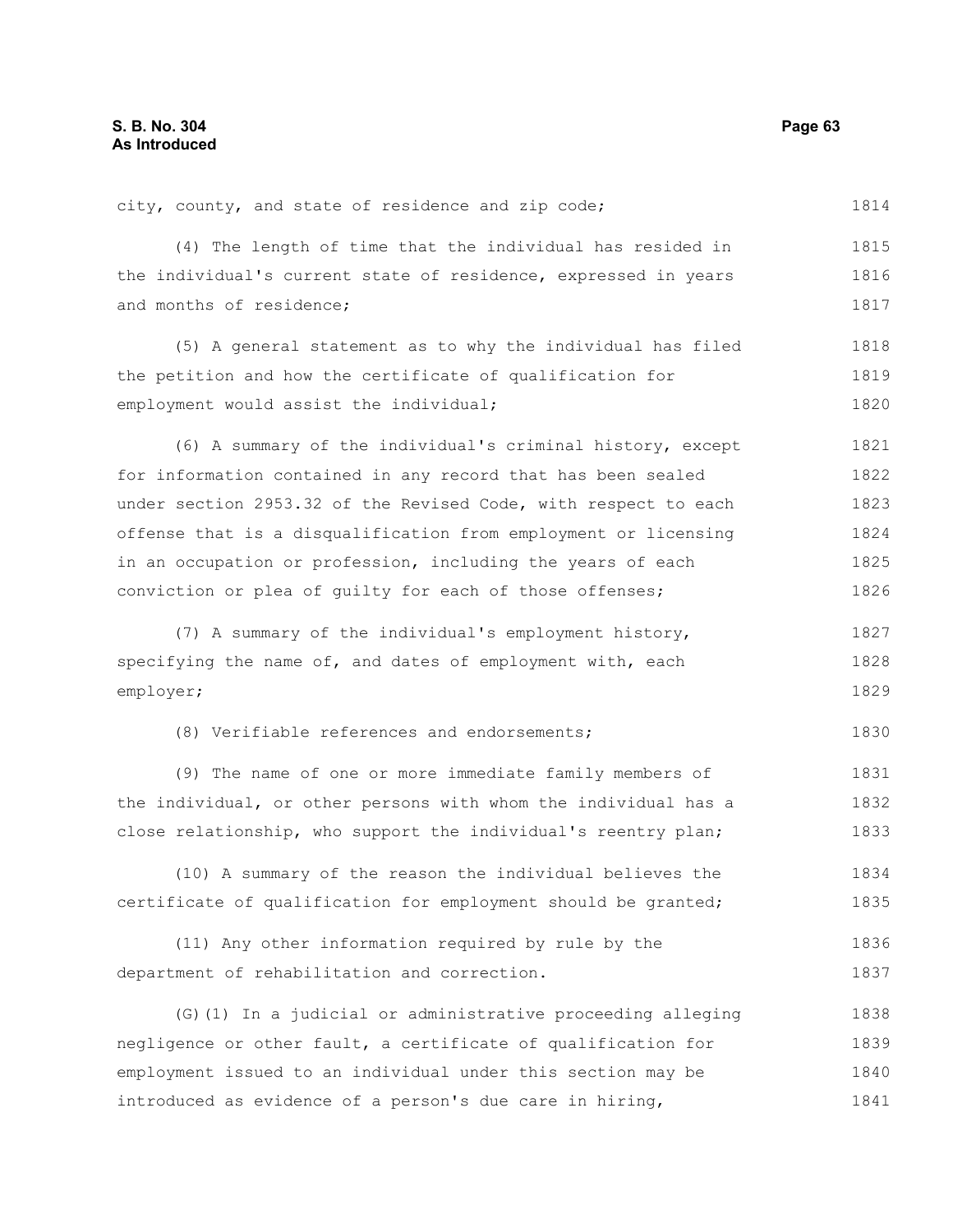retaining, licensing, leasing to, admitting to a school or program, or otherwise transacting business or engaging in activity with the individual to whom the certificate of qualification for employment was issued if the person knew of the certificate at the time of the alleged negligence or other fault. 1842 1843 1844 1845 1846 1847

(2) In any proceeding on a claim against an employer for negligent hiring, a certificate of qualification for employment issued to an individual under this section shall provide immunity for the employer as to the claim if the employer knew of the certificate at the time of the alleged negligence. 1848 1849 1850 1851 1852

(3) If an employer hires an individual who has been issued a certificate of qualification for employment under this section, if the individual, after being hired, subsequently demonstrates dangerousness or is convicted of or pleads guilty to a felony, and if the employer retains the individual as an employee after the demonstration of dangerousness or the conviction or guilty plea, the employer may be held liable in a civil action that is based on or relates to the retention of the individual as an employee only if it is proved by a preponderance of the evidence that the person having hiring and firing responsibility for the employer had actual knowledge that the employee was dangerous or had been convicted of or pleaded guilty to the felony and was willful in retaining the individual as an employee after the demonstration of dangerousness or the conviction or guilty plea of which the person has actual knowledge. 1853 1854 1855 1856 1857 1858 1859 1860 1861 1862 1863 1864 1865 1866 1867 1868

(H) A certificate of qualification for employment issued under this section shall be revoked if the individual to whom the certificate of qualification for employment was issued is 1869 1870 1871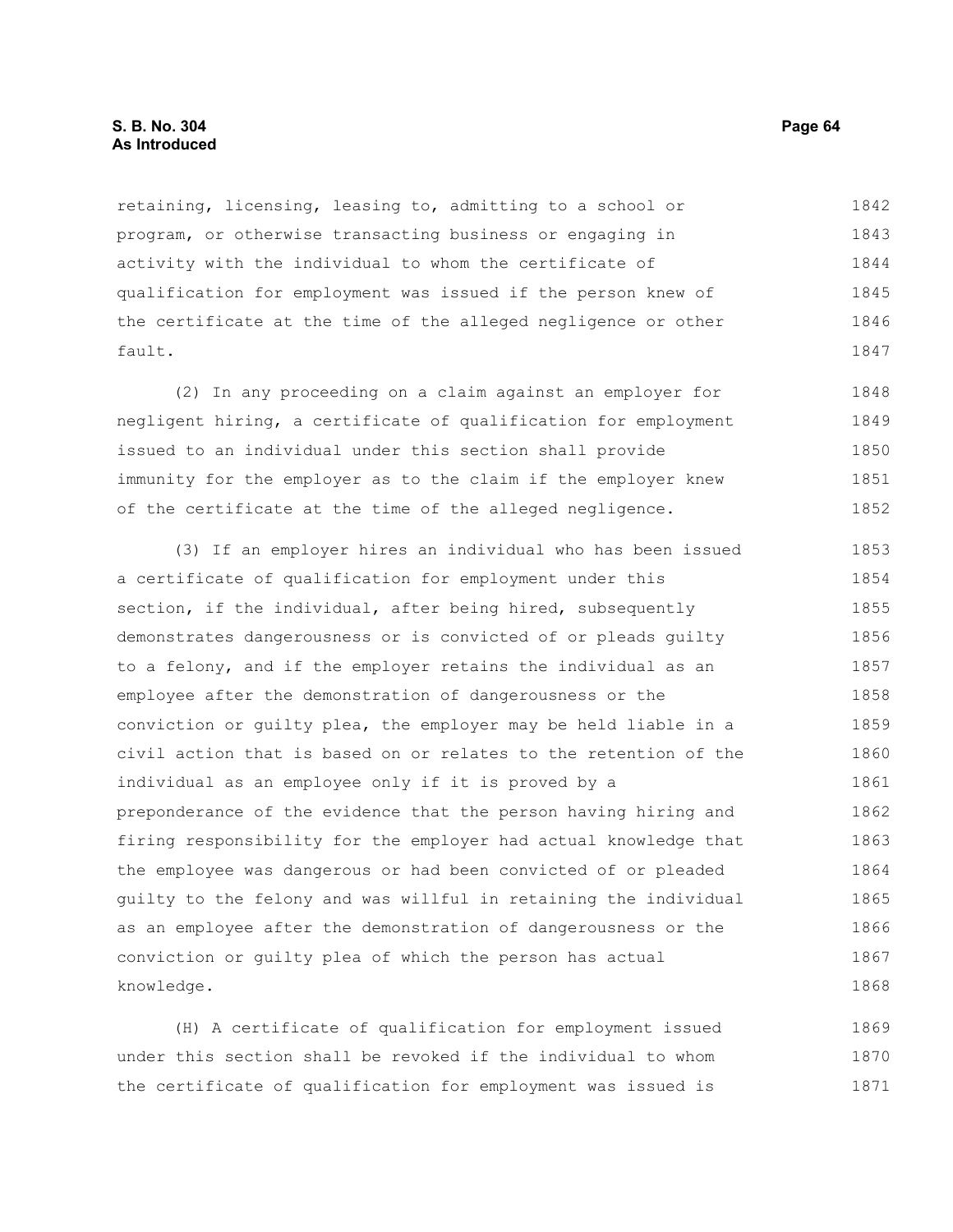convicted of or pleads guilty to a felony offense committed subsequent to the issuance of the certificate of qualification for employment. The department of rehabilitation and correction shall periodically review the certificates listed in the database described in division (K) of this section to identify those that are subject to revocation under this division. Upon identifying a certificate of qualification for employment that is subject to revocation, the department shall note in the database that the certificate has been revoked, the reason for revocation, and the effective date of revocation, which shall be the date of the conviction or plea of guilty subsequent to the issuance of the certificate. 1872 1873 1874 1875 1876 1877 1878 1879 1880 1881 1882 1883

(I) A designee's forwarding, or failure to forward, a petition for a certificate of qualification for employment to a court or a court's issuance, or failure to issue, a petition for a certificate of qualification for employment to an individual under division (B) of this section does not give rise to a claim for damages against the department of rehabilitation and correction or court. 1884 1885 1886 1887 1888 1889 1890

(J) The division of parole and community services shall adopt rules in accordance with Chapter 119. of the Revised Code for the implementation and administration of this section and shall prescribe the form for the petition to be used under division (B)(1) or (2) of this section. The form for the petition shall include places for all of the information specified in division (F) of this section. 1891 1892 1893 1894 1895 1896 1897

(K) The department of rehabilitation and correction shall maintain a database that identifies granted certificates and revoked certificates and tracks the number of certificates granted and revoked, the industries, occupations, and 1898 1899 1900 1901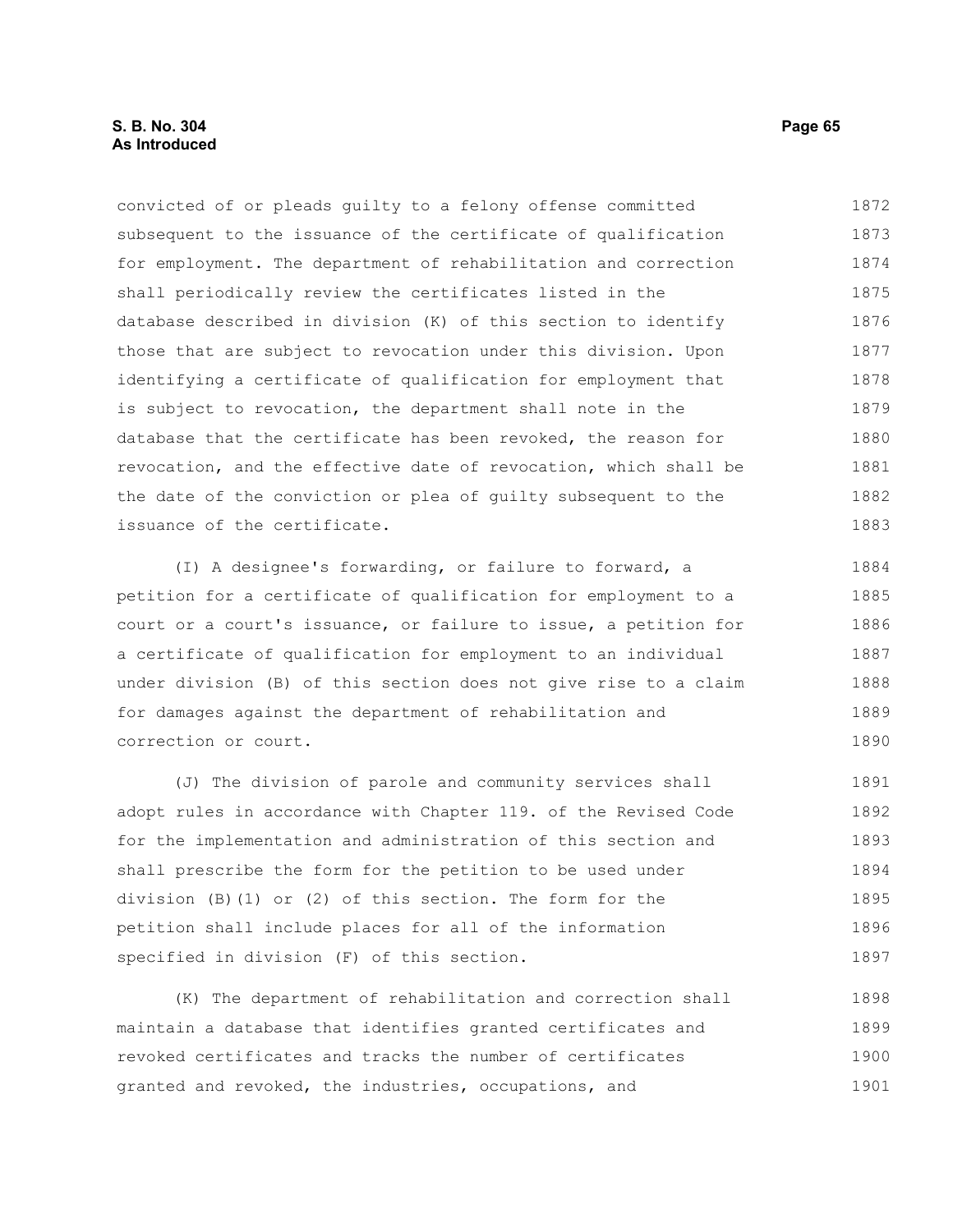professions with respect to which the certificates have been most applicable, and the types of employers that have accepted the certificates. The department shall annually create a report that summarizes the information maintained in the database and shall make the report available to the public on its internet web site. **Sec. 3301.83.** (A) As used in this section: (1) "Abortion-inducing drug" and "provide" have the same meanings as in section 2919.29 of the Revised Code. (2) "Institution of higher education" has the same meaning as in section 3345.12 of the Revised Code. (B) No public school, institution of higher education, or any other type of educational program on public grounds shall provide any abortion-inducing drug. **Sec. 4729.291.** (A) Except when provided under section 4731.97 of the Revised Code, when a licensed health professional authorized to prescribe drugs personally furnishes drugs to a patient pursuant to division (B) of section 4729.29 of the Revised Code, the prescriber shall ensure that the drugs are labeled and packaged in accordance with state and federal drug laws and any rules and regulations adopted pursuant to those laws. Records of purchase and disposition of all drugs personally furnished to patients shall be maintained by the prescriber in accordance with state and federal drug statutes and any rules adopted pursuant to those statutes. (B) When personally furnishing to a patient RU-486 (mifepristone)an abortion-inducing drug, a prescriber is subject 1902 1903 1904 1905 1906 1907 1908 1909 1910 1911 1912 1913 1914 1915 1916 1917 1918 1919 1920 1921 1922 1923 1924 1925 1926 1927 1928

to sections 2919.123 and 2919.1242919.29 to 2919.2921, 4729.71, and 4729.711 of the Revised Code. 1929 1930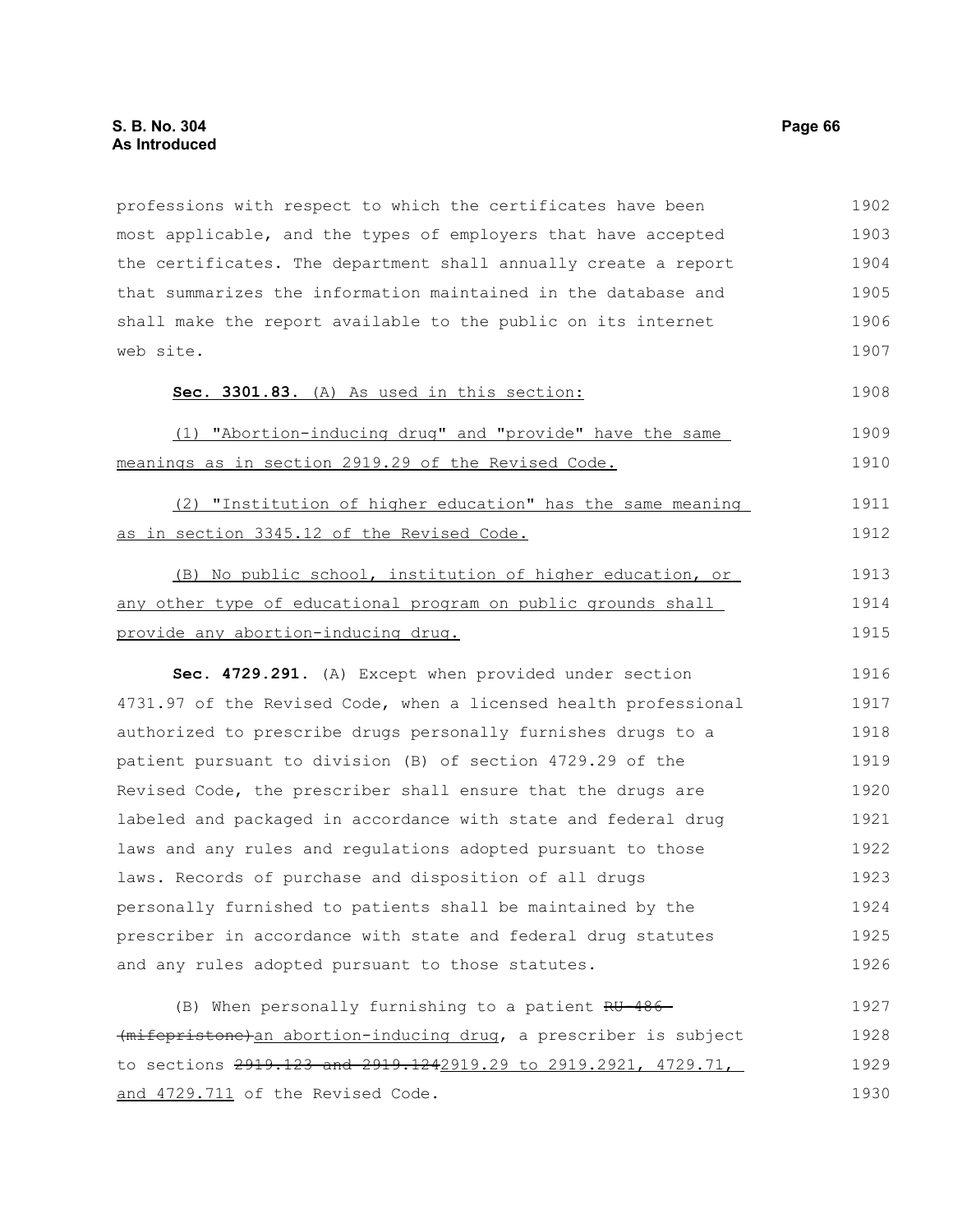## **S. B. No. 304 Page 67 As Introduced**

(C)(1) Except as provided in divisions (D) and (E) of this section, no prescriber shall do either of the following: (a) In any thirty-day period, personally furnish to or for patients, taken as a whole, controlled substances in an amount that exceeds a total of two thousand five hundred dosage units; (b) In any seventy-two-hour period, personally furnish to or for a patient an amount of a controlled substance that exceeds the amount necessary for the patient's use in a seventytwo-hour period. (2) The state board of pharmacy may impose a fine of not more than five thousand dollars on a prescriber who fails to comply with the limits established under division (C)(1) of this section. A separate fine may be imposed for each instance of failing to comply with the limits. In imposing the fine, the board's actions shall be taken in accordance with Chapter 119. of the Revised Code. (D) None of the following shall be counted in determining whether the amounts specified in division (C)(1) of this section have been exceeded: 1931 1932 1933 1934 1935 1936 1937 1938 1939 1940 1941 1942 1943 1944 1945 1946 1947 1948 1949

(1) Methadone personally furnished to patients for the purpose of treating drug dependence or addiction, if the prescriber meets the conditions specified in 21 C.F.R. 1306.07; 1950 1951 1952

(2) Buprenorphine personally furnished to patients for the purpose of treating drug dependence or addiction as part of an opioid treatment program licensed under section 5119.37 of the Revised Code. 1953 1954 1955 1956

(3) Controlled substances personally furnished to research subjects by a facility conducting clinical research in studies approved by a hospital-based institutional review board or an 1957 1958 1959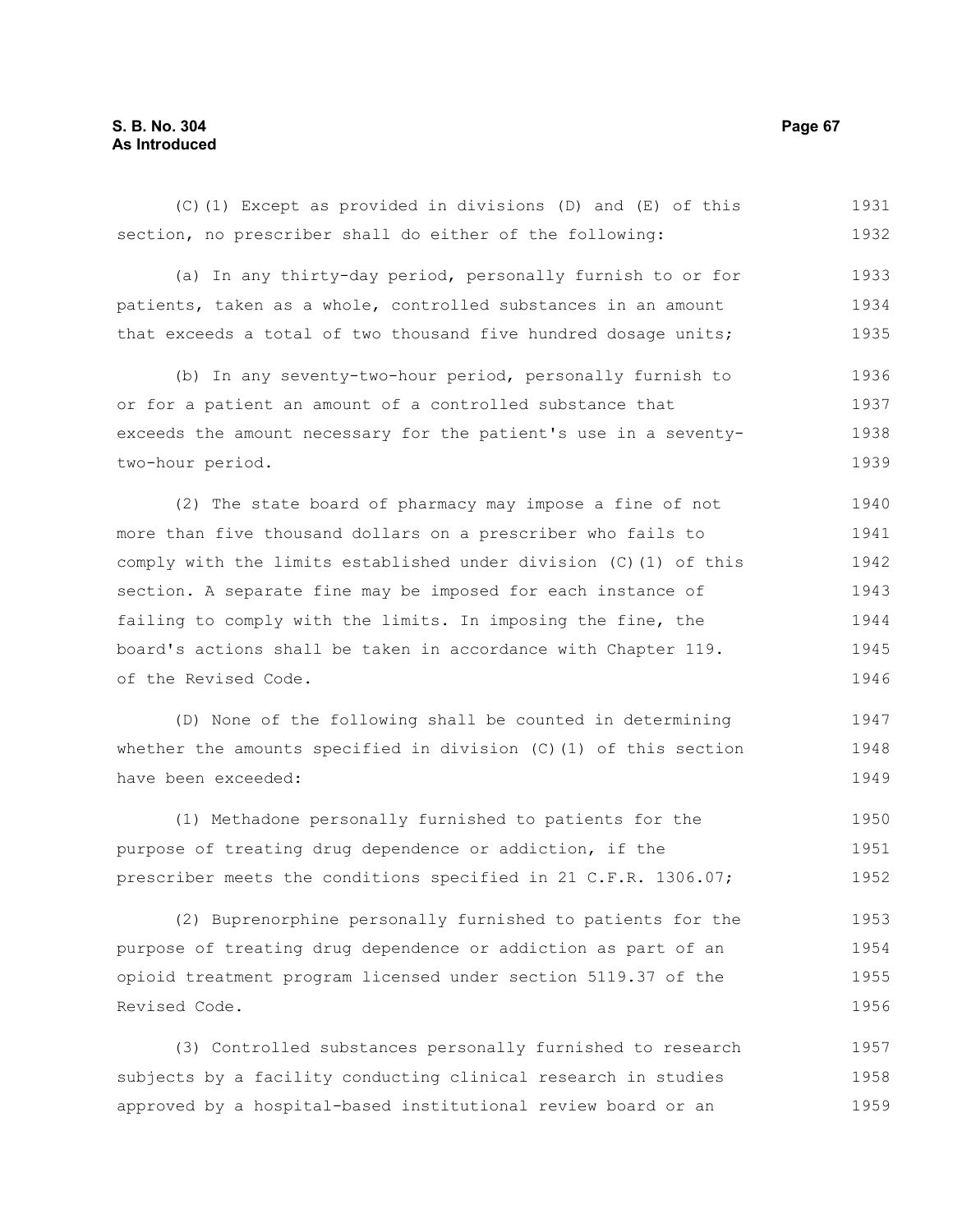institutional review board accredited by the association for the accreditation of human research protection programs. (E) Division (C)(1) of this section does not apply to a prescriber who is a veterinarian. **Sec. 4729.56.** (A)(1) The state board of pharmacy, in accordance with Chapter 119. of the Revised Code, may impose any one or more of the following sanctions on a person licensed under division (B)(1)(a) of section 4729.52 of the Revised Code for any of the causes set forth in division (A)(2) of this section: (a) Suspend, revoke, restrict, limit, or refuse to grant or renew a license; (b) Reprimand or place the license holder on probation; (c) Impose a monetary penalty or forfeiture not to exceed in severity any fine designated under the Revised Code for a similar offense or two thousand five hundred dollars if the acts committed are not classified as an offense by the Revised Code; (2) The board may impose the sanctions set forth in division (A)(1) of this section for any of the following: (a) Making any false material statements in an application for licensure under section 4729.52 of the Revised Code; (b) Violating any federal, state, or local drug law; any provision of this chapter or Chapter 2925., 3715., or 3719. of the Revised Code; or any rule of the board; (c) A conviction of a felony; (d) Failing to satisfy the qualifications for licensure under section 4729.53 of the Revised Code or the rules of the 1960 1961 1962 1963 1964 1965 1966 1967 1968 1969 1970 1971 1972 1973 1974 1975 1976 1977 1978 1979 1980 1981 1982 1983 1984 1985 1986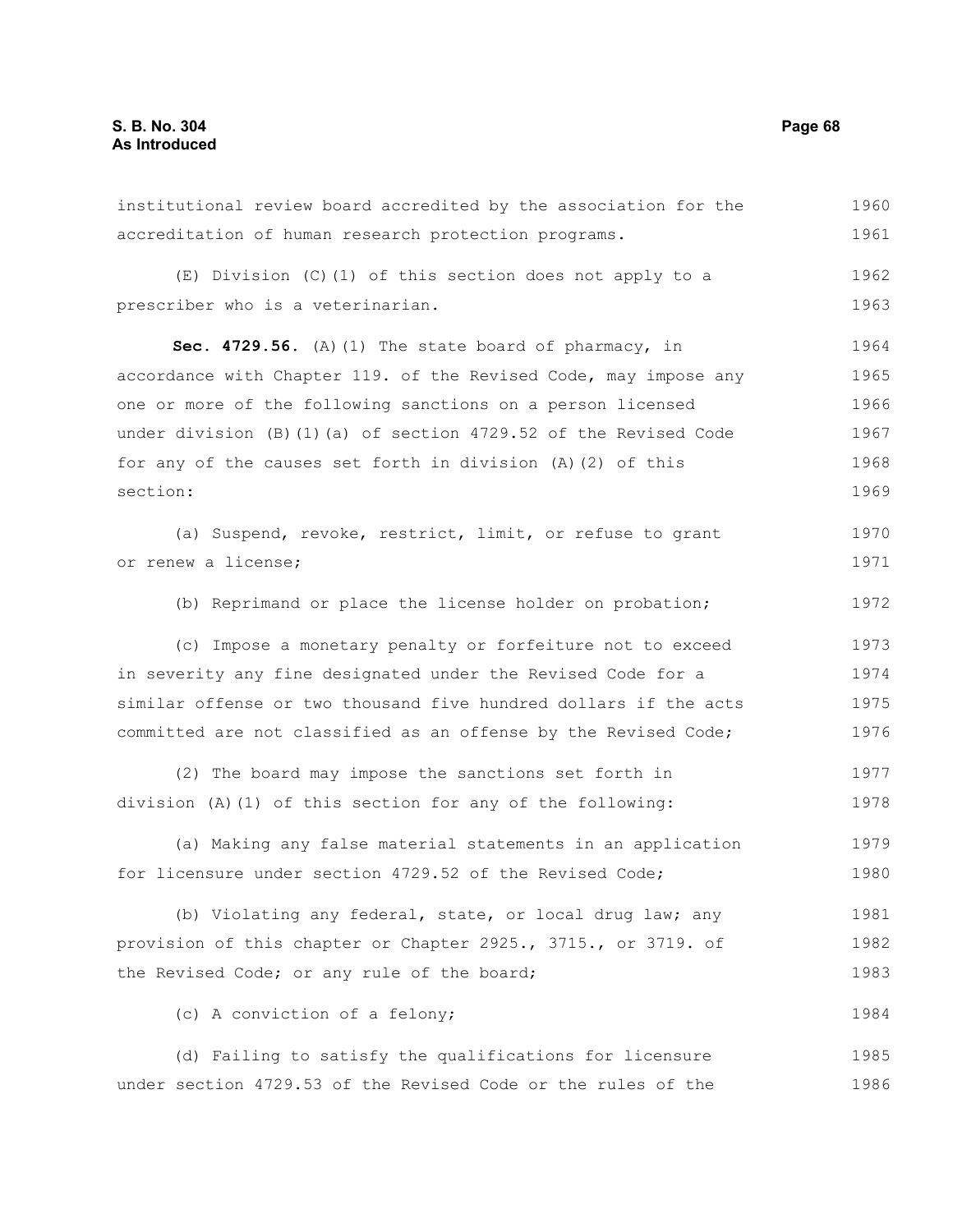| board or ceasing to satisfy the qualifications after the                | 1987 |
|-------------------------------------------------------------------------|------|
| registration is granted or renewed;                                     | 1988 |
| (e) Falsely or fraudulently promoting to the public a drug              | 1989 |
| that is a controlled substance included in schedule I, II, III,         | 1990 |
| IV, or V, except that nothing in this division prohibits a              | 1991 |
| manufacturer, outsourcing facility, third-party logistics               | 1992 |
| provider, repackager, or wholesale distributor of dangerous             | 1993 |
| drugs from furnishing information concerning a controlled               | 1994 |
| substance to a health care provider or licensed terminal                | 1995 |
| distributor;                                                            | 1996 |
| (f) Violating any provision of the "Federal Food, Drug,                 | 1997 |
| and Cosmetic Act," 52 Stat. 1040 (1938), 21 U.S.C. 301, or              | 1998 |
| Chapter 3715. of the Revised Code;                                      | 1999 |
| (g) Violating, or failing to comply with, section 4729.71               | 2000 |
| or 4729.711 of the Revised Code;                                        | 2001 |
| (h) Any other cause for which the board may impose                      | 2002 |
| sanctions as set forth in rules adopted under section 4729.26 of        | 2003 |
| the Revised Code.                                                       | 2004 |
| (B) Upon the suspension or revocation of any license                    | 2005 |
| identified in division (B) (1) (a) of section 4729.52 of the            | 2006 |
| Revised Code, the licensee shall immediately surrender the              | 2007 |
| license to the board.                                                   | 2008 |
| (C) If the board suspends, revokes, or refuses to renew                 | 2009 |
| any license identified in division $(B)$ $(1)$ $(a)$ of section 4729.52 | 2010 |
| of the Revised Code and determines that there is clear and              | 2011 |
| convincing evidence of a danger of immediate and serious harm to        | 2012 |
| any person, the board may place under seal all dangerous drugs          | 2013 |
| owned by or in the possession, custody, or control of the               | 2014 |
| affected licensee. Except as provided in this division, the             | 2015 |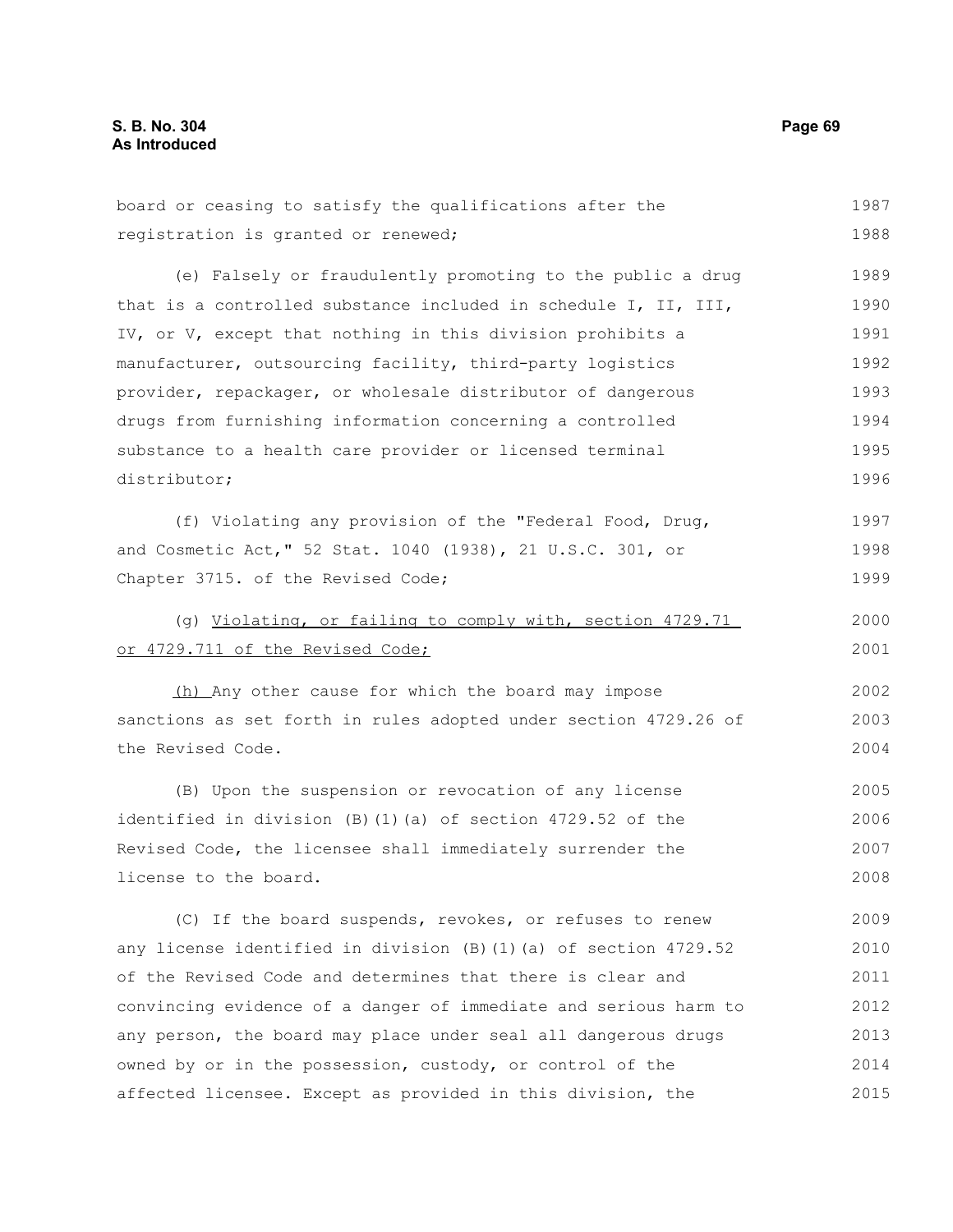board shall not dispose of the dangerous drugs sealed under this division until the licensee exhausts all of the licensee's appeal rights under Chapter 119. of the Revised Code. The court involved in such an appeal may order the board, during the pendency of the appeal, to sell sealed dangerous drugs that are perishable. The board shall deposit the proceeds of the sale with the court. 2016 2017 2018 2019 2020 2021 2022

(D) If the board is required under Chapter 119. of the Revised Code to give notice of an opportunity for a hearing and the license holder does not make a timely request for a hearing in accordance with section 119.07 of the Revised Code, the board is not required to hold a hearing, but may adopt a final order that contains the board's findings. In the final order, the board may impose any of the sanctions listed in division (A) of this section. 2023 2024 2025 2026 2027 2028 2029 2030

(E) Notwithstanding division (C)(2) of section 2953.32 of the Revised Code specifying that if records pertaining to a criminal case are sealed under that section the proceedings in the case must be deemed not to have occurred, sealing of the following records on which the board has based an action under this section shall have no effect on the board's action or any sanction imposed by the board under this section: records of any conviction, guilty plea, judicial finding of guilt resulting from a plea of no contest, or a judicial finding of eligibility for a pretrial diversion program or intervention in lieu of conviction. The board is not required to seal, destroy, redact, or otherwise modify its records to reflect the court's sealing of conviction records. 2031 2032 2033 2034 2035 2036 2037 2038 2039 2040 2041 2042 2043

 **Sec. 4729.71.** (A) As used in this section and in section 4729.711 of the Revised Code: 2044 2045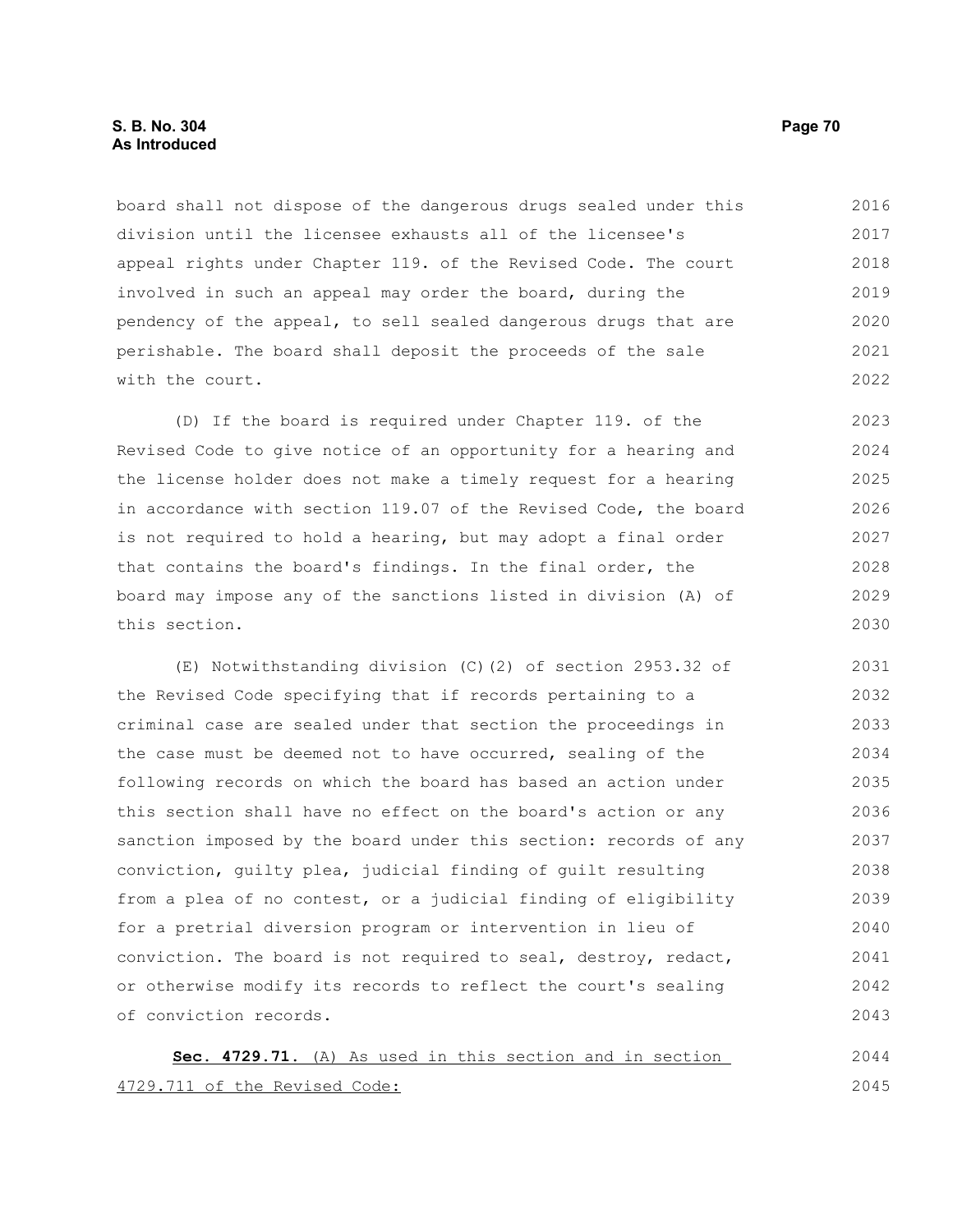| (1) "Abortion," "abortion-inducing drug," "adverse event,"       | 2046 |
|------------------------------------------------------------------|------|
| "complication," and "physician" have the same meanings as in     | 2047 |
| section 2919.29 of the Revised Code.                             | 2048 |
| (2) "Distributor" means a terminal distributor of                | 2049 |
| dangerous drugs or a wholesale distributor of dangerous drugs.   | 2050 |
| (B) The state board of pharmacy shall establish an               | 2051 |
| abortion-inducing drug certification program to oversee and      | 2052 |
| regulate the provision of abortion-inducing drugs in this state. | 2053 |
| (1) No person who is not certified under the abortion-           | 2054 |
| inducing drug certification program shall personally furnish or  | 2055 |
| provide an abortion-inducing drug to any person in this state.   | 2056 |
| (2) No certified physician shall obtain abortion-inducing        | 2057 |
| drugs from a manufacturer or distributor that is not actively    | 2058 |
| certified under, and in good standing with, the abortion-        | 2059 |
| inducing drug certification program. No certified manufacturer   | 2060 |
| or distributor shall provide an abortion-inducing drug to a      | 2061 |
| physician who is not actively certified under, and in good       | 2062 |
| standing with, the abortion-inducing drug certification program. | 2063 |
| (3) No certified manufacturer or distributor shall provide       | 2064 |
| an abortion-inducing drug to a patient through the mail.         | 2065 |
| (C)(1) A physician who wishes to personally furnish              | 2066 |
| abortion-inducing drugs in this state shall apply to the state   | 2067 |
| board of pharmacy for certification. To be eligible for          | 2068 |
| certification, all of the following must apply to the physician: | 2069 |
| (a) The physician's license is in good standing with the         | 2070 |
| state medical board.                                             | 2071 |
| (b) The physician signs a dispensing agreement form              | 2072 |
| developed by the state board of pharmacy agreeing to comply with | 2073 |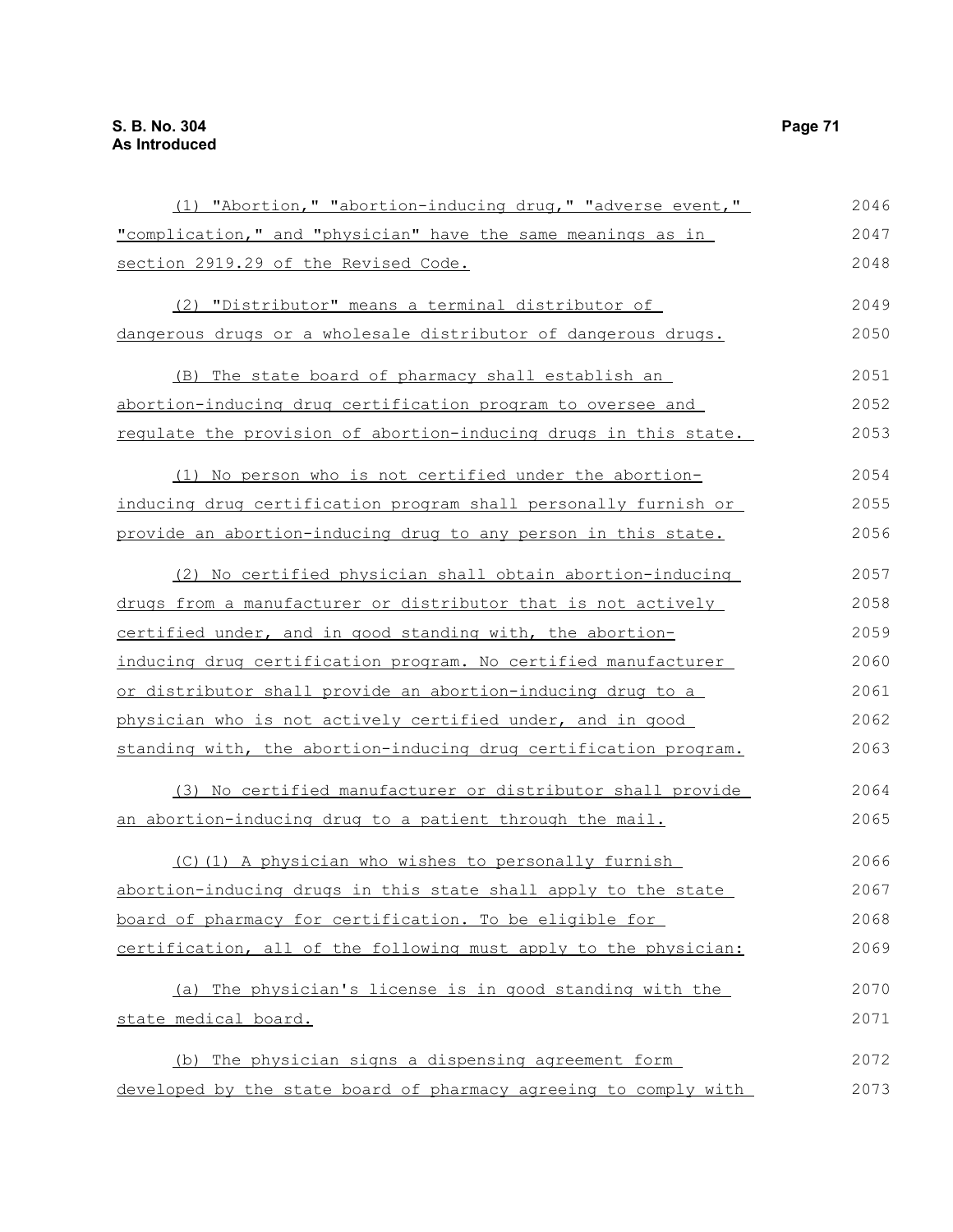| all requirements in state and federal law regarding abortions    | 2074 |
|------------------------------------------------------------------|------|
| and the provision of abortion-inducing drugs, including the      | 2075 |
| requirements set forth in this section and section 4729.711 of   | 2076 |
| the Revised Code.                                                | 2077 |
| (c) The physician submits to the board a written protocol        | 2078 |
| that the physician will follow regarding the scheduling of       | 2079 |
| patients for follow-up appointments within fourteen days of the  | 2080 |
| provision of abortion-inducing drugs.                            | 2081 |
| (2) A manufacturer or distributor that wishes to provide         | 2082 |
| abortion-inducing drugs in this state shall apply to the state   | 2083 |
| board of pharmacy for certification. To be eligible for          | 2084 |
| certification, all of the following must apply to the            | 2085 |
| manufacturer or distributor:                                     | 2086 |
| The manufacturer or distributor's license is in good<br>(a)      | 2087 |
| standing with the board.                                         | 2088 |
| (b) The manufacturer or distributor is accredited or             | 2089 |
| certified by the utilization review accreditation commission or  | 2090 |
| the national association of boards of pharmacy, or a successor   | 2091 |
| organization of either.                                          | 2092 |
| (c) If the manufacturer or distributor will sell abortion-       | 2093 |
| inducing drugs through an internet web site, the manufacturer or | 2094 |
| distributor's web site is verified by the national association   | 2095 |
| of boards of pharmacy's "Pharmacy Verified Websites Program," or | 2096 |
| a successor program.                                             | 2097 |
| (3) The state board of pharmacy shall issue a                    | 2098 |
| certification to each person who submits an application in the   | 2099 |
| form and manner specified by the board, pays the required        | 2100 |
| certification fee of one hundred dollars, and is determined by   | 2101 |
| the board to meet the requirements set forth in this section.    | 2102 |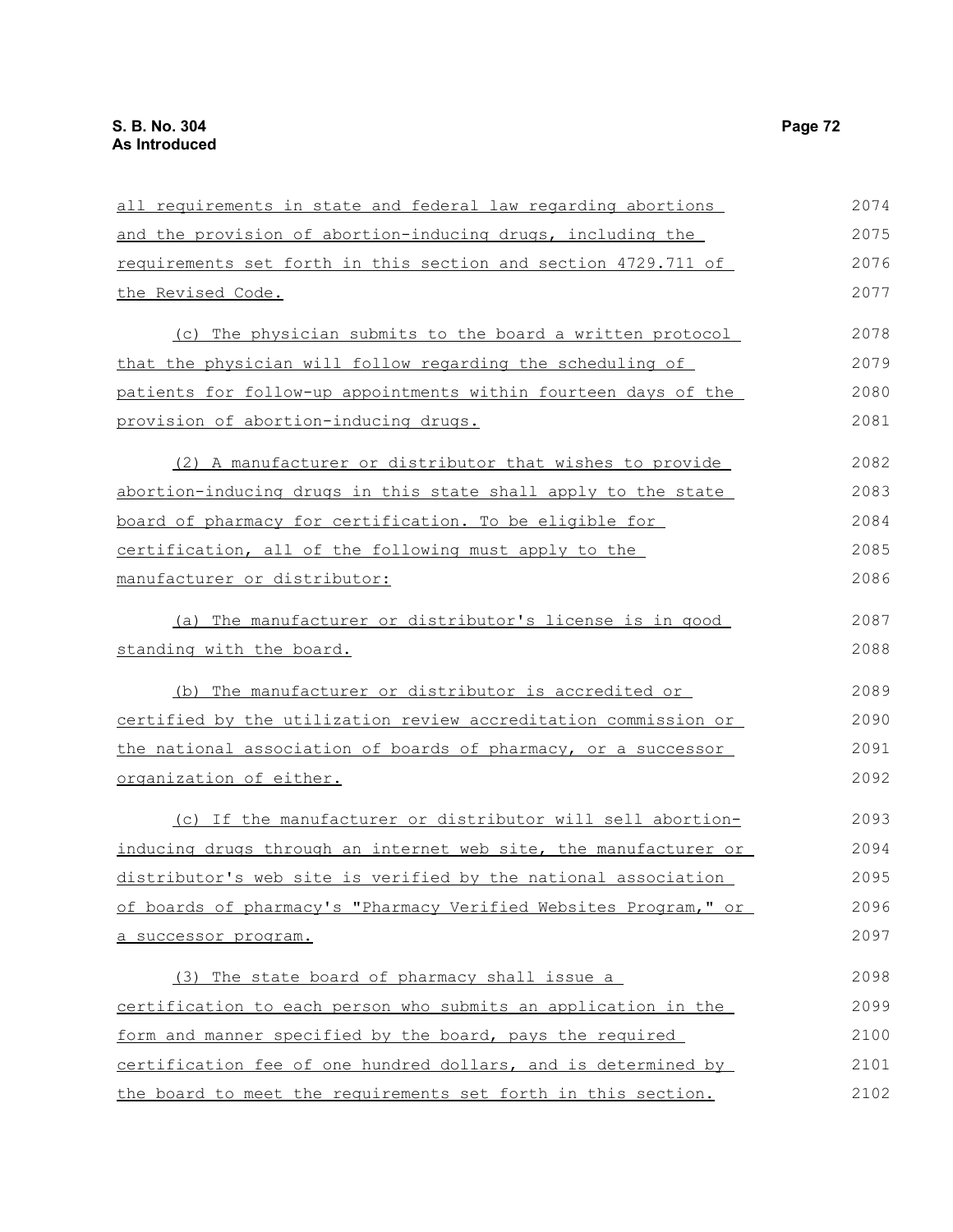| A certification under this section is valid for one year         | 2103 |
|------------------------------------------------------------------|------|
| and may be renewed if the applicant submits a renewal            | 2104 |
| application, pays the required renewal fee of one hundred        | 2105 |
| dollars, and continues to meet all requirements of this section. | 2106 |
| (D) In addition to complying with other state and federal        | 2107 |
| requirements regarding abortions and abortion-inducing drugs, a  | 2108 |
| physician certified under the abortion-inducing drug             | 2109 |
| certification program shall do all of the following:             | 2110 |
| (1) Record in a patient's medical record the serial number       | 2111 |
| of each package of each abortion-inducing drug given to the      | 2112 |
| patient;                                                         | 2113 |
| (2) Report to the state board of pharmacy and to the             | 2114 |
| United States food and drug administration any death associated  | 2115 |
| with an abortion-inducing drug as soon as possible, but not      | 2116 |
| later than fifteen calendar days from the date when the          | 2117 |
| physician initially receives notice of the death. In the report, | 2118 |
| the physician shall provide the serial number of the package of  | 2119 |
| the abortion-inducing drug provided to the patient but shall not | 2120 |
| identify the patient by name or other information that would     | 2121 |
| disclose the identity of the patient.                            | 2122 |
| (3) Not later than three days after the occurrence of any        | 2123 |
| complication or adverse event or notification of the occurrence  | 2124 |
| of any complication or adverse event, report to the state board  | 2125 |
| of pharmacy, the state medical board, and to the United States   | 2126 |
| food and drug administration's medwatch reporting system the     | 2127 |
| complication or adverse event;                                   | 2128 |
| (4) Electronically report to the state board of pharmacy         | 2129 |
| on an annual basis all of the following information in a manner  | 2130 |
| that does not disclose any personally identifiable information   | 2131 |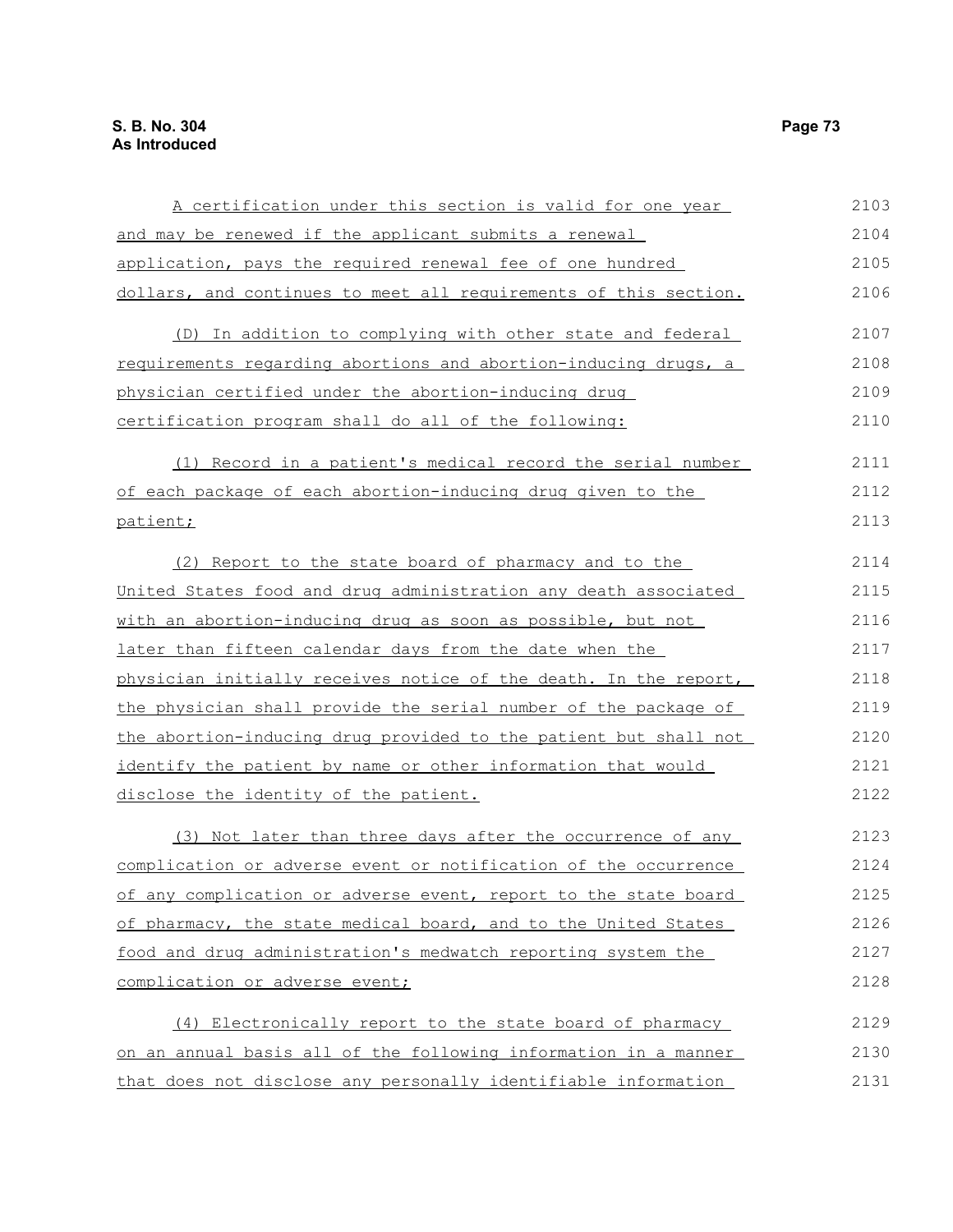| of the patient:                                                 | 2132 |
|-----------------------------------------------------------------|------|
| (a) The number of patients that were provided abortion-         | 2133 |
| inducing drugs;                                                 | 2134 |
| (b) For each patient provided an abortion-inducing drug,        | 2135 |
| all of the following information:                               | 2136 |
| $(i)$ Age;                                                      | 2137 |
| <u>(ii) Race;</u>                                               | 2138 |
| <u>(iii) County of residence, or if the patient does not</u>    | 2139 |
| permanently reside in Ohio, the city and state of residence, or | 2140 |
| country of residence if not the United States;                  | 2141 |
| (iv) County where the drug was personally furnished;            | 2142 |

(v) Each drug provided to the patient and the date the drug was provided. 2143 2144

(c) A list of all staff attending to patients, including license numbers or other evidence of qualifications as applicable; 2145 2146 2147

(d) Identification of any cases with unresolved complications or adverse events. 2148 2149

(E) In addition to complying with other state and federal requirements regarding the sale and distribution of abortioninducing drugs, a manufacturer or distributor certified under the abortion-inducing drug certification program shall record in its records the serial number of each package of each abortioninducing drug given to a certified physician. 2150 2151 2152 2153 2154 2155

(F) If the state board of pharmacy determines that a certified physician, manufacturer, or distributor is in violation of any provision of this section or section 4729.711 2156 2157 2158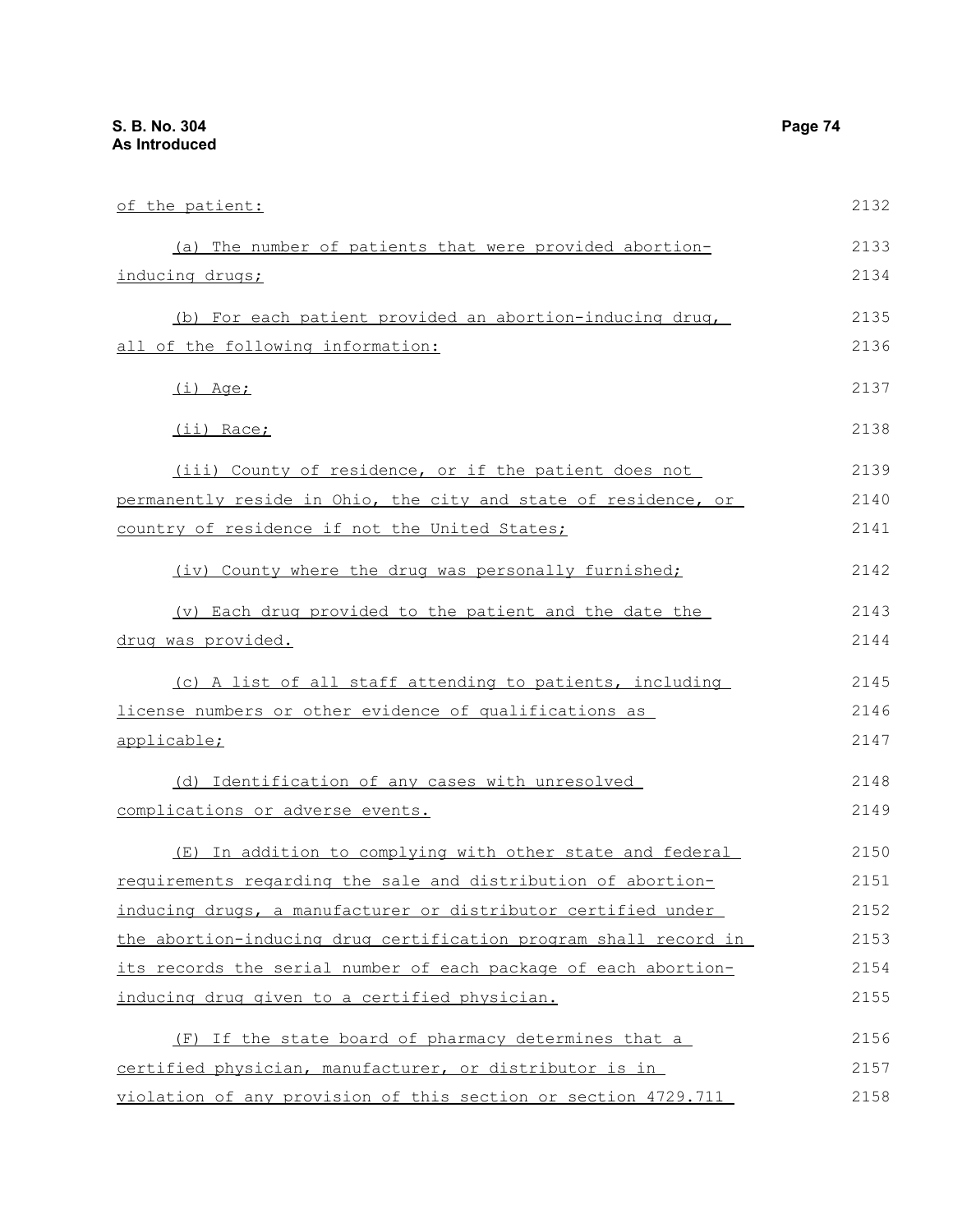| of the Revised Code, the board shall suspend the certification   | 2159 |
|------------------------------------------------------------------|------|
| of the physician, manufacturer, or distributor until the         | 2160 |
| violation is resolved to the satisfaction of the board. As part  | 2161 |
| of the resolution, the board may take remedial action, including | 2162 |
| imposing additional education or reporting requirements.         | 2163 |
| If a violation is not resolved within ninety calendar            | 2164 |
| days, the board shall permanently revoke the person's            | 2165 |
| certification.                                                   | 2166 |
| (G) With regard to the abortion-inducing drug                    | 2167 |
| certification program, the state board of pharmacy shall do all  | 2168 |
| of the following:                                                | 2169 |
| (1) (a) Develop on its internet web site both of the             | 2170 |
| following:                                                       | 2171 |
| (i) A list of names of the physicians, manufacturers, and        | 2172 |
| distributors who are certified under the program;                | 2173 |
| (ii) A feature whereby any person may anonymously submit         | 2174 |
| information about potential violations of this section or        | 2175 |
| section 4729.711 of the Revised Code.                            | 2176 |
| (b) The board shall review all information submitted under       | 2177 |
| $division$ (G)(1)(a)(ii) of this section and reach a disposition | 2178 |
| not later than thirty days after the board receives the          | 2179 |
| information. The board shall refer the information to any other  | 2180 |
| state agency for investigation if the board determines such a    | 2181 |
| referral is appropriate, including referral to the state medical | 2182 |
| board. Identity information for the person that submitted        | 2183 |
| information under division (G)(1)(a)(ii) of this section shall   | 2184 |
| remain confidential, except that the board may share contact     | 2185 |
| information, if provided, with other state agencies if the board | 2186 |
| refers the information to another state agency for               | 2187 |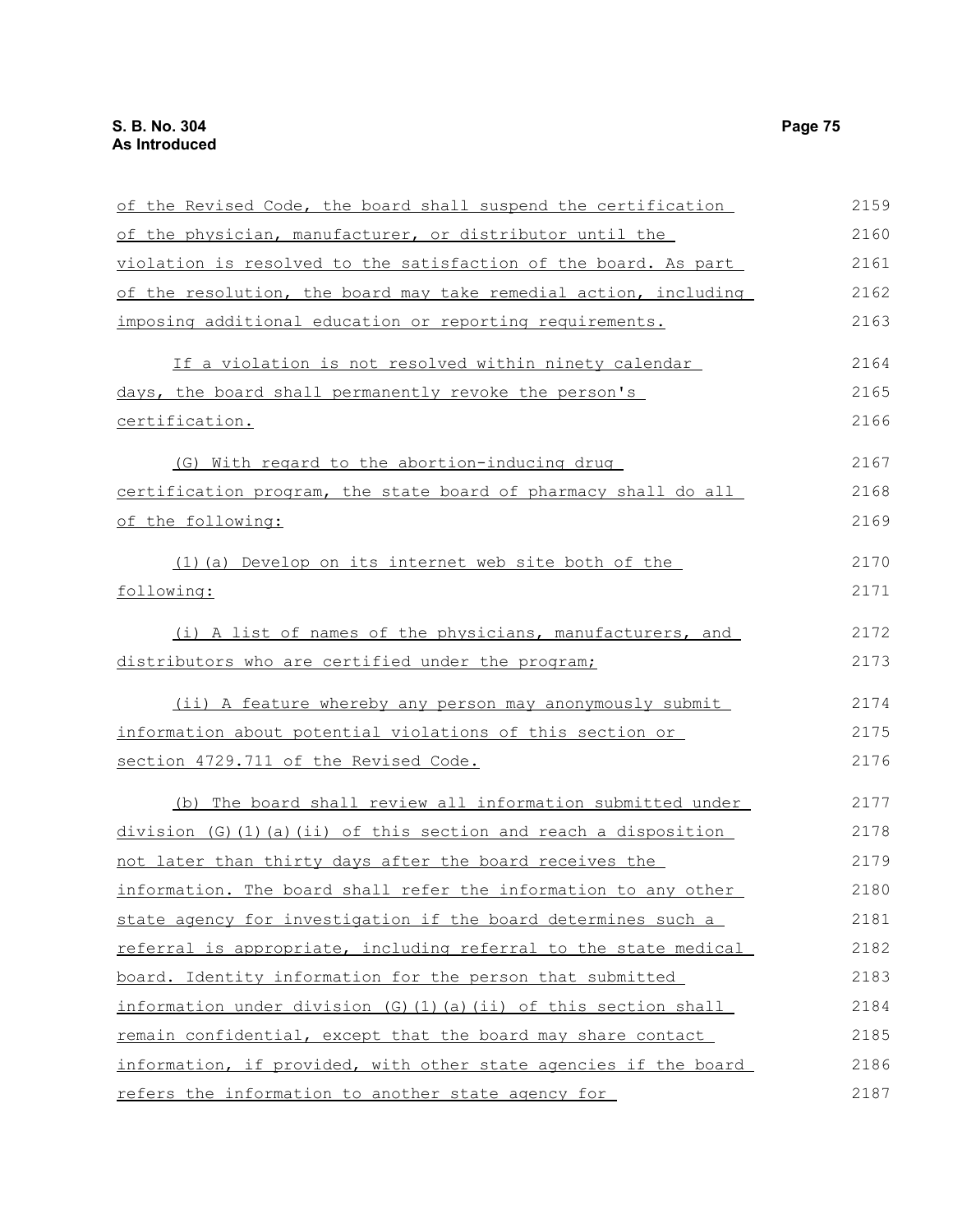| investigation.                                                   | 2188 |
|------------------------------------------------------------------|------|
| (2) Notify certified manufacturers and distributors of           | 2189 |
| physicians who are certified under the program;                  | 2190 |
| (3) Audit for compliance with this section each certified        | 2191 |
| physician, manufacturer, and distributor within ninety calendar  | 2192 |
| days of the date that the board issues the certification under   | 2193 |
| this section, and annually thereafter;                           | 2194 |
| (4) Suspend the certification of any certified physician,        | 2195 |
| manufacturer, or distributor that the board finds to be in       | 2196 |
| violation of any provision of this section until the person is   | 2197 |
| in full compliance, and take other actions in accordance with    | 2198 |
| division (I) of this section.                                    | 2199 |
| (H) Any person who is harmed by a violation of this              | 2200 |
| section or a violation of section 4729.711 of the Revised Code   | 2201 |
| has a private cause of action against the offender for any       | 2202 |
| injury, death, or loss to person or property that is a proximate | 2203 |
| result of the violation and also may recover reasonable          | 2204 |
| attorney's fees related to the action. If the violation is by a  | 2205 |
| health care professional, a medical malpractice claim may be     | 2206 |
| brought and the plaintiff may recover actual and punitive        | 2207 |
| damages. If a proximate result of the violation is a death, a    | 2208 |
| wrongful death action may be brought.                            | 2209 |
| When requested, a court shall allow a woman to proceed           | 2210 |
| using solely her initials or a pseudonym and may close any       | 2211 |
| proceedings or enter other protective orders to preserve the     | 2212 |
| privacy of a woman who brings a suit pursuant to this division,  | 2213 |
| or on whose behalf a suit is brought.                            | 2214 |
| If a judgment is rendered in favor of the defendant and          | 2215 |
| the court finds that the plaintiff's suit was frivolous and      | 2216 |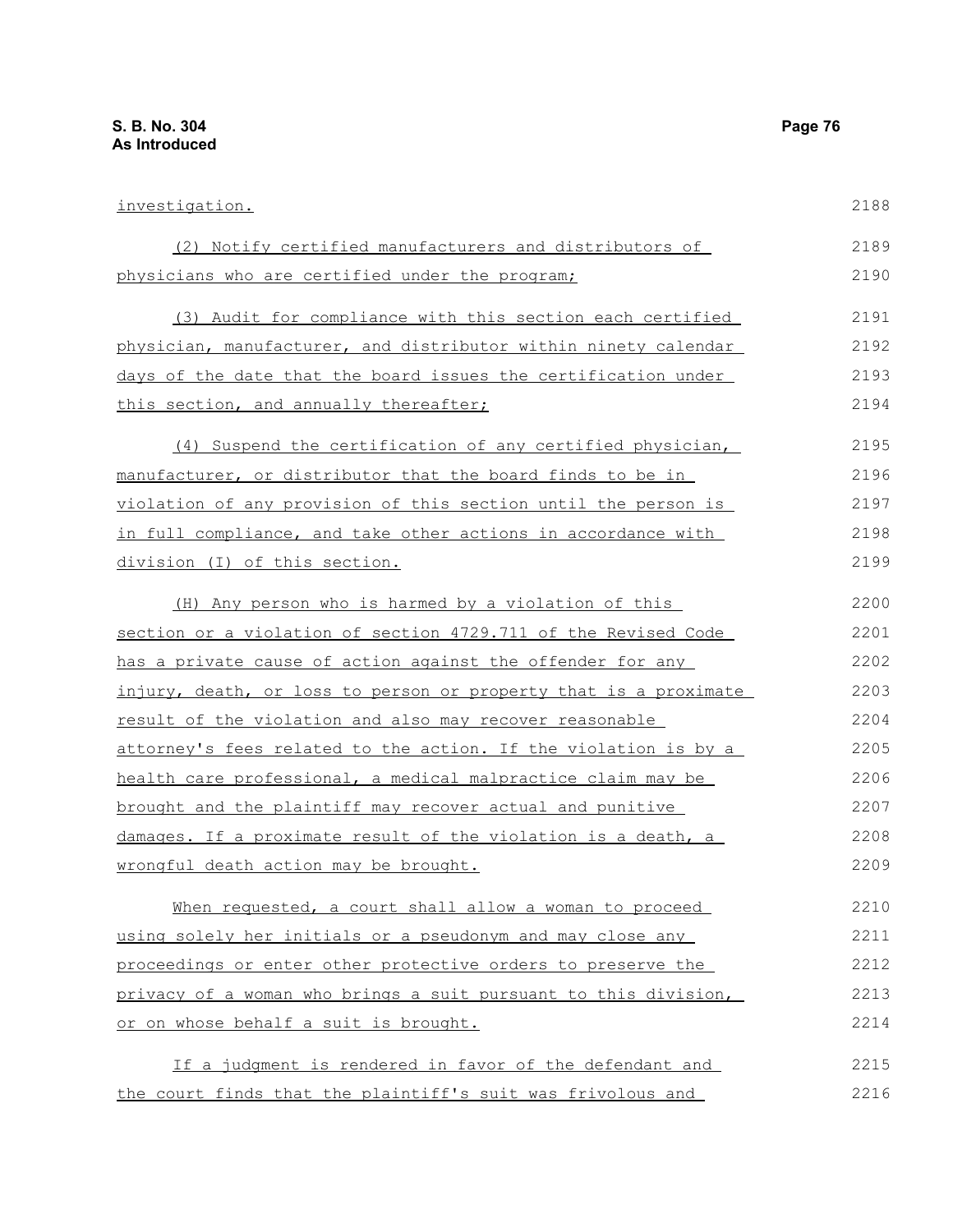| brought in bad faith, the court may render judgment for           | 2217 |
|-------------------------------------------------------------------|------|
| reasonable attorney's fees in favor of the defendant against the  | 2218 |
| plaintiff.                                                        | 2219 |
| (I)(1) If the state board of pharmacy determines that a           | 2220 |
| person has violated division (B) (1) of this section, the board   | 2221 |
| shall do both of the following:                                   | 2222 |
| (a) Immediately report the violation to law enforcement or        | 2223 |
| another state agency for investigation as the board determines    | 2224 |
| appropriate;                                                      | 2225 |
| (b) Impose a fine of five million dollars if the person is        | 2226 |
| a manufacturer or distributor or two hundred fifty thousand       | 2227 |
| dollars against an individual.                                    | 2228 |
| (2) If the board determines that a certified physician,           | 2229 |
| manufacturer, or distributor has violated division (B) (2) or (3) | 2230 |
| of this section, the board shall impose a fine of not less than   | 2231 |
| one million dollars per violation against a manufacturer or       | 2232 |
| distributor and not less than one hundred thousand dollars per    | 2233 |
| violation against a physician.                                    | 2234 |
| (J) Whoever recklessly violates any provision of this             | 2235 |
| section or section 4729.711 of the Revised Code is quilty of a    | 2236 |
| felony of the fourth degree. If the offender previously has been  | 2237 |
| convicted of or pleaded quilty to a violation of this section or  | 2238 |
| section 2919.12, 2919.121, 2919.13, 2919.14, 2919.15, 2919.151,   | 2239 |
| 2919.17, 2919.18, 2919.291, or 4729.711 of the Revised Code, it   | 2240 |
| is a felony of the third degree.                                  | 2241 |
| If the offender is a professionally licensed person, in           | 2242 |
| addition to any other sanction imposed by law for the offense,    | 2243 |
| the offender is subject to sanctioning as provided by law by the  | 2244 |
| regulatory or licensing board or agency that has the              | 2245 |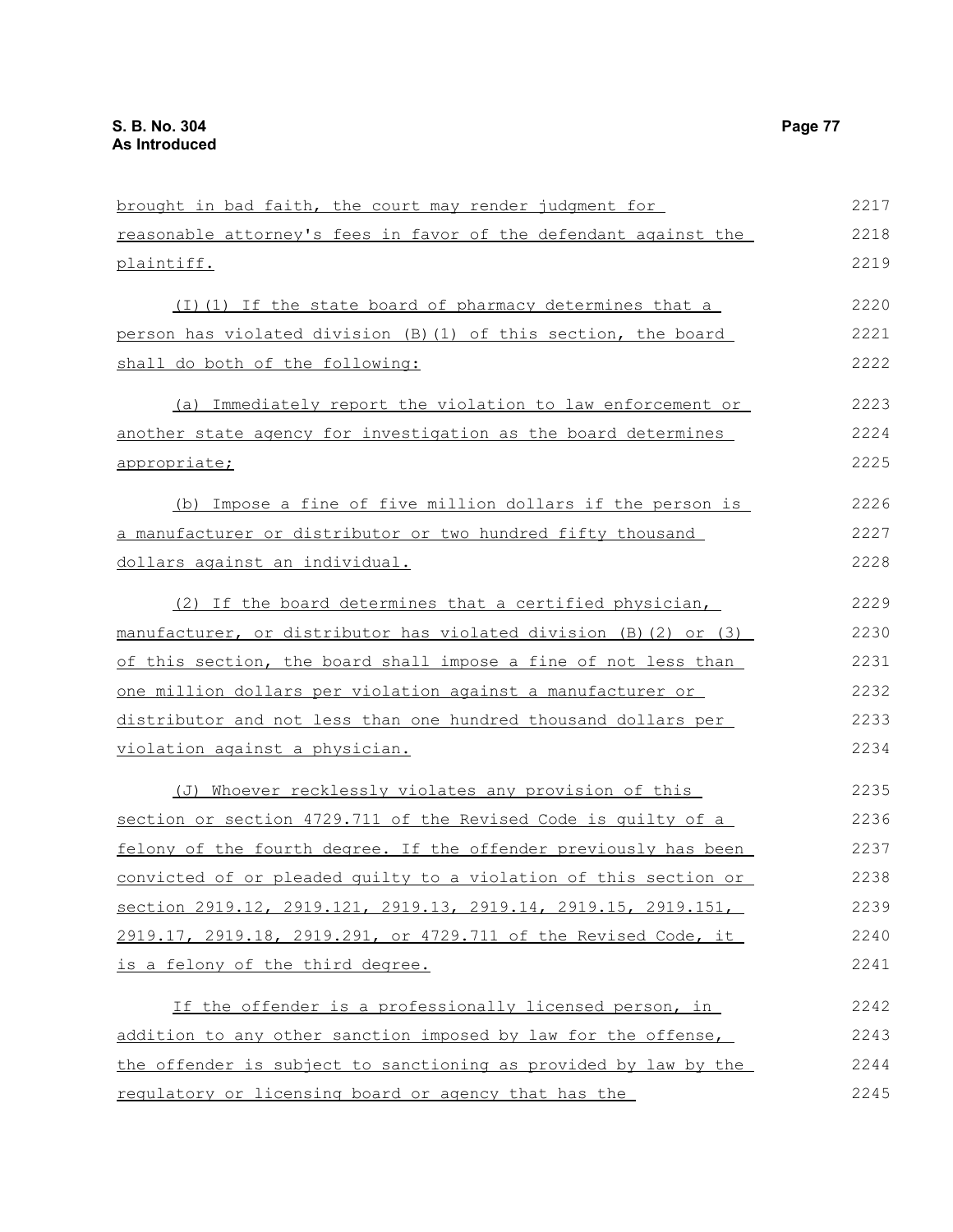| administrative authority to suspend or revoke the offender's     | 2246 |  |  |  |
|------------------------------------------------------------------|------|--|--|--|
| professional license.                                            | 2247 |  |  |  |
| (K) A pregnant woman on whom a drug-induced abortion is          | 2248 |  |  |  |
| attempted, induced, or performed in violation of this section is | 2249 |  |  |  |
| not quilty of violating this section or subject to civil         | 2250 |  |  |  |
| liability for violating this section.                            | 2251 |  |  |  |
| (L) Nothing in this section shall be construed as creating       | 2252 |  |  |  |
| or recognizing a right to abortion or affirming the lawfulness   | 2253 |  |  |  |
| of an abortion that would otherwise be unlawful.                 | 2254 |  |  |  |
| (M) The board shall adopt rules in accordance with Chapter       | 2255 |  |  |  |
| 119. of the Revised Code to implement this section and section   | 2256 |  |  |  |
| 4729.711 of the Revised Code.                                    | 2257 |  |  |  |
| Sec. 4729.711. (A) The state board of pharmacy shall             | 2258 |  |  |  |
| establish a system of reporting complications and adverse events |      |  |  |  |
| from the use of abortion-inducing drugs. The reporting system    | 2260 |  |  |  |
| shall track at least all of the following:                       | 2261 |  |  |  |
| (1) Deaths;                                                      | 2262 |  |  |  |
| (2) Blood loss, including hemorrhage;                            | 2263 |  |  |  |
| (3) Blood transfusions;                                          | 2264 |  |  |  |
| (4) Infections, including sepsis;                                | 2265 |  |  |  |
| (5) Administration of an abortion-inducing drug in the           | 2266 |  |  |  |
| case of an ectopic pregnancy;                                    | 2267 |  |  |  |
| (6) Any other complication or adverse event that requires        | 2268 |  |  |  |
| hospitalization or additional medical care.                      | 2269 |  |  |  |
| (B) All physicians certified under the abortion-inducing         | 2270 |  |  |  |
| drug certification program established under section 4729.71 of  | 2271 |  |  |  |
| the Revised Code, as well as any other physician who treats      | 2272 |  |  |  |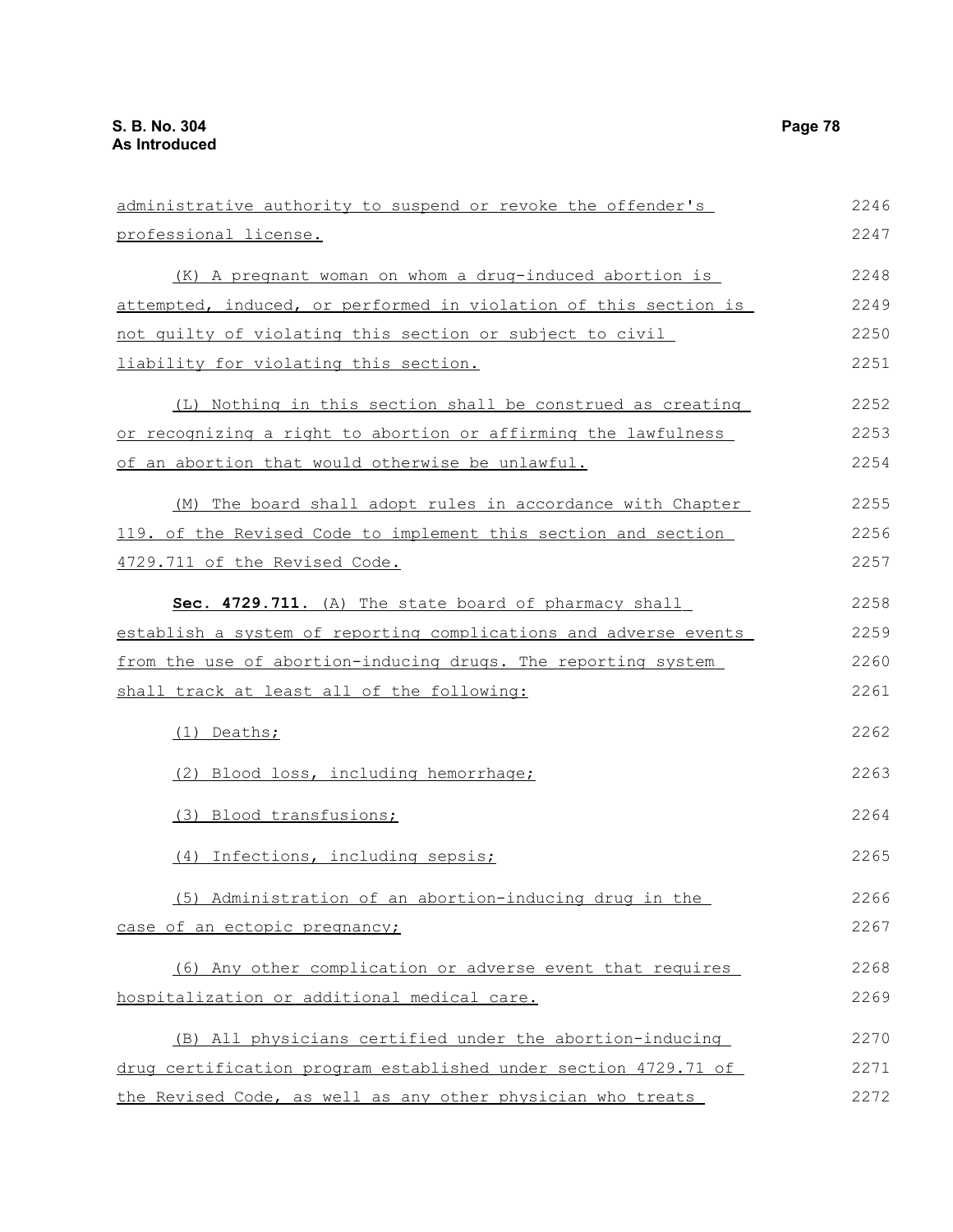| complications from an abortion-inducing drug, regardless of            | 2273 |
|------------------------------------------------------------------------|------|
| whether the physician personally furnished the drug, shall             | 2274 |
| <u>report complications and adverse events to the board. The board</u> | 2275 |
| may adopt rules requiring other individuals or entities to             | 2276 |
| report complications and adverse events to the system                  | 2277 |
| established under this section.                                        | 2278 |
| Sec. 4731.22. (A) The state medical board, by an                       | 2279 |
| affirmative vote of not fewer than six of its members, may             | 2280 |
| limit, revoke, or suspend a license or certificate to practice         | 2281 |
| or certificate to recommend, refuse to grant a license or              | 2282 |
| certificate, refuse to renew a license or certificate, refuse to       | 2283 |
| reinstate a license or certificate, or reprimand or place on           | 2284 |
| probation the holder of a license or certificate if the                | 2285 |
| individual applying for or holding the license or certificate is       | 2286 |
| found by the board to have committed fraud during the                  | 2287 |
| administration of the examination for a license or certificate         | 2288 |
| to practice or to have committed fraud, misrepresentation, or          | 2289 |
| deception in applying for, renewing, or securing any license or        | 2290 |
| certificate to practice or certificate to recommend issued by          | 2291 |
| the board.                                                             | 2292 |
| (B) Except as provided in division (P) of this section,                | 2293 |

the board, by an affirmative vote of not fewer than six members, shall, to the extent permitted by law, limit, revoke, or suspend a license or certificate to practice or certificate to recommend, refuse to issue a license or certificate, refuse to renew a license or certificate, refuse to reinstate a license or certificate, or reprimand or place on probation the holder of a license or certificate for one or more of the following reasons: 2294 2295 2296 2297 2298 2299 2300

(1) Permitting one's name or one's license or certificate to practice to be used by a person, group, or corporation when 2301 2302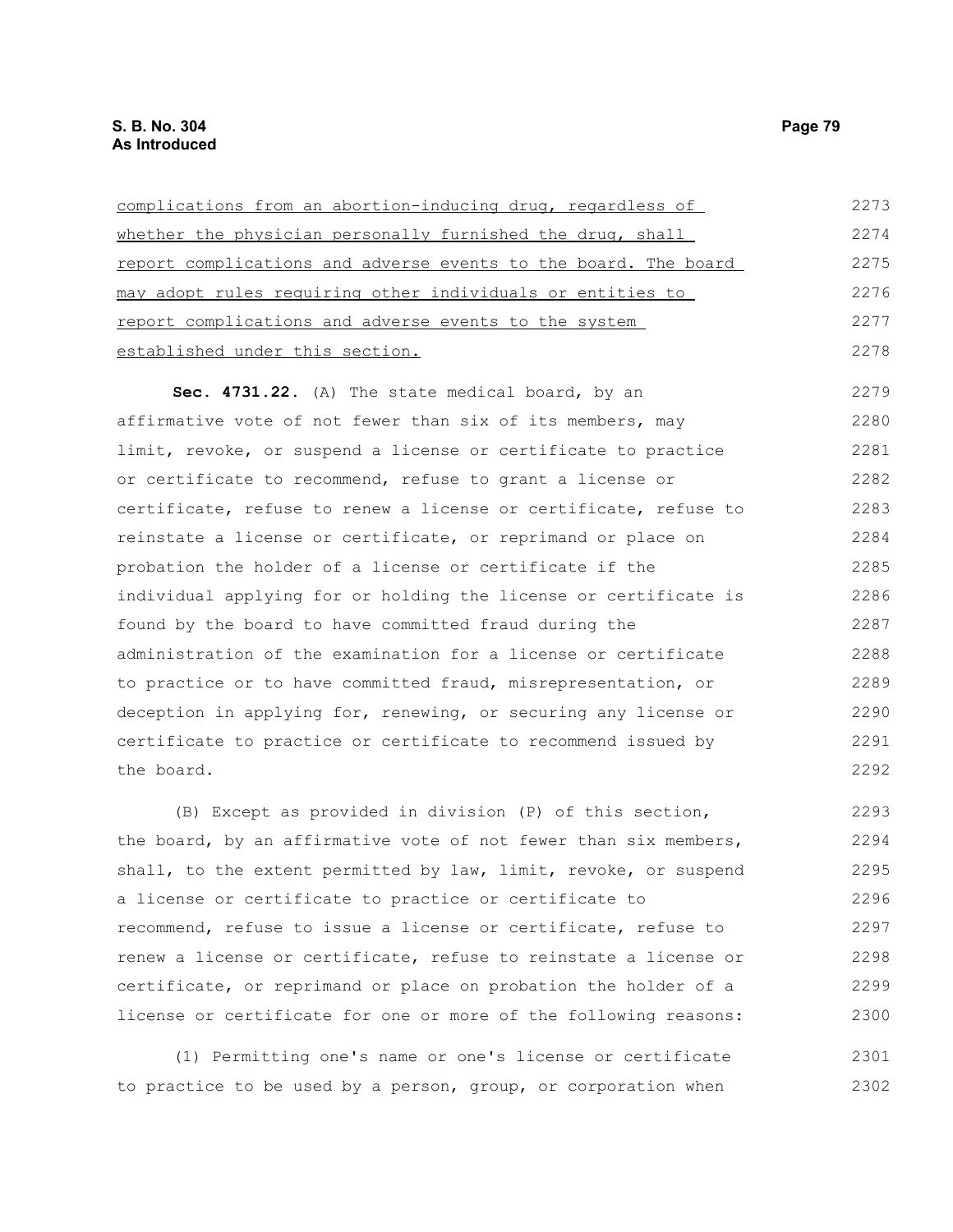the individual concerned is not actually directing the treatment given; 2303 2304

(2) Failure to maintain minimal standards applicable to the selection or administration of drugs, or failure to employ acceptable scientific methods in the selection of drugs or other modalities for treatment of disease; 2305 2306 2307 2308

(3) Except as provided in section 4731.97 of the Revised Code, selling, giving away, personally furnishing, prescribing, or administering drugs for other than legal and legitimate therapeutic purposes or a plea of guilty to, a judicial finding of guilt of, or a judicial finding of eligibility for intervention in lieu of conviction of, a violation of any federal or state law regulating the possession, distribution, or use of any drug; 2309 2310 2311 2312 2313 2314 2315 2316

(4) Willfully betraying a professional confidence. 2317

For purposes of this division, "willfully betraying a professional confidence" does not include providing any information, documents, or reports under sections 307.621 to 307.629 of the Revised Code to a child fatality review board; does not include providing any information, documents, or reports under sections 307.631 to 307.6410 of the Revised Code to a drug overdose fatality review committee, a suicide fatality review committee, or hybrid drug overdose fatality and suicide fatality review committee; does not include providing any information, documents, or reports to the director of health pursuant to guidelines established under section 3701.70 of the Revised Code; does not include written notice to a mental health professional under section 4731.62 of the Revised Code; and does not include the making of a report of an employee's use of a drug of abuse, or a report of a condition of an employee other 2318 2319 2320 2321 2322 2323 2324 2325 2326 2327 2328 2329 2330 2331 2332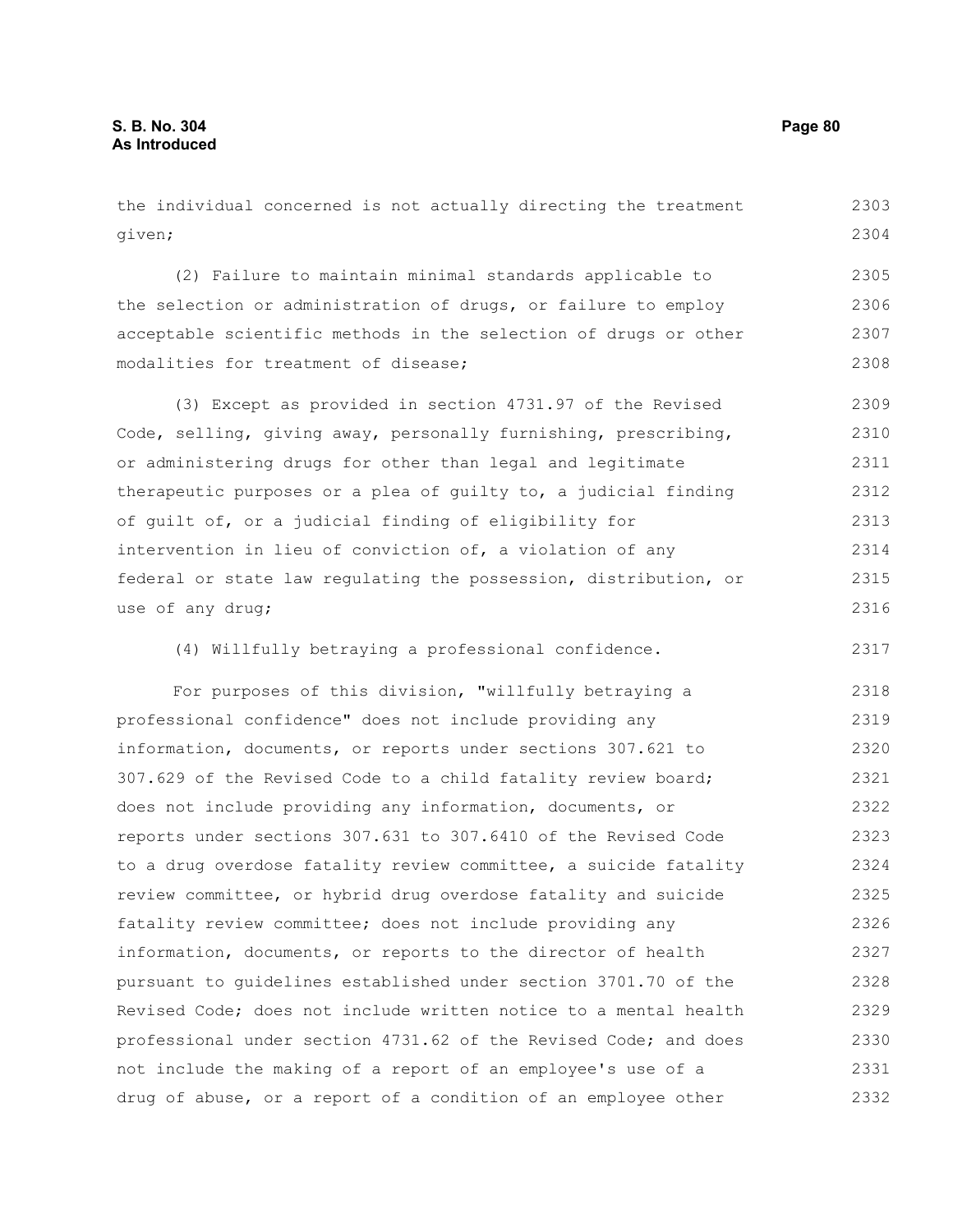### **S. B. No. 304 Page 81 As Introduced**

than one involving the use of a drug of abuse, to the employer of the employee as described in division (B) of section 2305.33 of the Revised Code. Nothing in this division affects the immunity from civil liability conferred by section 2305.33 or 4731.62 of the Revised Code upon a physician who makes a report in accordance with section 2305.33 or notifies a mental health professional in accordance with section 4731.62 of the Revised Code. As used in this division, "employee," "employer," and "physician" have the same meanings as in section 2305.33 of the Revised Code. 2333 2334 2335 2336 2337 2338 2339 2340 2341 2342

(5) Making a false, fraudulent, deceptive, or misleading statement in the solicitation of or advertising for patients; in relation to the practice of medicine and surgery, osteopathic medicine and surgery, podiatric medicine and surgery, or a limited branch of medicine; or in securing or attempting to secure any license or certificate to practice issued by the board. 2343 2344 2345 2346 2347 2348 2349

As used in this division, "false, fraudulent, deceptive, or misleading statement" means a statement that includes a misrepresentation of fact, is likely to mislead or deceive because of a failure to disclose material facts, is intended or is likely to create false or unjustified expectations of favorable results, or includes representations or implications that in reasonable probability will cause an ordinarily prudent person to misunderstand or be deceived. 2350 2351 2352 2353 2354 2355 2356 2357

(6) A departure from, or the failure to conform to, minimal standards of care of similar practitioners under the same or similar circumstances, whether or not actual injury to a patient is established; 2358 2359 2360 2361

(7) Representing, with the purpose of obtaining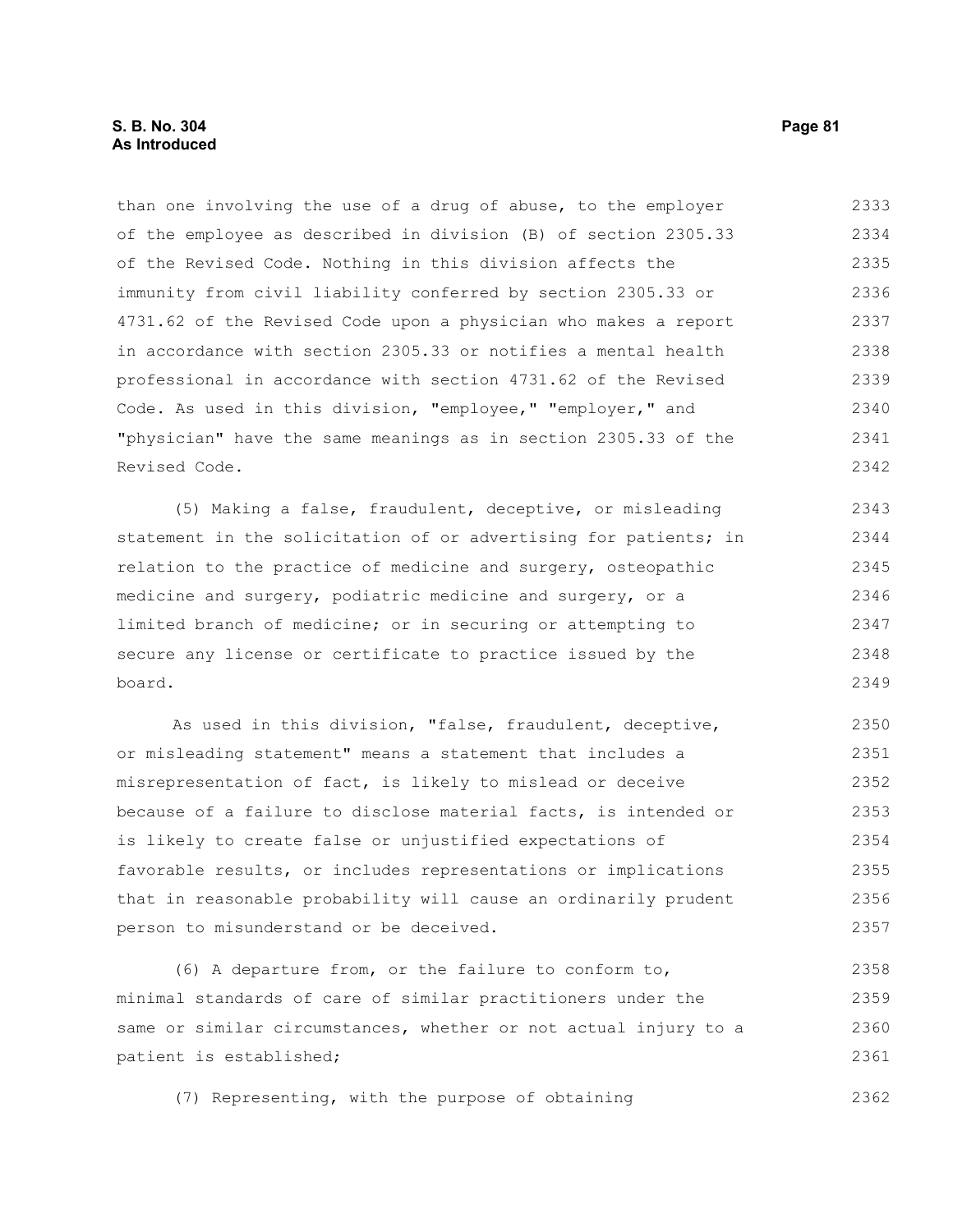compensation or other advantage as personal gain or for any other person, that an incurable disease or injury, or other incurable condition, can be permanently cured; 2363 2364 2365

(8) The obtaining of, or attempting to obtain, money or anything of value by fraudulent misrepresentations in the course of practice; 2366 2367 2368

(9) A plea of guilty to, a judicial finding of guilt of, or a judicial finding of eligibility for intervention in lieu of conviction for, a felony; 2369 2370 2371

(10) Commission of an act that constitutes a felony in this state, regardless of the jurisdiction in which the act was committed; 2372 2373 2374

(11) A plea of guilty to, a judicial finding of guilt of, or a judicial finding of eligibility for intervention in lieu of conviction for, a misdemeanor committed in the course of practice; 2375 2376 2377 2378

(12) Commission of an act in the course of practice that constitutes a misdemeanor in this state, regardless of the jurisdiction in which the act was committed; 2379 2380 2381

(13) A plea of guilty to, a judicial finding of guilt of, or a judicial finding of eligibility for intervention in lieu of conviction for, a misdemeanor involving moral turpitude; 2382 2383 2384

(14) Commission of an act involving moral turpitude that constitutes a misdemeanor in this state, regardless of the jurisdiction in which the act was committed; 2385 2386 2387

(15) Violation of the conditions of limitation placed by the board upon a license or certificate to practice; 2388 2389

(16) Failure to pay license renewal fees specified in this 2390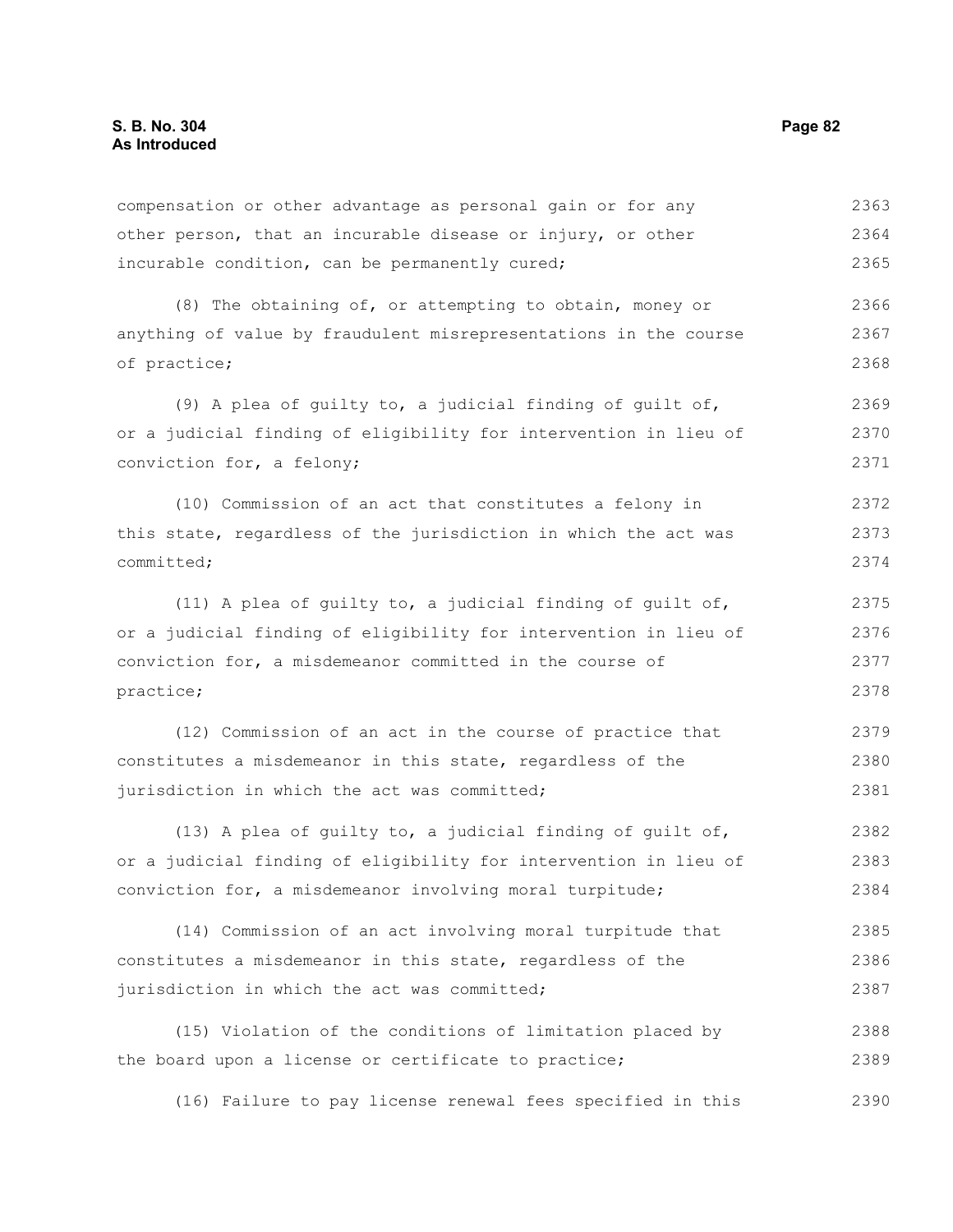chapter;

(17) Except as authorized in section 4731.31 of the Revised Code, engaging in the division of fees for referral of patients, or the receiving of a thing of value in return for a specific referral of a patient to utilize a particular service or business; 2392 2393 2394 2395 2396

(18) Subject to section 4731.226 of the Revised Code, violation of any provision of a code of ethics of the American medical association, the American osteopathic association, the American podiatric medical association, or any other national professional organizations that the board specifies by rule. The state medical board shall obtain and keep on file current copies of the codes of ethics of the various national professional organizations. The individual whose license or certificate is being suspended or revoked shall not be found to have violated any provision of a code of ethics of an organization not appropriate to the individual's profession. 2397 2398 2399 2400 2401 2402 2403 2404 2405 2406 2407

For purposes of this division, a "provision of a code of ethics of a national professional organization" does not include any provision that would preclude the making of a report by a physician of an employee's use of a drug of abuse, or of a condition of an employee other than one involving the use of a drug of abuse, to the employer of the employee as described in division (B) of section 2305.33 of the Revised Code. Nothing in this division affects the immunity from civil liability conferred by that section upon a physician who makes either type of report in accordance with division (B) of that section. As used in this division, "employee," "employer," and "physician" have the same meanings as in section 2305.33 of the Revised Code. 2408 2409 2410 2411 2412 2413 2414 2415 2416 2417 2418 2419 2420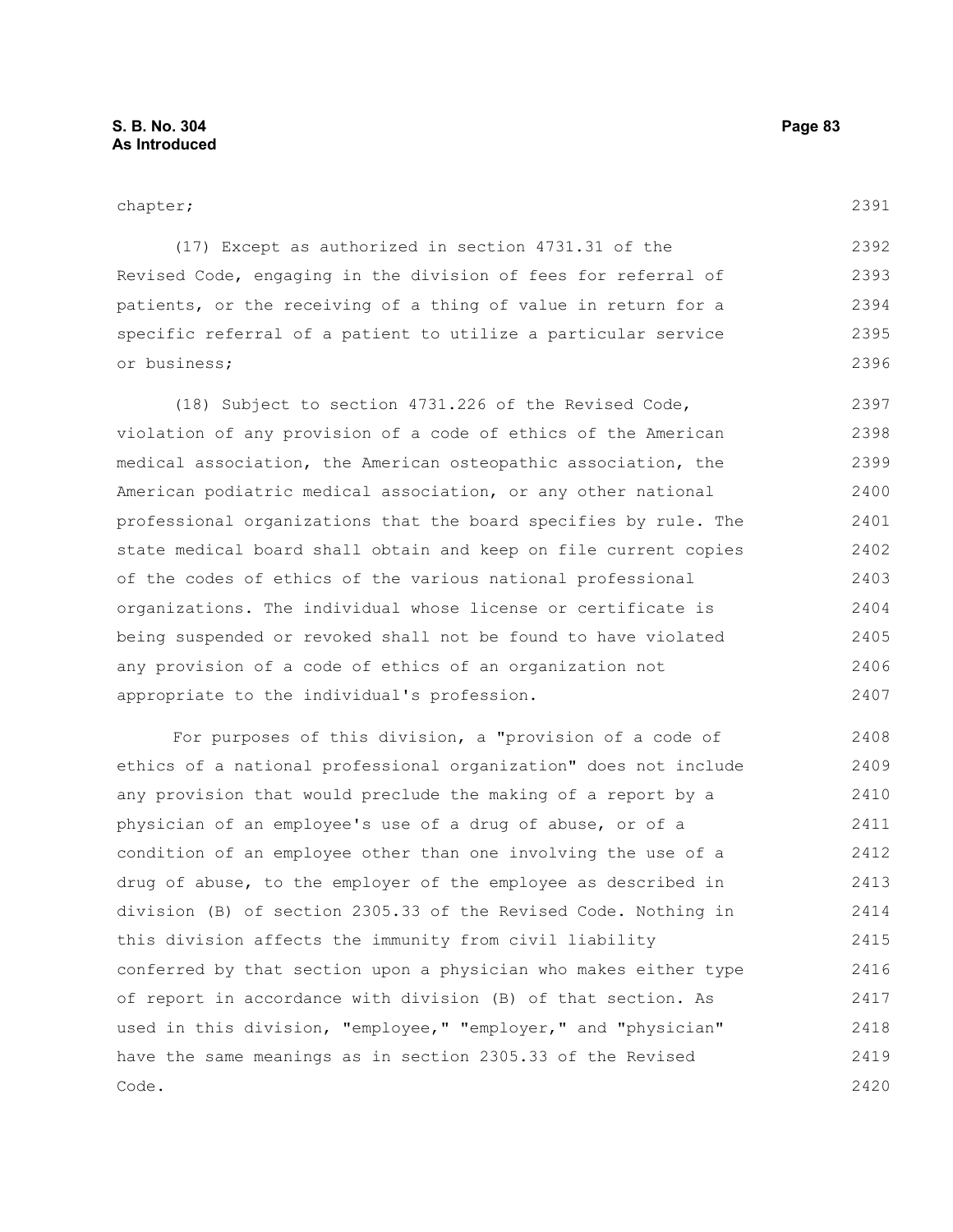### **S. B. No. 304 Page 84 As Introduced**

(19) Inability to practice according to acceptable and prevailing standards of care by reason of mental illness or physical illness, including, but not limited to, physical deterioration that adversely affects cognitive, motor, or perceptive skills. 2421 2422 2423 2424 2425

In enforcing this division, the board, upon a showing of a possible violation, may compel any individual authorized to practice by this chapter or who has submitted an application pursuant to this chapter to submit to a mental examination, physical examination, including an HIV test, or both a mental and a physical examination. The expense of the examination is the responsibility of the individual compelled to be examined. Failure to submit to a mental or physical examination or consent to an HIV test ordered by the board constitutes an admission of the allegations against the individual unless the failure is due to circumstances beyond the individual's control, and a default and final order may be entered without the taking of testimony or presentation of evidence. If the board finds an individual unable to practice because of the reasons set forth in this division, the board shall require the individual to submit to care, counseling, or treatment by physicians approved or designated by the board, as a condition for initial, continued, reinstated, or renewed authority to practice. An individual affected under this division shall be afforded an opportunity to demonstrate to the board the ability to resume practice in compliance with acceptable and prevailing standards under the provisions of the individual's license or certificate. For the purpose of this division, any individual who applies for or receives a license or certificate to practice under this chapter accepts the privilege of practicing in this state and, by so doing, shall be deemed to have given consent to submit to a 2426 2427 2428 2429 2430 2431 2432 2433 2434 2435 2436 2437 2438 2439 2440 2441 2442 2443 2444 2445 2446 2447 2448 2449 2450 2451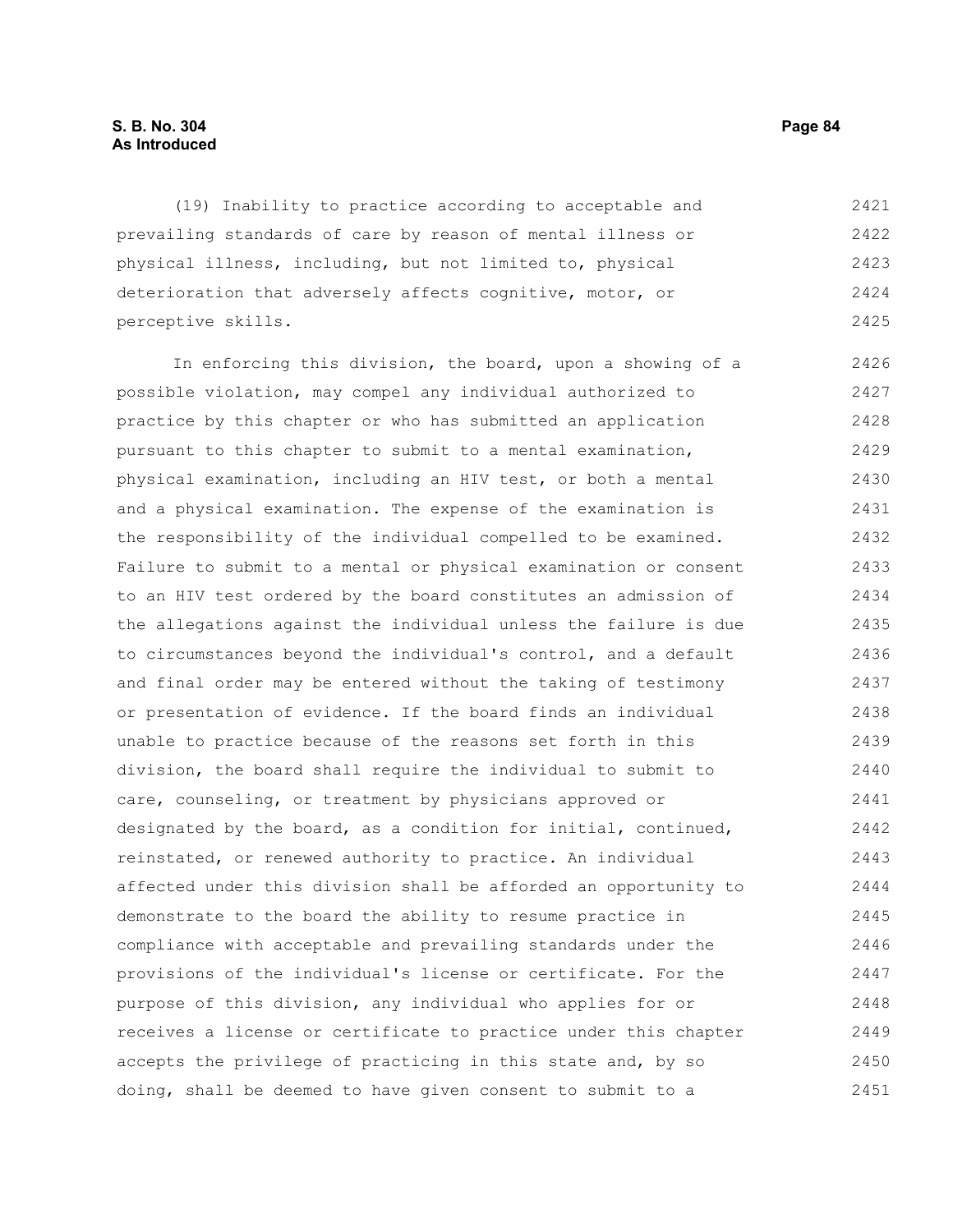# **S. B. No. 304 Page 85 As Introduced**

mental or physical examination when directed to do so in writing by the board, and to have waived all objections to the admissibility of testimony or examination reports that constitute a privileged communication. 2452 2453 2454 2455

(20) Except as provided in division (F)(1)(b) of section 4731.282 of the Revised Code or when civil penalties are imposed under section 4731.225 of the Revised Code, and subject to section 4731.226 of the Revised Code, violating or attempting to violate, directly or indirectly, or assisting in or abetting the violation of, or conspiring to violate, any provisions of this chapter or any rule promulgated by the board. 2456 2457 2458 2459 2460 2461 2462

This division does not apply to a violation or attempted violation of, assisting in or abetting the violation of, or a conspiracy to violate, any provision of this chapter or any rule adopted by the board that would preclude the making of a report by a physician of an employee's use of a drug of abuse, or of a condition of an employee other than one involving the use of a drug of abuse, to the employer of the employee as described in division (B) of section 2305.33 of the Revised Code. Nothing in this division affects the immunity from civil liability conferred by that section upon a physician who makes either type of report in accordance with division (B) of that section. As used in this division, "employee," "employer," and "physician" have the same meanings as in section 2305.33 of the Revised Code. 2463 2464 2465 2466 2467 2468 2469 2470 2471 2472 2473 2474 2475 2476

(21) The violation of section 3701.79 of the Revised Code or of any abortion rule adopted by the director of health pursuant to section 3701.341 of the Revised Code; 2477 2478 2479

(22) Any of the following actions taken by an agency responsible for authorizing, certifying, or regulating an 2480 2481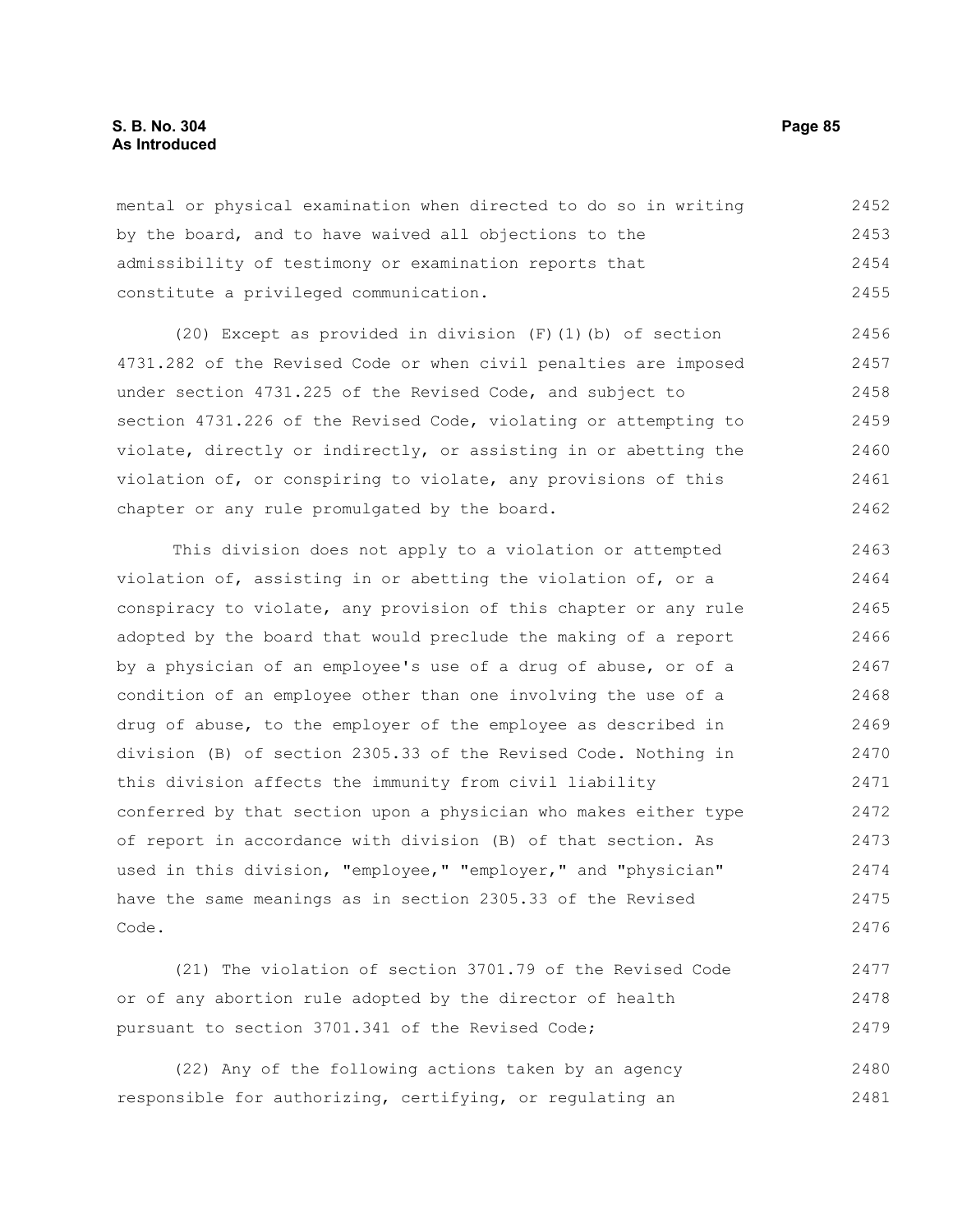individual to practice a health care occupation or provide health care services in this state or another jurisdiction, for any reason other than the nonpayment of fees: the limitation, revocation, or suspension of an individual's license to practice; acceptance of an individual's license surrender; denial of a license; refusal to renew or reinstate a license; imposition of probation; or issuance of an order of censure or other reprimand; 2482 2483 2484 2485 2486 2487 2488 2489

(23) The violation of section 2919.12 of the Revised Code or the performance or inducement of an abortion upon a pregnant woman with actual knowledge that the conditions specified in division (B) of section 2317.56 of the Revised Code have not been satisfied or with a heedless indifference as to whether those conditions have been satisfied, unless an affirmative defense as specified in division (H)(2) of that section would apply in a civil action authorized by division (H)(1) of that section; 2490 2491 2492 2493 2494 2495 2496 2497 2498

(24) The revocation, suspension, restriction, reduction, or termination of clinical privileges by the United States department of defense or department of veterans affairs or the termination or suspension of a certificate of registration to prescribe drugs by the drug enforcement administration of the United States department of justice; 2499 2500 2501 2502 2503 2504

(25) Termination or suspension from participation in the medicare or medicaid programs by the department of health and human services or other responsible agency; 2505 2506 2507

(26) Impairment of ability to practice according to acceptable and prevailing standards of care because of habitual or excessive use or abuse of drugs, alcohol, or other substances that impair ability to practice. 2508 2509 2510 2511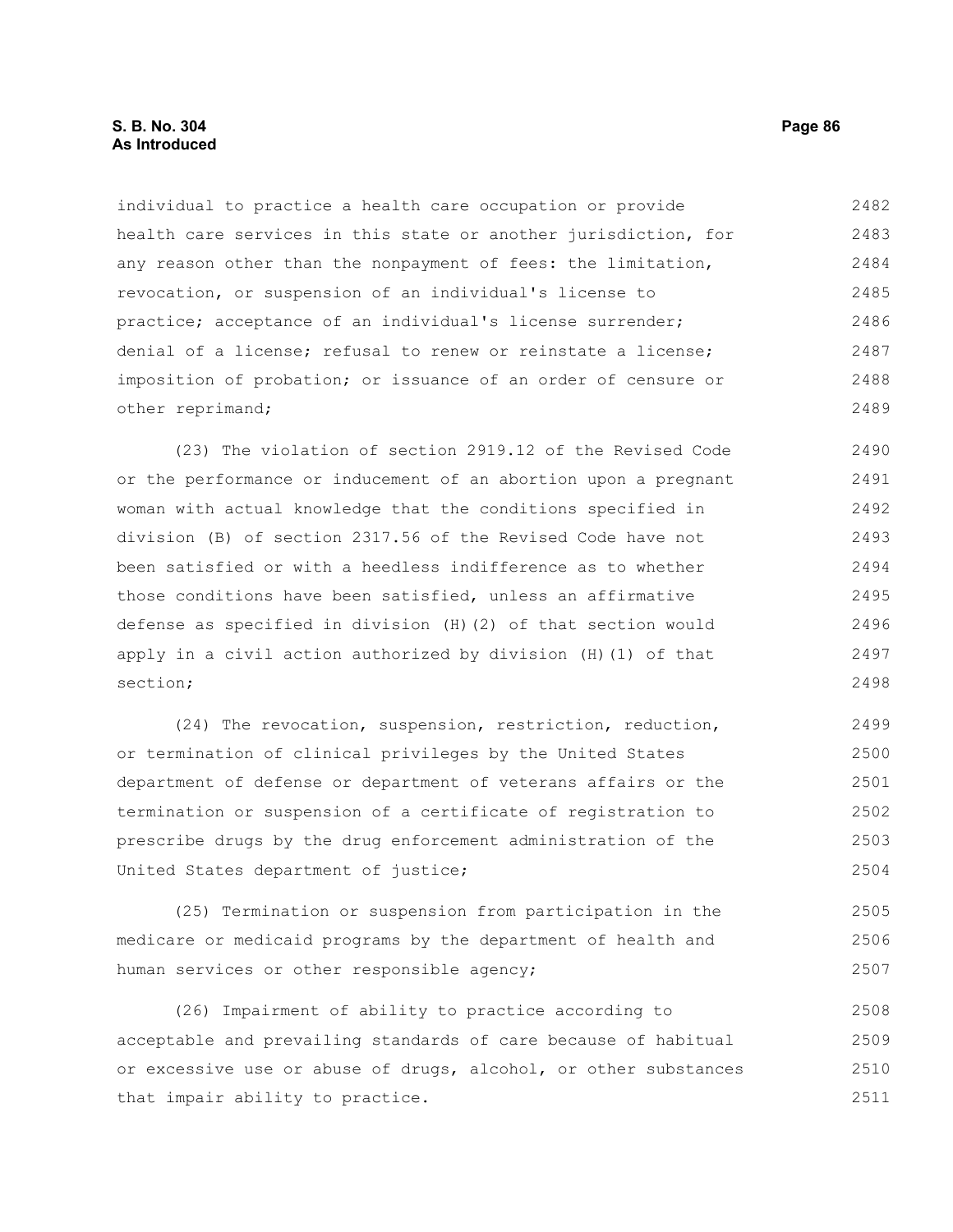For the purposes of this division, any individual authorized to practice by this chapter accepts the privilege of practicing in this state subject to supervision by the board. By filing an application for or holding a license or certificate to practice under this chapter, an individual shall be deemed to have given consent to submit to a mental or physical examination when ordered to do so by the board in writing, and to have waived all objections to the admissibility of testimony or examination reports that constitute privileged communications. 2512 2513 2514 2515 2516 2517 2518 2519 2520

If it has reason to believe that any individual authorized to practice by this chapter or any applicant for licensure or certification to practice suffers such impairment, the board may compel the individual to submit to a mental or physical examination, or both. The expense of the examination is the responsibility of the individual compelled to be examined. Any mental or physical examination required under this division shall be undertaken by a treatment provider or physician who is qualified to conduct the examination and who is chosen by the board. 2521 2522 2523 2524 2525 2526 2527 2528 2529 2530

Failure to submit to a mental or physical examination ordered by the board constitutes an admission of the allegations against the individual unless the failure is due to circumstances beyond the individual's control, and a default and final order may be entered without the taking of testimony or presentation of evidence. If the board determines that the individual's ability to practice is impaired, the board shall suspend the individual's license or certificate or deny the individual's application and shall require the individual, as a condition for initial, continued, reinstated, or renewed licensure or certification to practice, to submit to treatment. 2531 2532 2533 2534 2535 2536 2537 2538 2539 2540 2541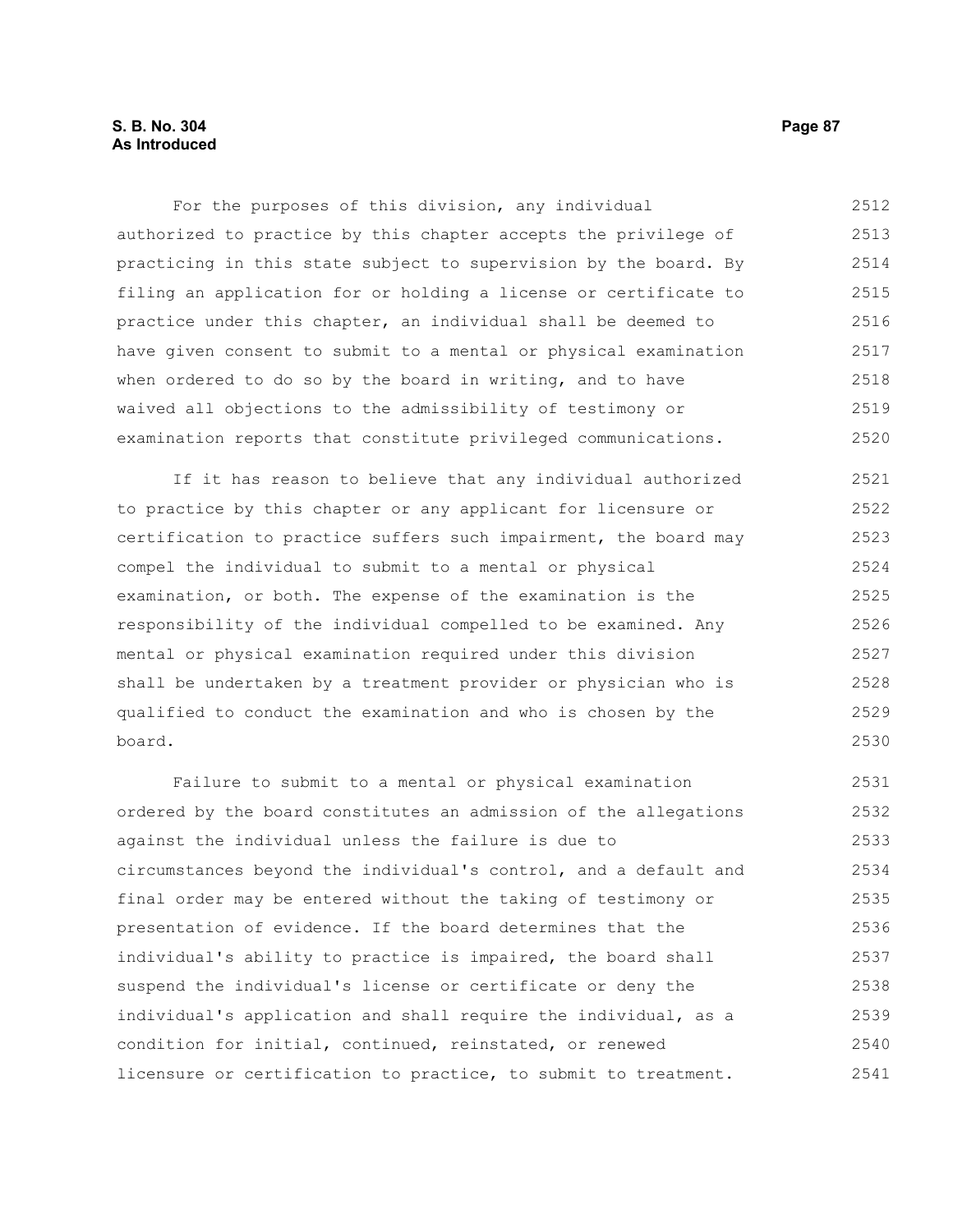# **S. B. No. 304 Page 88 As Introduced**

Before being eligible to apply for reinstatement of a license or certificate suspended under this division, the impaired practitioner shall demonstrate to the board the ability to resume practice in compliance with acceptable and prevailing standards of care under the provisions of the practitioner's license or certificate. The demonstration shall include, but shall not be limited to, the following: 2542 2543 2544 2545 2546 2547 2548

(a) Certification from a treatment provider approved under section 4731.25 of the Revised Code that the individual has successfully completed any required inpatient treatment; 2549 2550 2551

|                                          |  |  | (b) Evidence of continuing full compliance with an |  | 2552 |
|------------------------------------------|--|--|----------------------------------------------------|--|------|
| aftercare contract or consent agreement; |  |  |                                                    |  | 2553 |

(c) Two written reports indicating that the individual's ability to practice has been assessed and that the individual has been found capable of practicing according to acceptable and prevailing standards of care. The reports shall be made by individuals or providers approved by the board for making the assessments and shall describe the basis for their determination. 2554 2555 2556 2557 2558 2559 2560

The board may reinstate a license or certificate suspended under this division after that demonstration and after the individual has entered into a written consent agreement. 2561 2562 2563

When the impaired practitioner resumes practice, the board shall require continued monitoring of the individual. The monitoring shall include, but not be limited to, compliance with the written consent agreement entered into before reinstatement or with conditions imposed by board order after a hearing, and, upon termination of the consent agreement, submission to the board for at least two years of annual written progress reports 2564 2565 2566 2567 2568 2569 2570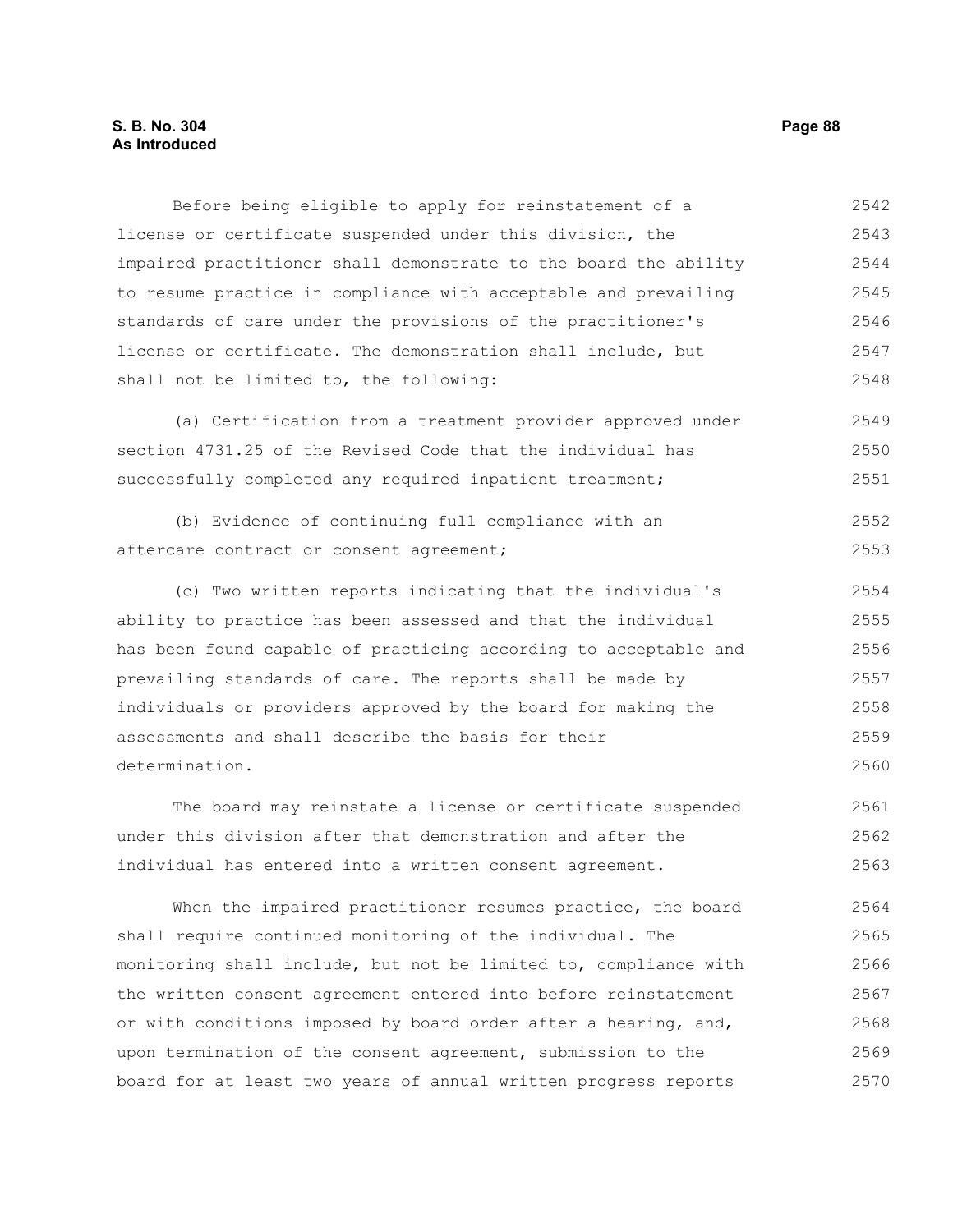made under penalty of perjury stating whether the individual has maintained sobriety. (27) A second or subsequent violation of section 4731.66 or 4731.69 of the Revised Code; (28) Except as provided in division (N) of this section: (a) Waiving the payment of all or any part of a deductible or copayment that a patient, pursuant to a health insurance or health care policy, contract, or plan that covers the individual's services, otherwise would be required to pay if the waiver is used as an enticement to a patient or group of patients to receive health care services from that individual; (b) Advertising that the individual will waive the payment of all or any part of a deductible or copayment that a patient, pursuant to a health insurance or health care policy, contract, or plan that covers the individual's services, otherwise would be required to pay. (29) Failure to use universal blood and body fluid 2571 2572 2573 2574 2575 2576 2577 2578 2579 2580 2581 2582 2583 2584 2585 2586 2587

precautions established by rules adopted under section 4731.051 of the Revised Code; 2588 2589

(30) Failure to provide notice to, and receive acknowledgment of the notice from, a patient when required by section 4731.143 of the Revised Code prior to providing nonemergency professional services, or failure to maintain that notice in the patient's medical record; 2590 2591 2592 2593 2594

(31) Failure of a physician supervising a physician assistant to maintain supervision in accordance with the requirements of Chapter 4730. of the Revised Code and the rules adopted under that chapter; 2595 2596 2597 2598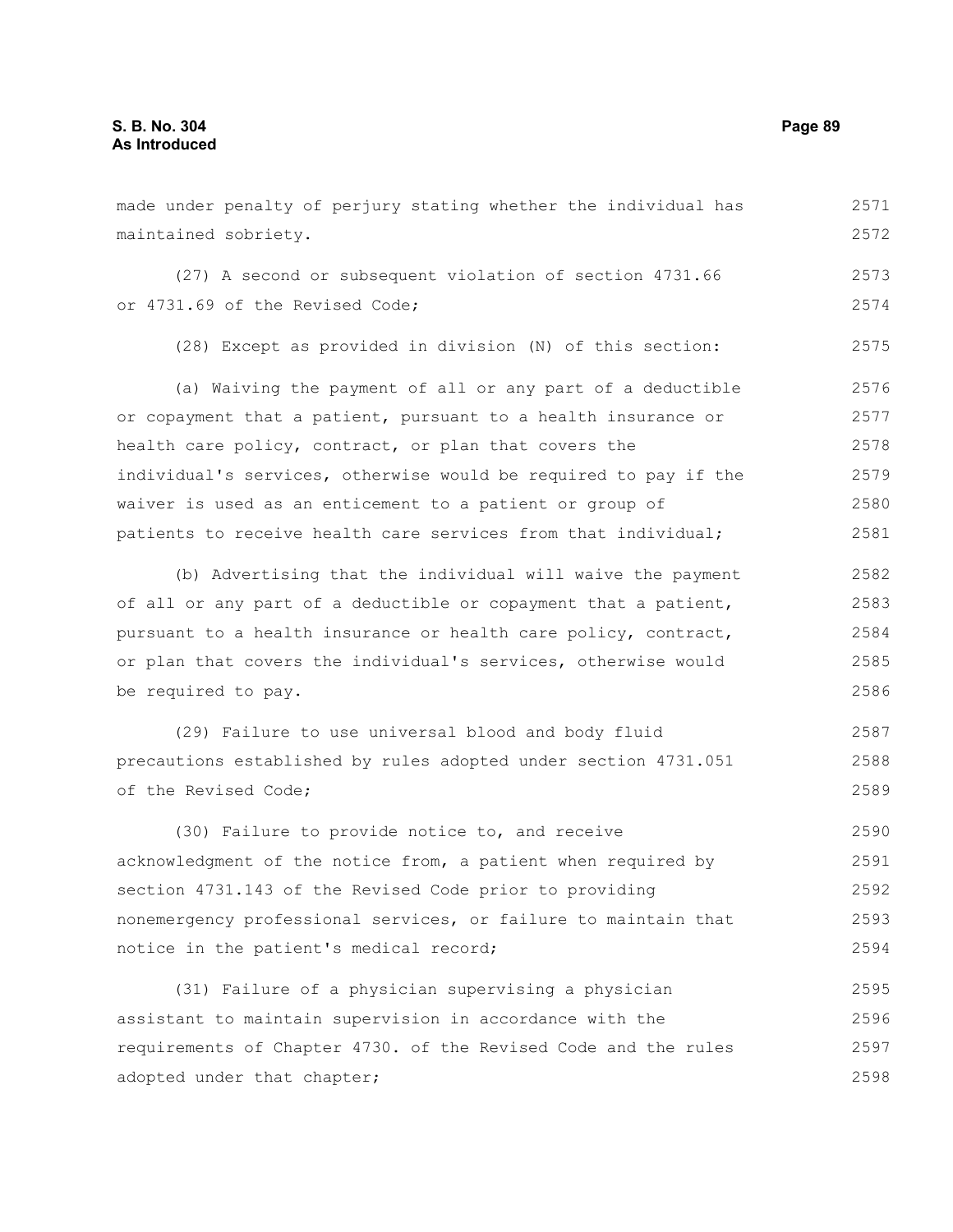(32) Failure of a physician or podiatrist to enter into a standard care arrangement with a clinical nurse specialist, certified nurse-midwife, or certified nurse practitioner with whom the physician or podiatrist is in collaboration pursuant to section 4731.27 of the Revised Code or failure to fulfill the responsibilities of collaboration after entering into a standard care arrangement; 2599 2600 2601 2602 2603 2604 2605

(33) Failure to comply with the terms of a consult agreement entered into with a pharmacist pursuant to section 4729.39 of the Revised Code; 2606 2607 2608

(34) Failure to cooperate in an investigation conducted by the board under division (F) of this section, including failure to comply with a subpoena or order issued by the board or failure to answer truthfully a question presented by the board in an investigative interview, an investigative office conference, at a deposition, or in written interrogatories, except that failure to cooperate with an investigation shall not constitute grounds for discipline under this section if a court of competent jurisdiction has issued an order that either quashes a subpoena or permits the individual to withhold the testimony or evidence in issue; 2609 2610 2611 2612 2613 2614 2615 2616 2617 2618 2619

(35) Failure to supervise an acupuncturist in accordance with Chapter 4762. of the Revised Code and the board's rules for providing that supervision; 2620 2621 2622

(36) Failure to supervise an anesthesiologist assistant in accordance with Chapter 4760. of the Revised Code and the board's rules for supervision of an anesthesiologist assistant; 2623 2624 2625

(37) Assisting suicide, as defined in section 3795.01 of the Revised Code; 2626 2627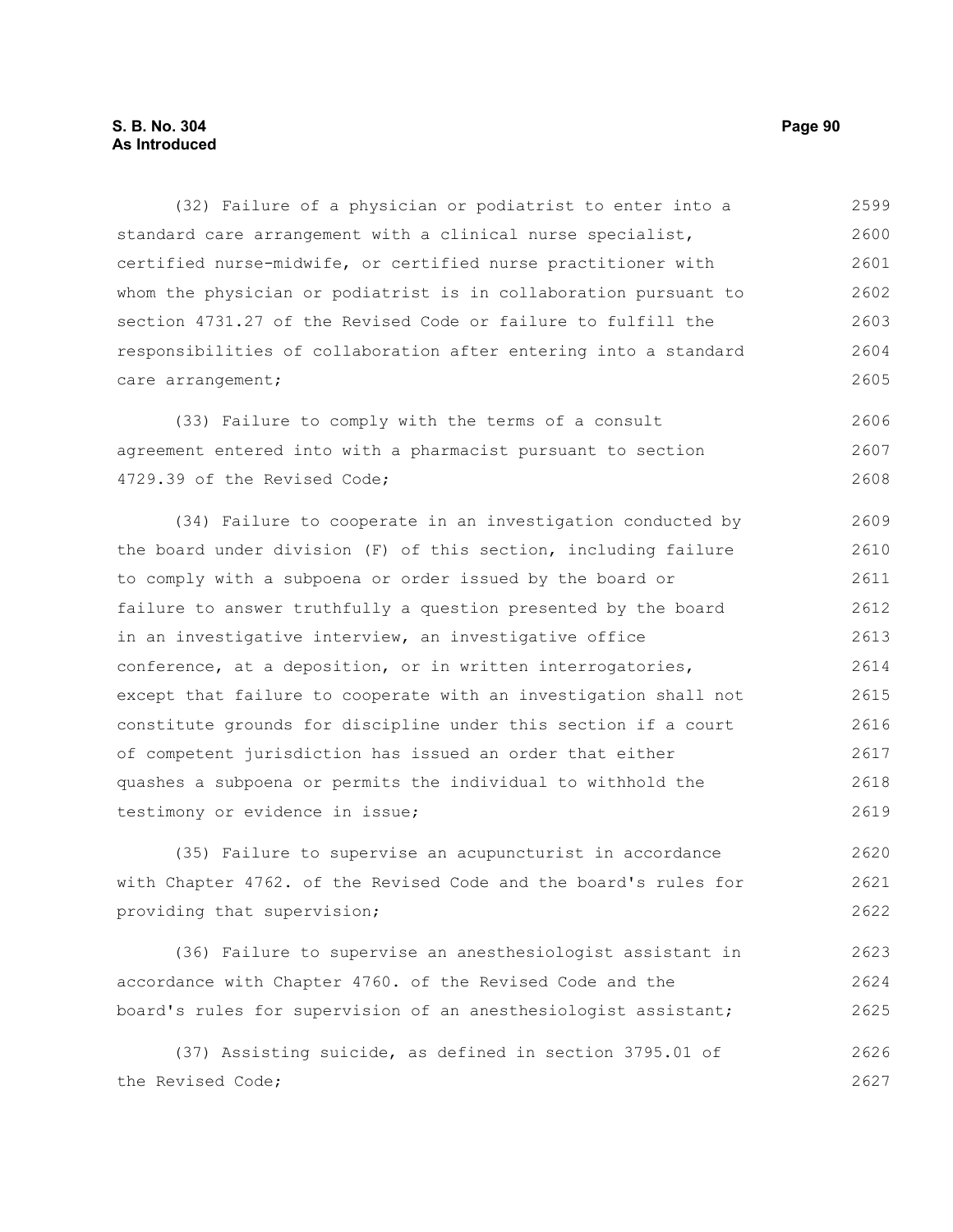2317.561 of the Revised Code; (39) Failure to supervise a radiologist assistant in accordance with Chapter 4774. of the Revised Code and the board's rules for supervision of radiologist assistants; (40) Performing or inducing an abortion at an office or facility with knowledge that the office or facility fails to post the notice required under section 3701.791 of the Revised Code; (41) Failure to comply with the standards and procedures established in rules under section 4731.054 of the Revised Code for the operation of or the provision of care at a pain management clinic; (42) Failure to comply with the standards and procedures established in rules under section 4731.054 of the Revised Code for providing supervision, direction, and control of individuals at a pain management clinic; 2629 2630 2631 2632 2633 2634 2635 2636 2637 2638 2639 2640 2641 2642 2643 2644

(38) Failure to comply with the requirements of section

(43) Failure to comply with the requirements of section 4729.79 or 4731.055 of the Revised Code, unless the state board of pharmacy no longer maintains a drug database pursuant to section 4729.75 of the Revised Code; 2645 2646 2647 2648

(44) Failure to comply with the requirements of section 2919.171, 2919.202, or 2919.203 of the Revised Code or failure to submit to the department of health in accordance with a court order a complete report as described in section 2919.171 or 2919.202 of the Revised Code; 2649 2650 2651 2652 2653

(45) Practicing at a facility that is subject to licensure as a category III terminal distributor of dangerous drugs with a pain management clinic classification unless the person 2654 2655 2656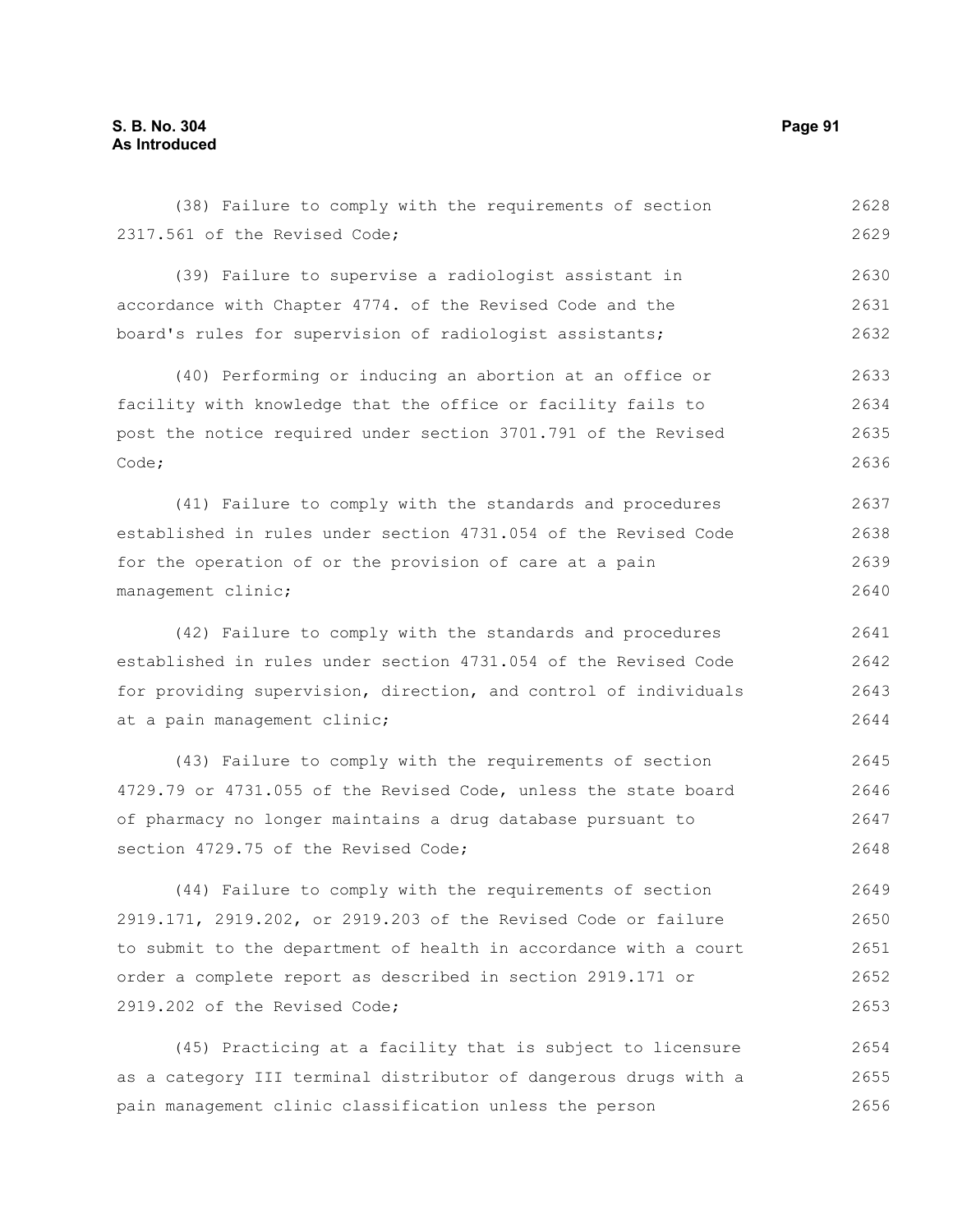with the classification; (46) Owning a facility that is subject to licensure as a category III terminal distributor of dangerous drugs with a pain management clinic classification unless the facility is licensed with the classification: (47) Failure to comply with any of the requirements regarding making or maintaining medical records or documents described in division (A) of section 2919.192, division (C) of section 2919.193, division (B) of section 2919.195, or division (A) of section 2919.196 of the Revised Code; (48) Failure to comply with the requirements in section 3719.061 of the Revised Code before issuing for a minor a prescription for an opioid analgesic, as defined in section 3719.01 of the Revised Code; 2658 2660 2661 2662 2663 2664 2665 2666 2667 2668 2669 2670 2671

(49) Failure to comply with the requirements of section 4731.30 of the Revised Code or rules adopted under section 4731.301 of the Revised Code when recommending treatment with medical marijuana; 2672 2673 2674 2675

operating the facility has obtained and maintains the license

(50) Practicing at a facility, clinic, or other location that is subject to licensure as a category III terminal distributor of dangerous drugs with an office-based opioid treatment classification unless the person operating that place has obtained and maintains the license with the classification; 2676 2677 2678 2679 2680

(51) Owning a facility, clinic, or other location that is subject to licensure as a category III terminal distributor of dangerous drugs with an office-based opioid treatment classification unless that place is licensed with the classification; 2681 2682 2683 2684 2685

2659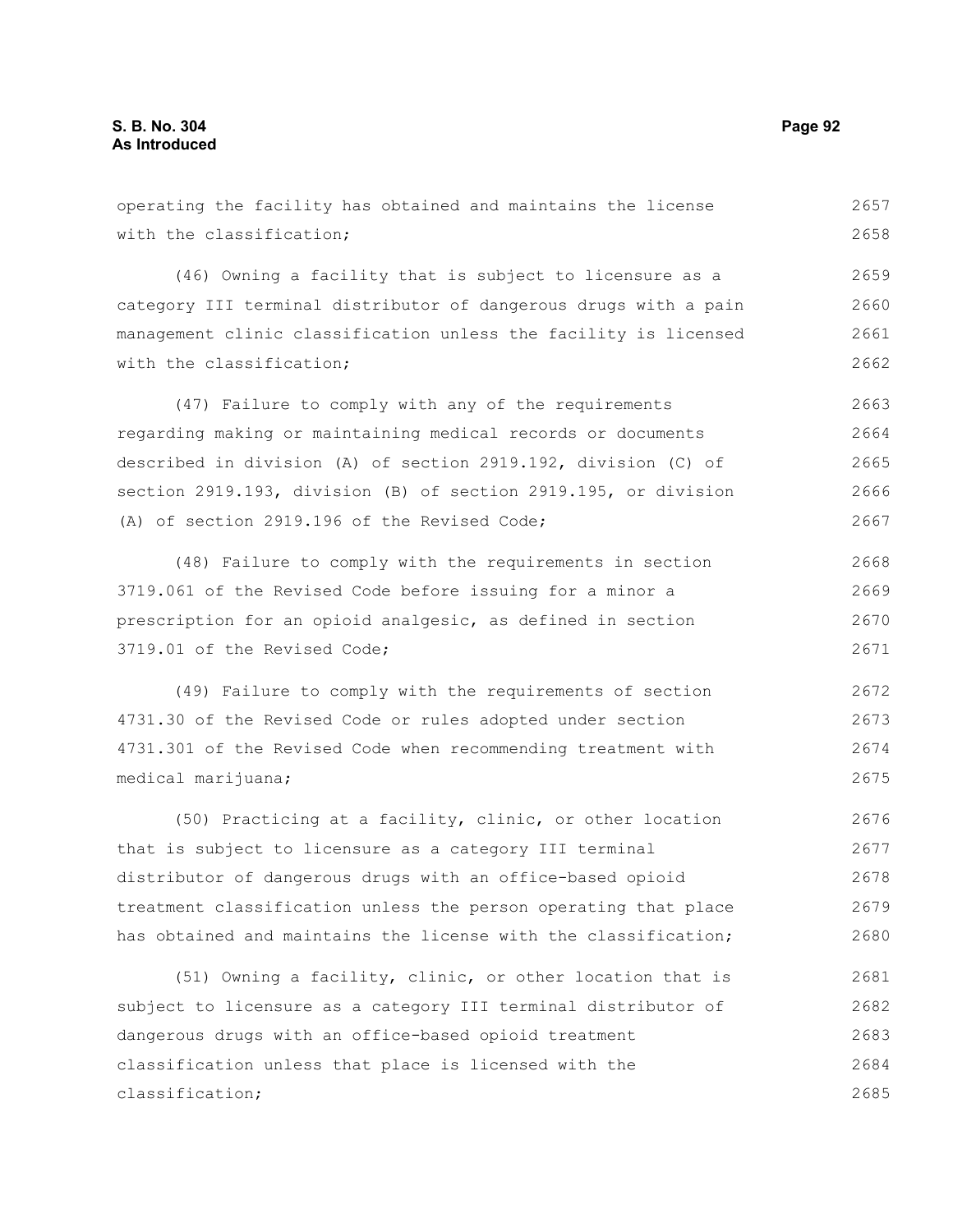| (52) A pattern of continuous or repeated violations of             | 2686 |
|--------------------------------------------------------------------|------|
| division $(E)(2)$ or $(3)$ of section 3963.02 of the Revised Code; | 2687 |
| (53) Failure to fulfill the responsibilities of a                  | 2688 |
| collaboration agreement entered into with an athletic trainer as   | 2689 |
| described in section 4755.621 of the Revised Code;                 | 2690 |
| (54) Failure to take the steps specified in section                | 2691 |
| 4731.911 of the Revised Code following an abortion or attempted    | 2692 |
| abortion in an ambulatory surgical facility or other location      | 2693 |
| that is not a hospital when a child is born alive <sub>i</sub>     | 2694 |
| (55) The violation of, or failure to comply with, sections         | 2695 |
| 2919.291 to 2919.294 of the Revised Code;                          | 2696 |
| (56) The violation of, or failure to comply with, section          | 2697 |
| 4729.71 or 4729.711 of the Revised Code.                           | 2698 |
| (C) Disciplinary actions taken by the board under                  | 2699 |
| divisions (A) and (B) of this section shall be taken pursuant to   | 2700 |
| an adjudication under Chapter 119. of the Revised Code, except     | 2701 |
| that in lieu of an adjudication, the board may enter into a        | 2702 |
| consent agreement with an individual to resolve an allegation of   | 2703 |
| a violation of this chapter or any rule adopted under it. A        | 2704 |
| consent agreement, when ratified by an affirmative vote of not     | 2705 |
| fewer than six members of the board, shall constitute the          | 2706 |
| findings and order of the board with respect to the matter         | 2707 |
| addressed in the agreement. If the board refuses to ratify a       | 2708 |
| consent agreement, the admissions and findings contained in the    | 2709 |
| consent agreement shall be of no force or effect.                  | 2710 |
| A telephone conference call may be utilized for                    | 2711 |
| ratification of a consent agreement that revokes or suspends an    | 2712 |
| individual's license or certificate to practice or certificate     | 2713 |
|                                                                    |      |

to recommend. The telephone conference call shall be considered 2714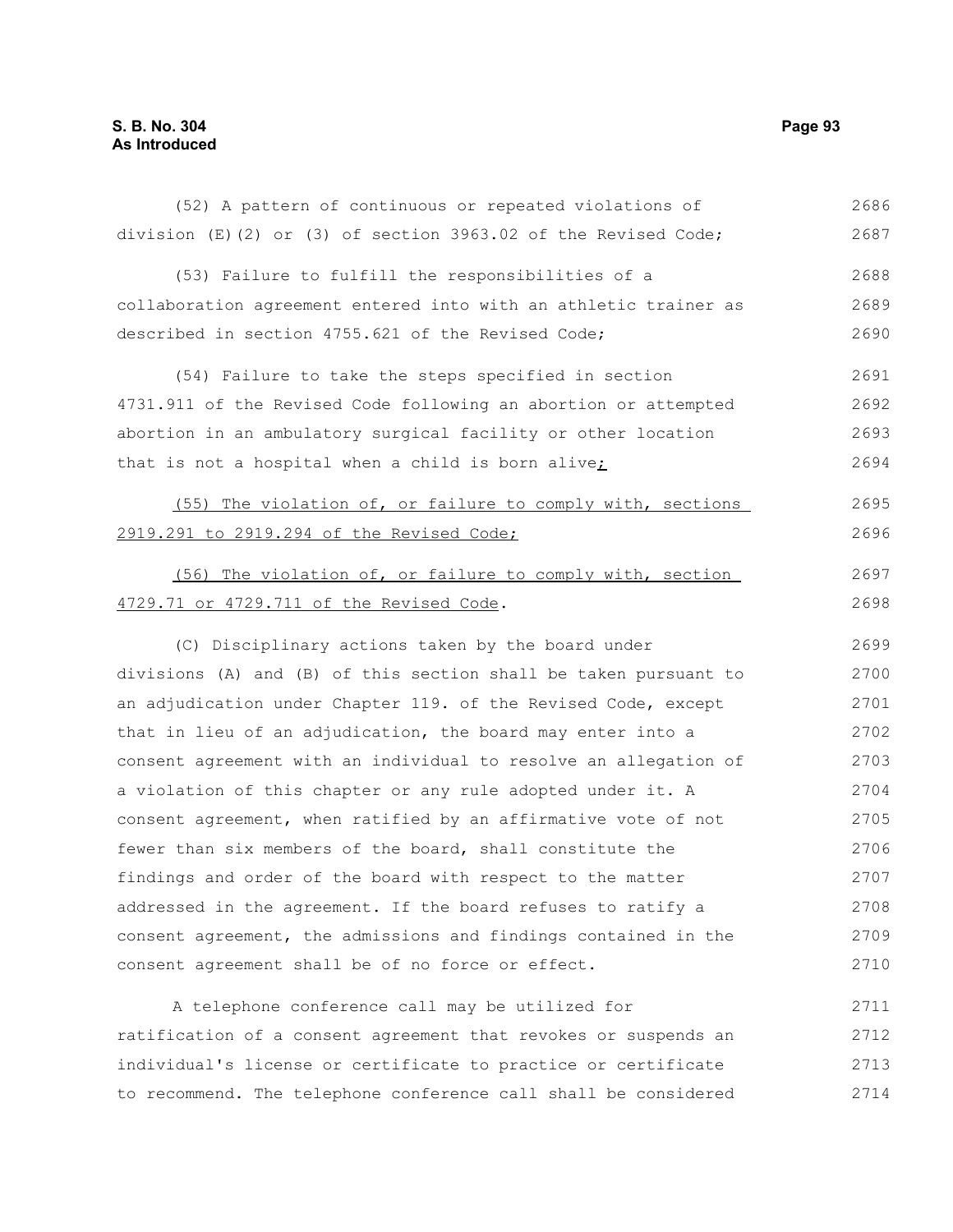a special meeting under division (F) of section 121.22 of the Revised Code. 2715 2716

If the board takes disciplinary action against an individual under division (B) of this section for a second or subsequent plea of guilty to, or judicial finding of guilt of, a violation of section 2919.123 or 2919.124 2919.291 of the Revised Code, the disciplinary action shall consist of a suspension of the individual's license or certificate to practice for a period of at least one year or, if determined appropriate by the board, a more serious sanction involving the individual's license or certificate to practice. Any consent agreement entered into under this division with an individual that pertains to a second or subsequent plea of guilty to, or judicial finding of guilt of, a violation of that section shall provide for a suspension of the individual's license or certificate to practice for a period of at least one year or, if determined appropriate by the board, a more serious sanction involving the individual's license or certificate to practice. 2717 2718 2719 2720 2721 2722 2723 2724 2725 2726 2727 2728 2729 2730 2731 2732

(D) For purposes of divisions (B)(10), (12), and (14) of this section, the commission of the act may be established by a finding by the board, pursuant to an adjudication under Chapter 119. of the Revised Code, that the individual committed the act. The board does not have jurisdiction under those divisions if the trial court renders a final judgment in the individual's favor and that judgment is based upon an adjudication on the merits. The board has jurisdiction under those divisions if the trial court issues an order of dismissal upon technical or procedural grounds. 2733 2734 2735 2736 2737 2738 2739 2740 2741 2742

(E) The sealing of conviction records by any court shall have no effect upon a prior board order entered under this 2743 2744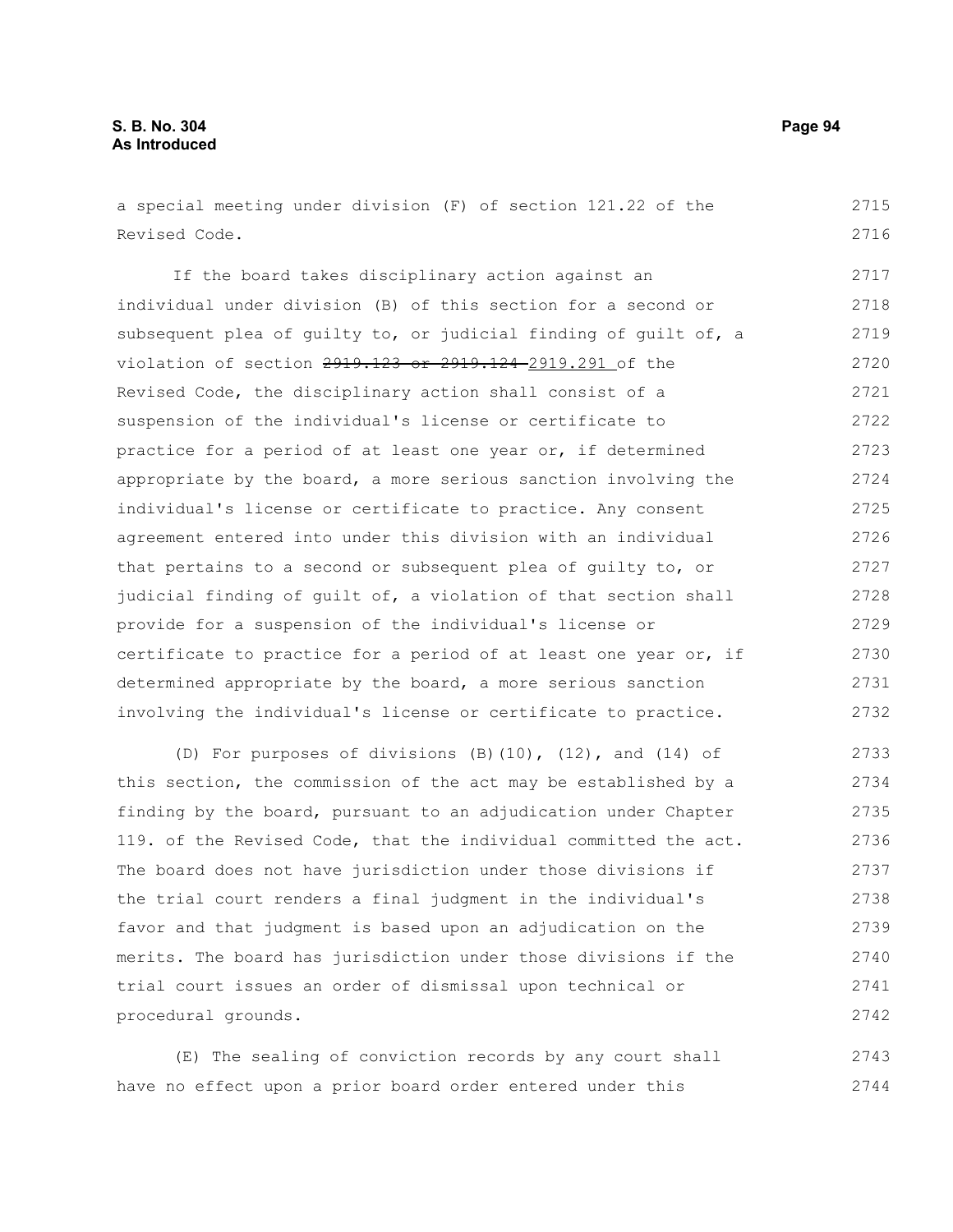section or upon the board's jurisdiction to take action under this section if, based upon a plea of guilty, a judicial finding of guilt, or a judicial finding of eligibility for intervention in lieu of conviction, the board issued a notice of opportunity for a hearing prior to the court's order to seal the records. The board shall not be required to seal, destroy, redact, or otherwise modify its records to reflect the court's sealing of conviction records. 2745 2746 2747 2748 2749 2750 2751 2752

(F)(1) The board shall investigate evidence that appears to show that a person has violated any provision of this chapter or any rule adopted under it. Any person may report to the board in a signed writing any information that the person may have that appears to show a violation of any provision of this chapter or any rule adopted under it. In the absence of bad faith, any person who reports information of that nature or who testifies before the board in any adjudication conducted under Chapter 119. of the Revised Code shall not be liable in damages in a civil action as a result of the report or testimony. Each complaint or allegation of a violation received by the board shall be assigned a case number and shall be recorded by the board. 2753 2754 2755 2756 2757 2758 2759 2760 2761 2762 2763 2764 2765

(2) Investigations of alleged violations of this chapter or any rule adopted under it shall be supervised by the supervising member elected by the board in accordance with section 4731.02 of the Revised Code and by the secretary as provided in section 4731.39 of the Revised Code. The president may designate another member of the board to supervise the investigation in place of the supervising member. No member of the board who supervises the investigation of a case shall participate in further adjudication of the case. 2766 2767 2768 2769 2770 2771 2772 2773 2774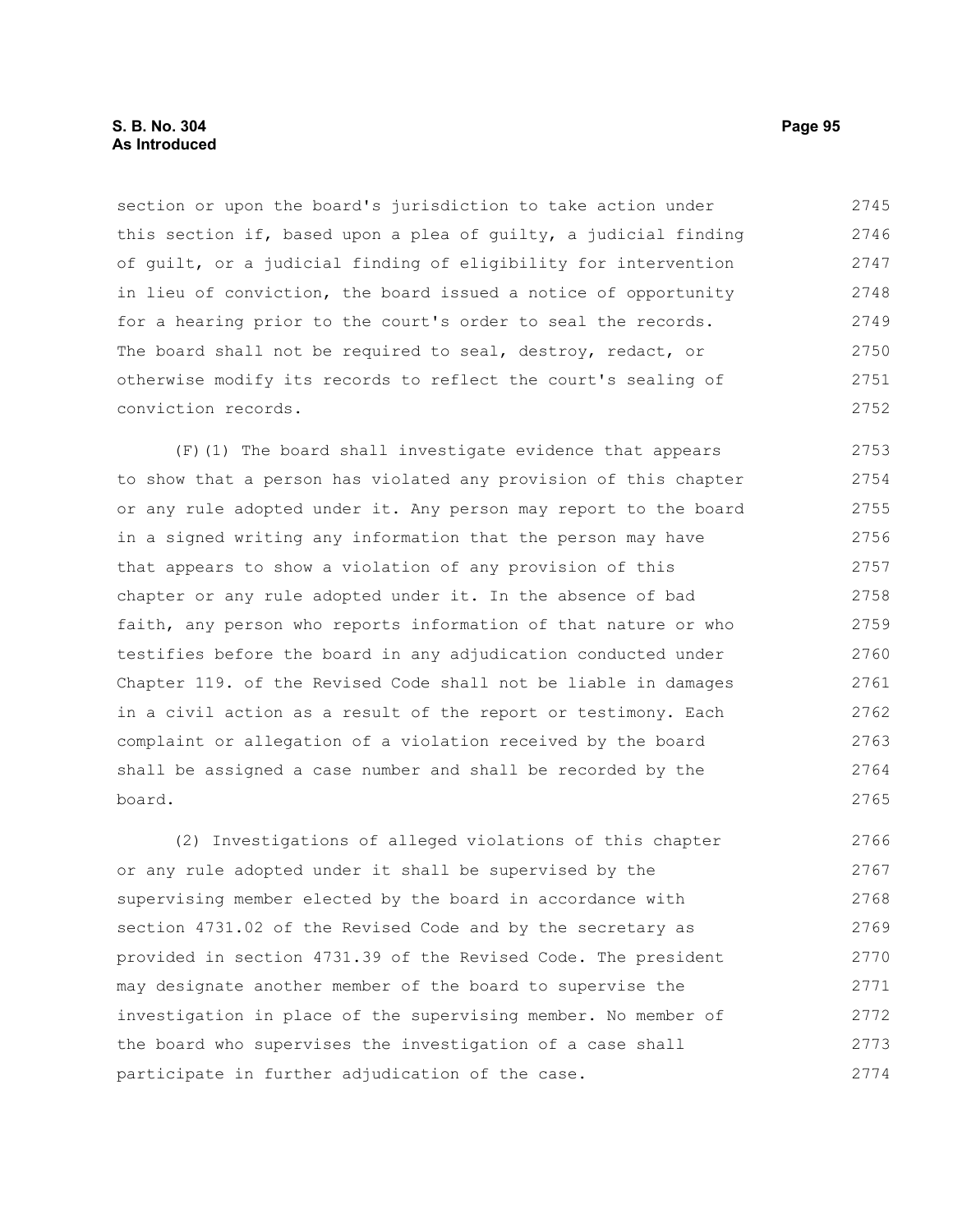# **S. B. No. 304 Page 96 As Introduced**

(3) In investigating a possible violation of this chapter or any rule adopted under this chapter, or in conducting an inspection under division (E) of section 4731.054 of the Revised Code, the board may question witnesses, conduct interviews, administer oaths, order the taking of depositions, inspect and copy any books, accounts, papers, records, or documents, issue subpoenas, and compel the attendance of witnesses and production of books, accounts, papers, records, documents, and testimony, except that a subpoena for patient record information shall not be issued without consultation with the attorney general's office and approval of the secretary and supervising member of the board. 2775 2776 2777 2778 2779 2780 2781 2782 2783 2784 2785 2786

(a) Before issuance of a subpoena for patient record information, the secretary and supervising member shall determine whether there is probable cause to believe that the complaint filed alleges a violation of this chapter or any rule adopted under it and that the records sought are relevant to the alleged violation and material to the investigation. The subpoena may apply only to records that cover a reasonable period of time surrounding the alleged violation. 2787 2788 2789 2790 2791 2792 2793 2794

(b) On failure to comply with any subpoena issued by the board and after reasonable notice to the person being subpoenaed, the board may move for an order compelling the production of persons or records pursuant to the Rules of Civil Procedure. 2795 2796 2797 2798 2799

(c) A subpoena issued by the board may be served by a sheriff, the sheriff's deputy, or a board employee or agent designated by the board. Service of a subpoena issued by the board may be made by delivering a copy of the subpoena to the person named therein, reading it to the person, or leaving it at 2800 2801 2802 2803 2804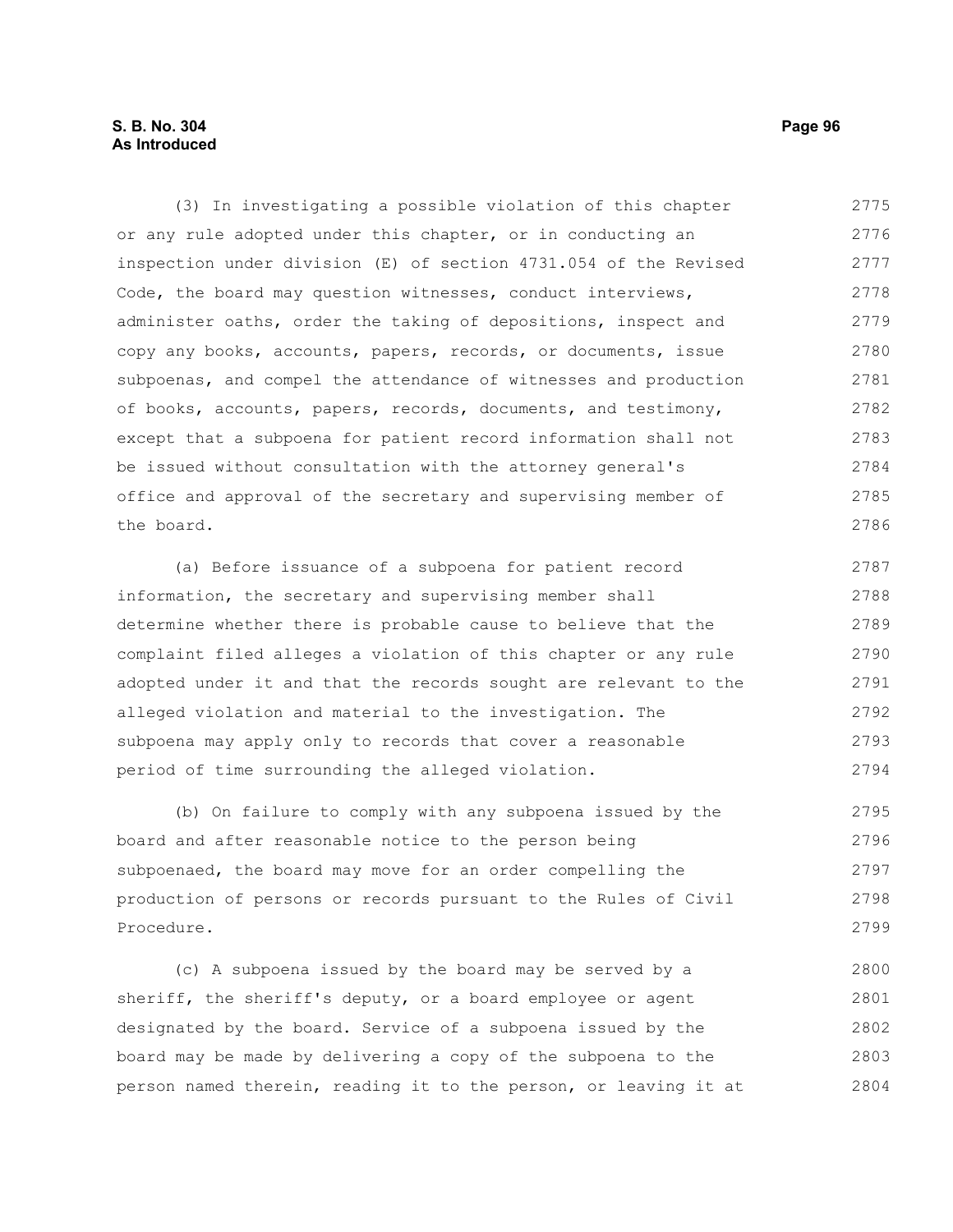### **S. B. No. 304 Page 97 As Introduced**

the person's usual place of residence, usual place of business, or address on file with the board. When serving a subpoena to an applicant for or the holder of a license or certificate issued under this chapter, service of the subpoena may be made by certified mail, return receipt requested, and the subpoena shall be deemed served on the date delivery is made or the date the person refuses to accept delivery. If the person being served refuses to accept the subpoena or is not located, service may be made to an attorney who notifies the board that the attorney is representing the person. 2805 2806 2807 2808 2809 2810 2811 2812 2813 2814

(d) A sheriff's deputy who serves a subpoena shall receive the same fees as a sheriff. Each witness who appears before the board in obedience to a subpoena shall receive the fees and mileage provided for under section 119.094 of the Revised Code. 2815 2816 2817 2818

(4) All hearings, investigations, and inspections of the board shall be considered civil actions for the purposes of section 2305.252 of the Revised Code. 2819 2820 2821

(5) A report required to be submitted to the board under this chapter, a complaint, or information received by the board pursuant to an investigation or pursuant to an inspection under division (E) of section 4731.054 of the Revised Code is confidential and not subject to discovery in any civil action. 2822 2823 2824 2825 2826

The board shall conduct all investigations or inspections and proceedings in a manner that protects the confidentiality of patients and persons who file complaints with the board. The board shall not make public the names or any other identifying information about patients or complainants unless proper consent is given or, in the case of a patient, a waiver of the patient privilege exists under division (B) of section 2317.02 of the Revised Code, except that consent or a waiver of that nature is 2827 2828 2829 2830 2831 2832 2833 2834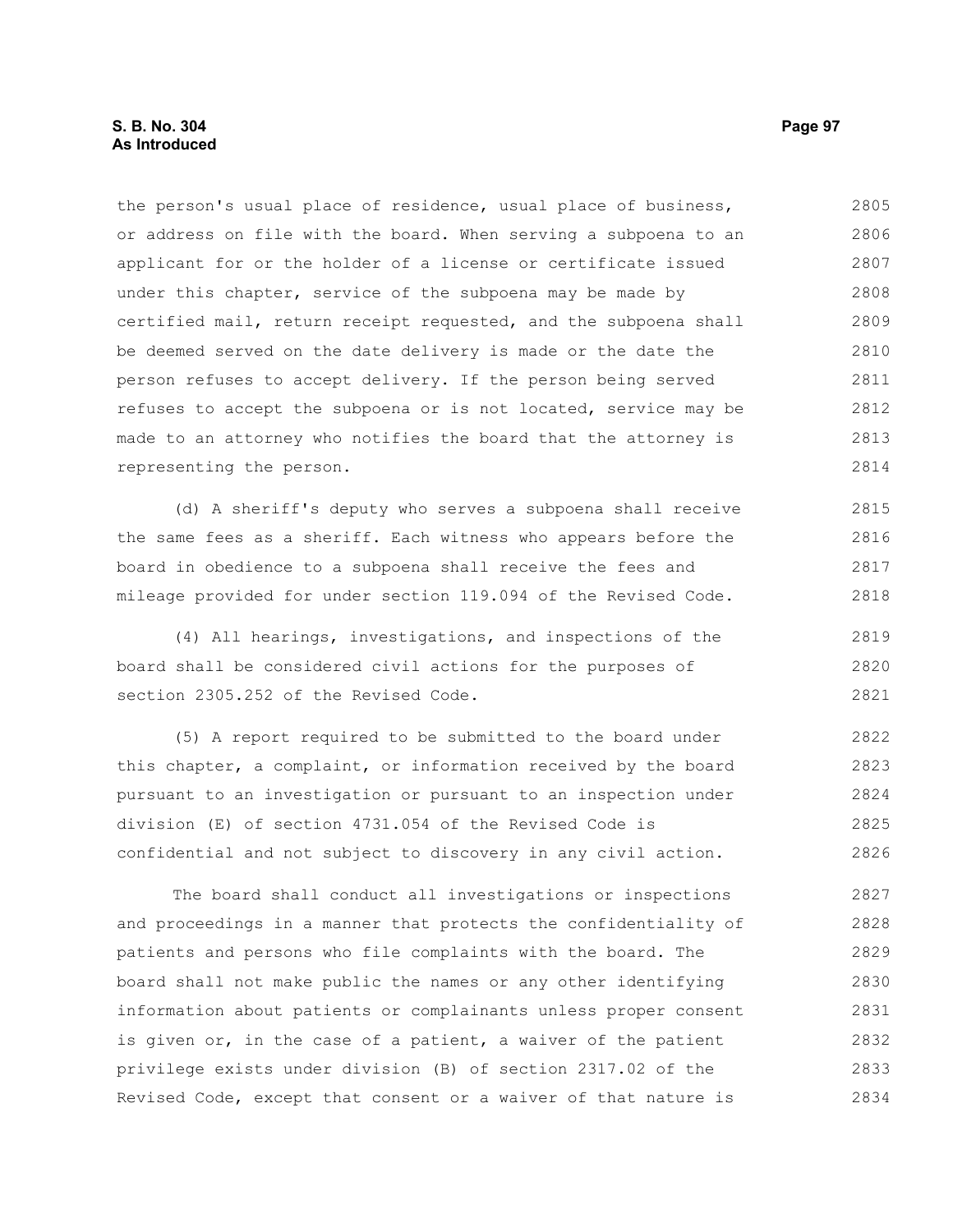not required if the board possesses reliable and substantial evidence that no bona fide physician-patient relationship exists. 2835 2836 2837

The board may share any information it receives pursuant to an investigation or inspection, including patient records and patient record information, with law enforcement agencies, other licensing boards, and other governmental agencies that are prosecuting, adjudicating, or investigating alleged violations of statutes or administrative rules. An agency or board that receives the information shall comply with the same requirements regarding confidentiality as those with which the state medical board must comply, notwithstanding any conflicting provision of the Revised Code or procedure of the agency or board that applies when it is dealing with other information in its possession. In a judicial proceeding, the information may be admitted into evidence only in accordance with the Rules of Evidence, but the court shall require that appropriate measures are taken to ensure that confidentiality is maintained with respect to any part of the information that contains names or other identifying information about patients or complainants whose confidentiality was protected by the state medical board when the information was in the board's possession. Measures to ensure confidentiality that may be taken by the court include sealing its records or deleting specific information from its records. 2838 2839 2840 2841 2842 2843 2844 2845 2846 2847 2848 2849 2850 2851 2852 2853 2854 2855 2856 2857 2858 2859

(6) On a quarterly basis, the board shall prepare a report that documents the disposition of all cases during the preceding three months. The report shall contain the following information for each case with which the board has completed its activities: 2860 2861 2862 2863

(a) The case number assigned to the complaint or alleged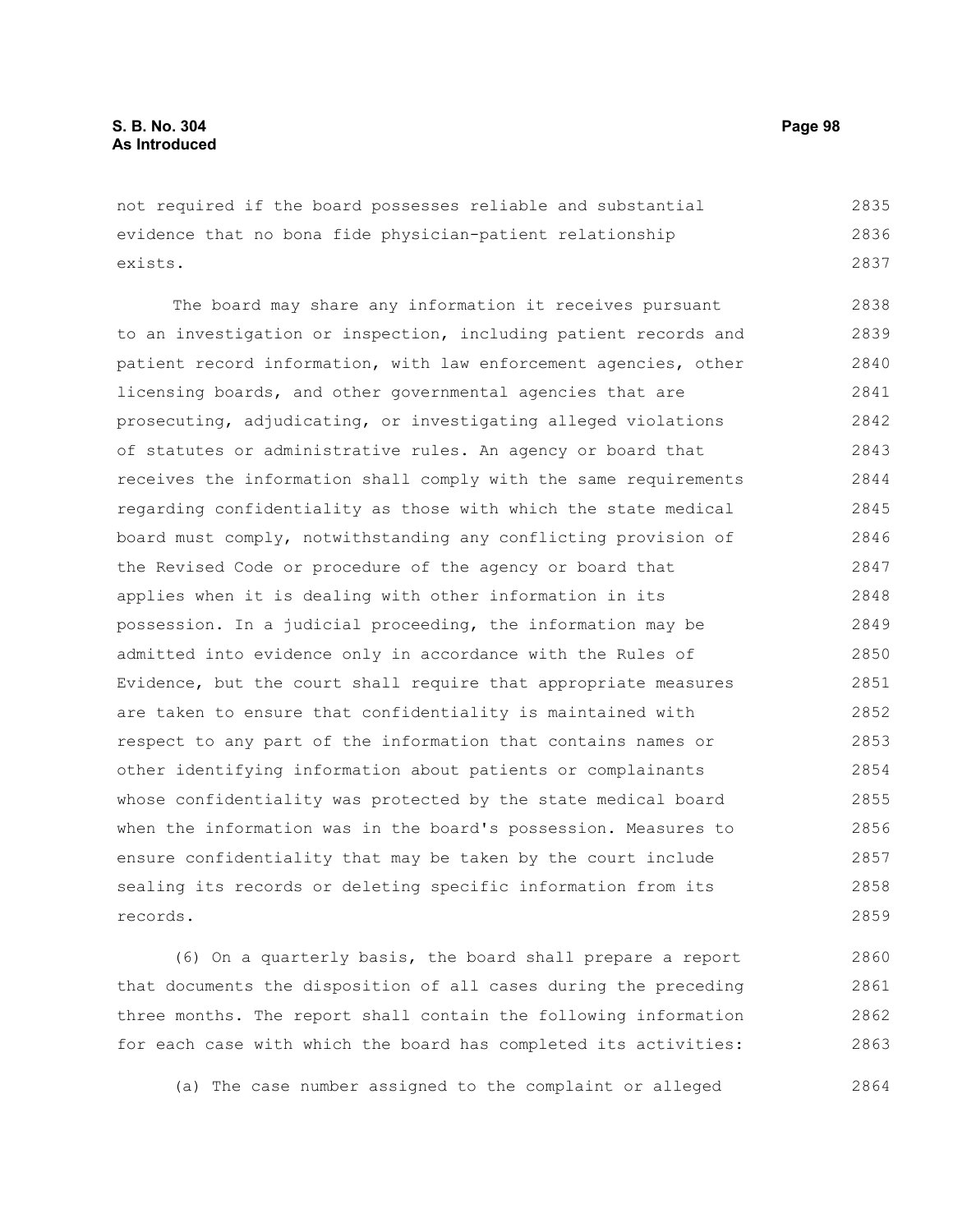violation; (b) The type of license or certificate to practice, if any, held by the individual against whom the complaint is directed; (c) A description of the allegations contained in the complaint; (d) The disposition of the case. The report shall state how many cases are still pending and shall be prepared in a manner that protects the identity of each person involved in each case. The report shall be a public record under section 149.43 of the Revised Code. (G) If the secretary and supervising member determine both of the following, they may recommend that the board suspend an individual's license or certificate to practice or certificate to recommend without a prior hearing: (1) That there is clear and convincing evidence that an individual has violated division (B) of this section; (2) That the individual's continued practice presents a danger of immediate and serious harm to the public. Written allegations shall be prepared for consideration by the board. The board, upon review of those allegations and by an affirmative vote of not fewer than six of its members, excluding the secretary and supervising member, may suspend a license or certificate without a prior hearing. A telephone conference call may be utilized for reviewing the allegations and taking the vote on the summary suspension. The board shall issue a written order of suspension by 2865 2866 2867 2868 2869 2870 2871 2872 2873 2874 2875 2876 2877 2878 2879 2880 2881 2882 2883 2884 2885 2886 2887 2888 2889 2890 2891

certified mail or in person in accordance with section 119.07 of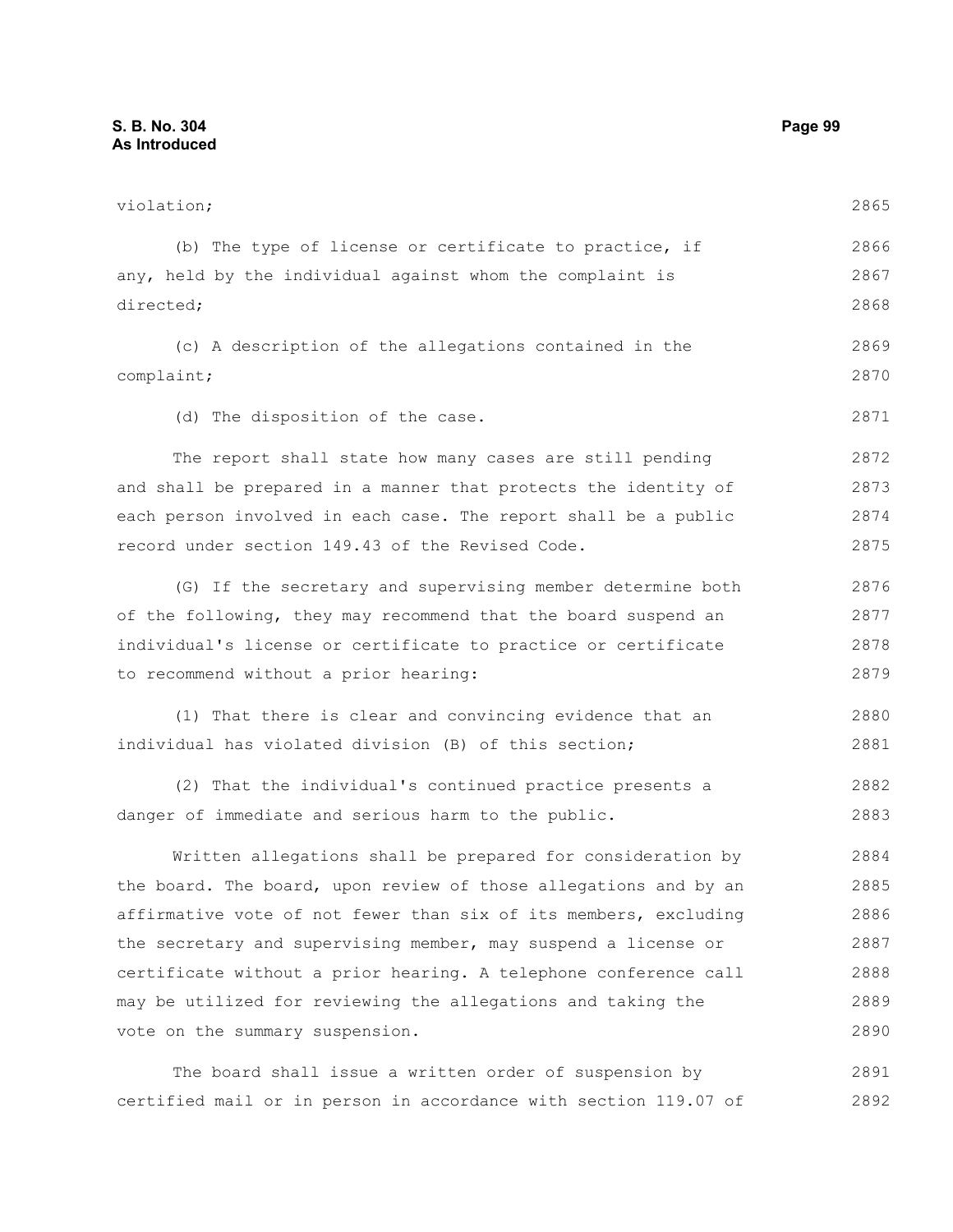the Revised Code. The order shall not be subject to suspension by the court during pendency of any appeal filed under section 119.12 of the Revised Code. If the individual subject to the summary suspension requests an adjudicatory hearing by the board, the date set for the hearing shall be within fifteen days, but not earlier than seven days, after the individual requests the hearing, unless otherwise agreed to by both the board and the individual. 2893 2894 2895 2896 2897 2898 2899 2900

Any summary suspension imposed under this division shall remain in effect, unless reversed on appeal, until a final adjudicative order issued by the board pursuant to this section and Chapter 119. of the Revised Code becomes effective. The board shall issue its final adjudicative order within seventyfive days after completion of its hearing. A failure to issue the order within seventy-five days shall result in dissolution of the summary suspension order but shall not invalidate any subsequent, final adjudicative order. 2901 2902 2903 2904 2905 2906 2907 2908 2909

(H) If the board takes action under division (B)(9), (11), or (13) of this section and the judicial finding of guilt, guilty plea, or judicial finding of eligibility for intervention in lieu of conviction is overturned on appeal, upon exhaustion of the criminal appeal, a petition for reconsideration of the order may be filed with the board along with appropriate court documents. Upon receipt of a petition of that nature and supporting court documents, the board shall reinstate the individual's license or certificate to practice. The board may then hold an adjudication under Chapter 119. of the Revised Code to determine whether the individual committed the act in question. Notice of an opportunity for a hearing shall be given in accordance with Chapter 119. of the Revised Code. If the board finds, pursuant to an adjudication held under this 2910 2911 2912 2913 2914 2915 2916 2917 2918 2919 2920 2921 2922 2923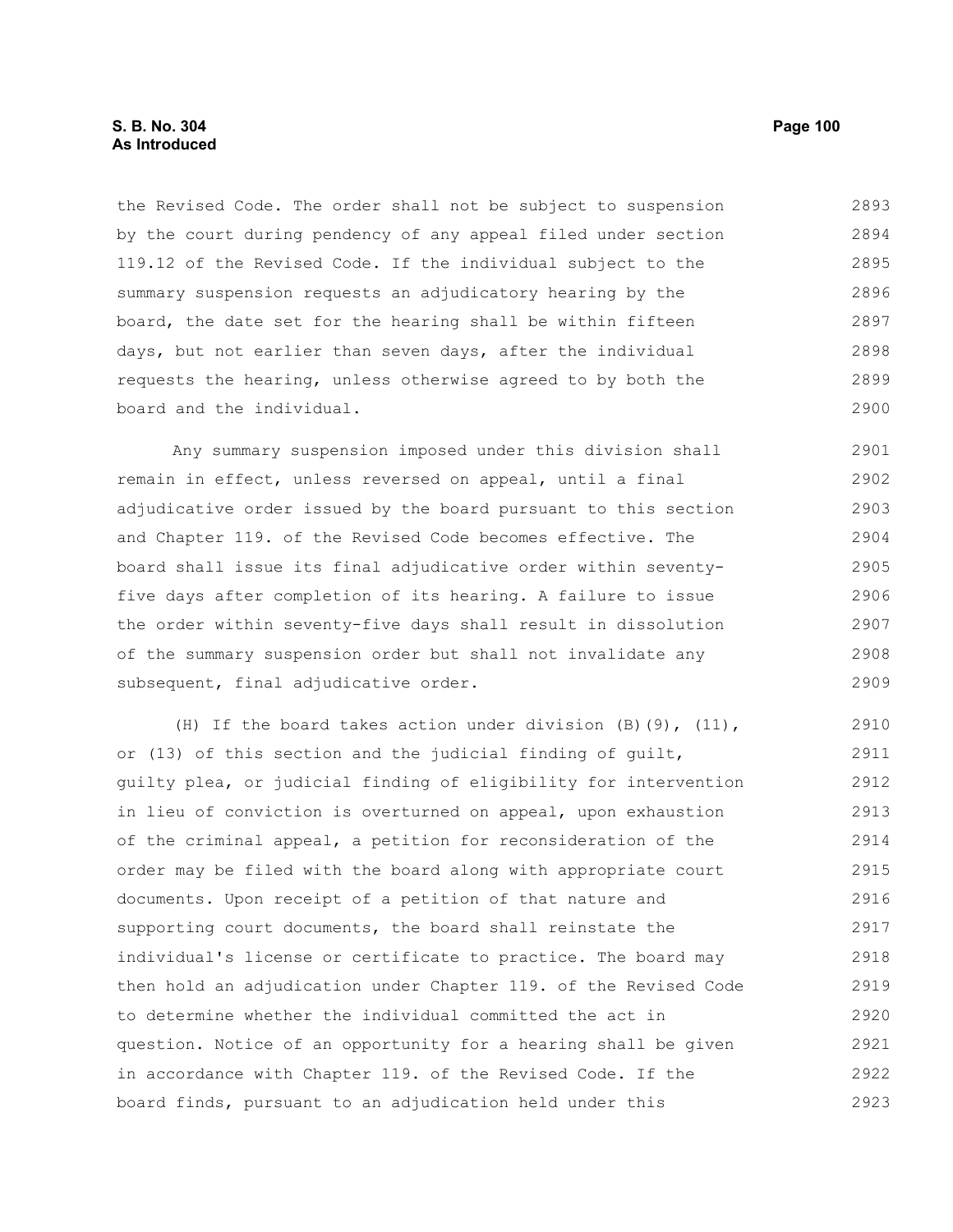division, that the individual committed the act or if no hearing is requested, the board may order any of the sanctions identified under division (B) of this section. 2924 2925 2926

(I) The license or certificate to practice issued to an individual under this chapter and the individual's practice in this state are automatically suspended as of the date of the individual's second or subsequent plea of guilty to, or judicial finding of guilt of, a violation of section 2919.123 or 2919.124 2919.291 of the Revised Code. In addition, the license or certificate to practice or certificate to recommend issued to an individual under this chapter and the individual's practice in this state are automatically suspended as of the date the individual pleads guilty to, is found by a judge or jury to be guilty of, or is subject to a judicial finding of eligibility for intervention in lieu of conviction in this state or treatment or intervention in lieu of conviction in another jurisdiction for any of the following criminal offenses in this state or a substantially equivalent criminal offense in another jurisdiction: aggravated murder, murder, voluntary manslaughter, felonious assault, kidnapping, rape, sexual battery, gross sexual imposition, aggravated arson, aggravated robbery, or aggravated burglary. Continued practice after suspension shall be considered practicing without a license or certificate. 2927 2928 2929 2930 2931 2932 2933 2934 2935 2936 2937 2938 2939 2940 2941 2942 2943 2944 2945 2946

The board shall notify the individual subject to the suspension by certified mail or in person in accordance with section 119.07 of the Revised Code. If an individual whose license or certificate is automatically suspended under this division fails to make a timely request for an adjudication under Chapter 119. of the Revised Code, the board shall do whichever of the following is applicable: 2947 2948 2949 2950 2951 2952 2953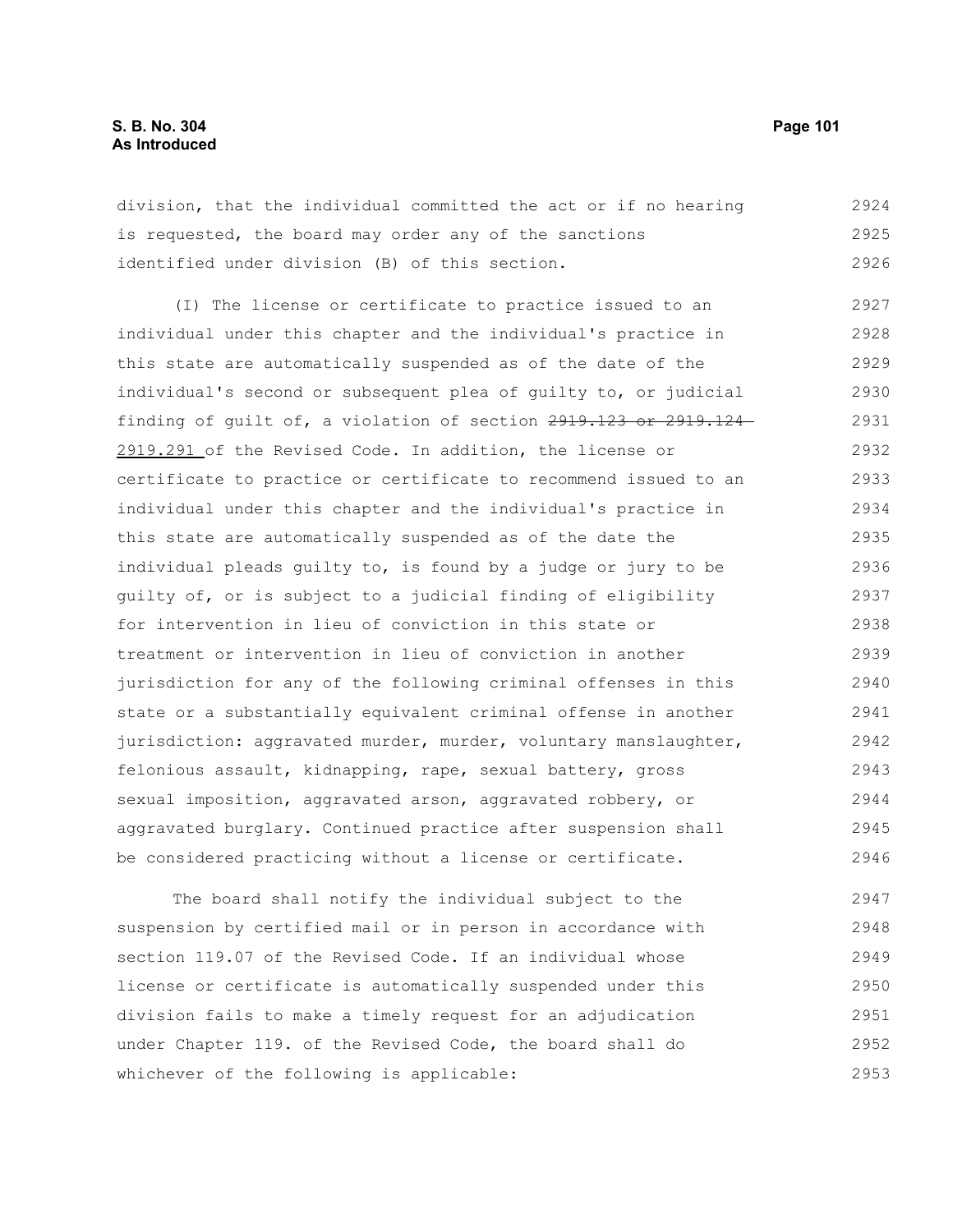# **S. B. No. 304** Page 102 **As Introduced**

(1) If the automatic suspension under this division is for a second or subsequent plea of guilty to, or judicial finding of guilt of, a violation of section 2919.123 or 2919.124-2919.291 of the Revised Code, the board shall enter an order suspending the individual's license or certificate to practice for a period of at least one year or, if determined appropriate by the board, imposing a more serious sanction involving the individual's license or certificate to practice. 2954 2955 2956 2957 2958 2959 2960 2961

(2) In all circumstances in which division (I)(1) of this section does not apply, enter a final order permanently revoking the individual's license or certificate to practice. 2962 2963 2964

(J) If the board is required by Chapter 119. of the Revised Code to give notice of an opportunity for a hearing and if the individual subject to the notice does not timely request a hearing in accordance with section 119.07 of the Revised Code, the board is not required to hold a hearing, but may adopt, by an affirmative vote of not fewer than six of its members, a final order that contains the board's findings. In that final order, the board may order any of the sanctions identified under division (A) or (B) of this section. 2965 2966 2967 2968 2969 2970 2971 2972 2973

(K) Any action taken by the board under division (B) of this section resulting in a suspension from practice shall be accompanied by a written statement of the conditions under which the individual's license or certificate to practice may be reinstated. The board shall adopt rules governing conditions to be imposed for reinstatement. Reinstatement of a license or certificate suspended pursuant to division (B) of this section requires an affirmative vote of not fewer than six members of the board. 2974 2975 2976 2977 2978 2979 2980 2981 2982

(L) When the board refuses to grant or issue a license or 2983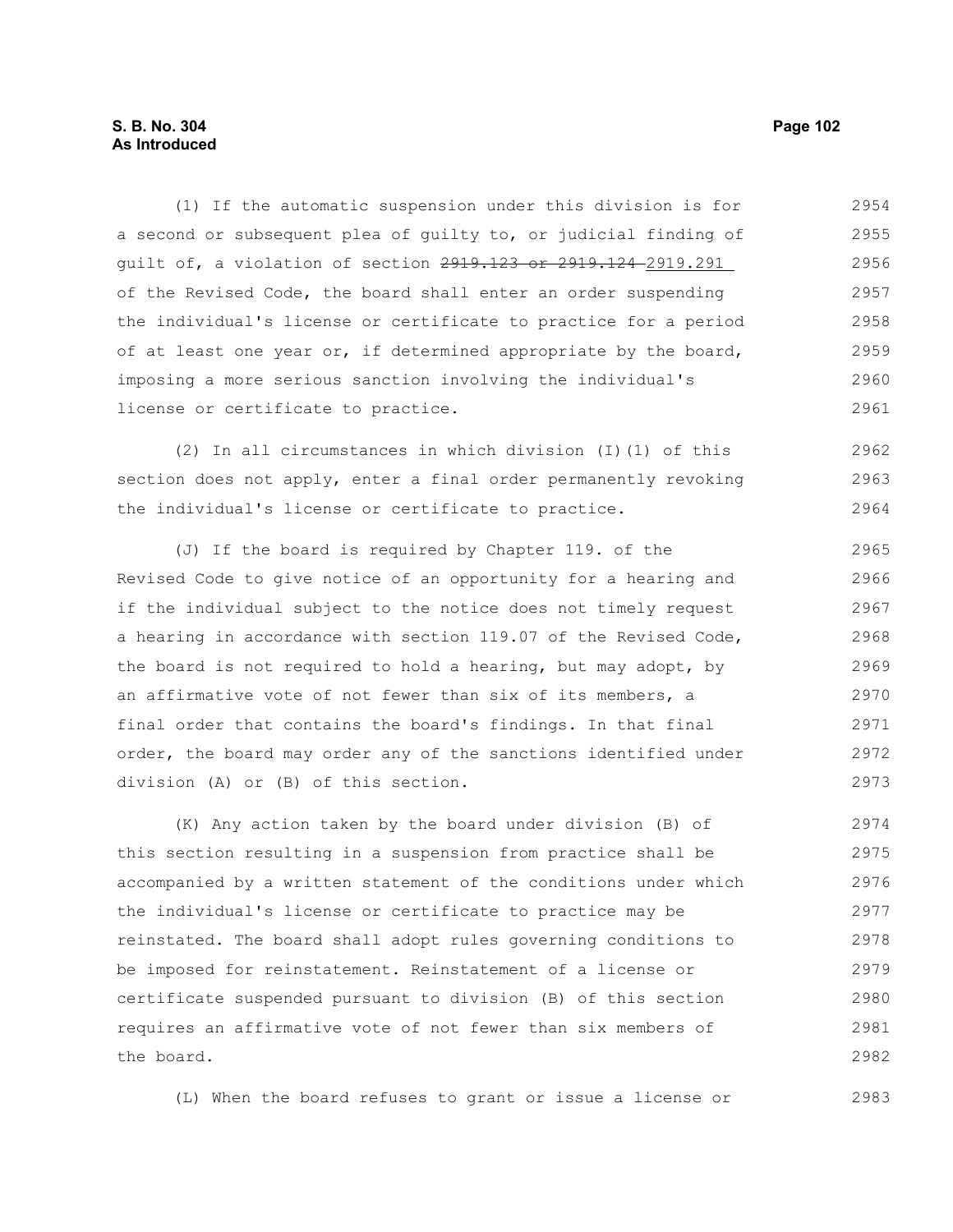certificate to practice to an applicant, revokes an individual's license or certificate to practice, refuses to renew an individual's license or certificate to practice, or refuses to reinstate an individual's license or certificate to practice, the board may specify that its action is permanent. An individual subject to a permanent action taken by the board is forever thereafter ineligible to hold a license or certificate to practice and the board shall not accept an application for reinstatement of the license or certificate or for issuance of a new license or certificate. 2984 2985 2986 2987 2988 2989 2990 2991 2992 2993

(M) Notwithstanding any other provision of the Revised Code, all of the following apply: 2994 2995

(1) The surrender of a license or certificate issued under this chapter shall not be effective unless or until accepted by the board. A telephone conference call may be utilized for acceptance of the surrender of an individual's license or certificate to practice. The telephone conference call shall be considered a special meeting under division (F) of section 121.22 of the Revised Code. Reinstatement of a license or certificate surrendered to the board requires an affirmative vote of not fewer than six members of the board. 2996 2997 2998 2999 3000 3001 3002 3003 3004

(2) An application for a license or certificate made under the provisions of this chapter may not be withdrawn without approval of the board. 3005 3006 3007

(3) Failure by an individual to renew a license or certificate to practice in accordance with this chapter or a certificate to recommend in accordance with rules adopted under section 4731.301 of the Revised Code shall not remove or limit the board's jurisdiction to take any disciplinary action under this section against the individual. 3008 3009 3010 3011 3012 3013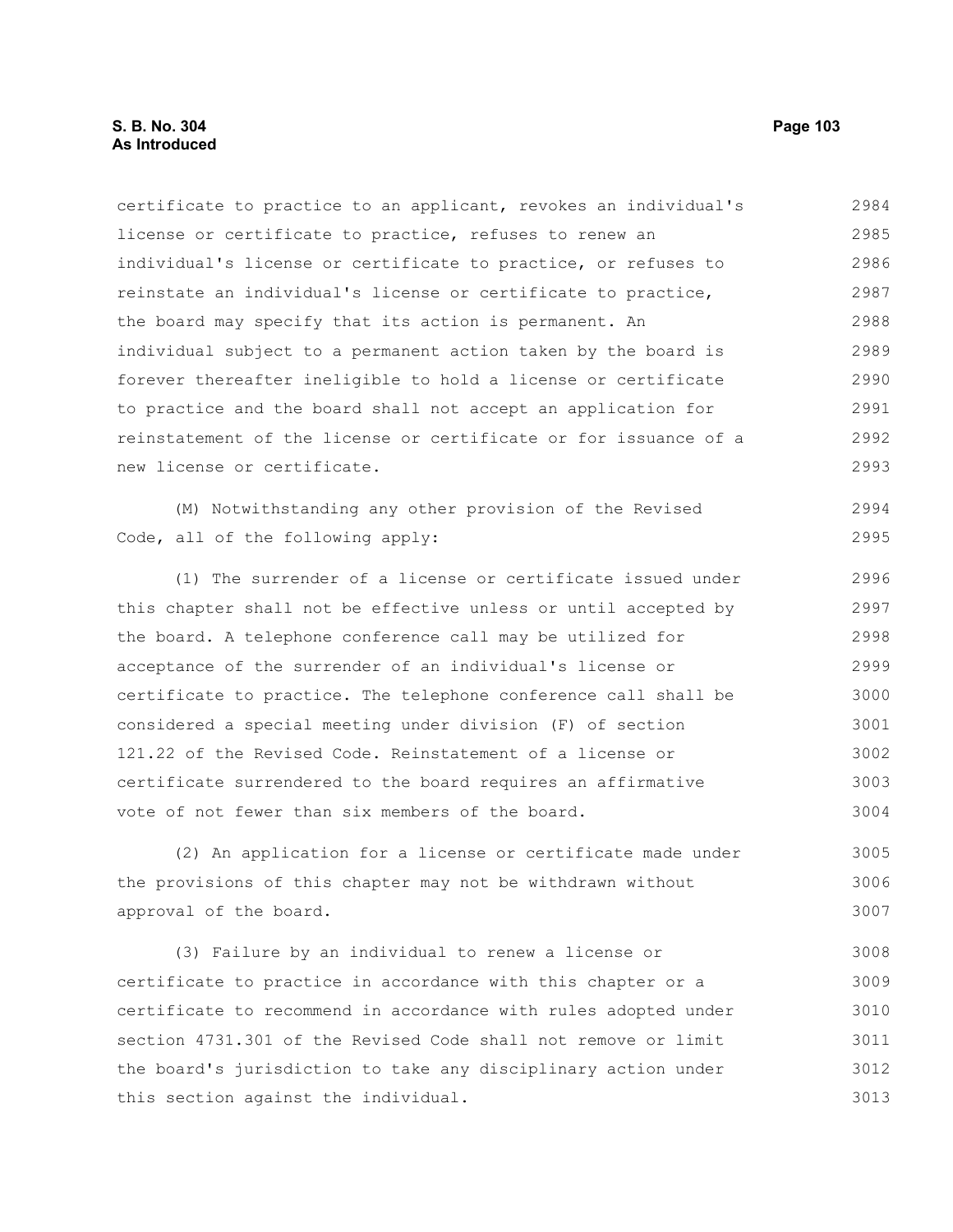(4) At the request of the board, a license or certificate holder shall immediately surrender to the board a license or certificate that the board has suspended, revoked, or permanently revoked. 3014 3015 3016 3017

(N) Sanctions shall not be imposed under division (B)(28) of this section against any person who waives deductibles and copayments as follows: 3018 3019 3020

(1) In compliance with the health benefit plan that expressly allows such a practice. Waiver of the deductibles or copayments shall be made only with the full knowledge and consent of the plan purchaser, payer, and third-party administrator. Documentation of the consent shall be made available to the board upon request. 3021 3022 3023 3024 3025 3026

(2) For professional services rendered to any other person authorized to practice pursuant to this chapter, to the extent allowed by this chapter and rules adopted by the board. 3027 3028 3029

(O) Under the board's investigative duties described in this section and subject to division (F) of this section, the board shall develop and implement a quality intervention program designed to improve through remedial education the clinical and communication skills of individuals authorized under this chapter to practice medicine and surgery, osteopathic medicine and surgery, and podiatric medicine and surgery. In developing and implementing the quality intervention program, the board may do all of the following: 3030 3031 3032 3033 3034 3035 3036 3037 3038

(1) Offer in appropriate cases as determined by the board an educational and assessment program pursuant to an investigation the board conducts under this section; 3039 3040 3041

(2) Select providers of educational and assessment 3042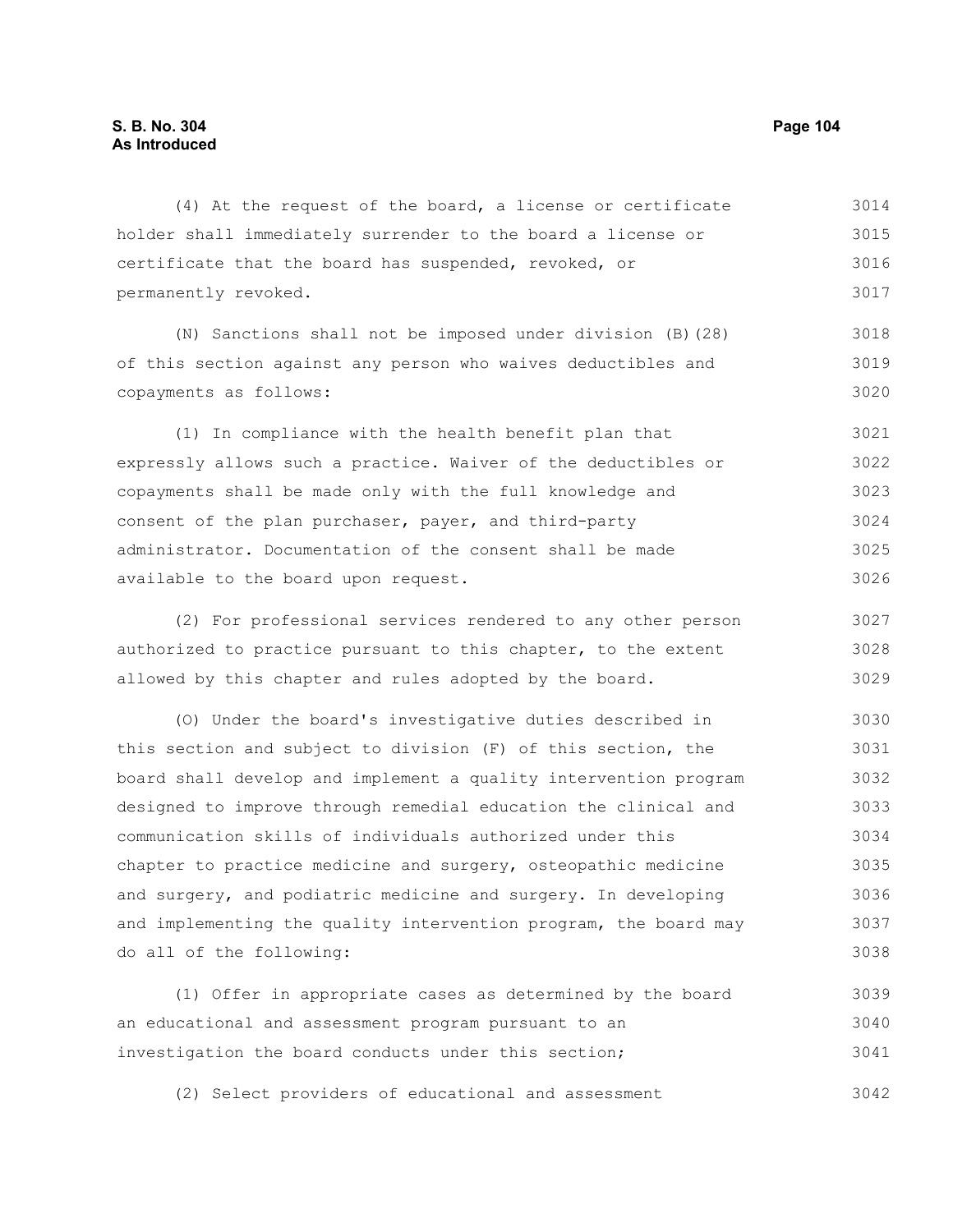| services, including a quality intervention program panel of case | 3043 |
|------------------------------------------------------------------|------|
| reviewers;                                                       | 3044 |
| (3) Make referrals to educational and assessment service         | 3045 |
| providers and approve individual educational programs            | 3046 |
| recommended by those providers. The board shall monitor the      | 3047 |
| progress of each individual undertaking a recommended individual | 3048 |
| educational program.                                             | 3049 |
| (4) Determine what constitutes successful completion of an       | 3050 |
| individual educational program and require further monitoring of | 3051 |
| the individual who completed the program or other action that    | 3052 |
| the board determines to be appropriate;                          | 3053 |
| (5) Adopt rules in accordance with Chapter 119. of the           | 3054 |
| Revised Code to further implement the quality intervention       | 3055 |
| program.                                                         | 3056 |
| An individual who participates in an individual                  | 3057 |
| educational program pursuant to this division shall pay the      | 3058 |
| financial obligations arising from that educational program.     | 3059 |
| (P) The board shall not refuse to issue a license to an          | 3060 |
| applicant because of a conviction, plea of guilty, judicial      | 3061 |
| finding of guilt, judicial finding of eligibility for            | 3062 |
| intervention in lieu of conviction, or the commission of an act  | 3063 |
| that constitutes a criminal offense, unless the refusal is in    | 3064 |
| accordance with section 9.79 of the Revised Code.                | 3065 |
| Sec. 4731.223. (A) As used in this section, "prosecutor"         | 3066 |
| has the same meaning as in section 2935.01 of the Revised Code.  | 3067 |
| (B) Whenever any person holding a valid license or               | 3068 |
| certificate issued pursuant to this chapter pleads quilty to, is | 3069 |
| subject to a judicial finding of quilt of, or is subject to a    | 3070 |
| judicial finding of eligibility for intervention in lieu of      | 3071 |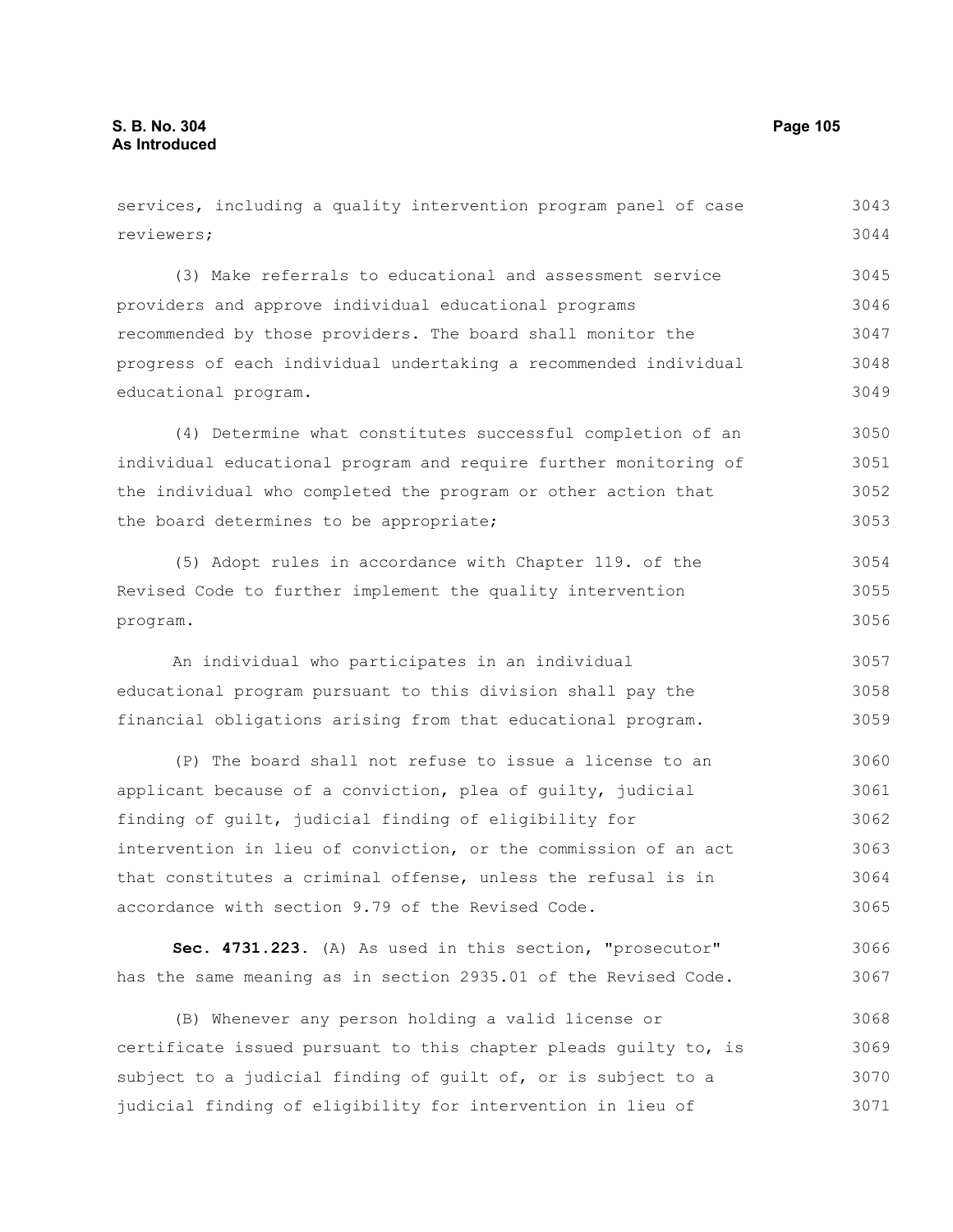conviction for a violation of Chapter 2907., 2925., or 3719. of the Revised Code or of any substantively comparable ordinance of a municipal corporation in connection with the person's practice, or for a second or subsequent time pleads guilty to, or is subject to a judicial finding of guilt of, a violation of section 2919.123 or 2919.124 2919.291 of the Revised Code, the prosecutor in the case, on forms prescribed and provided by the state medical board, shall promptly notify the board of the conviction or guilty plea. Within thirty days of receipt of that information, the board shall initiate action in accordance with Chapter 119. of the Revised Code to determine whether to suspend or revoke the license or certificate under section 4731.22 of the Revised Code. 3072 3073 3074 3075 3076 3077 3078 3079 3080 3081 3082 3083 3084

(C) The prosecutor in any case against any person holding a valid license or certificate issued pursuant to this chapter, on forms prescribed and provided by the state medical board, shall notify the board of any of the following:

(1) A plea of guilty to, a finding of guilt by a jury or court of, or judicial finding of eligibility for intervention in lieu of conviction for a felony, or a case in which the trial court issues an order of dismissal upon technical or procedural grounds of a felony charge; 3089 3090 3091 3092 3093

(2) A plea of guilty to, a finding of guilt by a jury or court of, or judicial finding of eligibility for intervention in lieu of conviction for a misdemeanor committed in the course of practice, or a case in which the trial court issues an order of dismissal upon technical or procedural grounds of a charge of a misdemeanor, if the alleged act was committed in the course of practice; 3094 3095 3096 3097 3098 3099 3100

(3) A plea of guilty to, a finding of guilt by a jury or

3101